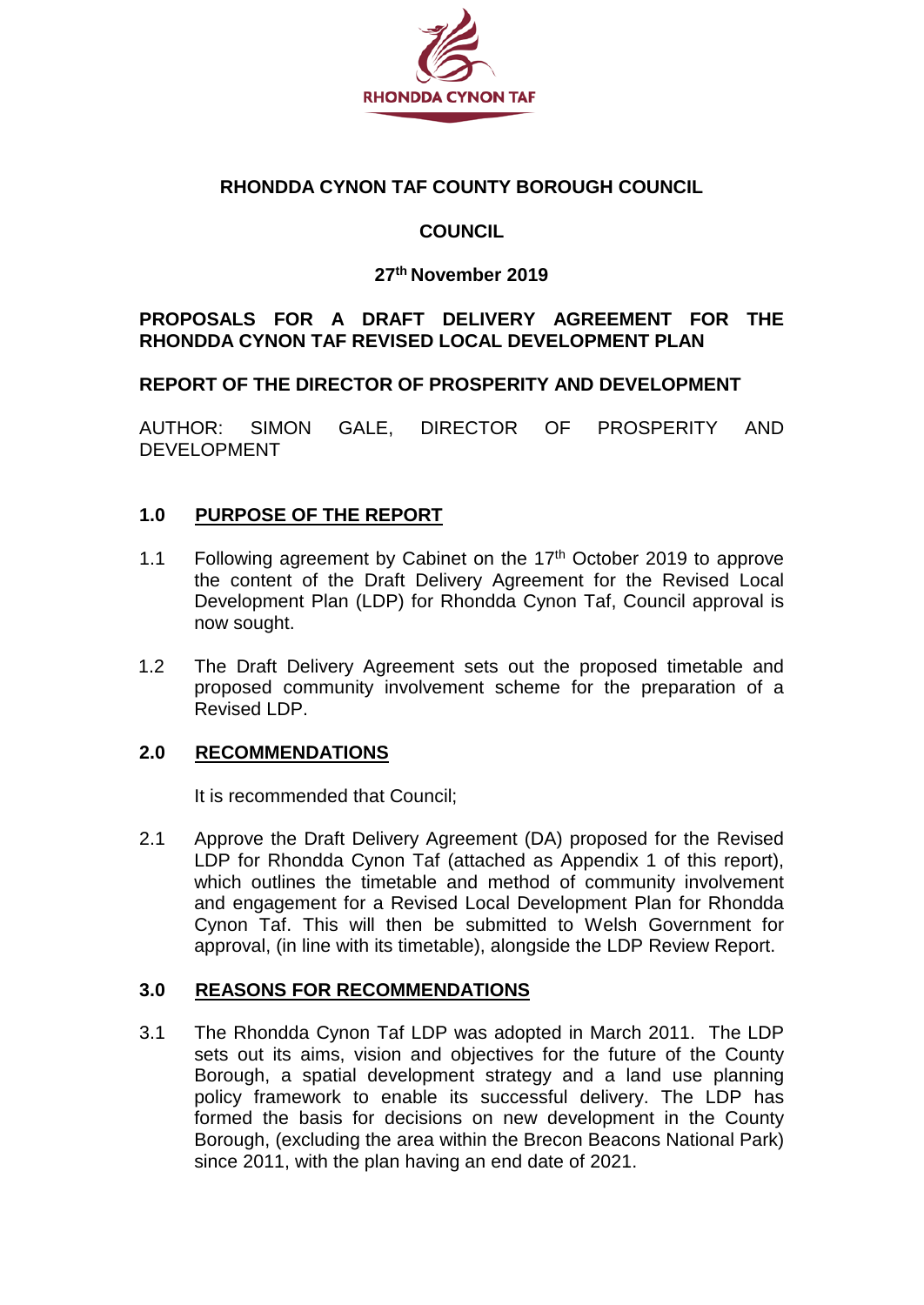- 3.2 The Council has to monitor the success of the plan and is required in accordance with the Legislation to undertake a review of it. The Council has reviewed the Local Development Plan and has reported its findings in a Review Report. The Review Report has concluded that a Revised LDP is required. This was due to a number of issues including changes in Legislation and Policy since the current plan was prepared and failure to deliver the allocations as expected.
- 3.3 Given the need to revise the LDP as indicated above it is necessary in accordance with the LDP Regulations to produce a Revised Delivery Agreement to ensure the efficient production of a Revised Plan. There have also been changes to the engagement process since the preparation of the existing LDP, which will need to be reflected in the DA. There have also been updates to methods of consultation since producing the current plan such as the rise of social media, which can be reflected in the document.

#### **What is the Delivery Agreement?**

- 3.4 A Delivery Agreement (DA) is a project management tool that must consist of two parts, the Timetable and the Community Involvement Scheme (CIS). The purpose of the DA is to establish commitment from the Local Planning Authority (LPA) to prepare a Plan and to ensure early and full engagement and involvement in the preparation of the LDP with stakeholders. The Delivery Agreement must be produced prior to the formal preparation of the LDP, and forms an important and legal part of the process for the preparation of the Plan. Once approved the Delivery Agreement commits the LPA to produce or revise its plan in line with the timescale and community engagement processes. Following a Council resolution to approve the Delivery Agreement it must be sent to Welsh Government for approval which can take up to 4 weeks. Once confirmation is received from Welsh Government that the Delivery Agreement is approved the Council are bound to it both in terms of timescales and the Community involvement scheme. Deviations from it may be subject to scrutiny at the LDP Examination.
- 3.5 The DA is comprised of the following sections:

**Section A – The Project Management Timetable** for the Revised LDP: The timetable details the stages in the preparation of the LDP and how the process of plan preparation will be project managed, it sets out in a realistic manner what the Authority can do in the timescale and with its budgetary and staffing resources available and the corporate framework in which the plan will be prepared. The timetable provides a clear indication of when each stage of the plan preparation process will take place.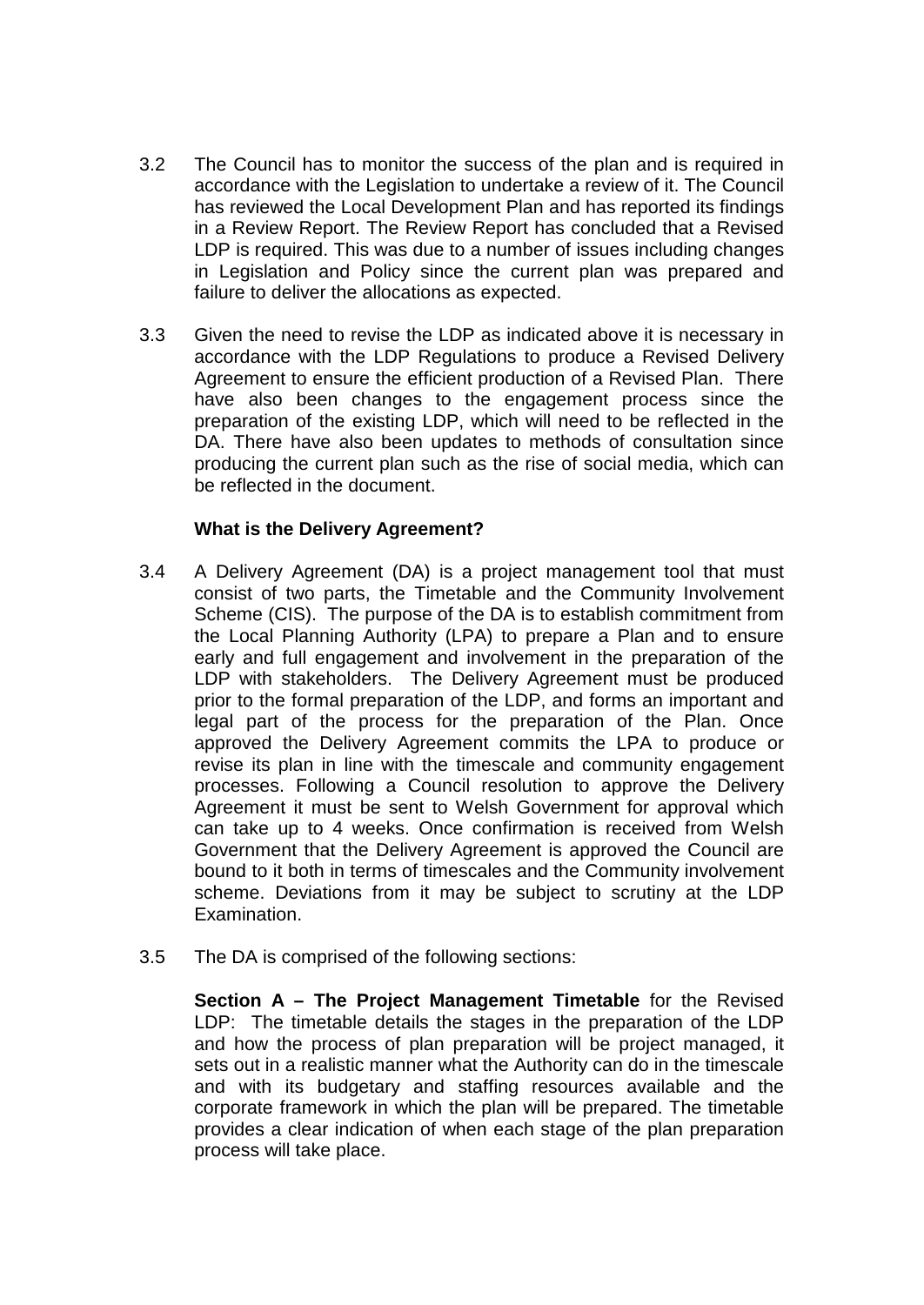**Section B – The Community Involvement Scheme**: The Community Involvement Scheme (CIS) sets out the LPAs principles, strategy and mechanisms for early and continuous community stakeholder involvement in the preparation of the LDP. The purpose of the CIS is to show how, who, and when the LPA will seek the views of its stakeholders including its communities, as the LDP progresses. The CIS is written to maximise collaboration between the Council and its stakeholders, in doing so it will discharge its duty under the Well-being of Future Generations Act.

3.6 It is considered that the Draft Delivery Agreement has been thoroughly prepared. However, it is necessary to undertake consultation with key stakeholders on this document. Such consultation took place for three weeks during November 2019, following Cabinet approval of it. This resulted in representations made by Natural Resources Wales (NRW), Dwr Cymru Welsh Water (DCWW), The Coal Authority and further discussion with Welsh Government. Following an agreed delegated decision process, small amendments have been made to the report that was agreed by Cabinet. This related primarily to a small delay to the formal start of the LDP preparation process by 2 months, although this would only delay adoption by a month. This was mostly due to issues relating to elections in 2021 and 2022. Another amendment was made to how Facebook representations would not be considered formal representations, whilst there was a proposal for additions to the required evidence base list.

## **4.0 KEY ISSUES FOR CONSIDERATION**

4.1 This following section identifies the key areas of content included in the Delivery Agreement, the Timetable, the Community Involvement Scheme, resources and budget implications.

#### **The Timetable**

- 4.2 The Timetable is a crucial element of plan preparation. It ensures that the plan is produced efficiently and in a structured way. Timeliness is even more crucial during a full revision of the LDP, following discussions with Welsh Government it is expected that preparation and delivery of a revised LDP should take no longer than 3.5 years from commencement to adoption.
- 4.3 There are two stages to the timetable, those which are definitive and those which are indicative. Definitive stages are those up to and including the statutory deposit period. These stages of the process are under the direct control of the Council and therefore the timetable is as realistic as possible. This part of the timetable is firmer as the project management of the process can be monitored and controlled more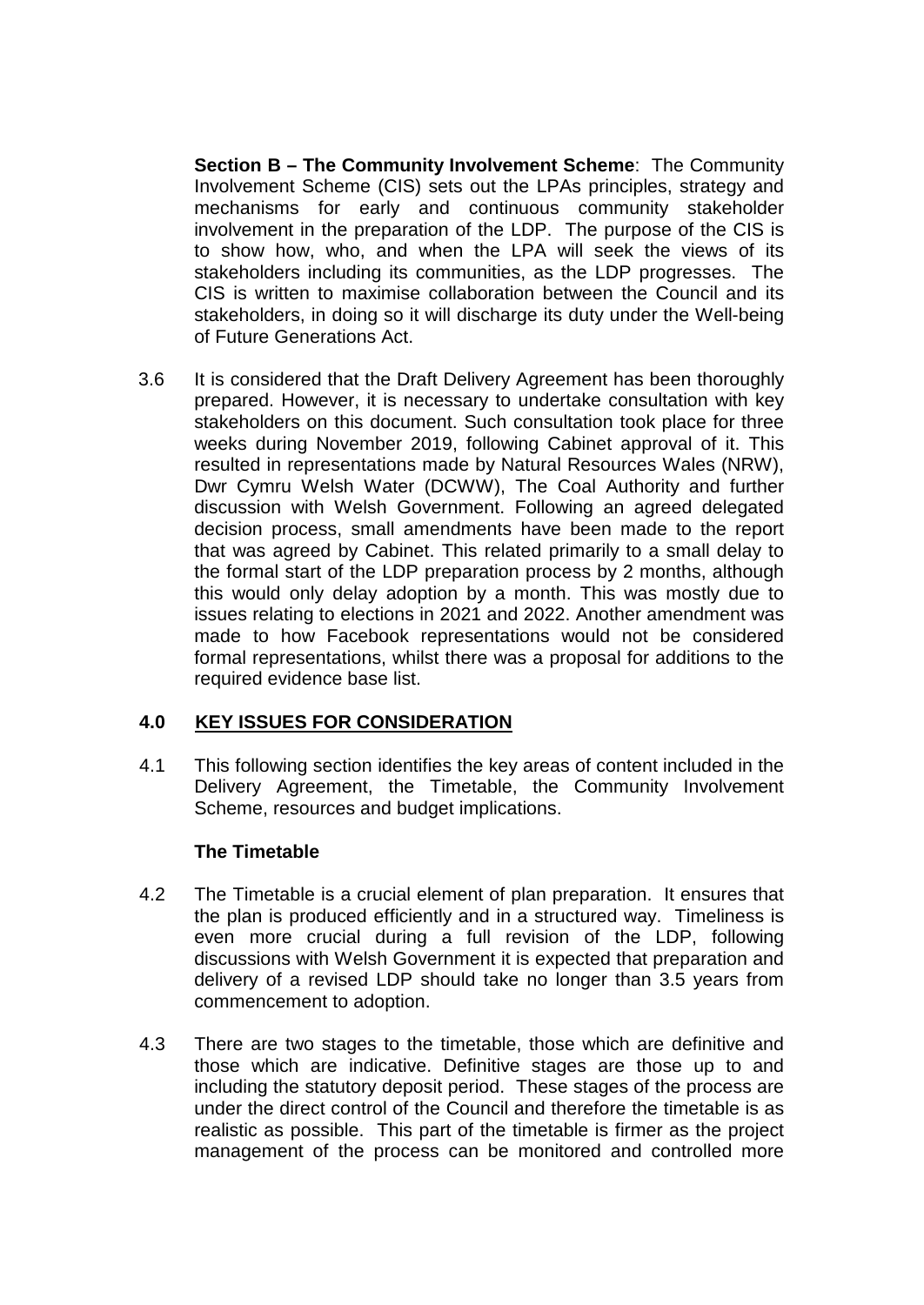carefully. Every effort will be made to avoid deviations from the approved timetable during these stages. Where deviations are necessary, often due to factors outside of the control of the Local Planning Authority (LPA), a period of slippage is built into the process and the LPA needs to seek permission from Welsh Government to invoke this period.

4.4 Indicative stages are the stages beyond the statutory deposit period. The Council has less control over the later stages of the process as they are dependent on many factors such as the number of representations that need to be handled and the availability of the Planning Inspectorate. The indicative stages of the timetable will be subject to review as the LDP progresses, and the Council will endeavour to liaise with the Planning Inspectorate, informing them about the progress of the plan as it moves forward. A timescale for delivery is set out in the table below.

| <b>Stage</b>                     | <b>Time scale</b>         |  |
|----------------------------------|---------------------------|--|
| <b>Delivery Agreement</b>        | August 2019. Submission   |  |
|                                  | Welsh<br>Government<br>t٥ |  |
|                                  | May 2020                  |  |
| Pre-deposit<br>Commence          | <b>June 2020</b>          |  |
| Preparation                      |                           |  |
| Pre-deposit<br>(Preferred        | August/September 2021     |  |
| Strategy) Consultation           |                           |  |
| <b>Deposit Plan Consultation</b> | July/August 2022          |  |
| Submission (indicative)          | January 2023              |  |
| Examination (indicative)         | May/June 2023             |  |
| Adoption (indicative)            | December 2023             |  |

#### **Community Involvement Scheme**

- 4.5 The Community Involvement Scheme (CIS) specifies how the LPA intends to proactively engage with and involve local communities/stakeholders in plan preparation, as part of the revised LDP. The CIS provides information to interested parties on how the Council intends to consult with them and provides information and certainty on when and how people can have their say throughout the LDP process.
- 4.6 Rhondda Cynon Taf firmly believes that community and stakeholder engagement in the plan-making process is fundamental to the success of the revised LDP. Community involvement will be the cornerstone in addressing any contentious issues that arise as part of the process, in addition to assisting with mediation. Such engagement will also serve to highlight the shared goals and aspirations for the County Borough and expose those areas of common ground upon which consensus can be built. The types of consultees highlighted in the document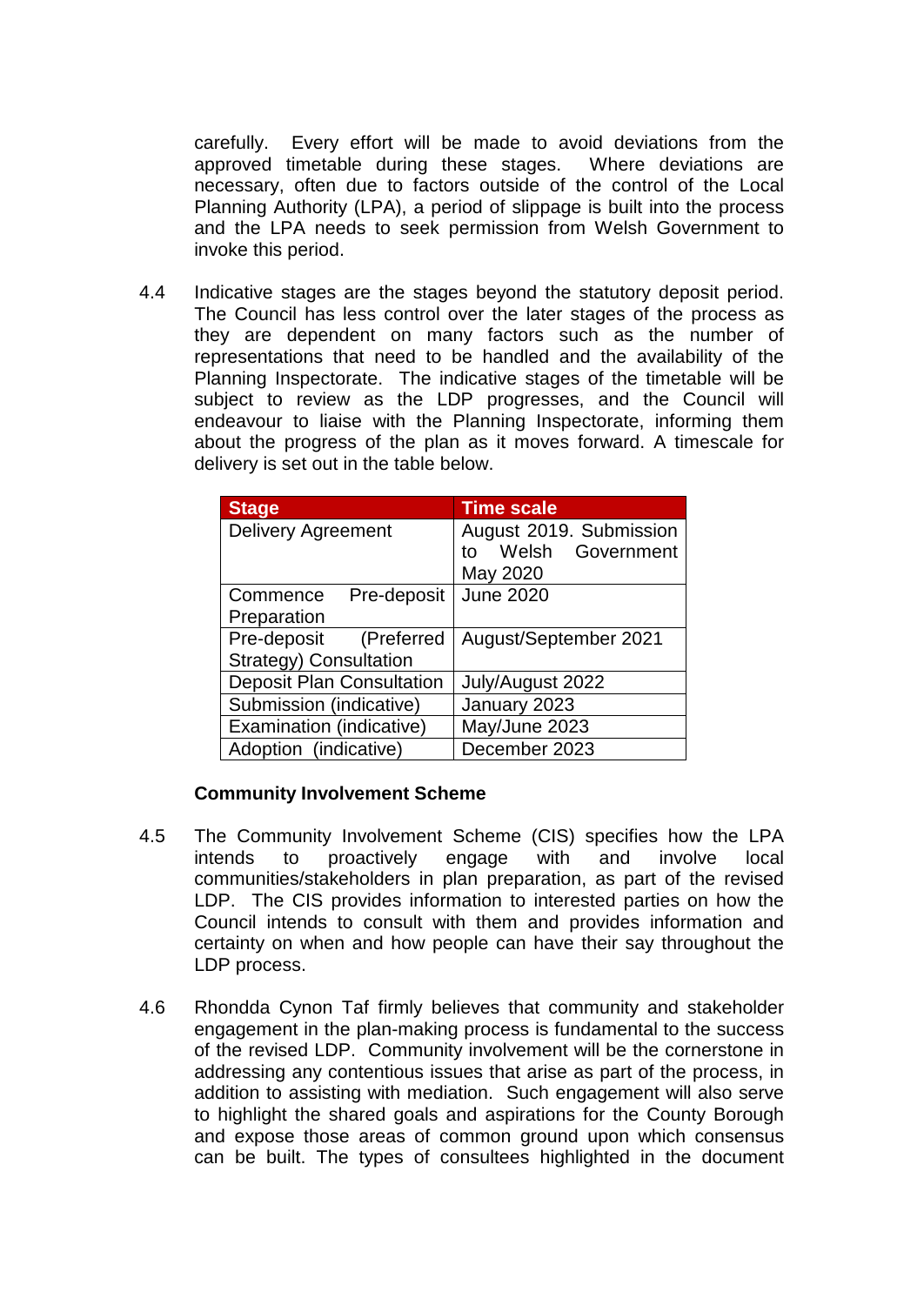include the public, hard to reach groups, Local Members, utility provides, land owners, the development industry and key consultees such as Natural Resources Wales.

4.7 Engagement methods and techniques can include the creation of steering groups, the production of clear written material, social media and use of the Council's website. Should opportunities present themselves to further engage such as attending events, the team will endeavour to utilise these also.

#### **Resources**

- 4.8 One requirement of the Delivery Agreement is to ensure that the LDP team has sufficient resources to prepare and deliver the LDP in the timescales identified in the DA both in terms of staff and budget. Commitment to these needs to be agreed and secured to prepare the LDP.
- 4.9 The Planning Policy Team, which is responsible for the production and delivery of the LDP, consists of:

#### 4.10 **Current LDP Team**

- Development Services Manager (Planning Policy) (Grade 15) x1
- Planning Policy Team Leader (Grade 13) x1
- Senior Planning Policy Officer (Grade 11) x 1.6-0.6 Vacant
- Planning Policy Officer (Grade 10) x1
- Planning Assistant (Grade 8) x1- Vacant
- 4.11 However, since the preparation of the current LDP the team has been reduced by 2 technical posts and a senior planner post that was downgraded. Considering this along with the shortened allowed LDP preparation process and likely contribution to the Regional Strategic Development Plan (SDP) the following amended team structure is proposed:
	- Development Services Manager (Planning Policy) (Grade 15) x1
	- Planning Policy Team Leader (Grade 13) x1
	- Senior Planning Policy Officer (Grade 11) x 2
	- Planning Policy Officer (Grade 10) x 2
	- Technical Planning Assistant (Grade 7) x 1
- 4.12 Accordingly, additional staff will be needed to deliver the LDP which will result in an increase in staffing budget of £39,233 per annum.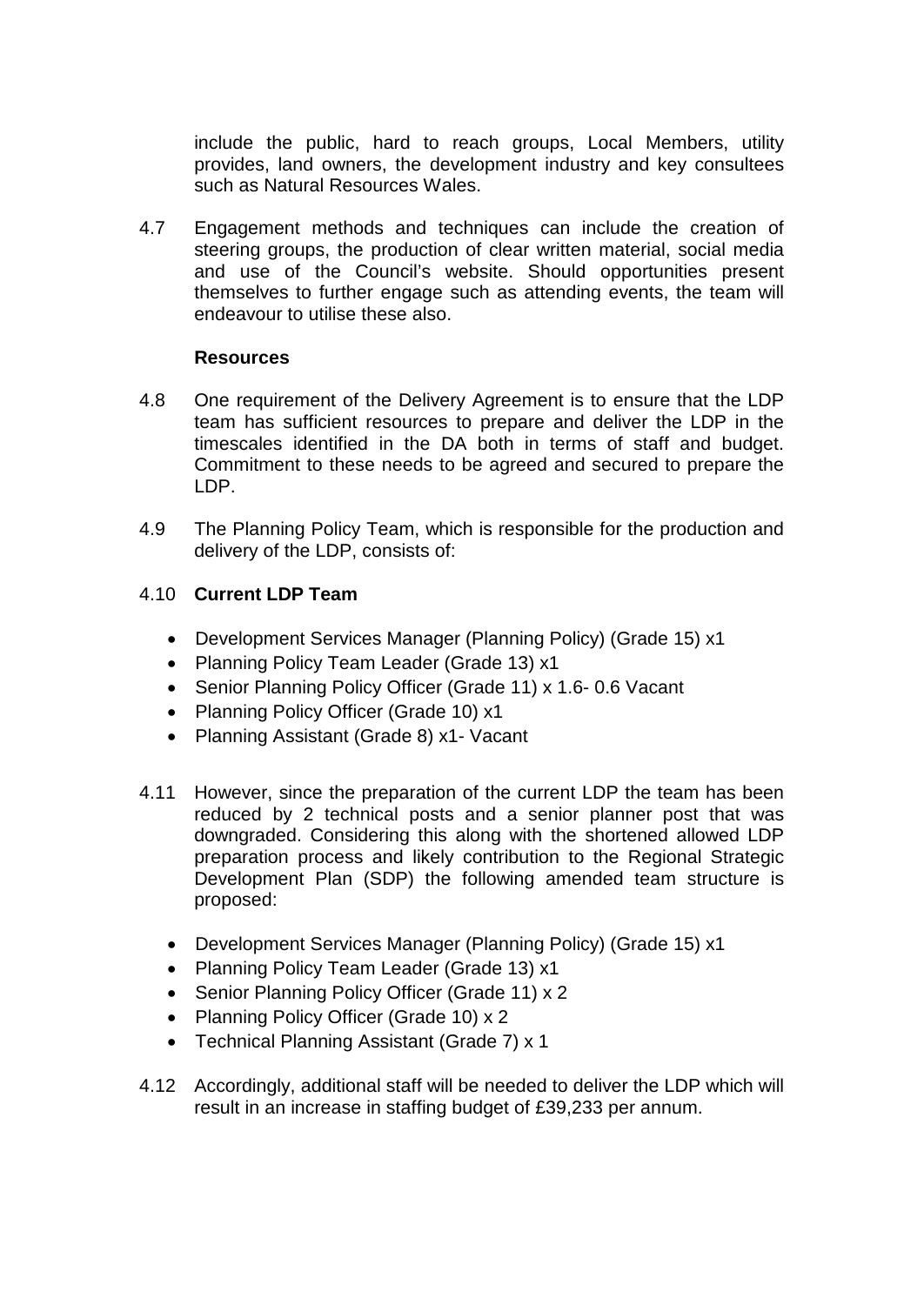- 4.13 As well as the LDP team, officers and expertise will be drawn from various departments within the Council, throughout the LDP process. This is likely to include support from Development Management, Countryside, Highways, Housing, Regeneration, Education, Public Health and Legal and Democratic Services, ICT and Welsh **Translation**
- 4.14 The LPA will also enlist professional expertise for specialist services required in the production of a robust evidence base to support plan preparation. Whilst Council officers will endeavour to produce as much evidence in house as possible, it will nonetheless be necessary to engage external consultants to compile those highly specialist and technical studies, required in the plan-making process. Where possible opportunities for joint commissioning of evidence base work will be explored.
- 4.15 The Delivery Agreement has been compiled on the premise of solely preparing a revised LDP for Rhondda Cynon Taf. The Council are however also committed to regional working through the preparation of the Strategic Development Plan (SDP). As a result, during certain stages of the LDP preparation the team may also be required to provide input into the SDP.

#### **Budget**

4.16 An estimated budget of £600,000 will be required for the production and implementation of the plan. It is considered that a sufficient budget is available to enable the production of the plan in line with the Delivery Agreement Timetable.

| <b>Stage</b>               |     |        | <b>Estimated Cost</b> |          |     |
|----------------------------|-----|--------|-----------------------|----------|-----|
| <b>Delivery Agreement</b>  |     |        | Existing              | staffing | and |
|                            |     |        | resources             |          |     |
| Pre-deposit                |     |        | £250,000              |          |     |
| Deposit                    |     |        | £100,000              |          |     |
| Submission and Examination |     |        | £200,000              |          |     |
| Adoption                   | and | Annual | £50,000               |          |     |
| Monitoring                 |     |        |                       |          |     |
| Total                      |     |        | £600,000              |          |     |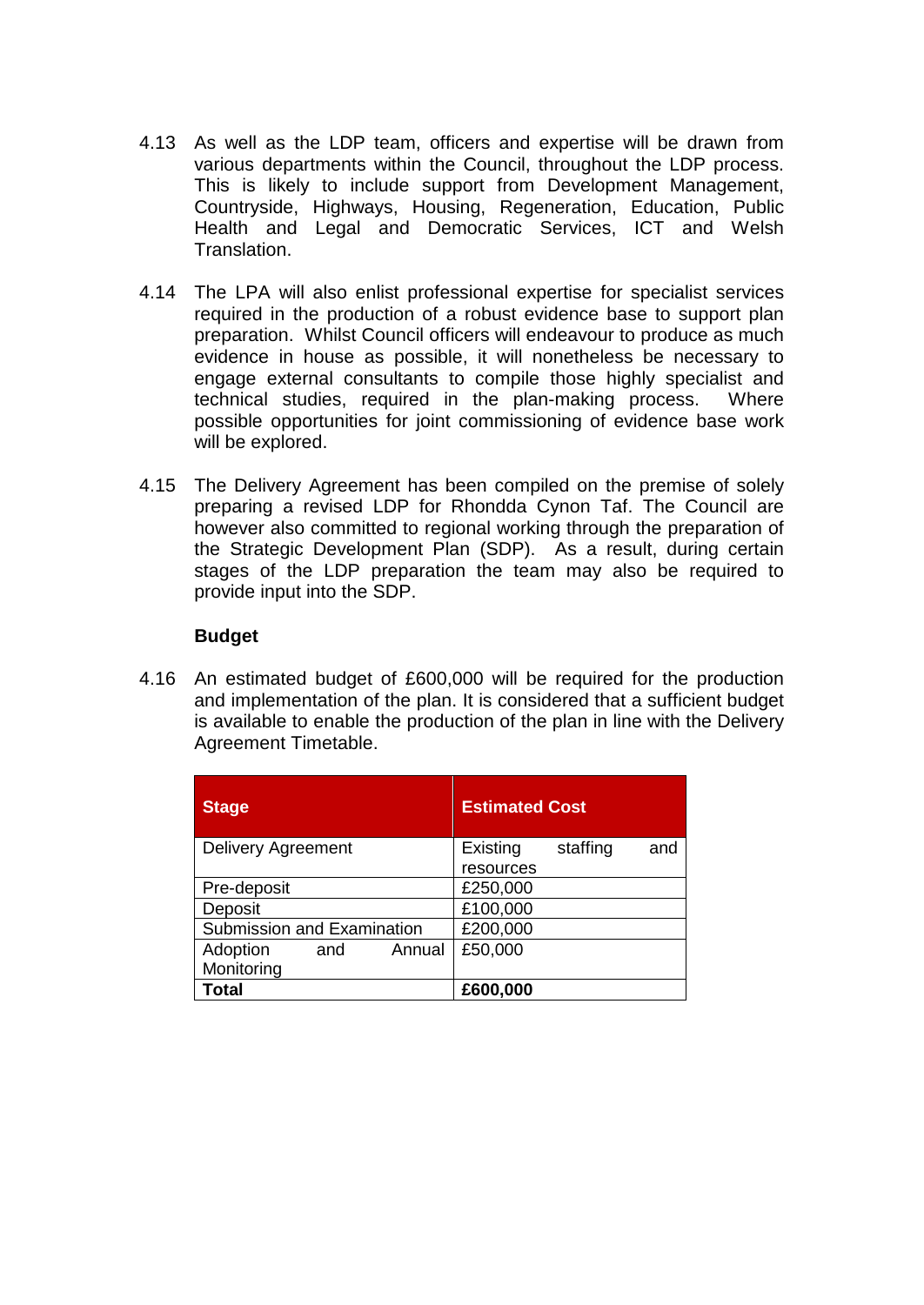| <b>Revised LDP Budget Requirements (Non Staffing)</b>                                                                  |                                                     |  |  |
|------------------------------------------------------------------------------------------------------------------------|-----------------------------------------------------|--|--|
| <b>Evidence Base Requirements</b>                                                                                      |                                                     |  |  |
| Sustainability Appraisal /<br><b>Strategic Environment</b><br>Assessment<br><b>Habitats Regulations</b><br>Assessments | £70,000 plus Internal Staff Resources<br>(Internal) |  |  |
| Housing Needs Assessment/<br><b>Local Housing Market</b><br>Assessment                                                 | Internal + Consultants/Software<br>£20,000          |  |  |
| <b>Population and Dwelling</b><br><b>Projection Report</b>                                                             | Internal + Consultants/Software<br>£20,000          |  |  |
| <b>Urban Capacity Study</b>                                                                                            | Internal                                            |  |  |
| <b>Candidate Sites Assessment</b>                                                                                      | Internal                                            |  |  |
| <b>Employment Land Review</b>                                                                                          | Internal + £25,000 Consultants                      |  |  |
| <b>Retail Assessment</b>                                                                                               | Internal + £25,000 Consultants                      |  |  |
| Infrastructure/Transport Needs<br>Study                                                                                | Internal + £25,000 Consultants                      |  |  |
| <b>Urban Capacity Study</b>                                                                                            | Internal                                            |  |  |
| <b>Candidate Sites Assessment</b>                                                                                      | Internal                                            |  |  |
| Leisure Study                                                                                                          | Internal                                            |  |  |
| <b>Renewable Energy Study</b>                                                                                          | Internal + £25,000 Consultants                      |  |  |
| <b>Ecological Sites Identification</b>                                                                                 | Internal                                            |  |  |
| <b>Greenspace Assessment</b>                                                                                           | Internal                                            |  |  |
| Green Wedge Assessment                                                                                                 | Internal                                            |  |  |
| <b>Minerals Assessment</b>                                                                                             | Internal                                            |  |  |
| <b>Waste Assessment</b>                                                                                                | Internal                                            |  |  |
| Open Space Assessment                                                                                                  | Internal                                            |  |  |
| <b>Gypsy and Traveller</b>                                                                                             | Internal                                            |  |  |
| <b>Accommodation Assessment</b>                                                                                        |                                                     |  |  |
| Flooding - Strategic                                                                                                   | Internal $+ £30,000$                                |  |  |
| Landscape                                                                                                              | Dependent on need                                   |  |  |
| <b>Viability Assessments</b>                                                                                           | Internal $+ £70,000$                                |  |  |
|                                                                                                                        | <b>Consultants/Software</b>                         |  |  |
| <b>Total Evidence Base</b>                                                                                             | £310,000                                            |  |  |
|                                                                                                                        |                                                     |  |  |
| <b>Other Costs</b>                                                                                                     |                                                     |  |  |
| <b>LDP Database</b>                                                                                                    | £20,000 Purchase of software                        |  |  |
| <b>Formal Mapping</b>                                                                                                  | Internal + £10,000 Consultants<br>(ongoing)         |  |  |
| Consultation material and                                                                                              | Internal $+ £10,000 \text{ costs}$                  |  |  |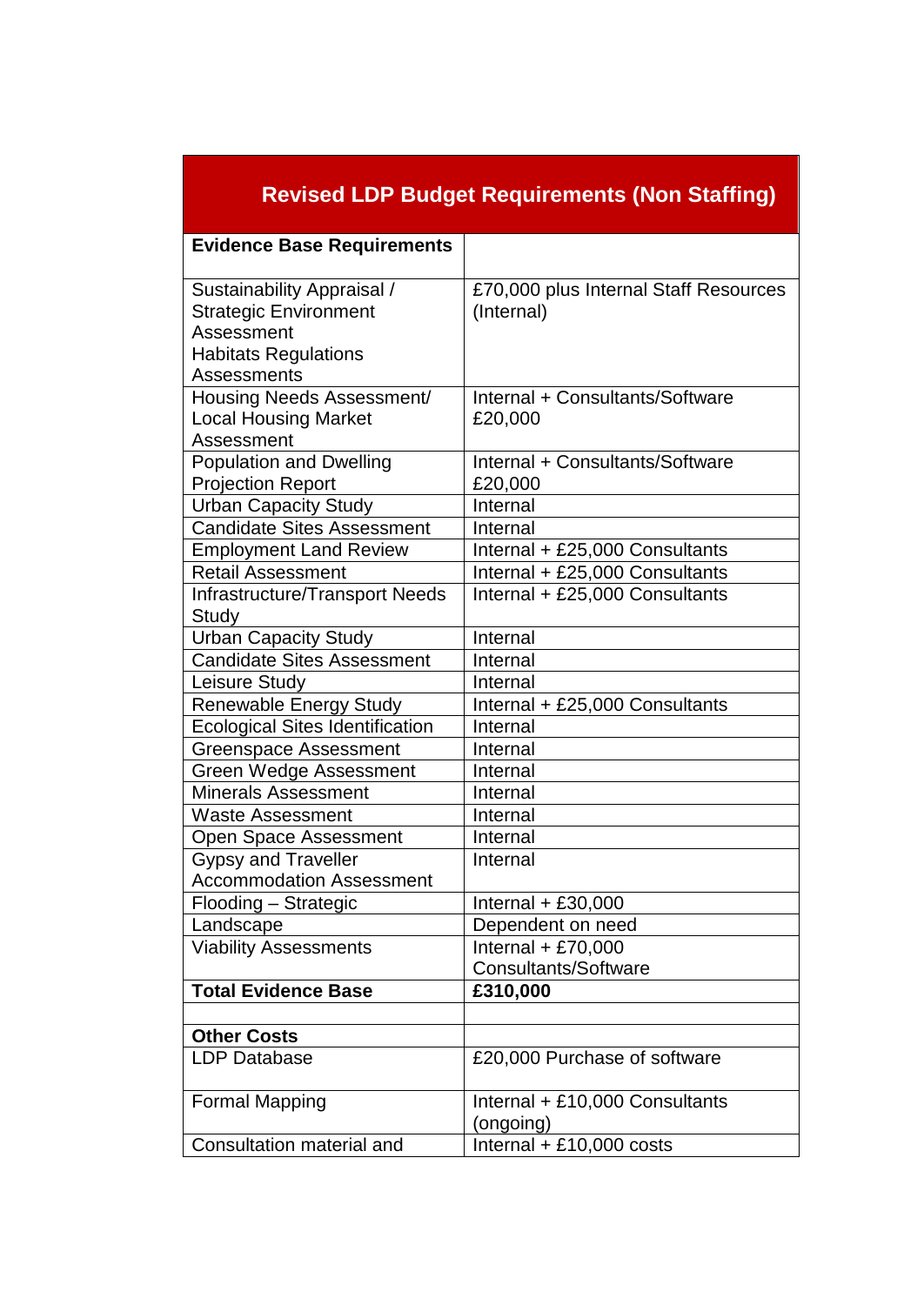| events                               |          |
|--------------------------------------|----------|
| <b>Examination (Planning</b>         | £200,000 |
| Inspectorate & Programme             |          |
| Officer)                             |          |
| Adoption, publication and            | £50,000  |
| ongoing Annual Monitoring            |          |
| <b>Total Other</b>                   | £290,000 |
|                                      |          |
| <b>Overall Total, (Non Staffing)</b> | £600,000 |
| <b>Budget Requirement:</b>           |          |

4.17 The accrued, unspent LDP budget over recent years gives us a total pot of £366,000. The continuation of the annual budget of £68,000 per annum throughout the plan preparation period would then meet this need. It also allows scope for small shortfalls in estimated costs, unseen costs that may arise during the long production period of the Plan, and to meet a few ongoing commitments.

## **5.0 EQUALITY AND DIVERSITY IMPLICATIONS**

5.1 An Equalities Impact Assessment screening exercise has been undertaken that indicates that there are no expected negative impacts on the protected characteristics and a full assessment is not required. However, the scope of the LDP will result in some of these matters being considered further, and if necessary will develop and incorporate policies that may have a positive impact on some of these characteristics.

#### **6.0 CONSULTATION / INVOLVEMENT**

6.1 The Delivery Agreement has been prepared in consultation with various internal Council departments. Further detailed consultation has taken place with targeted stakeholder bodies following Cabinet agreement. There has been no public consultation on the Draft Delivery Agreement, although the final Welsh Government approved report will be made public during the pre-deposit stage of revised LDP preparation.

## **7.0 FINANCIAL IMPLICATION(S)**

7.1 The overall cost of the preparation of the LDP (non staffing resources) is estimated to be £600,000. Considering banked reserves and continuing budgets, there is sufficient budget to cover these costs. A further £39,233 per annum is then required to part fund an identified necessary new post in the team structure.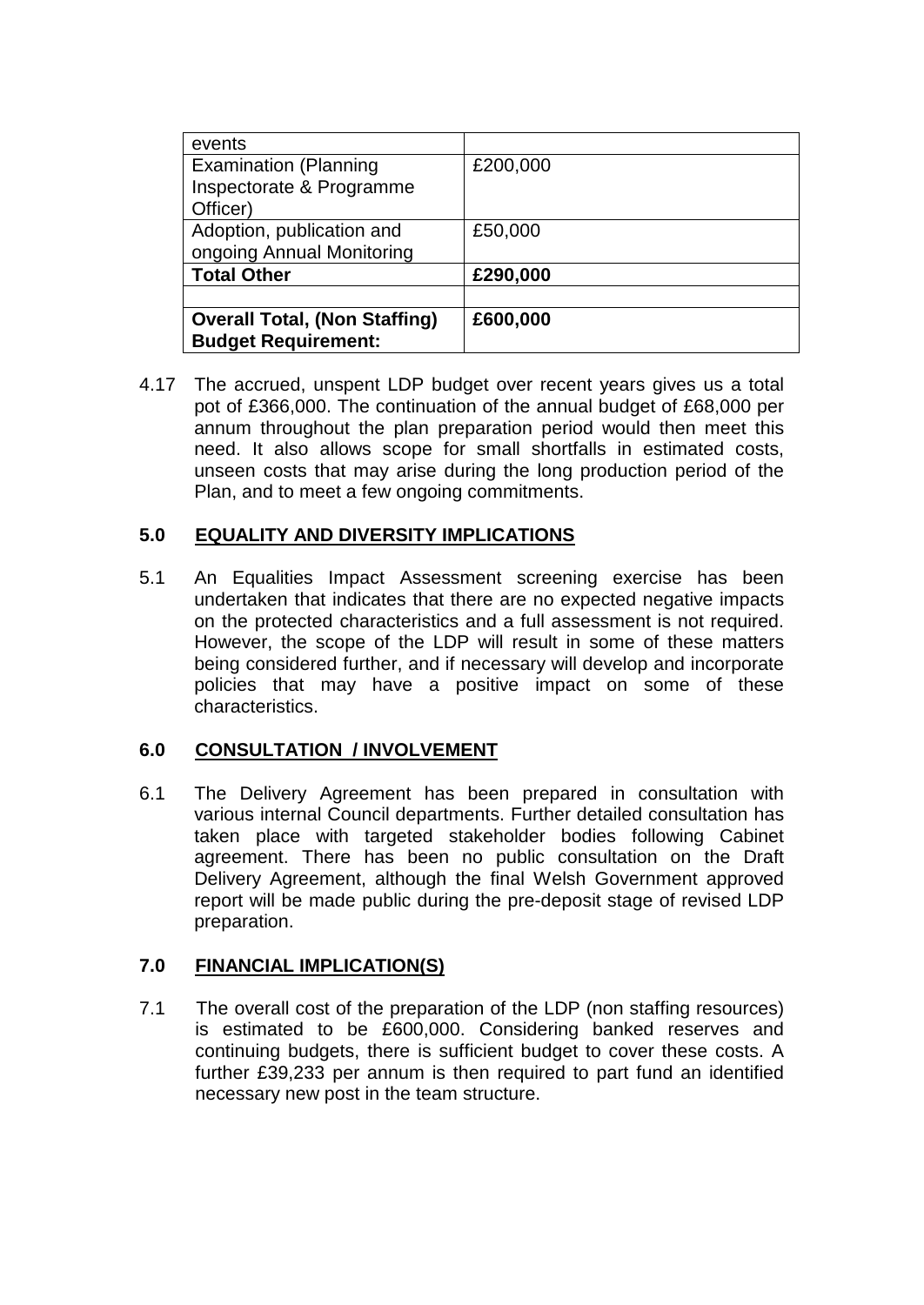## **8.0 LEGAL IMPLICATIONS** *OR* **LEGISLATION CONSIDERED**

8.1 The LDP will be prepared in accordance with The Planning and Compulsory Purchase Act (2004), the Town and Country Planning (Local Development Plan) (Wales) Regulations 2005 (as amended 2015), Planning Policy Wales 2018, the Planning (Wales) Act 2015 and the Strategic Environmental Assessment (SEA), Sustainability Appraisal (SA) and Habitats Regulations Assessment (HRA).

#### **9.0 LINKS TO THE CORPORATE AND NATIONAL PRIORITIES AND THE WELL-BEING OF FUTURE GENERATIONS ACT.**

### *How the subject of the report will contribute to the delivery of the Council's Corporate Priorities?*

9.1 The production of a Local Development Plan will help to deliver the Council's three main corporate priorities of building a strong economy, promoting independence and positive lives for everyone and creating neighbourhoods where people are proud to live and work. The production of this land-use plan will help to stimulate the local economy through market and social house building, as well as providing for employment and retail development across the County Borough. Working together to shape our communities will instil a sense of pride and allow people to live and work independently, wherever they so choose. The LDP will also help to deliver the transport infrastructure that keeps the Rhondda Cynon Taf working and moving, in a sustainable way that benefits current and future generations.

#### **How the Sustainable Development principle, i.e. the five ways of working has been considered?**

- 9.2 The Local Development Plan will be a key project demonstrating the 5 ways of working in action:
	- Integration the preparation of the LDP will be bring together all land use planning issues across the County Borough, involving our partners, residents, visitors, employers and service providers in the formulation of the Plan.
	- Collaboration the LDP will be a key collaboration project for the region enabling stakeholders including residents to work together to form a Plan for the County Borough.
	- Involvement preparation of the LDP will provide numerous opportunities to engage with our residents and customers, including the business community and ensuring that we are listening to a wide range of views to inform the plan and decision making process.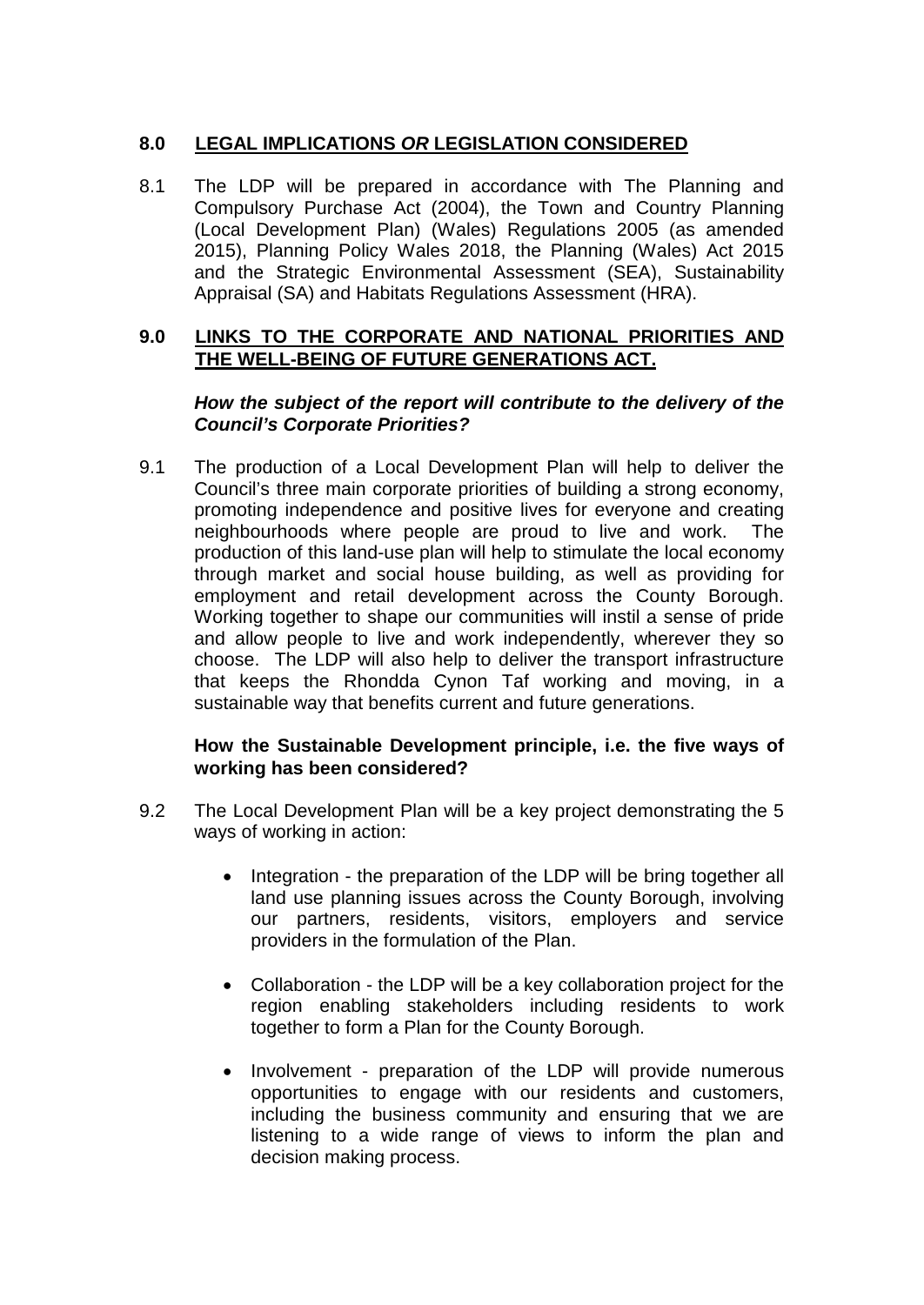- Prevention the LDP provides an opportunity to understand the root causes of issues and preventing them by being proactive in our thinking and understanding the need to tackle problems at source for example by undertaking needs assessments to inform our priorities.
- Long-term the LDP will be all about planning for the future and taking a strategic approach to ensure the County Borough is sustainable and that we understand the future need and demand for sustainable development in the region and how that is best met.

#### **How the subject of the report seeks to maximise the Council's contribution to seven national well-being goals?**

- 9.3 The LDP will contribute to the seven well-being goals by working together with other public services and third sector organisations to improve the well-being of everybody in Wales. This new approach seeks to improve public services in a sustainable way, for the benefit of all. The LDP will help to ensure:
	- A Prosperous Wales the LDP will promote a productive, creative and low-carbon society that recognises the limits of our resources and global environment, by ensuring that our finite resources are used efficiently and proportionately. It will also help to develop a skilled, well-educated population to work within an economy that generates wealth and provides employment opportunities for all.
	- A Resilient Wales the LDP will help to ensure that the region maintains and enhances a bio-diverse natural environment with healthy, functioning ecosystems that support social, economic and ecological resilience with the ability to adapt to change.
	- A Healthier Wales the LDP aims to help build a society in which people's mental and physical well-being is maximised through access to green space, and helps to foster an understanding of choices and behaviours that benefit future health.
	- A More Equal Wales the LDP will seek to enable people to fulfil their potential no matter what their background or circumstances. It also aims to help communities effectively tackle the loneliness and isolation that can often exist within many of them.
	- A Wales of Cohesive Communities the LDP, via the place-making principle, will help to foster attractive, safe, viable and well-connected communities that improve the well-being of all residents and visitors.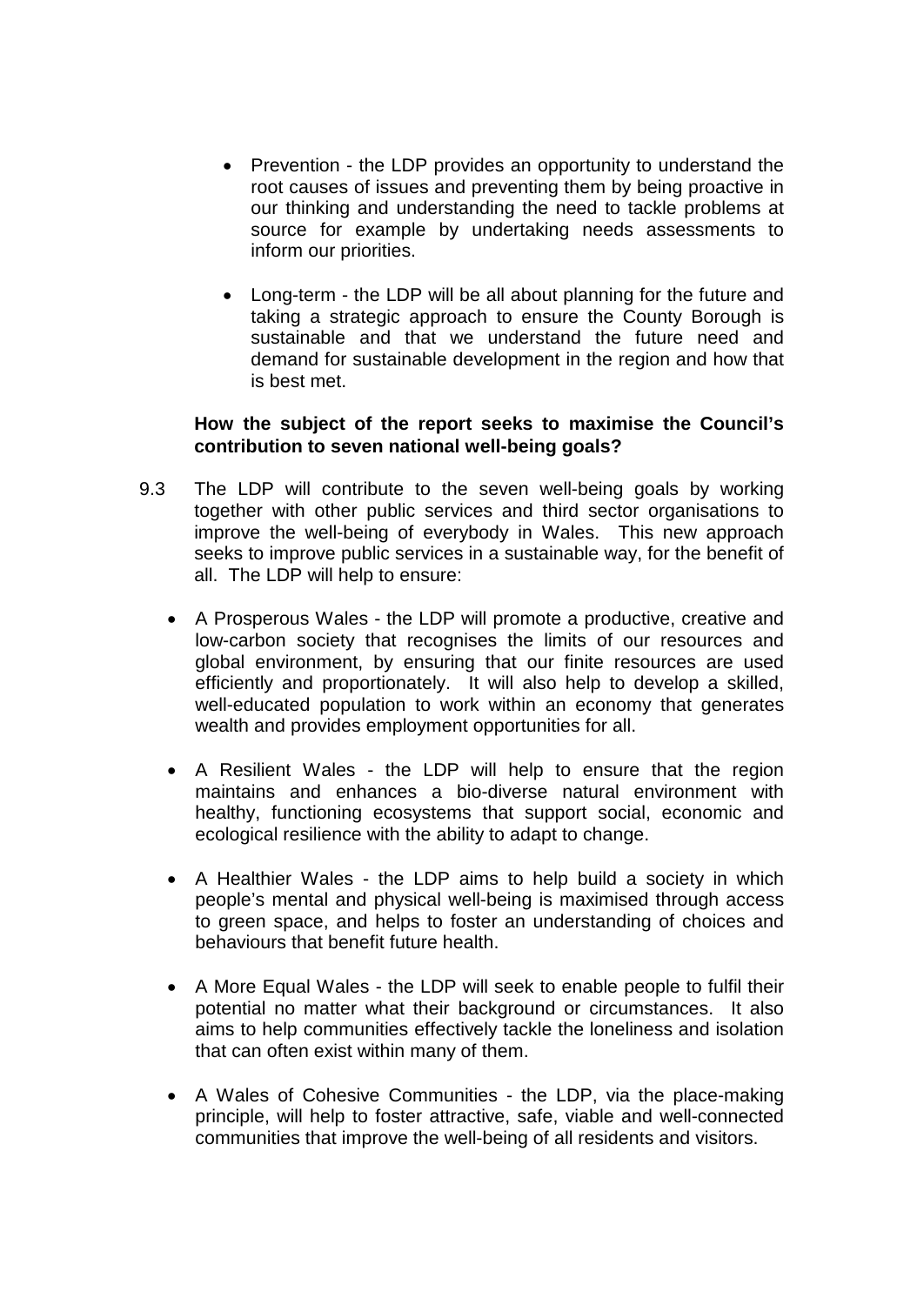- A Wales of Vibrant Culture and Thriving Welsh Language the LDP will support a society that promotes and protects our culture, heritage and Welsh language, whilst encouraging people to participate in the arts, sport and recreation.
- A Globally Responsible Wales the LDP will contribute towards Wales being a nation which, when doing anything to improve our economic, social, environmental and cultural well-being; will take account of whether doing such a thing makes a positive contribution to our global well-being.

#### **Any other national strategies the subject of the report is seeking to address.**

9.4 The Planning Directorate in Welsh Government is working on the production of a National Development Framework (NDF), which will set out a 20-year land-use framework for Wales and replace the existing Wales Spatial Plan. Once the final NDF is published (anticipated September 2020), the Local Development Plan will need to be in general conformity with the aims and objectives of the NDF, which sits above the LDP in the development plan hierarchy within Wales.

## **10.0 CONCLUSION**

10.1 It is recommended that Council approves the Draft Delivery Agreement for the Revised Rhondda Cynon Taf LDP 2020 -2030, in line with the recommendations above.

**Other Information: -**

*Relevant Scrutiny Committee* Overview and Scrutiny Committee

*Contact Officer:*  Simon Gale, Director of Prosperity and Development (01443 281114)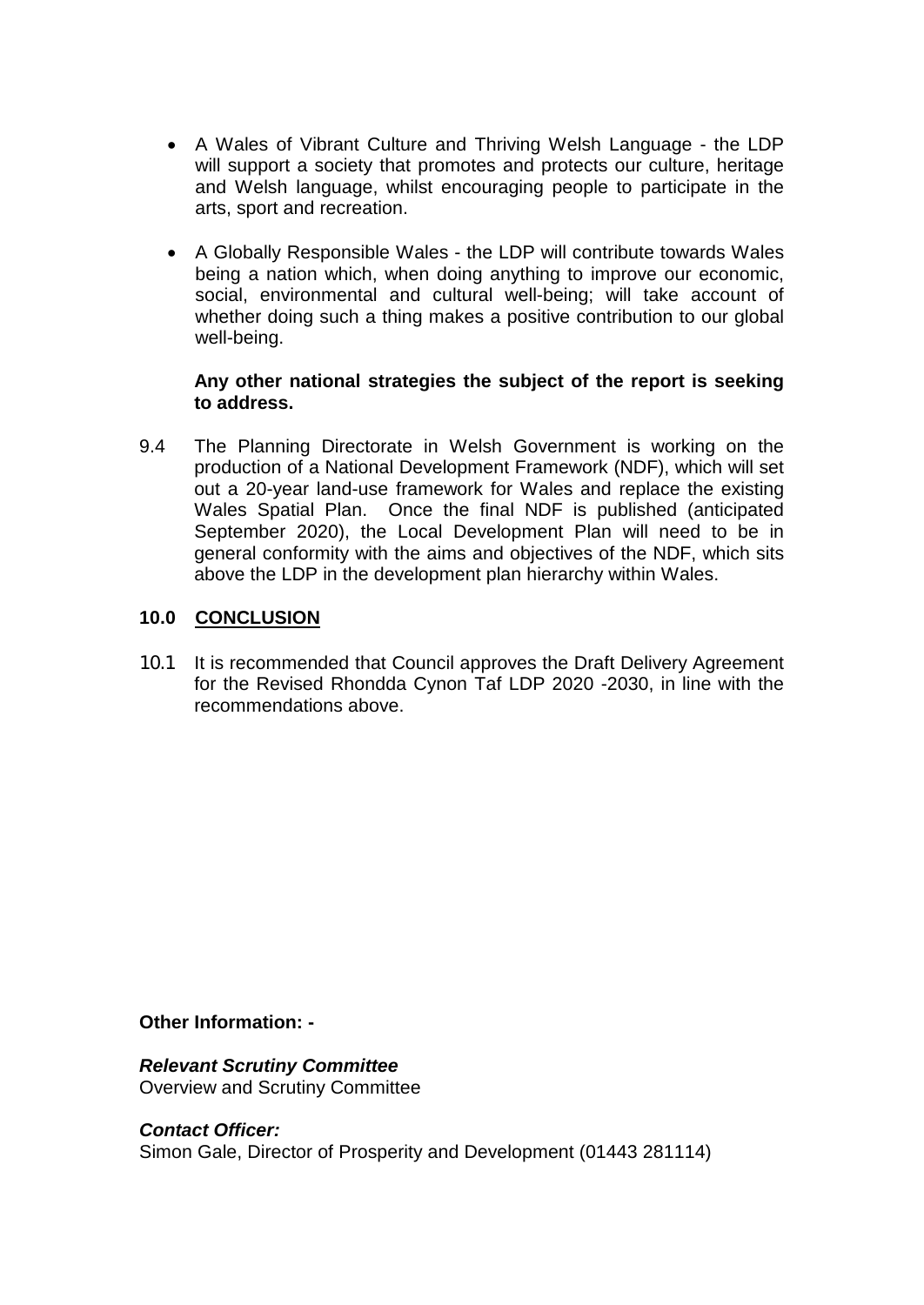## **LOCAL GOVERNMENT ACT 1972**

### **AS AMENDED BY**

## **THE LOCAL GOVERNMENT (ACCESS TO INFORMATION) ACT 1985**

### **RHONDDA CYNON TAF COUNTY BOROUGH COUNCIL**

## **COUNCIL**

## **27th November 2019**

## **PROPOSALS FOR A DRAFT DELIVERY AGREEMENT FOR THE RHONDDA CYNON TAF REVISED LOCAL DEVELOPMENT PLAN**

**REPORT OF DIRECTOR OF PROSPERITY AND DEVELOPMENT IN DISCUSSIONS WITH THE CABINET MEMBER FOR ENTERPRISE, DEVELOPMENT AND HOUSING, COUNCILLOR BEVAN**

**Item:** 

**Background Papers**

None.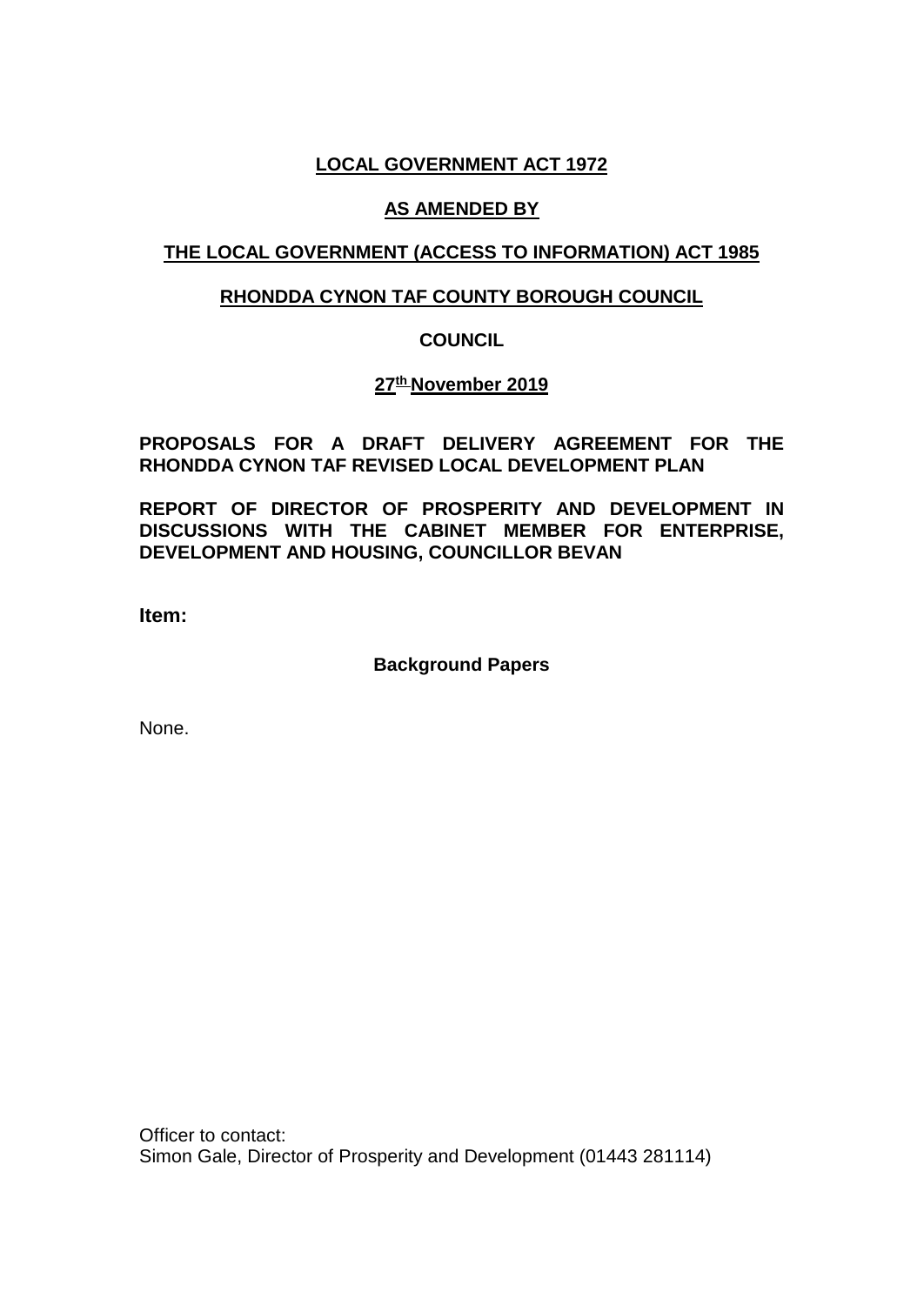**APPENDIX 1; DRAFT DELIVERY AGREEMENT**

## **RHONDDA CYNON TAF COUNTY BOROUGH COUNCIL**

# **REVISED RHONDDA CYNON TAF LDP 2020-2030 DRAFT DELIVERY AGREEMENT**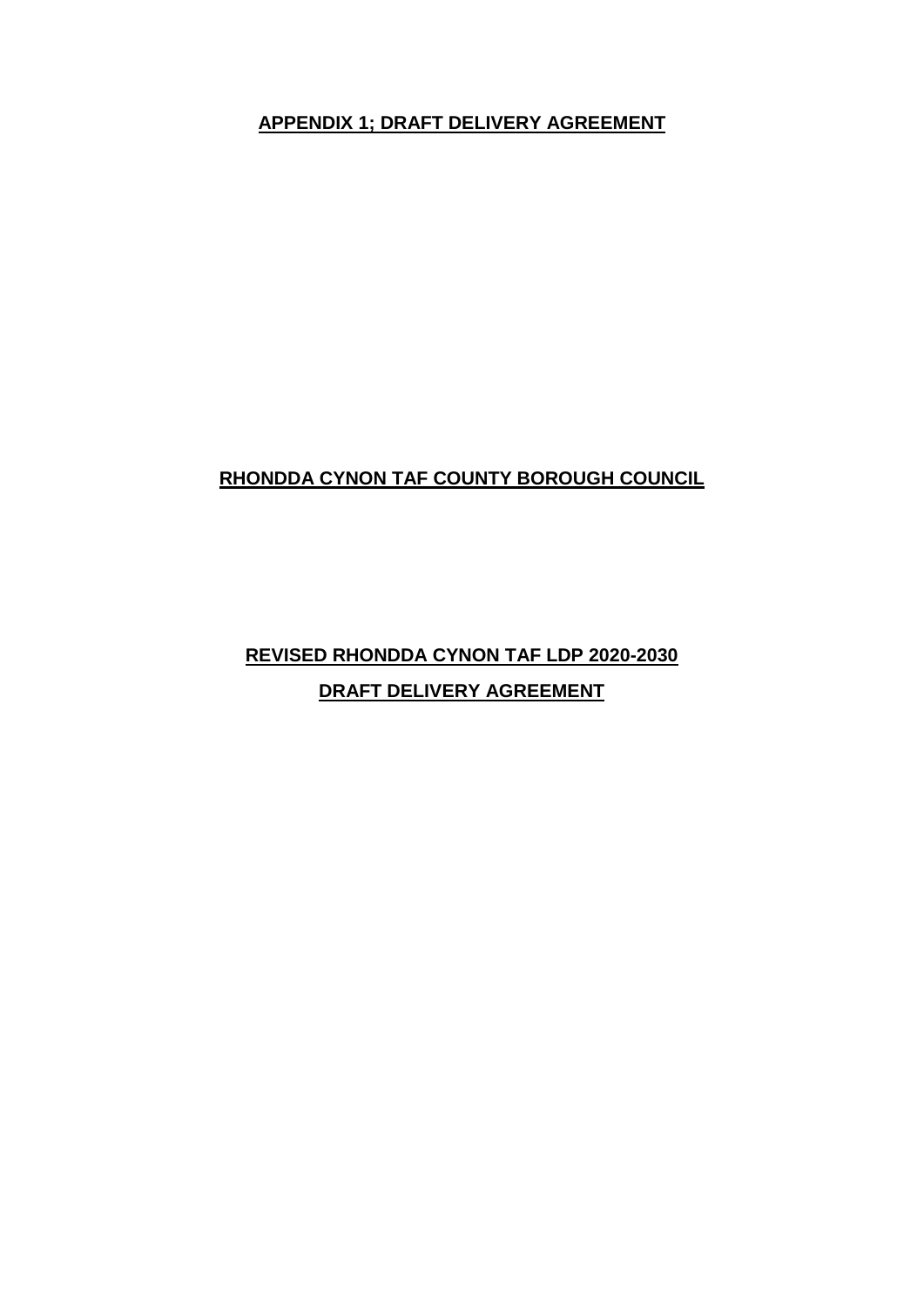## **CONTENTS**

|    |                                                     | Page           |
|----|-----------------------------------------------------|----------------|
| 1. | Introduction                                        | 1              |
| 2. | The Timetable                                       | $\overline{7}$ |
| 3. | <b>Community Involvement Scheme</b>                 | 10             |
| 4. | <b>Consultation Methodology and Techniques</b>      | 15             |
|    | <b>Appendices</b>                                   |                |
| 1. | <b>Contact Details</b>                              | 33             |
| 2. | <b>List of Consultation Bodies</b>                  | 34             |
| 3. | <b>Risk Management</b>                              | 41             |
| 4. | Profile and Characteristics of the Local Population | 43             |
| 5. | Welsh Index of Multiple Deprivation                 | 51             |
| 6. | <b>Glossary of Terms</b>                            | 55             |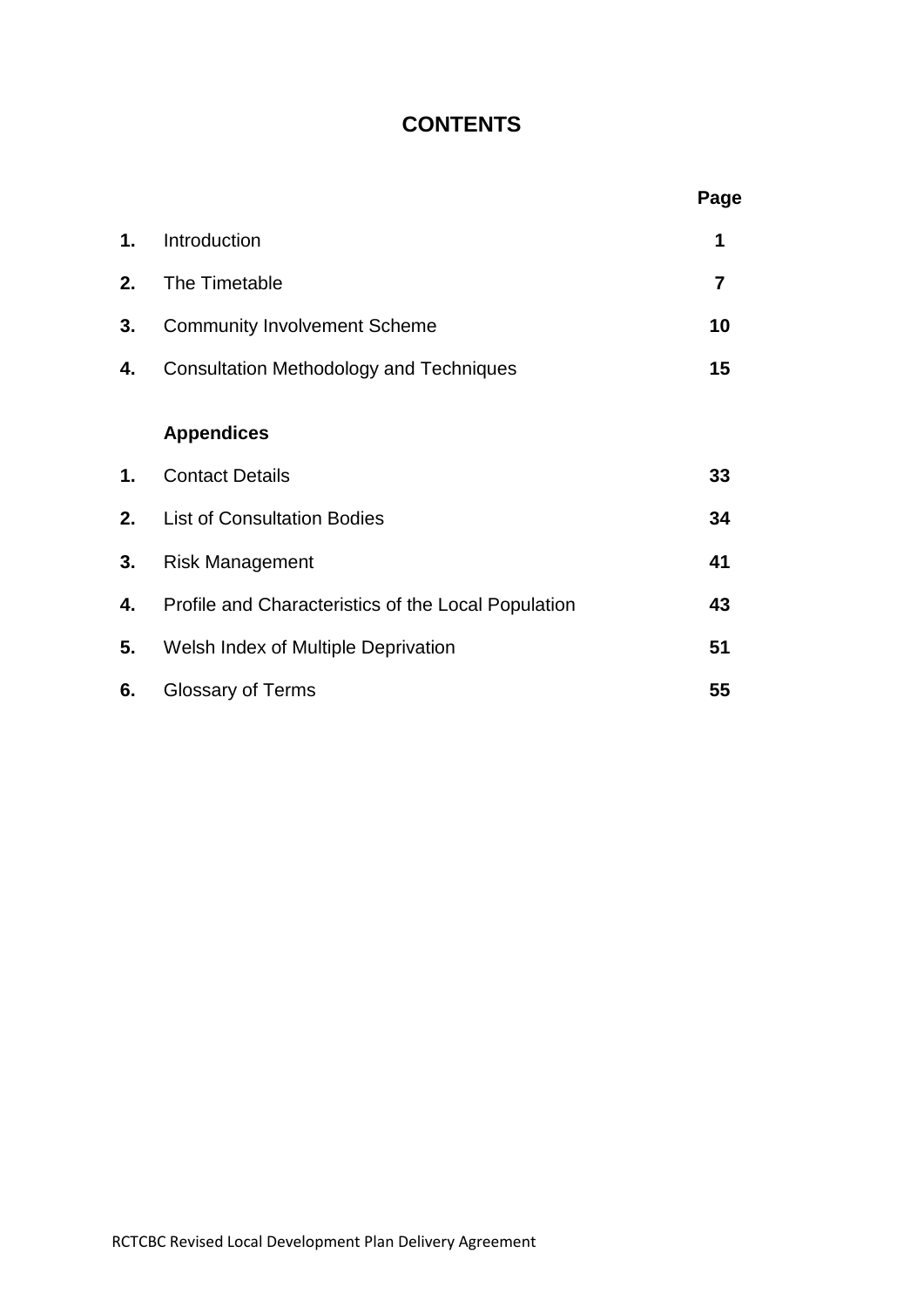## **1. INTRODUCTION**

#### **1.1. The Local Development Plan**

- 1.1.1. The Planning and Compulsory Purchase Act 2004 requires that Local Authorities prepare a Local Development Plan (LDP) for the Local Authority area. The document provides the development strategy and policy framework for the specified plan period. It is an important land use planning document, which will guide and control development, providing the basis of how planning applications are determined. Once adopted, the LDP provides certainty to the communities of the County Borough regarding where development will be located over the plan period. The LDP will also ensure that the principles of place making and sustainability are at the heart of the plan-making process, reflecting the Well-being of Future Generations (Wales) Act 2015.
- 1.1.2. The existing LDP will continue to be the mechanism for determining planning applications and will remain so until the 31<sup>st</sup> December 2021, unless the adoption of a revised plan occurs prior to this date.
- 1.1.3. The Council is now preparing a revised LDP, the first stage of which is to prepare a Delivery Agreement in line with Regulation 9 of the LDP (Wales) Regulations 2005.

#### **1.2. What is a Delivery Agreement?**

- 1.2.1. A Delivery Agreement (DA) is a project management tool that must consist of two parts, the Timetable and the Community Involvement Scheme (CIS). The purpose of the DA is to establish the Local Planning Authorities (LPA) early and full engagement and involvement in the preparation of the LDP. The Delivery Agreement must be produced prior to the formal preparation of the LDP, and forms an important and legal part of the process for the preparation of the Plan. Once approved the Delivery Agreement commits the LPA to produce or revise its plan in line with the timescale and community engagement processes.
- 1.2.2. The DA is comprised of the following sections:

**Section A – The Project Management Timetable** for the revised LDP: The timetable details the stages in the preparation of the LDP and how the planmaking process will be project managed. It sets out in a realistic manner what the Authority can do in the timescale and with the budgetary and staffing resources available, as well as the corporate framework in which the plan will be prepared. The timetable provides a clear indication of when each stage of the plan preparation process will take place.

**Section B – The Community Involvement Scheme**: The Community Involvement Scheme (CIS) sets out the LPAs principles, strategy and mechanisms for early and continuous community stakeholder involvement in the preparation of the LDP. The purpose of the CIS is to show how, who, and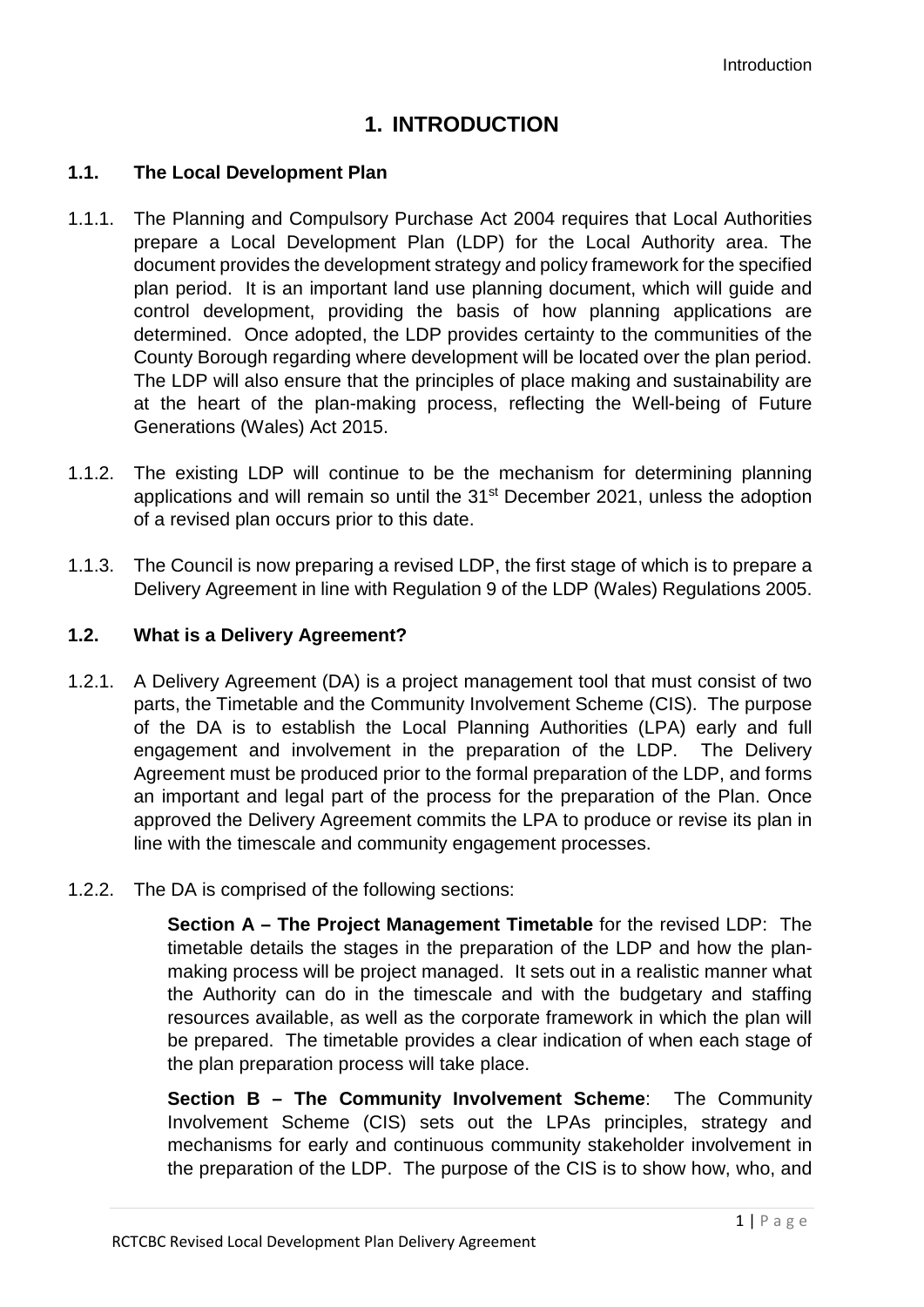when the LPA will seek the views of its stakeholders including its communities, as the LDP progresses. The CIS is written to maximise collaboration between the Council and its stakeholders, in doing so it will discharge its duty under the Well-being of Future Generations (Wales) Act.

1.2.3. A glossary of terms can be found at Appendix 6.

#### **1.3. Stages in the Preparation of the Delivery Agreement**

- 1.3.1. The preparation of the Delivery Agreement requires a number of steps that are set out below, along with the timescales:
	- Preparation of the Delivery Agreement document including the timetable and the Community Involvement Scheme. (August/November 2019).
	- Political reporting to Cabinet to seek approval of and to consult on the DA (October 2019).
	- Targeted consultation of the DA (October/November 2019).
	- Amendments to the DA post consultation and preparation of the final document. (November 2019).
	- Political reporting of the DA and approval by resolution of the Council (November 2019).
	- Submission of the DA to the Welsh Government for approval (May 2020)
	- Publication of the approved DA and making the document available for public inspection (June 2020).
	- Review the DA on a regular basis.

#### **1.4. Preparation of a Revised LDP**

1.4.1. In preparation of the revised LDP, the Council will aim to achieve the following key objectives;

> • Facilitating Sustainable Development by preparing and monitoring the LDP through a process that **integrates Sustainability Appraisal**, (incorporating Strategic Environmental Assessment requirements, and referred to as SA/SEA), **with plan making**.

> • Basing LDP production on early and effective **community involvement**, to consider a wide range of views, with the aim of building a broad consensus on the strategy and policies for LDPs.

> • Ensuring **policy integration** by producing LDPs that are internally consistent and integrated with other main policies and strategies at national, regional and local level (without unnecessary repetition).

> • Delivering a **fast and responsive approach** to plan-making, with published timetables for preparation, fewer iterations of the plan before adoption, and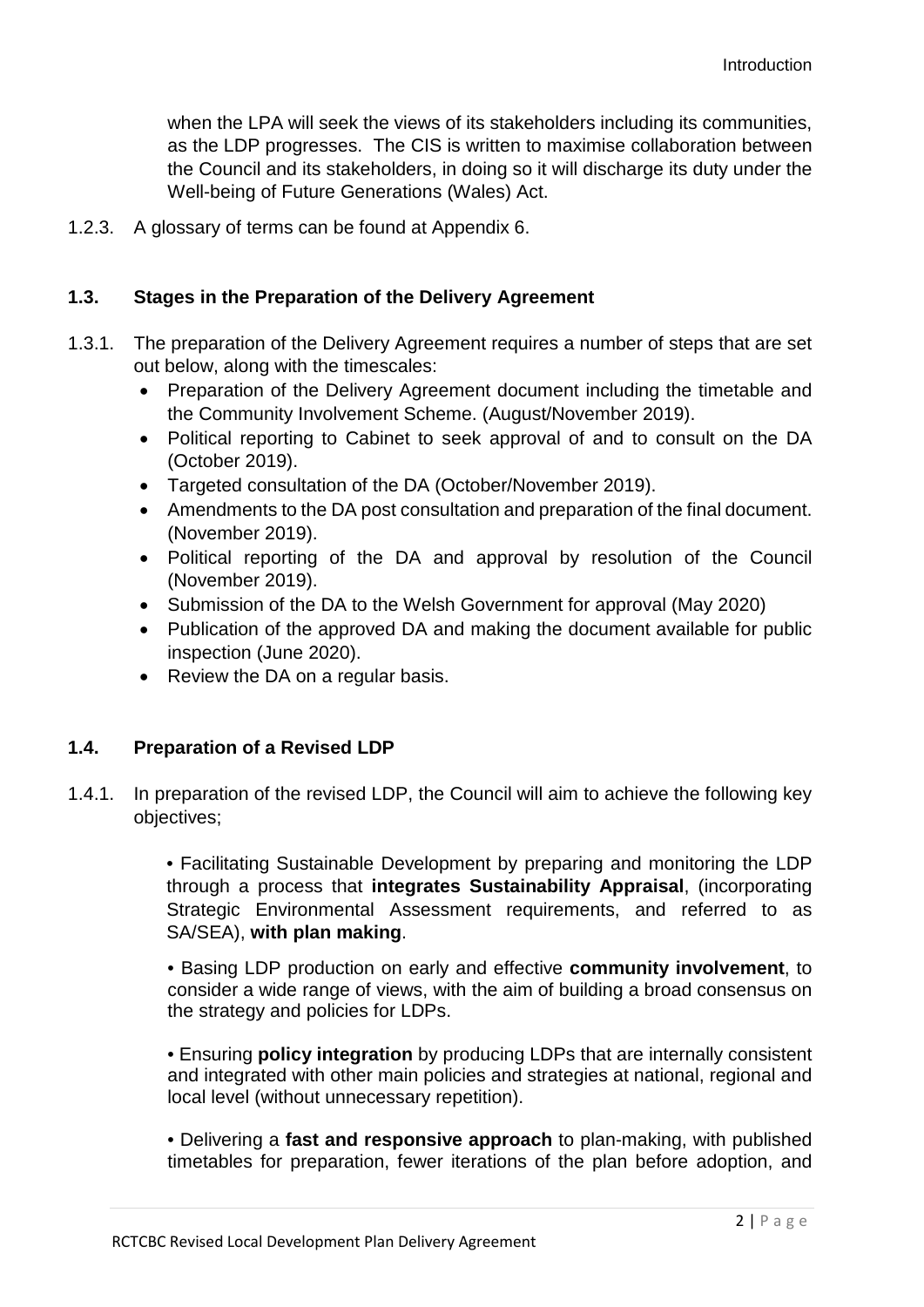regular strategic monitoring and review to enable plans to better reflect the changing circumstances in contemporary Wales.

• Making plans that are **strategic, concise and distinctive** in setting out how an area will develop and change, based on a robust understanding of relationships between places, including across administrative boundaries, and that are drivers for change.

• Delivery of **sustainable development**, taking account of infrastructure requirements, availability of resources, viability and market factors.

(Welsh Government, LDP Manual (Ed. 2), 2015, p12)

1.4.2. Preparation of the revised LDP will include consideration of a host of guidance, policy and legislation emanating from the European, national, regional and local level. The revised LDP will also be guided by the aims and objectives set forth in the Cwm Taf Well-being Plan 2018-2023 entitled *Our Cwm Taf*. These are centred around having *thriving communities*, *healthy people* and a *strong economy*, with the cross cutting objective of *tackling loneliness and isolation*. The revised plan will also be influenced by the cultural, economic, environmental and social well-being goals and objectives within *Our Cwm Taf*, where they relate to land-use planning.

## **1.5. Sustainability Appraisal incorporating Strategic Environmental Assessment (SA/SEA)**

- 1.5.1. The Planning and Compulsory Purchase Act 2004 (s.62) requires the LPA to undertake a Sustainability Appraisal (SA) of its revised LDP and report the findings as an integral part of the plan-making process. Policies in the plan are required to address those aspects of sustainable development that can be addressed through the land-use planning system. Consideration of social, economic and cultural implications should be fully considered.
- 1.5.2. In addition to this, Local Authorities are required to comply with European Union Directive 2001/42/EC and the Environmental Assessments of Plans and Programmes (Wales) Regulation, which require the formal Strategic Environmental Assessment (SEA) of the LDP. The scope of the SEA is limited to environmental effects.
- 1.5.3. Both first generation and revised LDPs have to be subject to an SEA. It is considered by the Welsh Government that an appropriate way of undertaking the Strategic Environmental Assessment (SEA) is to incorporate it into the SA. The SA incorporating SEA is a statutory requirement in the preparation of a revised LDP, to fully assess the social, environmental and economic implications of the Plan's strategy and associated policies. The process ensures that LDP policies reflect the principles of sustainable development, whilst taking full account of any significant effects of the Plan on the environment.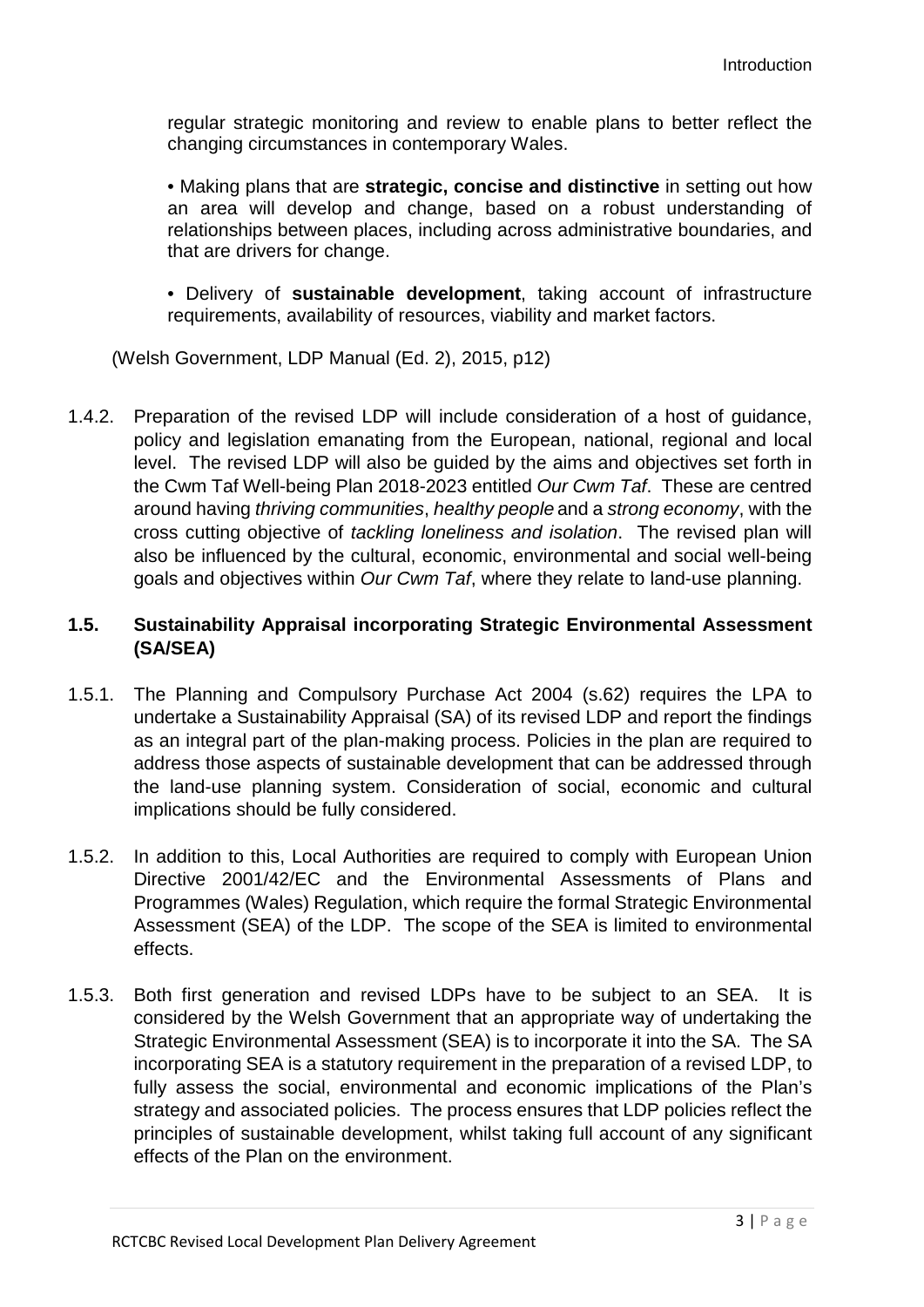- 1.5.4. The SA process should be fully integrated into the LDP process and reflected in the timetable alongside each stage of the plan preparation process. There are elements of the SA/SEA process, which requires that specific work is undertaken and this needs to be clearly identifiable within the process. These will be reflected in the timetable and engagement plan.
- 1.5.5. There are 5 main stages in the SA/SEA process. These are set out below:
	- Stage A Scoping. This establishes the baseline evidence and sets the context and objectives.
	- Stage B Appraisal. Developing and refining options and assessing effects.
	- Stage C Reporting. Preparing the SA Report.
	- Stage D Consulting. Consulting on the preferred option of the development plan and the findings of the SA Report.
	- Stage E Monitoring. Monitoring the significant effects of implementing the development plan.

(Welsh Government, LDP Manual (Ed.2), 2015)

## 1.6. **Habitats Regulations Assessment (HRA)**

- 1.6.1. A Habitats Regulation Assessment is a legal requirement under the Conservation of Habitats and Species Regulations 2017 (the 'Habitats Regulations'). The Local Authority must undertake a Habitats Regulation Assessment (HRA) in order to assess if the polices and proposals in the LDP will have any significant effect on the integrity of European designated sites.
- 1.6.2. The HRA will not be integrated with the SA due to different legislative requirements. Engagement and consultation with Natural Resources Wales (NRW) will be undertaken throughout the HRA process.

## **1.7. Evidence Base**

- 1.7.1. With the production of a revised LDP, there will be a corresponding need to update or renew a number of studies/documents contained within the current LDP evidence base, which underpins the plan. In line with previous AMRs, all contextual, policy and legislative changes that have occurred since the adoption of the LDP will also need to be given due consideration, as part of the evidence base updates. The list below illustrates those evidence base documents that are likely to be required, as part of the LDP full revisions process:
	- Population Data and Housing Forecasts
	- Local Housing Market Assessment (LHMA)
	- Gypsy and Traveller Accommodation Needs Assessment
	- Urban Capacity Study
	- Settlement Boundary Review
	- Sustainable Settlement Hierarchy
	- Employment Land Review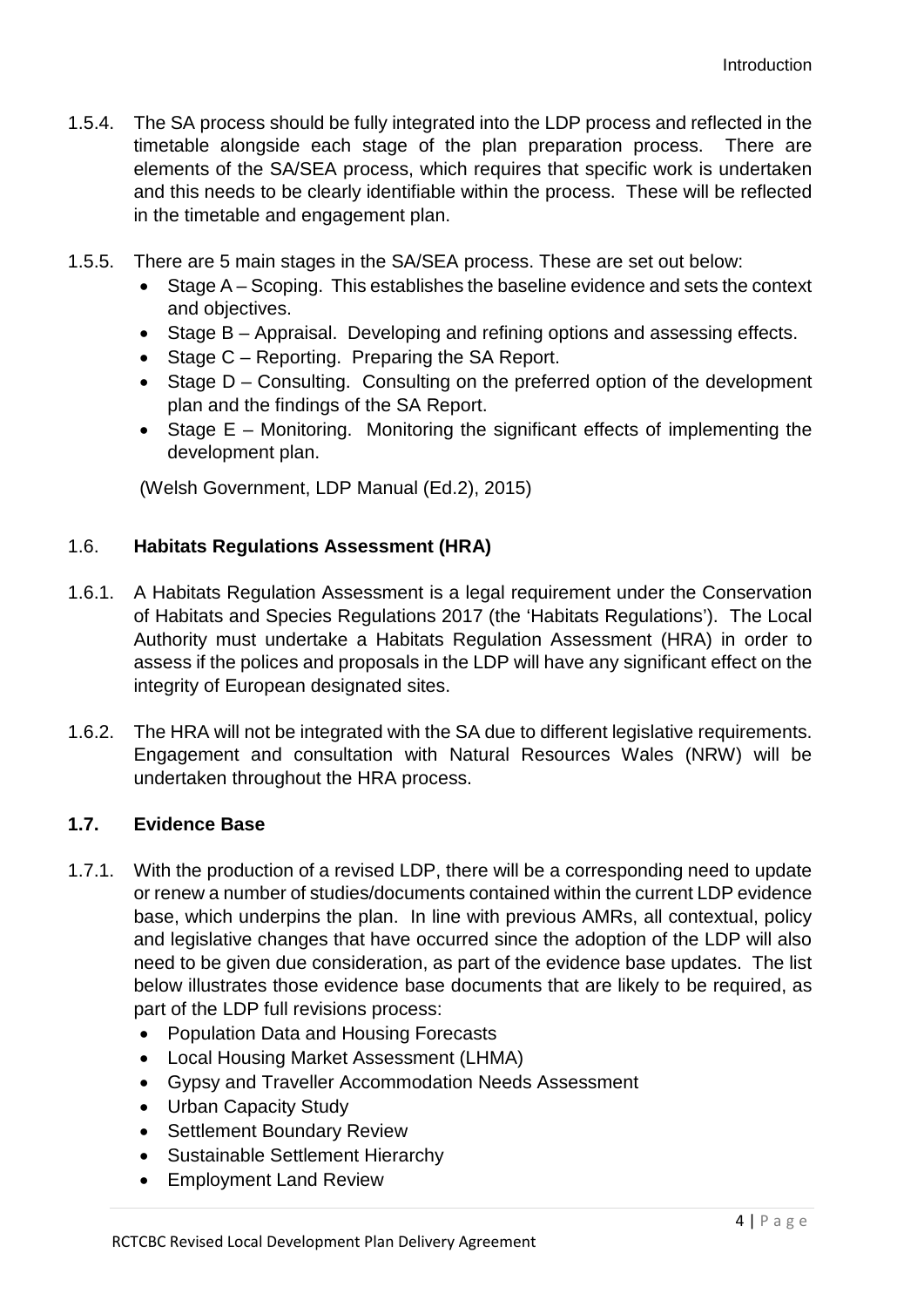- Retail Study Update
- Green Infrastructure Assessment
- Assessment of Environmental Constraints
- Public Open Space Assessment
- Renewable Energy Assessment
- Transport Assessment
- Landscape
- 1.7.2. The list is not definitive nor exhaustive, as the need for additional evidence may present itself throughout the plan-making process.
- 1.7.3. Given that a number of local authorities within South East Wales are currently progressing revised plans, the Council will endeavour to explore possibilities for the joint commissioning of evidence base documents.

## **1.8. The Well-being of Future Generations (Wales) Act**

- 1.8.1. The Well-being of Future Generations (Wales) Act received Royal Assent in April 2015. The Act requires public bodies to think about the long-term impact of their decisions, to work more effectively with people, communities and each other, and to prevent persistent problems such as poverty, health inequalities and climate change. The Act sets seven well-being goals, which it requires that public bodies achieve. These are:
	- A prosperous Wales
	- A resilient Wales
	- A healthier Wales
	- A more equal Wales
	- A Wales of cohesive communities
	- A Wales of vibrant and thriving Welsh Language
	- A globally responsible Wales
- 1.8.2. It must be demonstrated that the LDP contributes to all of these goals, with the production of the SA alongside the plan providing an understanding of how this contribution can be maximised.
- 1.8.3. The Act also identifies 5 ways of working, which the LPA is required to demonstrate, these are 'long-term', 'involvement', 'integration', 'prevention' and 'collaboration'.
- 1.8.4. As a requirement of the Act, a Local Well-being Plan must also be produced; Rhondda Cynon Taf has the Cwm Taf Well-being Plan, 2018-2023, which has been summarised above.
- 1.8.5. Both the WBFGA and the Local Well-being Plan will be given full consideration through the plan preparation process, including when undertaking engagement.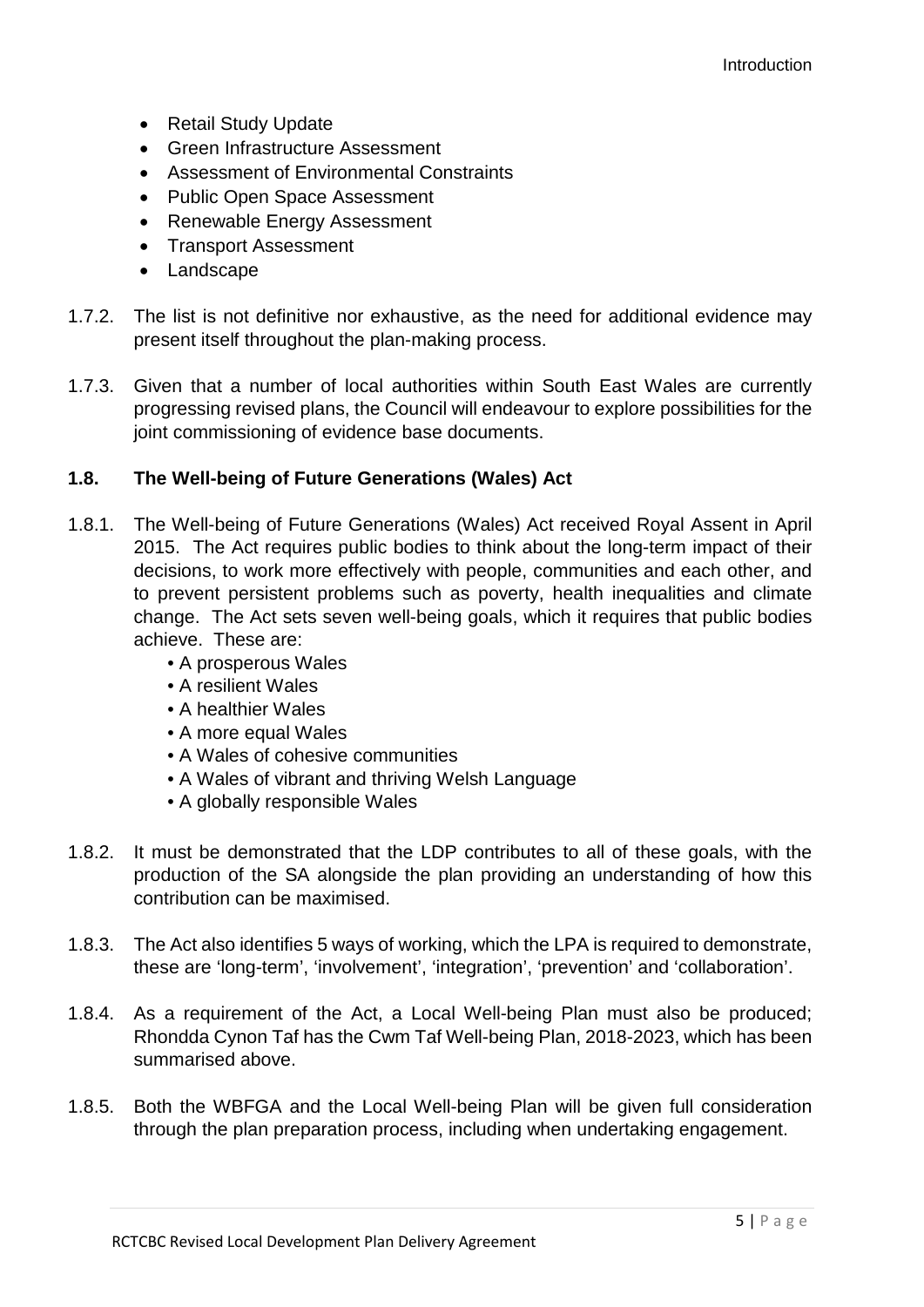## **1.9. Tests of Soundness**

- 1.9.1. The Planning and Compulsory Purchase Act 2004 requires that a LDP is subject to an independent examination, to ensure that the Plan is 'sound'. The revised LDP will be submitted to the Welsh Government, who will appoint an independent Inspector to examine the Plan. The Inspector will determine whether the Plan has been produced in accordance with the legal and regulatory requirements and whether it conforms to the Community Involvement Scheme.
- 1.9.2. The Inspector will further assess whether the Plan meets the preparation requirements and the three soundness tests, which are:
	- Does the plan fit? Is it consistent with all other plans?
	- Is the plan appropriate? Does the plan address the issues of the area?
	- Will the plan deliver? Will the plan be effective?
- 1.9.3. There is a fundamental need for a strong evidence base and consultation process. It is also essential to demonstrate the rationale behind the Plan's policies and to assess the outcomes. The conclusions drawn by the Inspector in the final report will be binding on the LPA. Unless the Welsh Government intervene, the LPA must accept the changes and accordingly seek to adopt the revised Plan at full Council.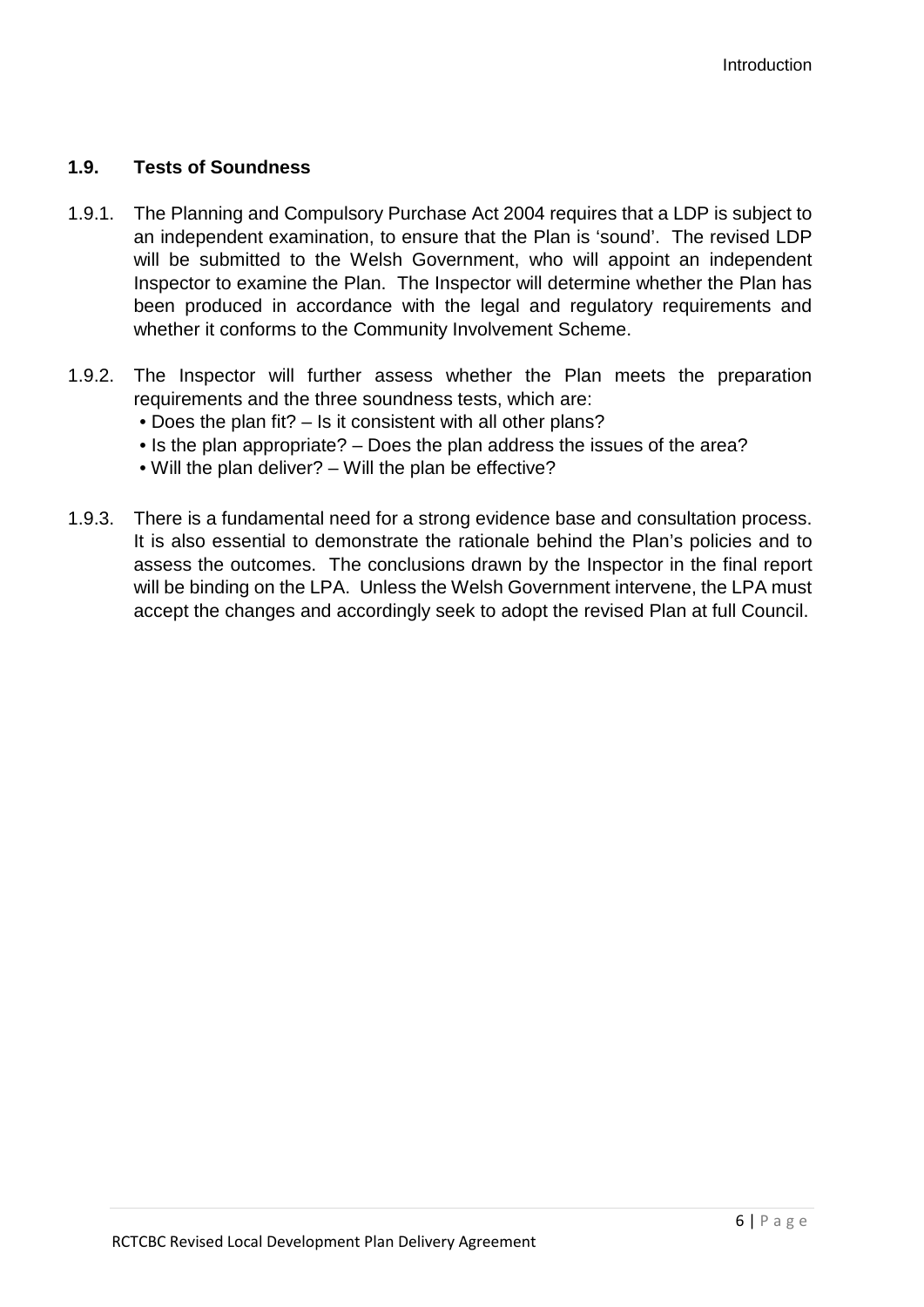## **2. THE TIMETABLE**

#### **2.1. Introduction**

- 2.1.1. The Timetable is a crucial element of plan preparation. It ensures that the plan is produced efficiently and in a structured way. Timeliness is even more crucial during a full revision of the LDP, as the Local Development Plan Manual now sets out that the Welsh Government expect the delivery of a revised LDP to take no longer than 3.5 years (3.75 incorporating slippage) from commencement to adoption.
- 2.1.2. There are two stages to the timetable, those that are definitive and those that are indicative. Definitive stages are those up to and including the statutory deposit period. These stages of the process are under the direct control of the Council and therefore the timetable is as realistic as possible. This part of the timetable is firmer as the project management of the process can be monitored and controlled more carefully. Every effort will be made to avoid deviations from the approved timetable during these stages. Where deviations are necessary, often due to factors outside of the control of the LPA, a period of slippage is built into the process and the LPA needs to seek permission from Welsh Government to invoke this period.
- 2.1.3. Indicative stages are the stages beyond the statutory deposit period. The Council has less control over the later stages of the process, as they are dependent on many factors such as the number of representations that need to be handled and the availability of the Planning Inspectorate. The indicative stages of the timetable will be subject to review as the LDP progresses, and the Council will endeavour to liaise with the Planning Inspectorate, informing them about the progress of the plan as it moves forward.

| <b>Key Stage</b>                        | <b>Timescale</b>                  |
|-----------------------------------------|-----------------------------------|
| <b>Definitive</b>                       |                                   |
| <b>Delivery Agreement</b>               | August 2019 - Submission to Welsh |
|                                         | Government May 2020               |
| <b>Commence Pre-deposit Preparation</b> | <b>June 2020</b>                  |
| Preferred Strategy (Pre-Deposit)        | August/September 2021             |
| Consultation                            |                                   |
| <b>Deposit LDP Consultation</b>         | July /August 2022                 |
| <b>Indicative</b>                       |                                   |
| Submit Revised LDP to the Welsh         | January 2023                      |
| Government                              |                                   |
| <b>Independent Examination</b>          | May/ June 2023                    |
| Adoption                                | December 2023                     |

**Table 1** – Key Stages in the preparation of a Revised LDP

Further details on the projected timescales for plan preparation are set out in **Table 2.**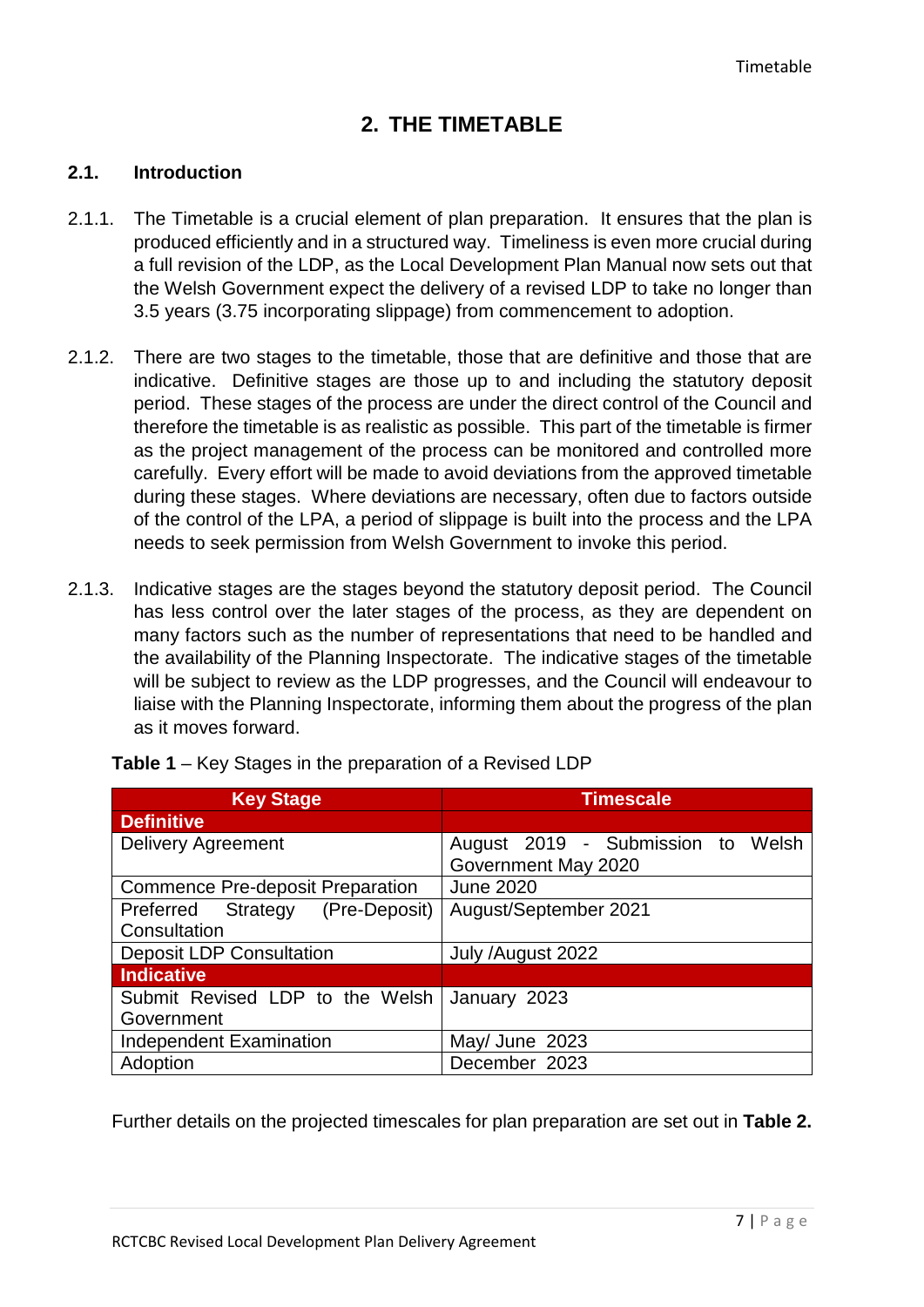## **2.2. Management of the LDP Process**

2.2.1. The Director of Prosperity and Development will hold overall responsibility for the delivery of the LDP. On a day-to-day basis, the Development Services Manager (Planning Policy) will be responsible for the management of the process. Under the Development Services Manager, the Planning Policy Team will be responsible for the preparation and production of the revised LDP, with Member engagement and reporting at the relevant stages.

## **Resources**

2.2.2. The Council recognises the importance of ensuring sufficient resources are available in order to efficiently and expediently deliver the LDP. The Planning Policy Team, which is responsible for the production and delivery of the LDP, consists of:

## **Current LDP Team**

- Development Services Manager (Planning Policy) (Grade 15) x1
- Planning Policy Team Leader (Grade 13) x1
- Senior Planning Policy Officer (Grade 11) x 1.6 0.6 Vacant
- Planning Policy Officer (Grade 10) x1
- Planning Assistant (Grade 8) x1 Vacant
- 2.2.3. Since the preparation of the current LDP the team has been reduced by 2 technical posts and a Senior Planner post that was downgraded. Considering this, along with the reduced timescales in which the plan needs to be prepared and likely contribution to the Regional Strategic Development Plan (SDP), the following (amended) team structure is proposed:
	- Development Services Manager (Planning Policy) (Grade 15) x1
	- Planning Policy Team Leader (Grade 13) x1
	- Senior Planning Policy Officer (Grade 11) x 2
	- Planning Policy Officer (Grade 10) x 2
	- Technical Planning Assistant (Grade 7) x 1
- 2.2.4. Accordingly, additional staff will be needed to deliver the LDP which will result in an increase in staffing budget of £39,233 per annum.
- 2.2.5. As well as the LDP team, officers and expertise will be drawn from various departments within the Council, throughout the LDP process. This is likely to include support from Development Management, Countryside, Highways, Housing, Regeneration, Education, Public Health, Legal and Democratic Services, ICT and Welsh Translation.
- 2.2.6. The LPA will also enlist professional expertise for specialist services required in the production of a robust evidence base, to support plan preparation. Whilst Council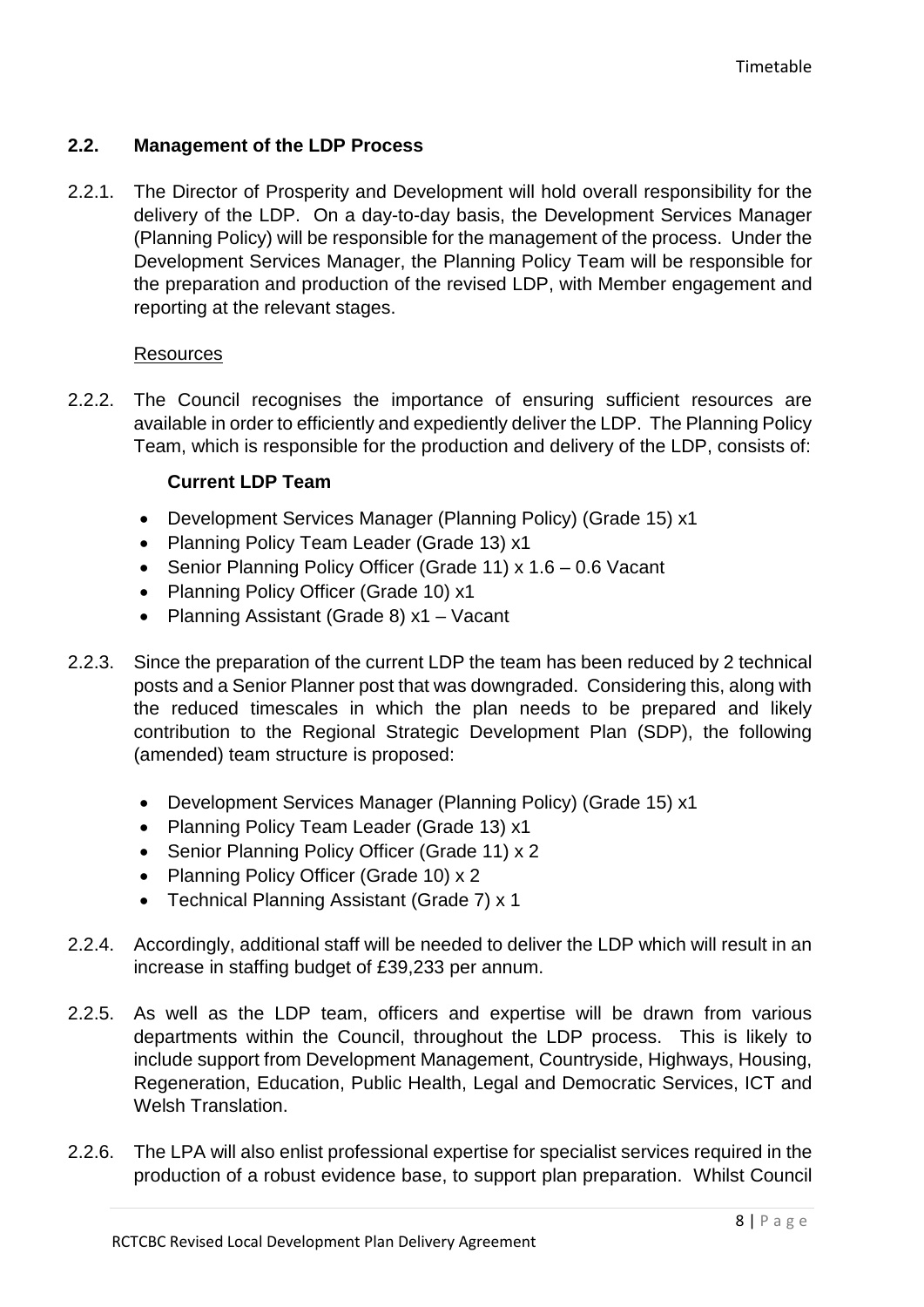officers will endeavour to produce as much evidence as possible in-house, it will nonetheless be necessary to engage external consultants to compile those highly specialist and technical studies, required in the plan-making process. Where possible opportunities for joint commissioning of evidence base work will be explored.

2.2.7. The Delivery Agreement has been compiled on the premise of solely preparing a revised LDP for Rhondda Cynon Taf. The Council are however also committed to regional working, through the preparation of the Strategic Development Plan.

#### **2.3. LDP Budget**

2.3.1. An estimated budget of £600,000 will be required for the production and implementation of the plan. It is considered that a sufficient budget is achievable to enable the production of the plan, in line with the Delivery Agreement timetable.

|                           | <b>Stage</b> |        |           | <b>Estimated Cost</b> |     |
|---------------------------|--------------|--------|-----------|-----------------------|-----|
| <b>Delivery Agreement</b> |              |        | Existing  | staffing              | and |
|                           |              |        | resources |                       |     |
| Pre-deposit               |              |        | £250,000  |                       |     |
| Deposit                   |              |        | £100,000  |                       |     |
| Submission                |              | and    | £200,000  |                       |     |
| Examination               |              |        |           |                       |     |
| Adoption                  | and          | Annual | £50,000   |                       |     |
| Monitoring                |              |        |           |                       |     |
| <b>Total</b>              |              |        | £600,000  |                       |     |

| <b>Revised LDP Budget Requirements (Non Staffing)</b>                                                            |                                                     |  |  |
|------------------------------------------------------------------------------------------------------------------|-----------------------------------------------------|--|--|
| <b>Evidence Base Requirements</b>                                                                                |                                                     |  |  |
| Sustainability Appraisal / Strategic<br><b>Environment Assessment</b><br><b>Habitats Regulations Assessments</b> | £70,000 plus Internal Staff Resources<br>(Internal) |  |  |
| Housing Needs Assessment/ Local<br><b>Housing Market Assessment</b>                                              | Internal + Consultants/Software £20,000             |  |  |
| Population and Dwelling Projection<br>Report                                                                     | Internal + Consultants/Software £20,000             |  |  |
| <b>Urban Capacity Study</b>                                                                                      | Internal                                            |  |  |
| <b>Candidate Sites Assessment</b>                                                                                | Internal                                            |  |  |
| <b>Employment Land Review</b>                                                                                    | Internal + £25,000 Consultants                      |  |  |
| <b>Retail Assessment</b>                                                                                         | Internal + £25,000 Consultants                      |  |  |
| Infrastructure/Transport Needs Study                                                                             | Internal + £25,000 Consultants                      |  |  |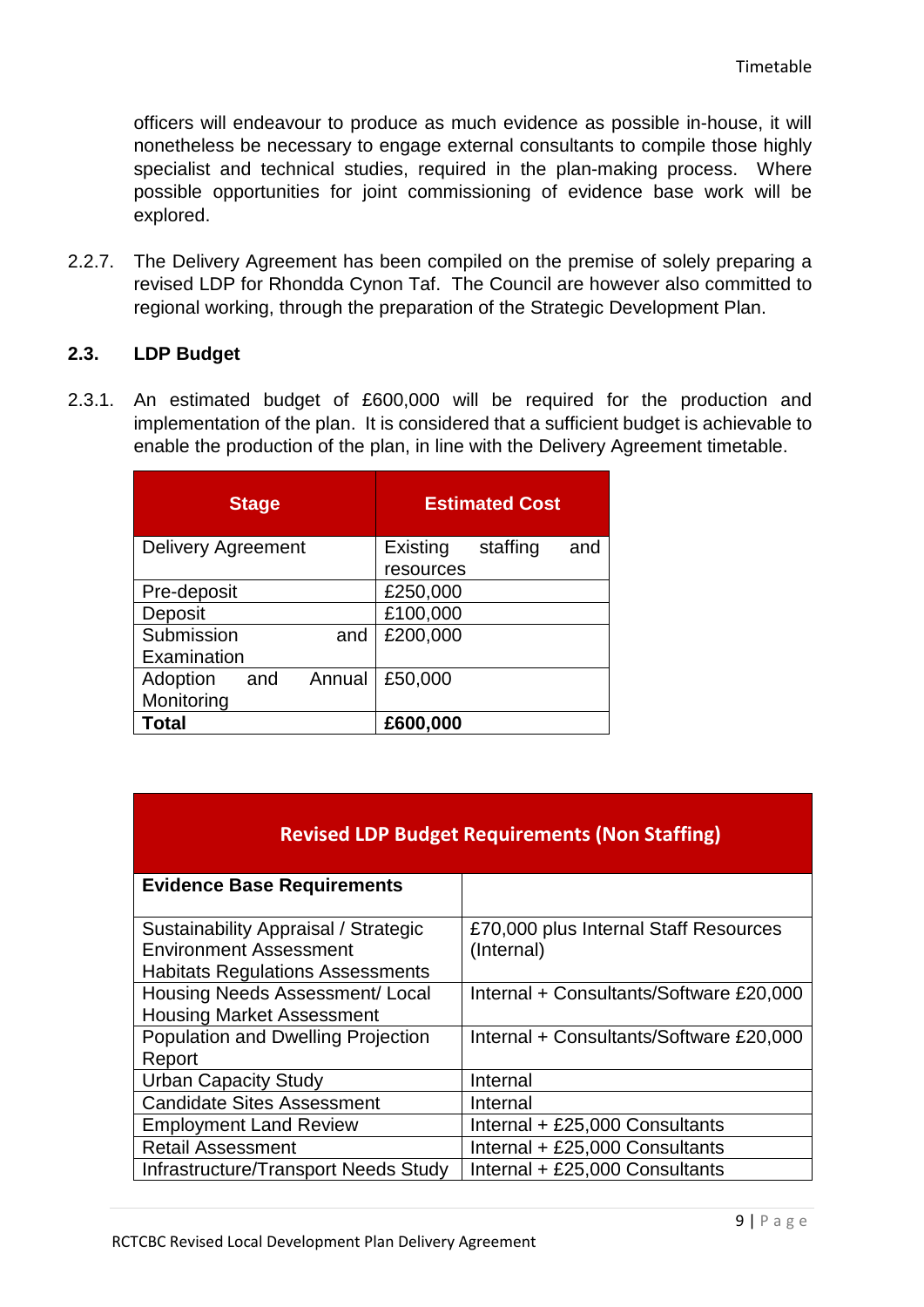| <b>Urban Capacity Study</b>               | Internal                                |
|-------------------------------------------|-----------------------------------------|
| <b>Candidate Sites Assessment</b>         | Internal                                |
| Leisure Study                             | Internal                                |
| <b>Renewable Energy Study</b>             | Internal + £25,000 Consultants          |
| <b>Ecological Sites Identification</b>    | Internal                                |
| <b>Greenspace Assessment</b>              | Internal                                |
| Green Wedge Assessment                    | Internal                                |
| <b>Minerals Assessment</b>                | Internal                                |
| <b>Waste Assessment</b>                   | Internal                                |
| <b>Open Space Assessment</b>              | Internal                                |
| Gypsy and Traveller Accommodation         | Internal                                |
| Assessment                                |                                         |
| Flooding - Strategic                      | Internal $+ £30,000$                    |
| Landscape                                 | Dependent on need                       |
| <b>Viability Assessments</b>              | Internal + £70,000 Consultants/Software |
| <b>Total Evidence Base</b>                | £310,000                                |
| <b>Other Costs</b>                        |                                         |
| <b>LDP Database</b>                       | £20,000 Purchase of software            |
|                                           |                                         |
| <b>Formal Mapping</b>                     | Internal + £10,000 Consultants          |
|                                           | (ongoing)                               |
| Consultation material and events          | Internal + £10,000 costs                |
| <b>Examination (Planning Inspectorate</b> | £200,000                                |
| & Programme Officer)                      |                                         |
| Adoption, publication and ongoing         | £50,000                                 |
| <b>Annual Monitoring</b>                  |                                         |
| <b>Total Other</b>                        | £290,000                                |
|                                           |                                         |
| <b>Overall Total, (Non Staffing)</b>      | £600,000                                |
| <b>Budget Requirement:</b>                |                                         |

2.3.2. The accrued, unspent LDP budget over recent years gives us a total pot of £366,000. The continuation of the annual budget of £68,000 per annum throughout the plan preparation period would then meet this need. It also allows scope for small shortfalls in estimated costs, unseen costs that may arise during the long production period of the Plan, and to meet a few ongoing commitments.

#### **2.4. Risk Assessment and Management**

2.4.1. The Council considers that its timetable is realistic and deliverable however the timescales involved, set by Welsh Government, are challenging. There is inevitably some element of risk that cannot be foreseen, which could witness the plan deviate from the timetable, as proposed. More detail relating to risk and potential mitigation is outlined at Appendix 3.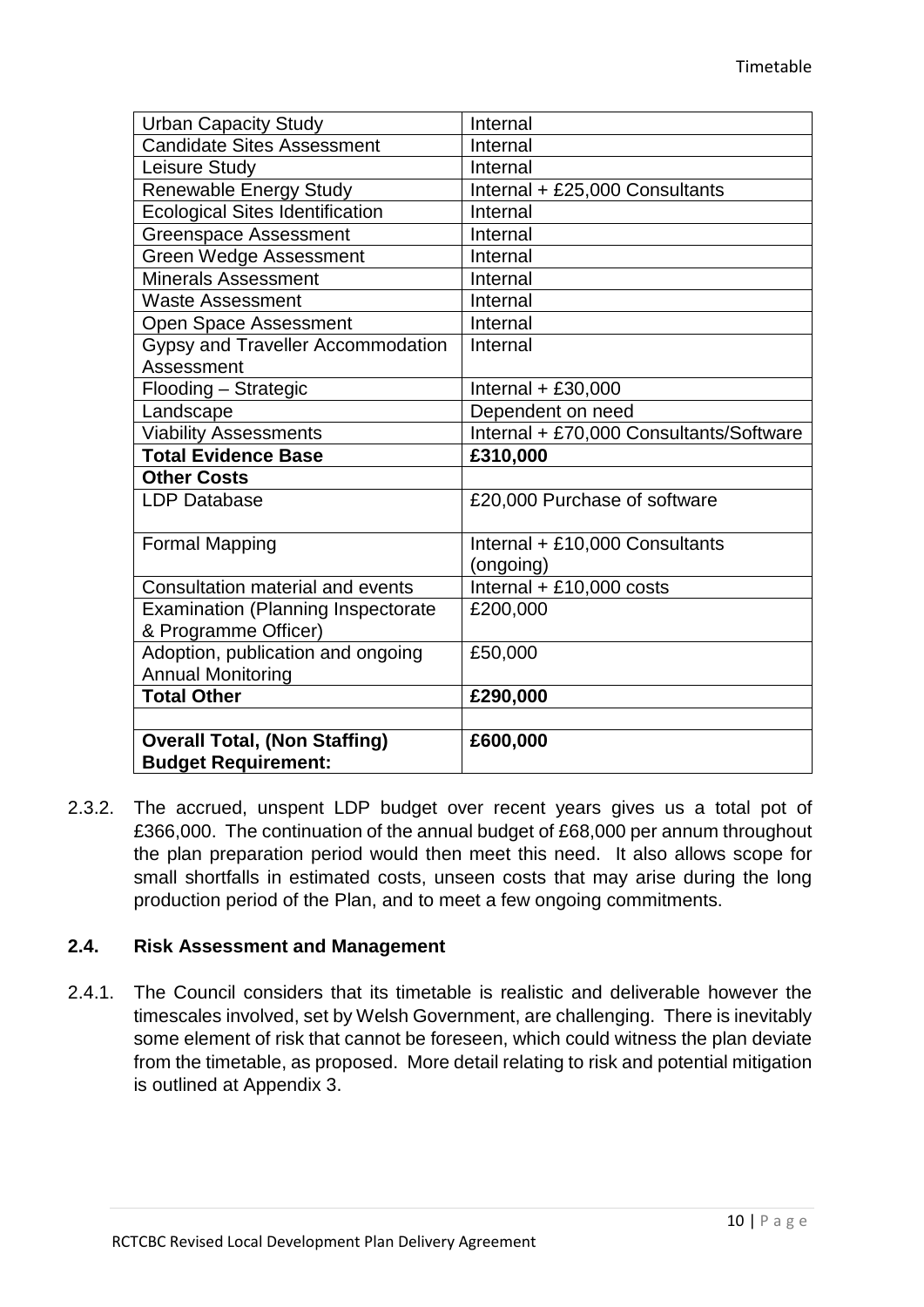## **3. COMMUNITY INVOLVEMENT SCHEME (CIS)**

### **3.1. Introduction**

- 3.1.1. The Community Involvement Scheme (CIS) specifies how the LPA intends to proactively engage with and involve local communities/stakeholders in plan preparation, as part of the revised LDP. The CIS provides information to interested parties on how the Council intends to consult with interested parties and provides information and certainty on when and how people can have their say throughout the LDP process.
- 3.1.2. Rhondda Cynon Taf firmly believes that community and stakeholder engagement in the plan-making process is fundamental to the success of the revised LDP. Community involvement will be the cornerstone in addressing any contentious issues that arise as part of the process, in addition to assisting with mediation. Such engagement will also serve to highlight the shared goals and aspirations for the County Borough and expose those areas of common ground upon which consensus can be built.
- 3.1.3. The LDP Manual, Edition 2, states that the Key Principles that underpin community engagement in the LDP process are:
	- Creating conditions for early involvement and feedback at a stage when people can recognise a chance to influence the plan;
	- Encouraging the commitment of all participants to an open and honest debate on realistic development alternatives in the search for consensus ; and
	- Recognising the need to adopt approaches for engaging the community, including business, which seeks to involve those not normally involved.

The CIS has been written with regard to achieving these principles.

## **3.2. Lessons Learnt from the Previous Plan**

- 3.2.1. During the preparation of the current LDP, various methods were employed to engage all interested parties. Such methods included the provision of clearly written information, as well as the opportunity to discuss issues, in person, with Council officers. It is considered that the previous methods of consultation were successful and did engage a wide range of individuals and organisations. This is evidenced by the amount of correspondence that the Council received during the process.
- 3.2.2. Since the original CIS however there have been numerous changes, which may make the consultation and engagement process even more effective.
- 3.2.3. The biggest change since the consultations on the previous plan, is the introduction of the Well Being of Future Generation (Wales) Act and the Cwm Taf Well-being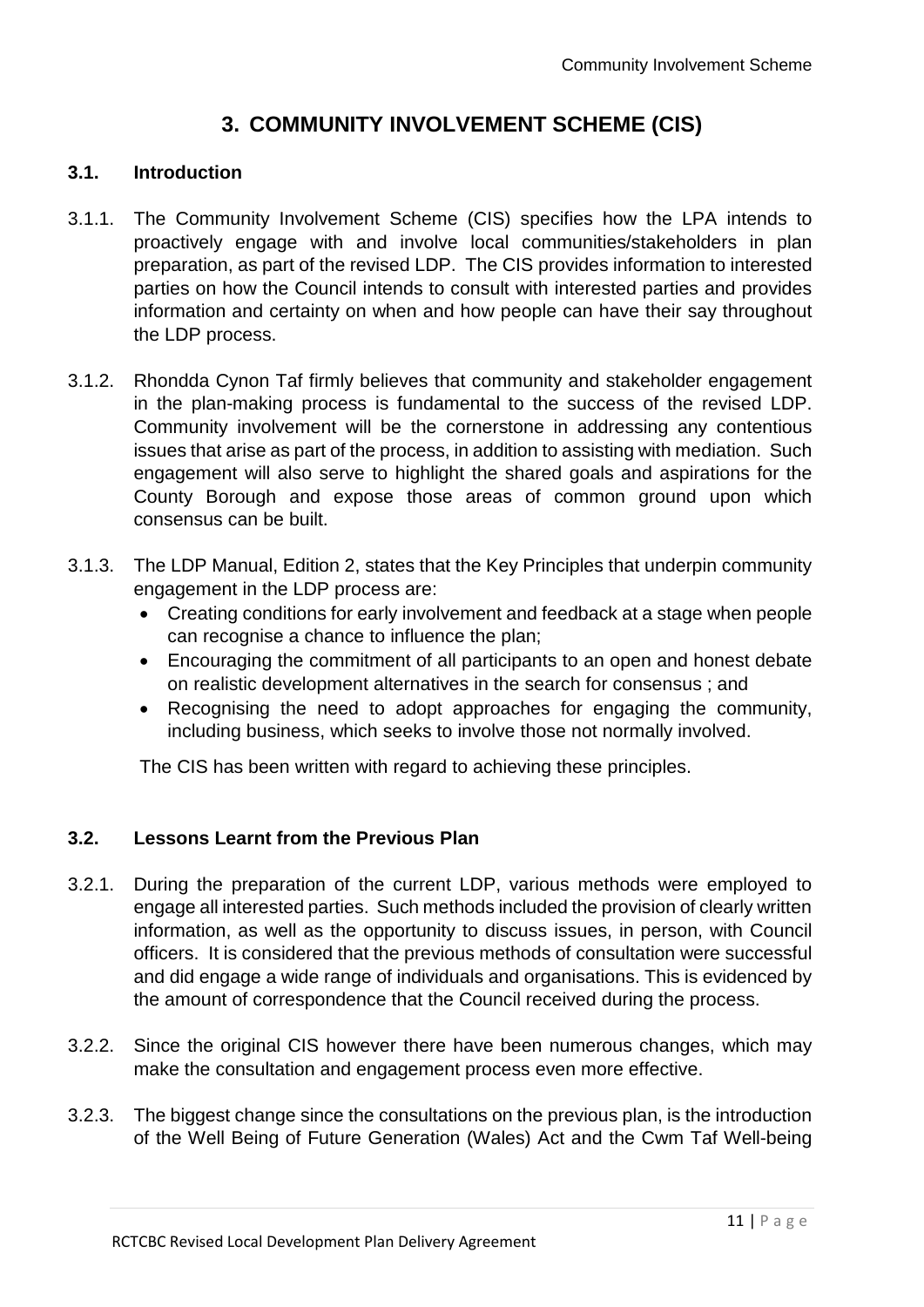Plan. Therefore the consultation approaches and methods used in the production of the new plan will be in conformity with these documents.

- 3.2.4. Social media has grown exponentially since the previous plan and the Council will investigate all opportunities for the use of this platform during the LDP process.
- 3.2.5. The Council further recognises the importance of obtaining the views of the younger generation, as such the Council would like to ensure greater engagement in this regard. This has been made easier since the previous plan with the formation of the RCT Youth Forum.

## **3.3. Principles of Engagement**

- 3.3.1. The Council is committed to ensuring meaningful community involvement, therefore the Council will ensure that the principles of engagement will conform to the following standards.
- 3.3.2. Along with the principles of the Well-being Act, the principles of the Cwm Taf Wellbeing Plan will also be reflected. This document states:
- 3.3.3. Rhondda Cynon Taf Council has endorsed the National Principles for Public Engagement in Wales. The principles and standards have been developed and endorsed by the Welsh Government to make sure that participation happens in consistent and effective ways.
	- **1. Engagement is effectively designed to make a difference -** Engagement gives a real chance to influence policy, service design and delivery from an early stage.
	- **2. Encourage and enable everyone affected to be involved, if they so choose -** The people affected by an issue or change are included in opportunities to engage, as an individual or as part of a group or community, with their views both respected and valued.
	- **3. Engagement is planned and delivered in a timely and appropriate way -** The engagement process is clear, communicated to everyone in a way that is easy to understand within a reasonable timescale, and the most suitable method(s) for those involved is are used.
	- **4. Work with relevant partner organisations -** Organisations should communicate with each other and work together wherever possible to ensure that people's time is used effectively and efficiently.
	- **5. The information provided will be jargon free, appropriate and understandable -** People are well placed to take part in the engagement process, as they have easy access to relevant information that is tailored to meet their needs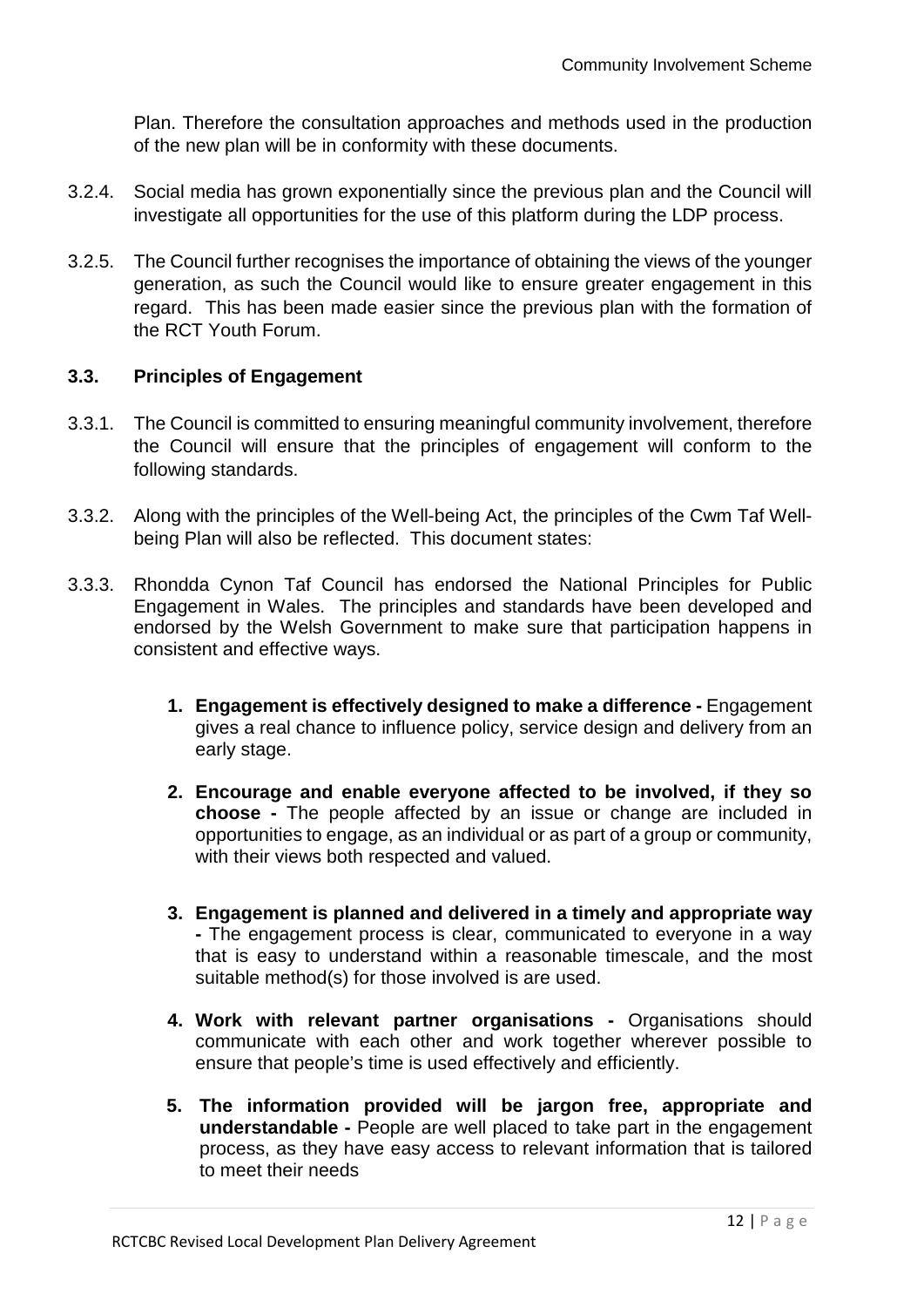- **6. Make it easier for people to take part -** People can engage easily as any barriers for different groups of people are identified and addressed.
- **7. Enable people to take part effectively -** Engagement processes should try to develop the skills, knowledge and confidence of all participants.
- **8. Engagement is given the right resources and support to be effective -** Appropriate training, guidance and support are provided to enable all participants to effectively engage, including both community participants and staff.
- **9. People are told of the impact of their contribution -** Timely feedback is given to all participants about the views they express and the decisions or actions taken as a result; methods and forms of feedback should take account of participants' preferences.
- **10.Learn and share lessons to improve the process of engagement -** People's experience of the process should be monitored and evaluated, to measure its success in engaging people and the effectiveness of that participation. Lessons should be shared and applied in future engagements.
- 3.3.4. The Council is also developing Corporate Consultation Standards, which it will publish later in the year. Consultation during the LDP will be consistent with said standards.

## 3.4. **Who should be Involved?**

- 3.4.1. The LPA is committed to engaging with any person or organisation who has an interest in shaping the future of Rhondda Cynon Taf. The LDP, once adopted, will be used to guide development in the County Borough and will be a key decision making tool for the consideration of planning applications. The Council therefore encourages anyone who wishes to express their views, to do so as part of the preparation of the LDP. The Council will endeavour to ensure that the process is transparent, engaging and accessible to all.
- 3.4.2. The legal requirements for community involvement and public participation for the LDP are set out in the Town and Country Planning (Local Development Plan) (Wales) Regulations 2005. The Council intends to meet and where possible, exceed these requirements. A list of Specific and General Consultation bodies is set out at Appendix 2.

## **3.5. Equality**

3.5.1. We aim to treat everyone with dignity and respect, and to operate in an equitable manner. The Council will make every effort to ensure that the plan preparation process is accessible to all. The Council will engage as widely as possible with all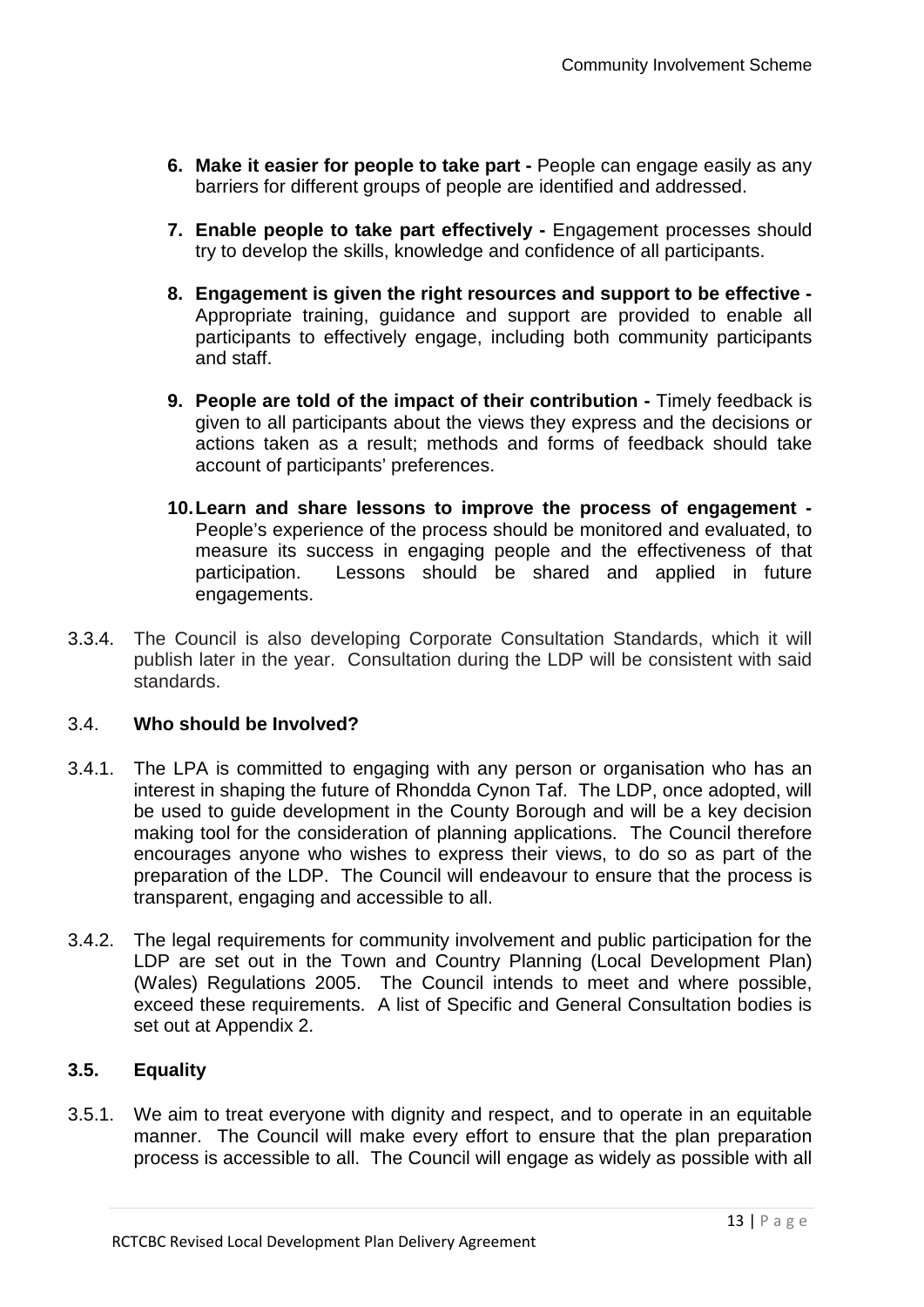sectors of the community to reflect people from a range of backgrounds and identities.

### **3.6. Hard to Reach Groups**

- 3.6.1. There are particular sections of the community that the Council wishes to ensure are involved in the LDP process, due to their specific needs and/or the fact that they have traditionally been under represented in the planning process.
- 3.6.2. The Council will make every effort to ensure that hard to reach groups are included in the process. Hard to reach groups include:
	- Young people;
	- People with disabilities;
	- The elderly;
	- Ethnic minorities:
	- Gypsies and Travellers;
	- People with learning difficulties;
	- Homeless people; and
	- Ex-offenders.
- 3.6.3. Clearly, hard to reach groups are by definition hard to reach and it is not always possible to predict which groups will, in fact, prove difficult to consult with. In order to ensure that the community involvement process is as all-inclusive as possible, the Council will monitor and review the statutory consultation periods throughout the process. Where it is clear that groups have not been represented, the Council will seek to invite such groups into the process.
- 3.6.4. The Council intends to work with its existing partners in the community and develop new partnerships where possible. The preparation of the plan will be closely linked with the work undertaken on the Council's Corporate Plan and Well-being Plan, and where possible, utilise the partnerships that have arisen as a direct result of these plans.

#### **3.7. Welsh Language**

3.7.1. The Welsh Language Standards were published by the Welsh Language Commissioner as a set of legally binding requirements that have applied from the 30th March 2016. The principal aim of the Welsh Language Standards is to ensure that Welsh is not treated less favourably than English, thus ensuring greater consistency in Welsh Language services. The Standards therefore allow individuals to access services via the medium of Welsh, English or bilingually. The Council published *Strategaeth Hybu's Gymraeg/Welsh Language Promotion Strategy* in September 2016, which alongside the Standards, will be adhered to at each stage of the plan-making process.

#### **3.8. SA/SEA**

3.8.1. Although the SA/SEA approach should be integrated into the LDP preparation process, there are certain areas of work that need to be specifically prepared.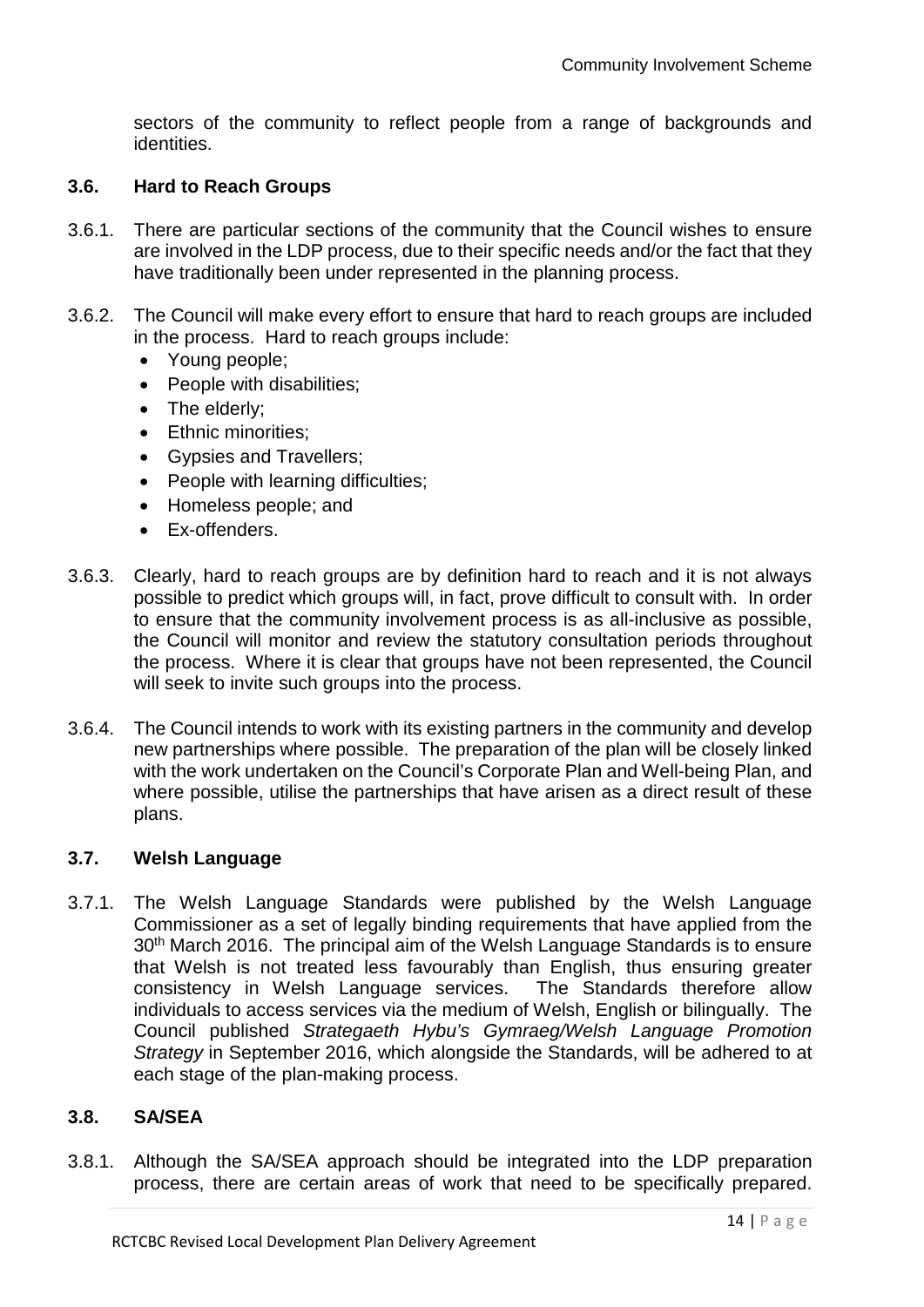Likewise, consultation on the SA/SEA process can be integrated with other LDP consultation periods however there are specific requirements for the involvement of certain consultation bodies.

- 3.8.2. The SEA Regulations identifies the following bodies that require consultation:
	- Authorities with 'environmental responsibility', known as the Consultation Bodies. In Wales these are Natural Resources Wales and CADW (SEA Regulation 14);
	- The Public (SEA Regulation 13 (2(b)); and
	- Other EU Member States where the plan is likely to have significant effects on the Country.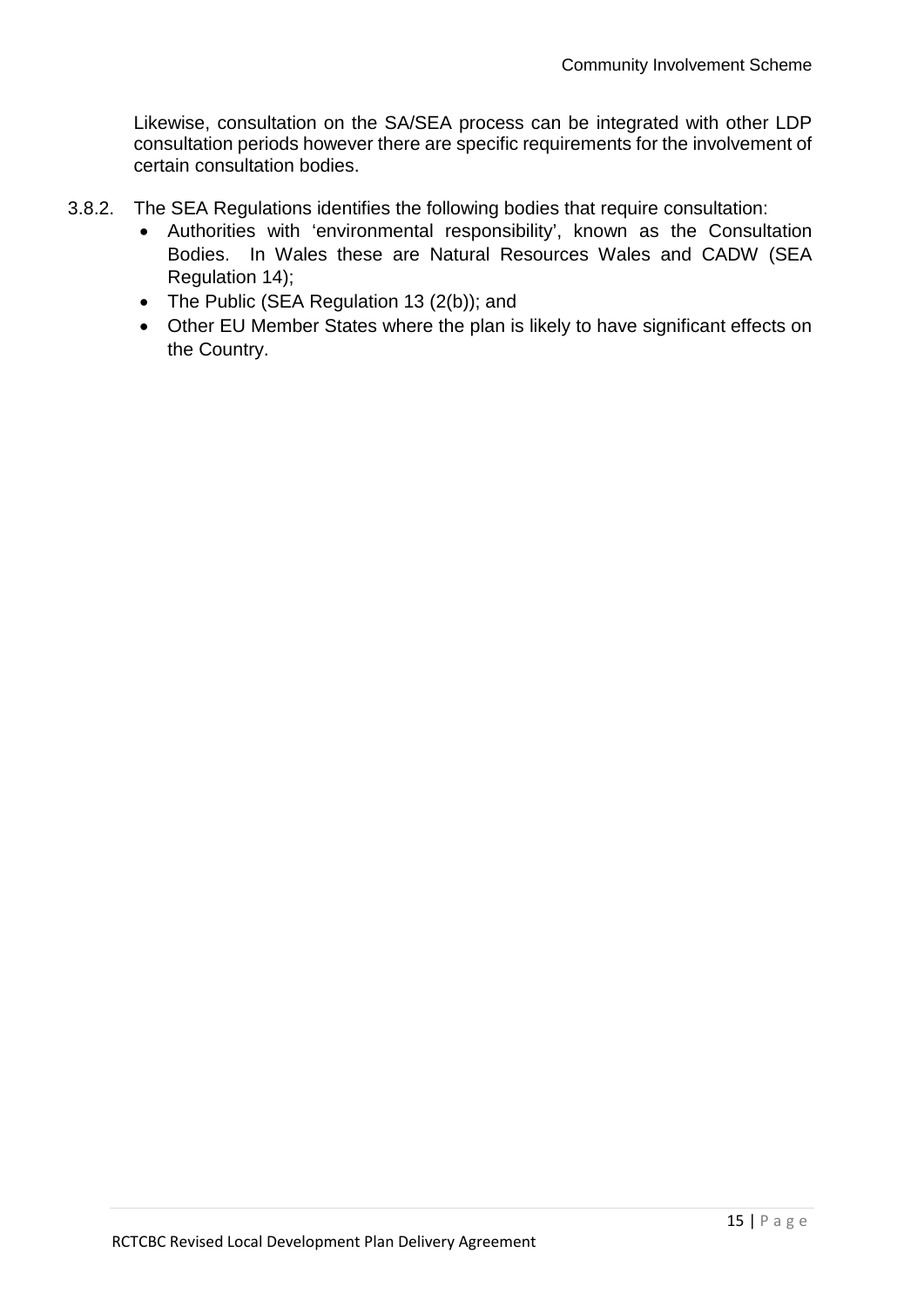## **4. CONSULTATION METHODOLOGY AND TECHNIQUES**

#### **4.1. Introduction**

- 4.1.1. The LPA will employ a number of consultation methods and techniques in order to facilitate community involvement throughout the plan-making process. All methods utilised have been devised in order to ensure effectual, efficient and wide reaching participation.
- 4.1.2. Whilst a number of different techniques will be used to involve the community as a whole, the Council will ensure the provision of clearly written information in accessible locations and ensure that there is the opportunity to discuss issues on a face-to-face basis.
- 4.1.3. Listed below are some of the techniques that will be used to consult on the stages of the plan.

#### **4.2. STEERING GROUPS**

4.2.1. The LPA will host a number of discussion groups, focus groups and workshop sessions in a bid to maximise engagement and ensure a community-led approach, as far as possible. The input of other groups and organisations will also be key to the success of the revised LDP and the same techniques will be employed to secure their input.

#### **4.3. LDP Member Steering Group**

**4.3.1.** The Council will establish a Member Steering Group, in order to guide the formulation of the revised LDP. This will be made up of a number of appropriate members, to be determined at a later date.

#### **4.4. LDP Officer Steering Group**

**4.5.** In order to ensure that the revised LDP is sustainable and deliverable, the Council will establish a LDP Officer Steering Group. The Group will consist of Council Officers with responsibility for areas including Planning, Highways, Engineering, Drainage and Flood Management, Biodiversity, Economic Development, Housing, Education and Public Health, although this list is not exhaustive. It is anticipated that a series of sub-groups will be created beneath the umbrella of the Steering Group, to assist in key areas of policy development.

#### **4.6. Developer Forum**

4.6.1. The LPA will also draw on the knowledge and expertise of those organisations involved in its unique Developer Forum. The Developer Forum was established in 2012, post adoption of the current LDP, to provide innovative solutions to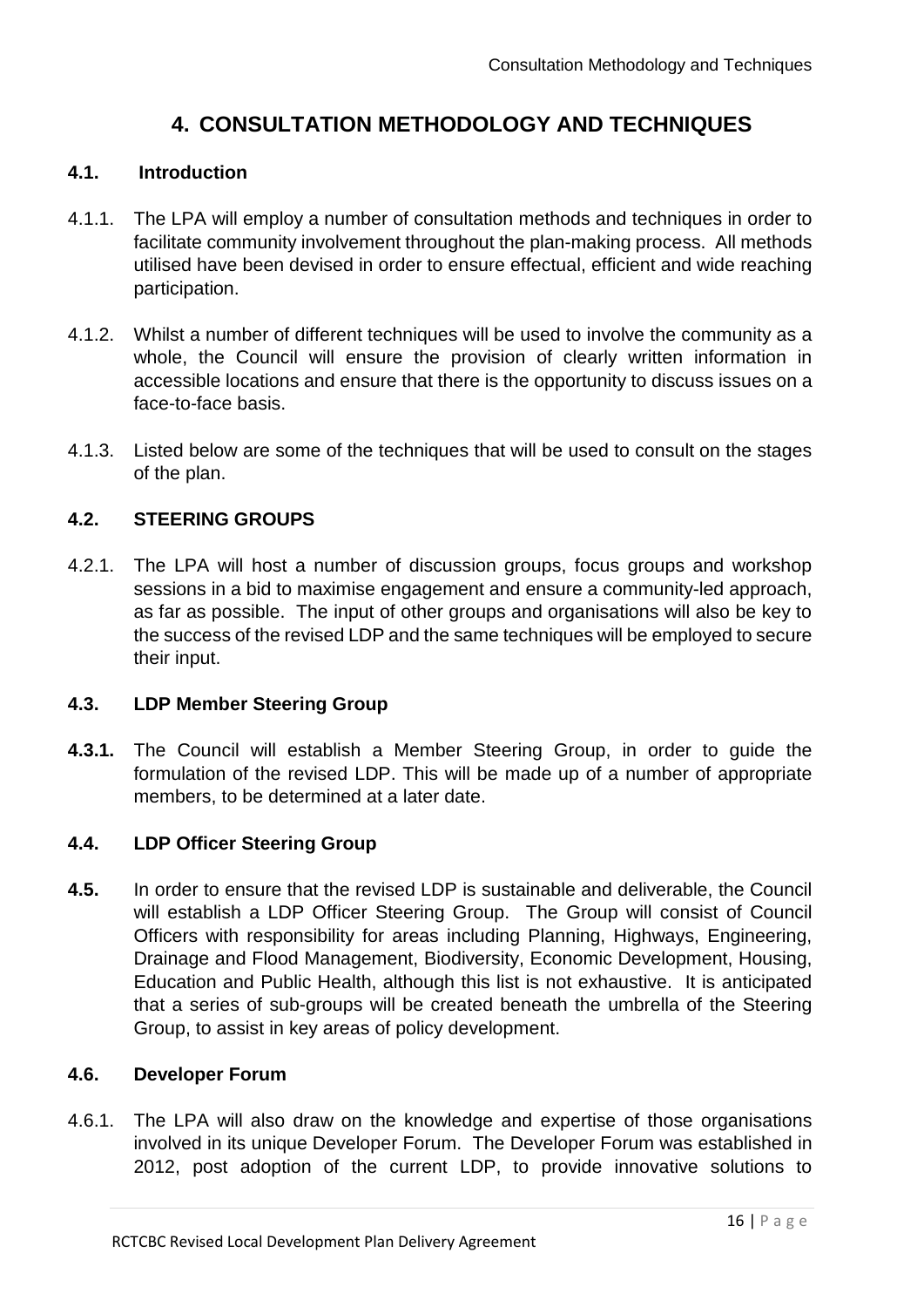overcoming barriers to housing delivery. Membership of the Forum comprises representatives of volume and local house builders (operating within RCT); the Home Builders Federations; Registered Social Landlords (RSLs) (operating within RCT); National Financial Institutions; the Federation of Master Builders; and Rhondda Cynon Taf County Borough Council. The LPA will work with the Forum to establish any obstacles to development that have previously been encountered and analyse any issues that emerge, to assist in the plan-making process, in relation to the revised LDP.

## **4.7. LDP Forums**

- 4.7.1. The Council is committed to working in partnership with the community as a whole throughout the plan making process. For this reason, it is proposed to establish LDP Forums to assist in and inform the development plan process. The Forums will play an important role in ensuring that the LDP reflects the development needs and aspirations of Rhondda Cynon Taf.
- 4.7.2. It is anticipated that the role of the Forums will be two-fold. Firstly, they will serve as a mechanism for discussion, which will allow open dialogue to take place between stakeholders on key issues of policy. Secondly, they will act as a control group for the various stakeholders in the development plan process. These Forums will be identified on a focus basis, incorporating further Council Members, Council groups, Specific and General Consultation bodies.

#### **4.8. SA/SEA Working Group**

4.8.1. The Council will set up a SA/SEA working group to help guide and inform the SA/SEA process.

#### **4.9. Social Media**

4.9.1. Social Media presents an opportunity to reach a large number of people in an efficient manner. The Council will use its existing social media platform to advertise news and stages of the plan. The use of social media will be in line with the Council's social media policy. The Council however will NOT accept representations made through social media which will be made clear on any related social media activity.

#### **4.10. Website**

4.10.1. The Council's website will be one of the main sources of information and utilised for consultation throughout the plan process. It will be updated with information about each stage of the plan-making process, as well as hosting all the documents prepared and contain contact information for the Planning Policy Team. The website will also host consultation stages of the plan and include information such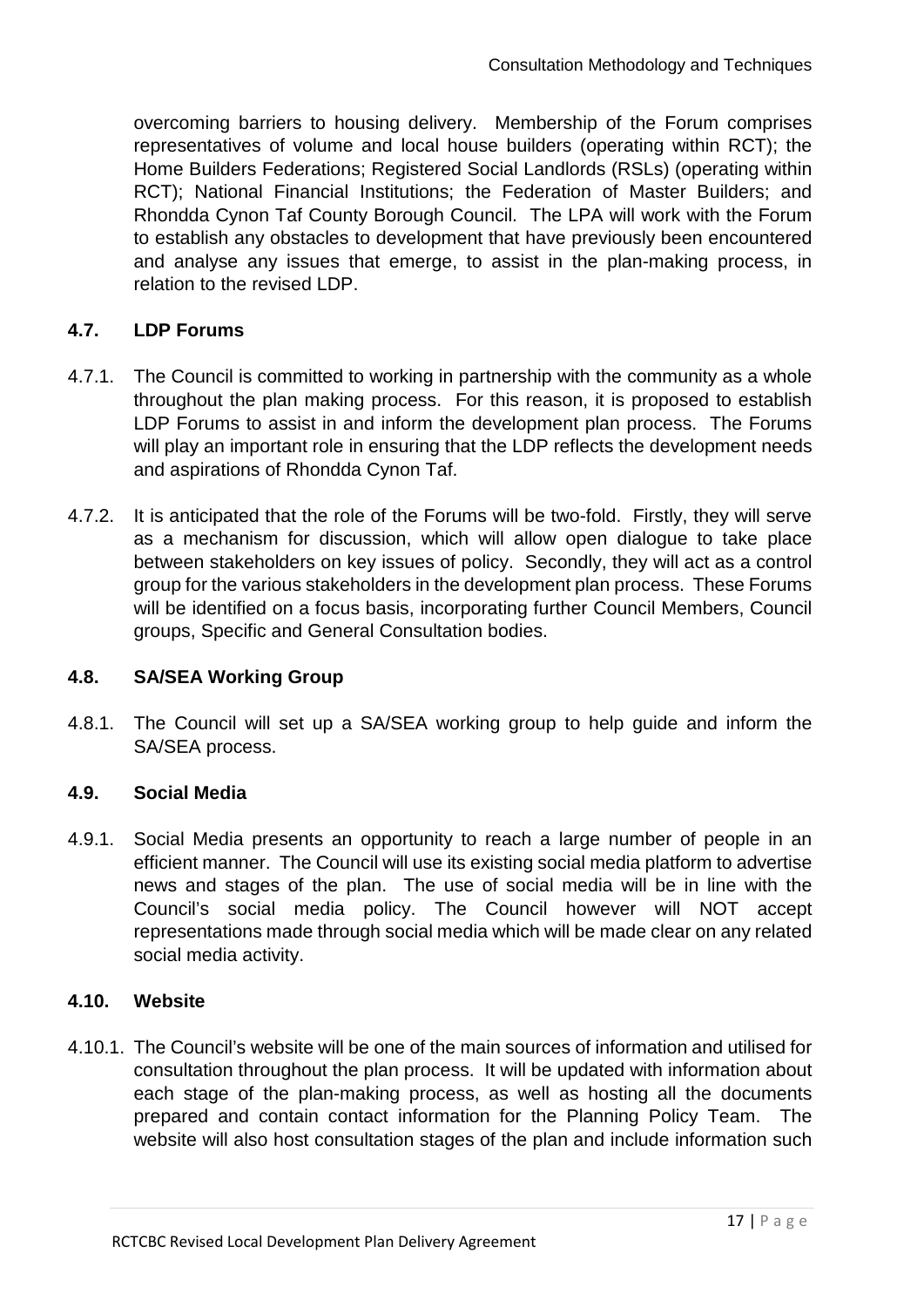as how to make a representation and provide the relevant forms needed to do so. The website will be kept up to date throughout the plan process.

#### **4.11. Drop-in sessions**

4.11.1. The LDP team will endeavour to be as accessible as possible during the LDP process. In order to assist in this, various drop-in sessions will be held during consultation periods of the LDP. These will be in accessible locations and will include evenings and weekends, in order to enable everyone who wants to engage with the Council to do so.

#### **4.12. Written Information**

4.12.1. The Council will produce clearly written information throughout the process, which will be available in both electronic and hard copy. The Council will also translate these documents in line with the Welsh Language Standards. Requests for these documents in different formats should be made to the Council in writing. The Council will endeavour to make the written information as accessible as possible.

#### **4.13. Document Availability (Deposit locations)**

- 4.13.1. During the various stages of plan preparation, electronic documents associated with the LDP full revision process will be available on the Council's website. Electronic representations forms will also be available on the website, at the relevant stages of consultation. Additionally, hard copies of these documents will be available to view at the following locations:
	- One4All Centre, Sardis House, Sardis Road, Pontypridd, CF37 1DU.
	- One4All Centre, Aberdare Library, Green Street, Aberdare, CF44 7AG.
	- One4All Centre, Porth Plaza, Pontypridd Road, Porth, CF39 9PG.
	- Abercynon Library, Ynysmeurig Road, Abercynon, CF45 4SU.
	- Church Village Library, Garth Olwg Community Campus, off St Illtyd's Road, Church Village, Pontypridd, CF38 1RQ.
	- Ferndale Library, Yr Hwb, North Road, Ferndale, CF43 4PS.
	- Hirwaun Library, High Street, Hirwaun, Aberdare, CF44 9SW.
	- Llantrisant Community Library, Llantrisant Leisure Centre, Southgate Park, Llantrisant, CF72 8DJ.
	- Mountain Ash Library, Oxford Street, Mountain Ash, CF45 3HD.
	- Pontyclun Library, Heol-y-Felin, Pontyclun, CF72 9BE.
	- Pontypridd Library, Library Road, Pontypridd, CF37 2DY.
	- Rhydyfelin Library, Library Court, Poplar Road, Rhydyfelin, CF37 5LR.
	- Tonypandy Library. De Winton Street, Tonypandy, CF40 2QZ.
	- Treorchy Library, Station Road, Treorchy, CF62 6NN.
	- Mobile Library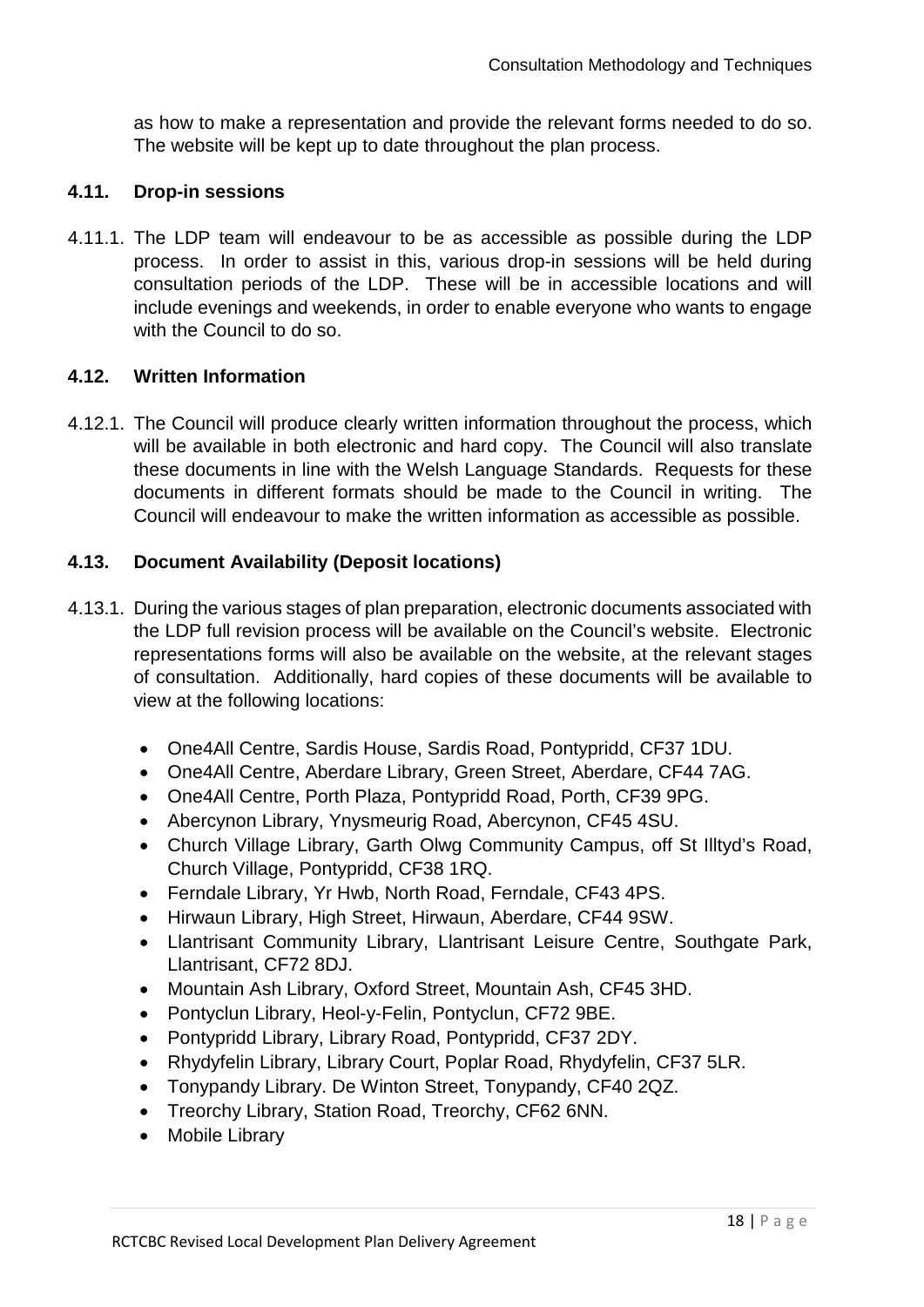4.13.2. It should be noted that hard copy documentation will not be distributed as standard during the various stages of consultation. They will instead be available to view at the locations referenced above and on the LDP pages of the Council's website. Should individuals request hard copies; the needs of those individuals will assessed on a case-by-case basis.

## **4.14. Direct Contact**

4.14.1. Anybody who has an interest in Rhondda Cynon Taf and the LDP can and should be involved in the LDP process. The Council has a consultation database, which will hold the contact details of any individual or organisation who wishes to be kept informed of the plan process. During the various stages of the process, the Council will make direct contact with individuals and organisations via email or letter. The Council will endeavour to reduce the amount of paper used during the LDP process and therefore will, where possible, require an email address from participants. It is however understood that not everyone has an email address and therefore these individuals will be written to via post.

## **4.15. Availability of the LDP Team**

- 4.15.1. The LDP team will endeavour to be as accessible as possible throughout the LDP process. The team are based in Sardis House in Pontypridd. The team also has a direct email address and telephone number. The team can be contacted during office hours, which are between 9.00am-5.00pm Monday to Friday (excluding bank holidays).
- 4.15.2. The Council will also endeavour to meet with community groups and/or residents as appropriate.
- 4.15.3. Contact details for the team are included at Appendix 1.
- 4.15.4. Set out above are the main consultation and engagement techniques that will be employed by the Council during the plan-making process. There will however inevitably be opportunities that arise during the LDP process to engage further with the public. The Council will explore any opportunity to do so, such as attending other Council events. Any additional engagement by the Council will be advertised at the deposit locations and on the Council's website.

#### **4.16. Interacting with the Council/Expectations of Consultees**

4.16.1. For comments and/or representations to be made on the revised LDP, it is essential that they are submitted during the specified timescales, to allow the LPA to give them due consideration. The timetable of relevant stages is set out earlier in the Delivery Agreement, which provides a guideline with regard to when involvement is sought. This will allow all views expressed to be considered and ultimately inform the plan-making process, where appropriate.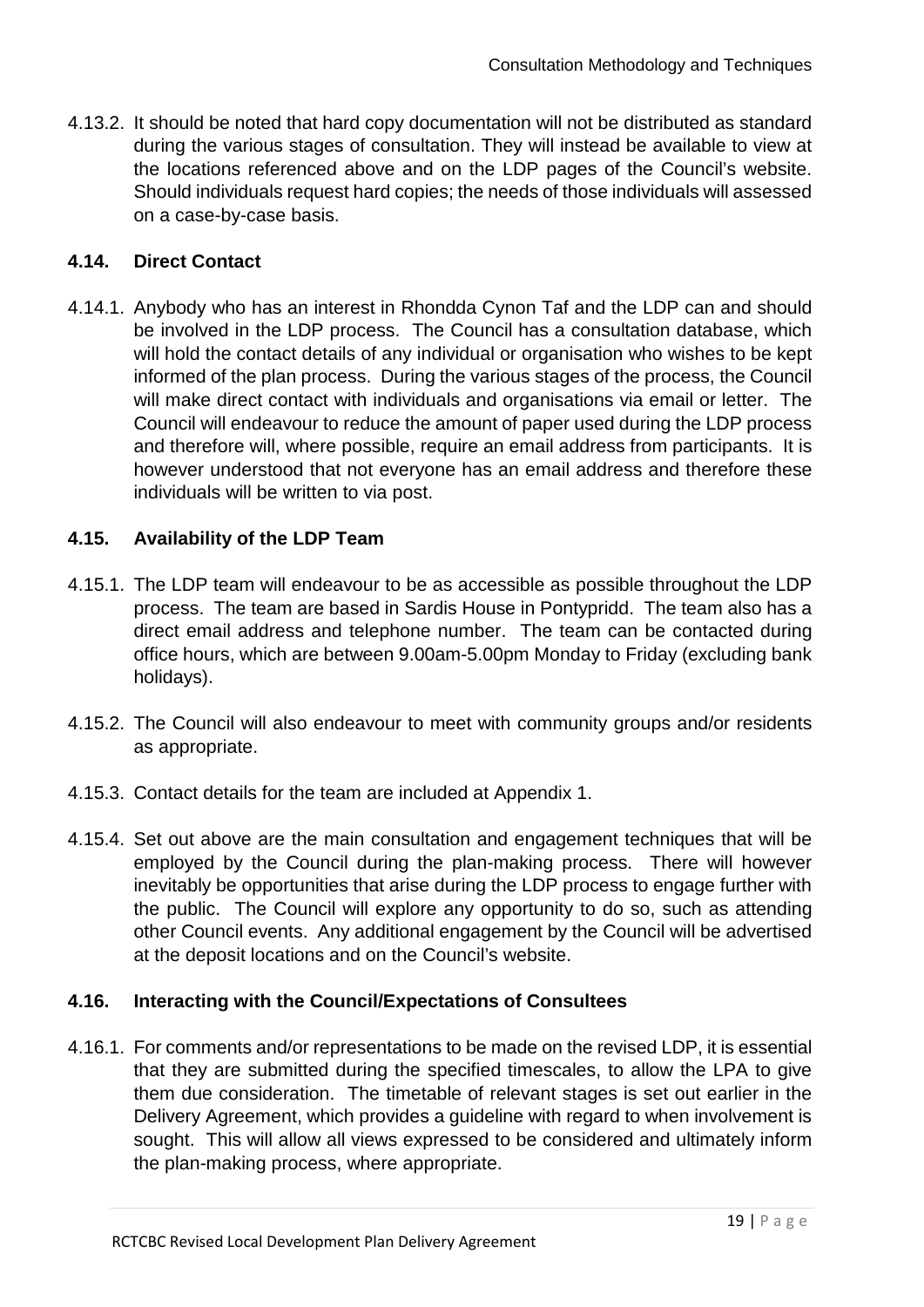## **4.17. Representation forms**

- 4.17.1. A standard representation form will be made available by the Council during consultation periods. The completion of key sections of this will be required to make a valid representation.
- 4.17.2. Should any personal details change from the point of initial contact, it is advisable to inform the LPA to ensure that you continue to remain informed of the Plan's progress. Additionally, the Council acknowledges that a change in land ownership details of Candidate Sites could occur during the process. Consequently, it is imperative that any such changes are communicated to the LPA, as a matter of urgency.

#### **4.18. Consensus Building**

4.18.1. The LPA will ensure that consensus is built via the engagement and consultation techniques referenced in the Community Involvement Scheme. In order to build a consensus, it is essential that stakeholders and all other interested parties are kept fully informed and engaged throughout the full revision procedure. This will be of particular importance at the outset of the process. It is however acknowledged that on occasion, consensus will not be achievable and a difference of opinion between various parties will prevail. As such, a clearly defined audit trail of decisions will be maintained, thus ensuring transparency in the decision making process.

#### **4.19. Handling of Representations and Other Data**

- 4.19.1. Representations which are received in the prescribed timescales will be handled in the following manner:
	- Representation logged and given a representation number;
	- Confirmation sent to representor in receipt of the representation;
	- Representation and details of representor logged;
	- All valid representations considered and responses formulated; and
	- Local Authority's responses to representations recorded and published in accordance with the Regulations.

#### **4.20. Data Protection**

4.20.1. All personal information and data will be handled in line with the agreed Prosperity and Development Departments data protection and privacy policies.

#### **4.21. Late Representations**

4.21.1. For representations to be considered, the consultation responses for the specific stage will be required within a precise period. Late comments/representations will not be logged as valid if they fail to comply with the published timescales.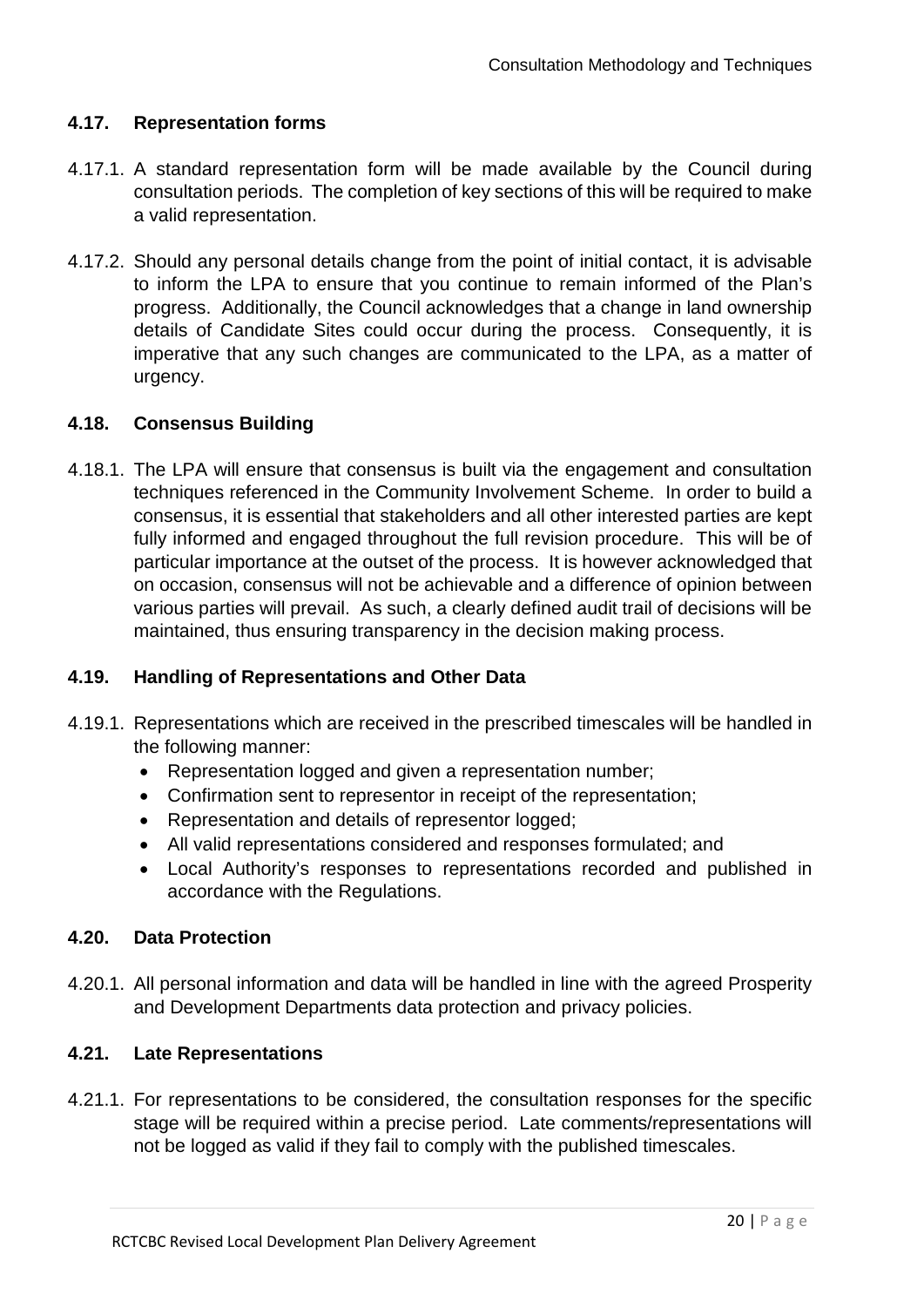4.21.2. There may be extenuating circumstances in which a representation is submitted late, it will however be at the discretion of the LPA with regard to whether such comments/representations are accepted. The LPA faces a challenging timetable in the production of a revised plan; therefore, late representations have the potential to cause further and unnecessary delays, which would not be acceptable.

#### **4.22. Monitoring and Review of the Delivery Agreement**

- 4.22.1. It is proposed to monitor and review the effectiveness of the Delivery Agreement at each stage of the Local Development Plan preparation process. This will establish whether the LPA is meeting its objectives in terms of public engagement in the process, and whether or not the timescales, as indicated, are being met. The timetable allows for marginal flexibility, although amendments to the Delivery Agreement will require the approval of Welsh Government. There are other circumstances, beyond the control of the LPA, in which the Delivery Agreement may require amendment during the preparation of the revised LDP. These are:
	- If the LDP process falls significantly behind schedule, i.e. 3 months or more;
	- If any significant changes are required to the Community Involvement Scheme;
	- Following the publication of any relevant new regulations/guidance from the EU/UK/Welsh Government, with a direct bearing on the plan preparation process (excluding draft documents);
	- If there are any major changes of circumstance that materially affect the assumptions, evidence, policies or proposals contained within the Plan; and
	- If there are any significant changes in the resources, which are available to undertake the plan preparation.
- 4.22.2. An updated timetable will be submitted to the Welsh Government, following the Deposit stage. This will provide the opportunity to specify a refined timescale for the 'indicative' stages of the timetable, once further details are known.

## **4.23. Monitoring and Review of the LDP**

- 4.23.1. The Council will produce an Annual Monitoring Report (AMR) each year following the date of adoption, which will assess how effectively the policies and proposals of the plan are performing and highlight any need for modifications. The monitoring report will also include references to new or updated National Planning Guidance and any other relevant information. Once produced, the monitoring report will be made available to the public to view on the Council's website.
- 4.23.2. Following the adoption of the LDP, it is intended that the plan will be reviewed on a four-yearly cycle. A review of the SA/SEA baseline information and trends will also take place and feed into the revision.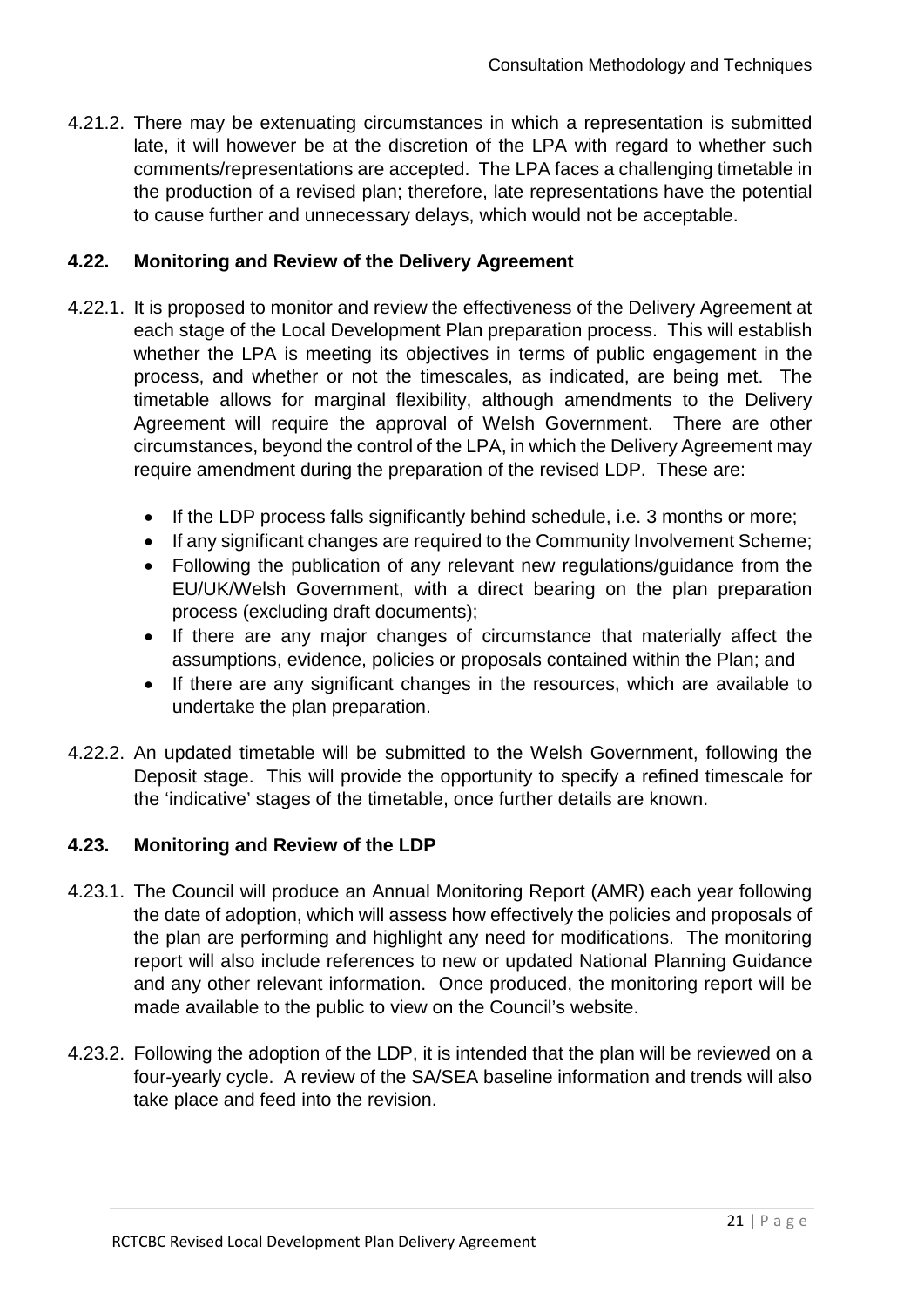## **4.24. Supplementary Planning Guidance**

- 4.24.1. The revised LDP will contain sufficient policies and proposals to provide the basis for determining planning applications. The selective use of SPG will be utilised as a means of setting out more detailed thematic policies or site-specific guidance on the way in which the LDP policies will be applied. SPG does not form part of the development plan but will be derived from policies contained within the plan, thus ensuring consistency in the policies/proposals that it supplements.
- 4.24.2. Following the adoption of RCTs current LDP, a number of SPG were produced to provide support to existing LDP policy. These were:
	- Design and Place-making (March 2011)
	- Design and Place-making: Access, Circulation and Parking (March 2011)
	- The Historic Environment (March 2011)
	- Design in Town Centres (March 2011)
	- A Design Guide for Householder Development (March 2011)
	- Affordable Housing (March 2011)
	- Nature Conservation (March 2011)
	- Planning Obligations (March 2011)
	- Planning Obligations (Revised) (December 2014)
	- Shopfront Design (October 2014)
	- Development of Flats (June 2015)
	- Employment Skills (June 2015)
	- Houses in Multiple Occupation (HMOs) (May 2018)
- 4.24.3. A review of all the existing SPG documents, including ones prepared more recently, will form part of the LDP full revision procedure, with amendment or revised likely in most instances.
- 4.24.4. The Council will use SPG to cover detailed and numerical guidelines where it is considered that they may change during the lifetime of the plan. This will ensure that the LDP does not become outdated in the short term and will assist with the flexibility of the plan. Where SPG will aid the understanding of the LDP, it will be prepared and consulted on in parallel. It will not however be possible to prepare all SPG in parallel and in these circumstances, SPG will be subject to a separate formal process of consultation and adoption. A report of public consultation will be prepared in respect of each SPG document.
- 4.24.5. SPG cannot be formally adopted until after the Inspector's binding report has been received and it is clear that there will be no change in the policy approach.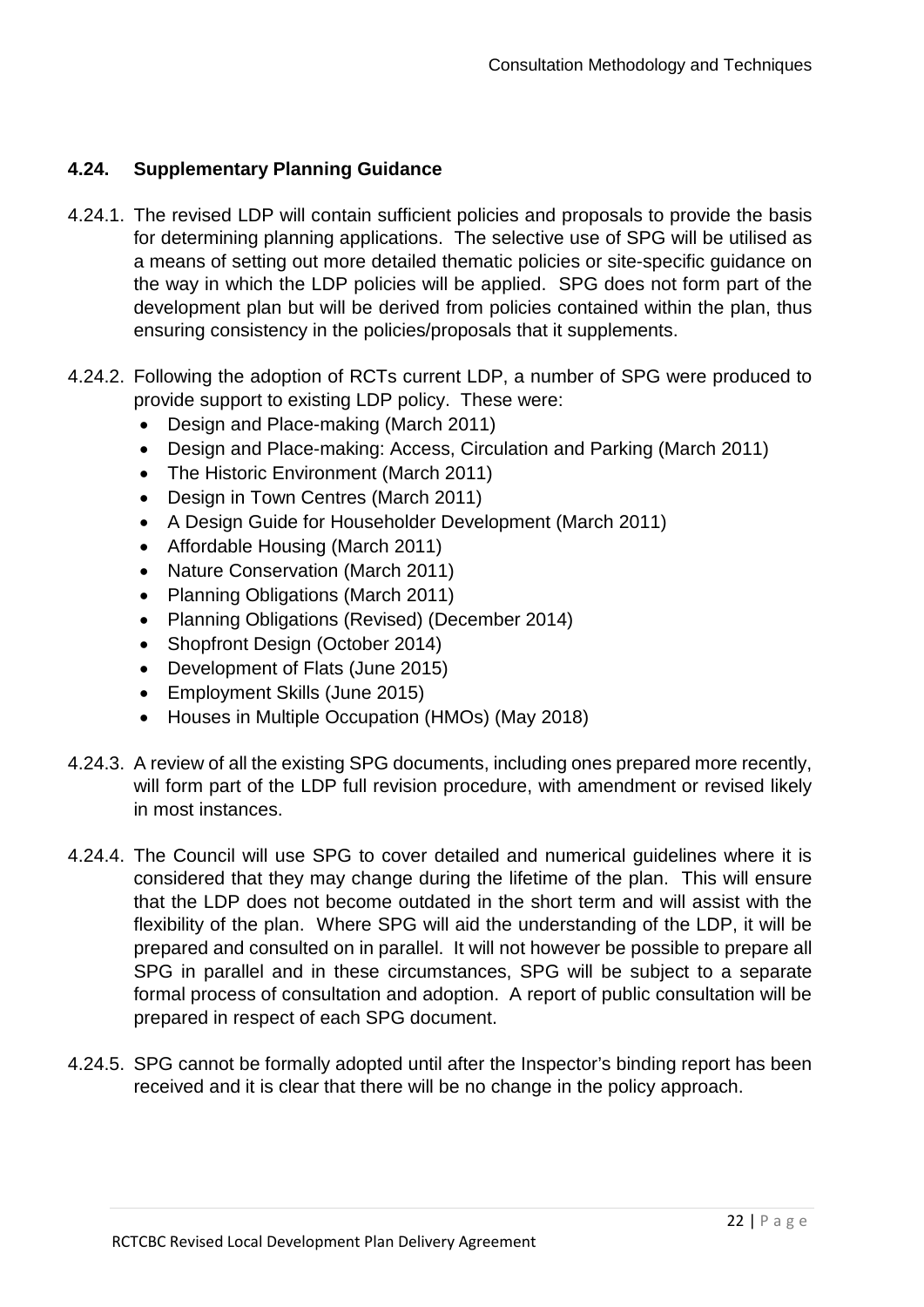## **5. TIMETABLE AND PROPOSED METHODS OF ENGAGEMENT**

The information below provides a detailed breakdown of the plan making process, up to and including the submission of the LDP to the Planning Inspectorate for examination. It seeks to explain the purpose of the stage, who will be engaged and the Council's expectations of consultees. The subsequent stages in the process are not directly in the control of the Council and therefore may be subject to change.

## **TABLE 2**

| <b>Pre-Deposit Participation (Regulation 14 &amp; 16)</b>                                                                                                                                                                                                                                                                                                        |                                |                                                                                                                                  |                                                                  |                                                                                                                                          |                                                                                                                                          |  |  |  |  |
|------------------------------------------------------------------------------------------------------------------------------------------------------------------------------------------------------------------------------------------------------------------------------------------------------------------------------------------------------------------|--------------------------------|----------------------------------------------------------------------------------------------------------------------------------|------------------------------------------------------------------|------------------------------------------------------------------------------------------------------------------------------------------|------------------------------------------------------------------------------------------------------------------------------------------|--|--|--|--|
| <b>Stage in the LDP Preparation Process</b>                                                                                                                                                                                                                                                                                                                      | <b>Timescale</b>               | Who will be<br><b>Involved</b>                                                                                                   | <b>Methods of</b><br><b>Engagement</b>                           | <b>Likely</b><br><b>Outcomes &amp;</b><br><b>Reporting</b><br><b>Mechanism</b>                                                           | <b>Resources</b>                                                                                                                         |  |  |  |  |
| Review evidence base<br>Preparation of Issues, Objectives, Vision and<br>Aims<br>Preparation of strategy options and<br>assessment of alternatives (Incorporating<br>SA/SEA requirements)<br>Preparation of detailed background papers of<br>LDP topics<br>Preparation of Spatial Strategy and Preferred<br>Options document<br>Preparation of SA Scoping report | June 2020-<br><b>July 2021</b> | <b>RCT</b><br>Steering<br>Groups<br><b>Specific</b><br>Consultation<br><b>Bodies</b><br>General<br>Consultation<br><b>Bodies</b> | Workshops<br><b>Direct</b><br>Correspondence<br>via email/letter | Preparation of<br>formal evidence<br>base<br>documents<br>Papers<br>approved by<br>Council and<br>approval for<br>public<br>consultation | <b>LDP</b><br>Planning<br>Policy Team<br><b>Officer</b><br>Steering<br>Group<br>Member<br>Steering<br>Group<br>Consultants<br><b>ICT</b> |  |  |  |  |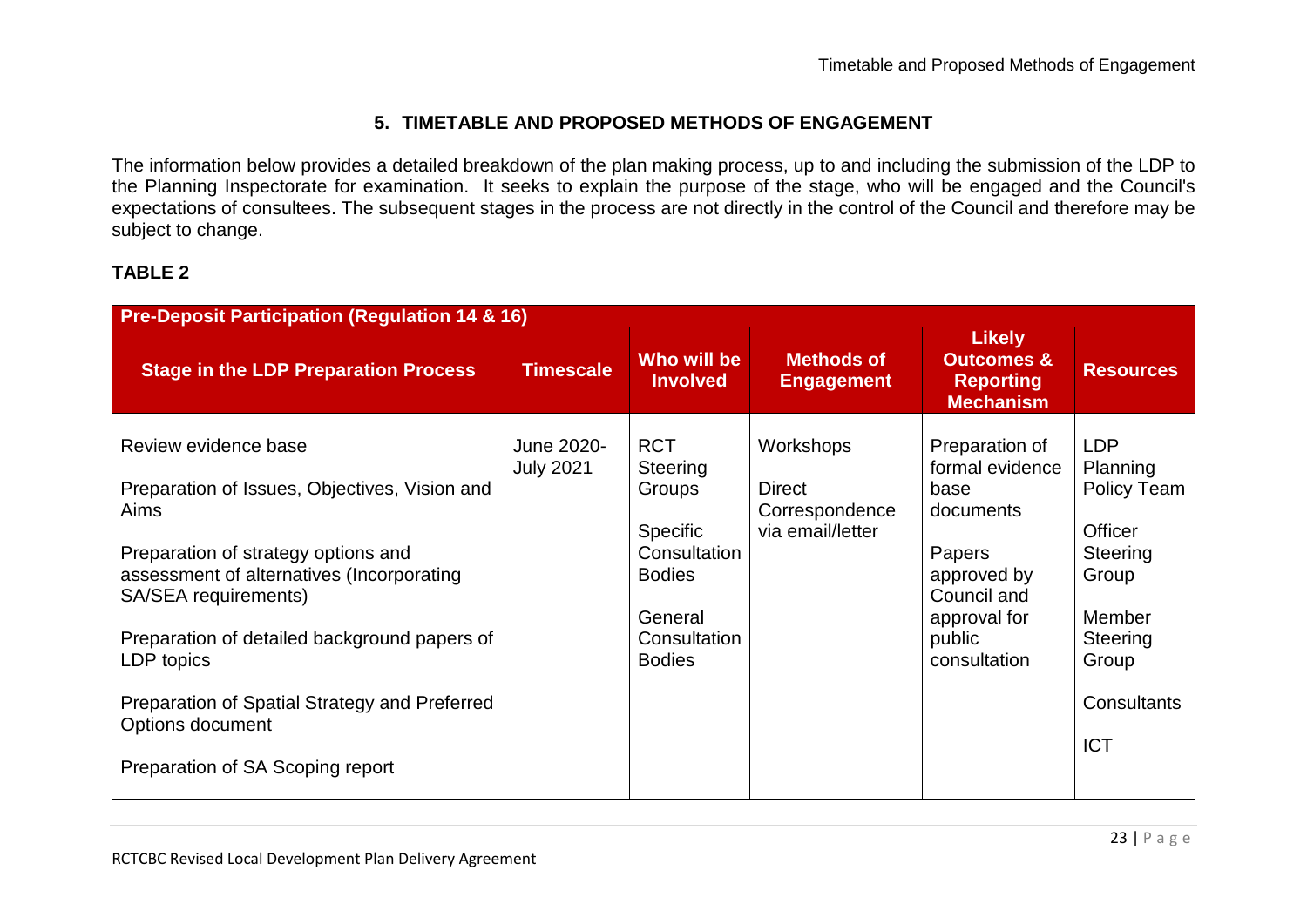| <b>Pre-Deposit Participation (Regulation 14 &amp; 16)</b> |                                   |                                                                                                                                                                                                                                           |                                                                                                                                                                                                         |                                                                                |                                                                                              |  |  |  |  |
|-----------------------------------------------------------|-----------------------------------|-------------------------------------------------------------------------------------------------------------------------------------------------------------------------------------------------------------------------------------------|---------------------------------------------------------------------------------------------------------------------------------------------------------------------------------------------------------|--------------------------------------------------------------------------------|----------------------------------------------------------------------------------------------|--|--|--|--|
| <b>Stage in the LDP Preparation Process</b>               | <b>Timescale</b>                  | Who will be<br><b>Involved</b>                                                                                                                                                                                                            | <b>Methods of</b><br><b>Engagement</b>                                                                                                                                                                  | <b>Likely</b><br><b>Outcomes &amp;</b><br><b>Reporting</b><br><b>Mechanism</b> | <b>Resources</b>                                                                             |  |  |  |  |
| Preparation of ISA Report                                 |                                   |                                                                                                                                                                                                                                           |                                                                                                                                                                                                         |                                                                                |                                                                                              |  |  |  |  |
| <b>Call for Candidate Sites</b>                           | July $2020 -$<br>November<br>2020 | <b>RCT</b><br>Steering<br>Groups<br>Specific<br>Consultation<br><b>Bodies</b><br>General<br>Consultation<br><b>Bodies</b><br>Other<br>consultees<br>Public<br>Landowners<br>Any other<br>interested<br>party<br>wishing to<br>submit land | Information made<br>available on the<br><b>Council's Website</b><br>Corporate<br>Facebook and<br><b>Twitter Accounts</b><br>Press release<br><b>Direct</b><br>correspondence<br>via email and<br>letter | Preparation of a<br><b>Candidate Sites</b><br>Register                         | <b>LDP</b><br>Planning<br>Policy Team<br><b>ICT</b><br>Marketing<br>and press<br>Translation |  |  |  |  |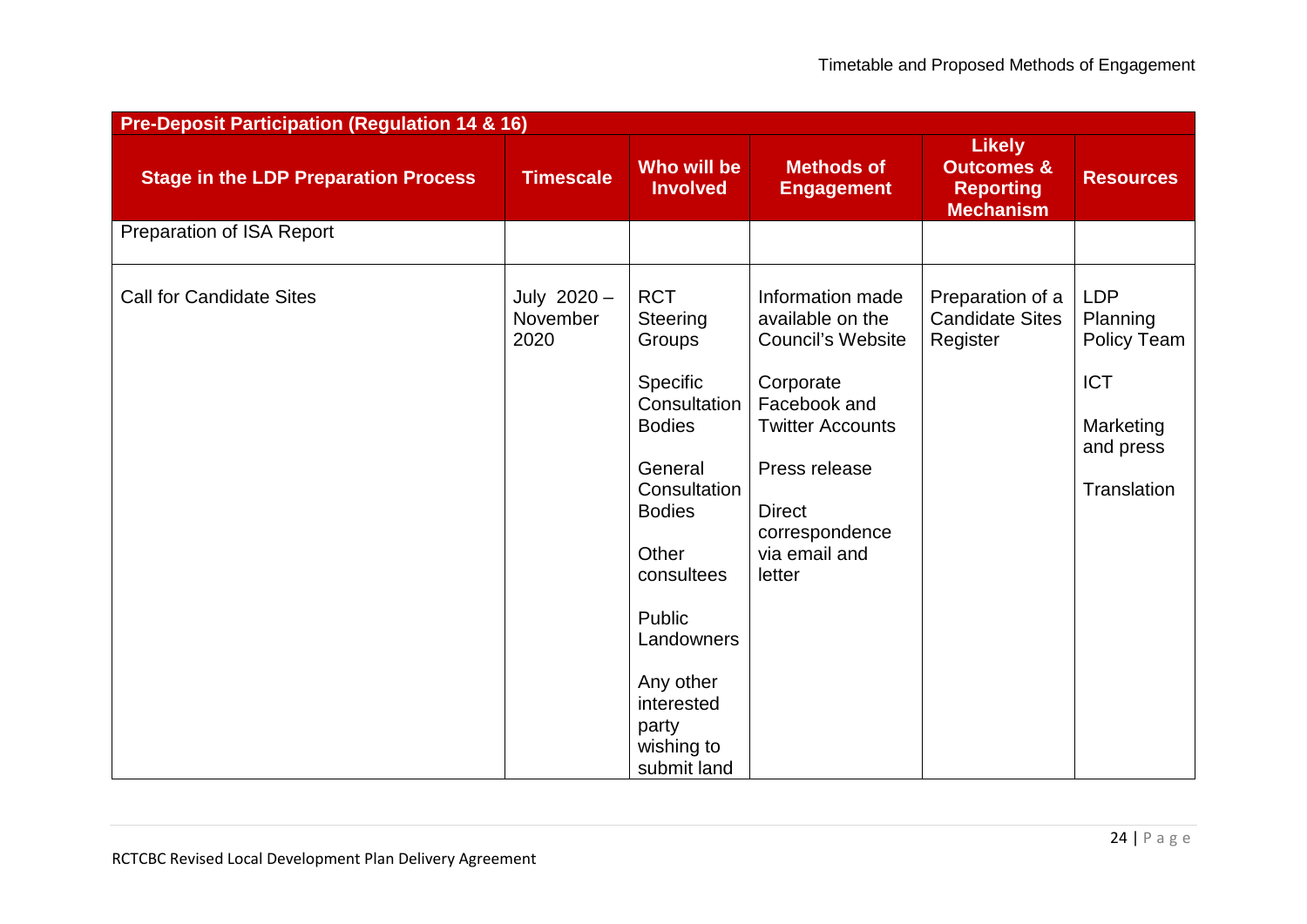| <b>Pre-Deposit Participation (Regulation 14 &amp; 16)</b> |                  |                                                                          |                                                                          |                                                                                                                    |                                                                                                                                  |  |  |  |  |
|-----------------------------------------------------------|------------------|--------------------------------------------------------------------------|--------------------------------------------------------------------------|--------------------------------------------------------------------------------------------------------------------|----------------------------------------------------------------------------------------------------------------------------------|--|--|--|--|
| <b>Stage in the LDP Preparation Process</b>               | <b>Timescale</b> | Who will be<br><b>Involved</b>                                           | <b>Methods of</b><br><b>Engagement</b>                                   | <b>Likely</b><br><b>Outcomes &amp;</b><br><b>Reporting</b><br><b>Mechanism</b>                                     | <b>Resources</b>                                                                                                                 |  |  |  |  |
|                                                           |                  | to the<br>process.                                                       |                                                                          |                                                                                                                    |                                                                                                                                  |  |  |  |  |
| <b>SA/SEA</b>                                             |                  |                                                                          |                                                                          |                                                                                                                    |                                                                                                                                  |  |  |  |  |
| 5 week Statutory consultation on SA/SEA<br>Scoping report | <b>July 2020</b> | Statutory<br>Consultation<br><b>Bodies</b><br>SA/SEA<br>working<br>group | <b>Direct</b><br>correspondence<br>via email/ letter<br>Workshop/meeting | Representations<br>on Draft<br>SA/SEA<br>Scoping Report.<br>Preparation of<br>formal evidence<br>base<br>documents | <b>LDP</b><br>Planning<br>Policy Team<br>Consultation<br><b>Bodies</b><br>(SE/SEA<br>Working<br>Group)<br>SA/SEA<br>consultants. |  |  |  |  |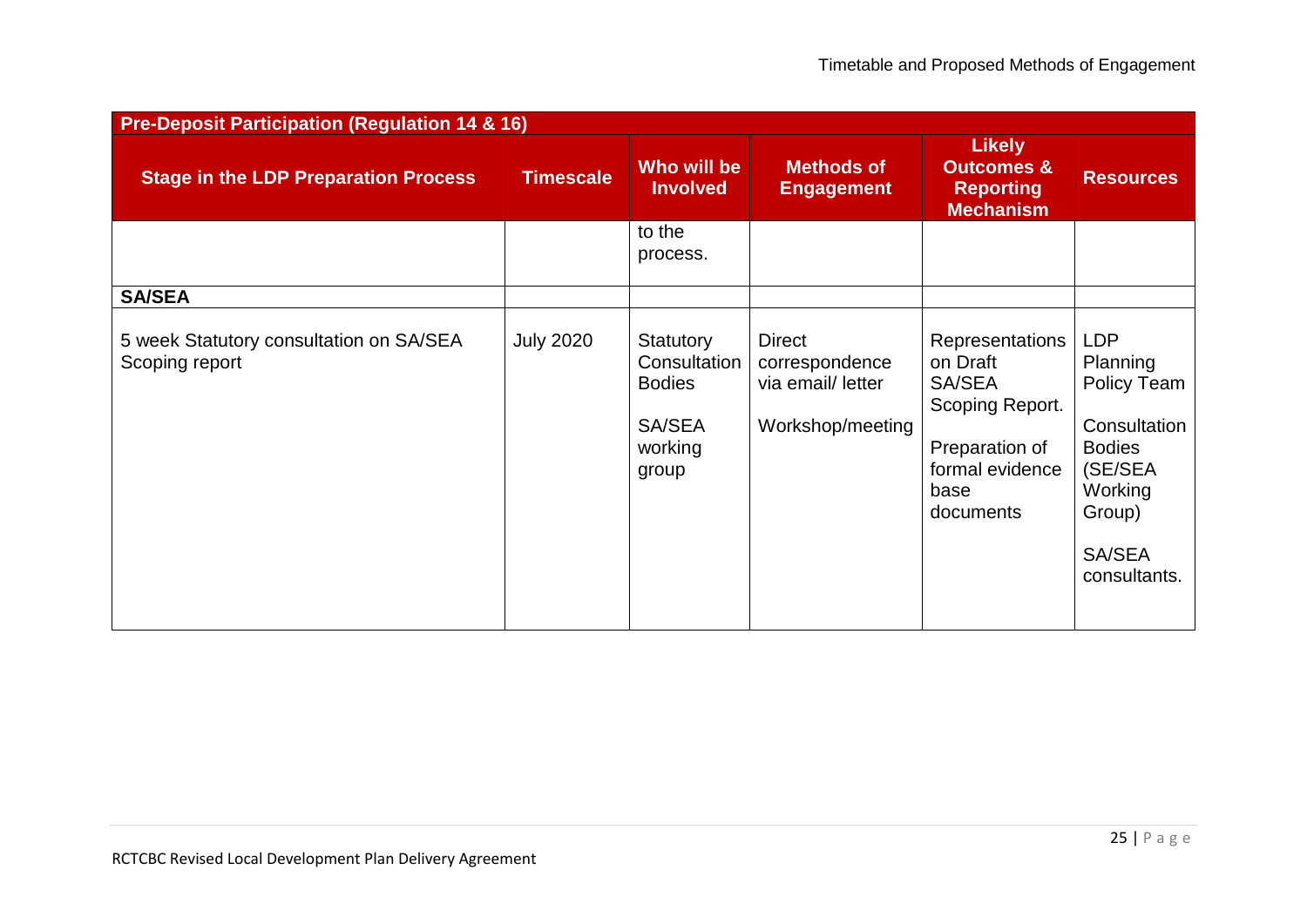| <b>Timescale</b><br>Who will be Involved<br><b>Stage in the</b><br><b>Methods of Engagement</b><br><b>Likely Outcomes</b><br><b>Resources</b><br><b>LDP</b><br>& Reporting<br><b>Mechanism</b><br><b>Preparation</b><br><b>Process</b><br>August 2021<br><b>LDP</b><br>Consultation on<br><b>RCT LDP Steering</b><br>Direct Correspondence via<br>Preparation of<br>(for 6 weeks)<br>email and letter<br>formal evidence<br>Planning<br>Pre-deposit<br>Groups<br>documents<br>base documents<br>Policy Team<br>including<br>Specific consultation<br>Documents placed on the<br>Councils website<br>Preferred<br>Details of<br>Elected<br>bodies,<br><b>Members</b><br>Strategy and the<br>responses<br><b>Candidate Sites</b><br>General consultation<br>Copies of all relevant<br>received to be<br>documents placed in deposit<br>Register<br><b>ICT</b><br>bodies,<br>incorporated into<br>locations<br>a report of<br>Other consultation<br>Translation<br>consultation<br>bodies<br>Drop in<br>team<br>sessions/exhibitions/meeting<br><b>SA/SEA Consultation</b><br>Events team<br>as necessary<br>bodies<br>Documents sent to Specific<br>Printing<br>and General consultation<br>Any other interested<br>costs<br>bodies<br>party.<br>Marketing<br>Hard copies of the<br>costs<br>documents placed in main<br>Council offices and libraries<br>(deposit locations) | <b>Pre-Deposit Public Consultation (Regulation 15 &amp; 16)</b> |  |  |  |  |  |  |
|-----------------------------------------------------------------------------------------------------------------------------------------------------------------------------------------------------------------------------------------------------------------------------------------------------------------------------------------------------------------------------------------------------------------------------------------------------------------------------------------------------------------------------------------------------------------------------------------------------------------------------------------------------------------------------------------------------------------------------------------------------------------------------------------------------------------------------------------------------------------------------------------------------------------------------------------------------------------------------------------------------------------------------------------------------------------------------------------------------------------------------------------------------------------------------------------------------------------------------------------------------------------------------------------------------------------------------------------------------------------------------|-----------------------------------------------------------------|--|--|--|--|--|--|
|                                                                                                                                                                                                                                                                                                                                                                                                                                                                                                                                                                                                                                                                                                                                                                                                                                                                                                                                                                                                                                                                                                                                                                                                                                                                                                                                                                             |                                                                 |  |  |  |  |  |  |
| Social media posts                                                                                                                                                                                                                                                                                                                                                                                                                                                                                                                                                                                                                                                                                                                                                                                                                                                                                                                                                                                                                                                                                                                                                                                                                                                                                                                                                          |                                                                 |  |  |  |  |  |  |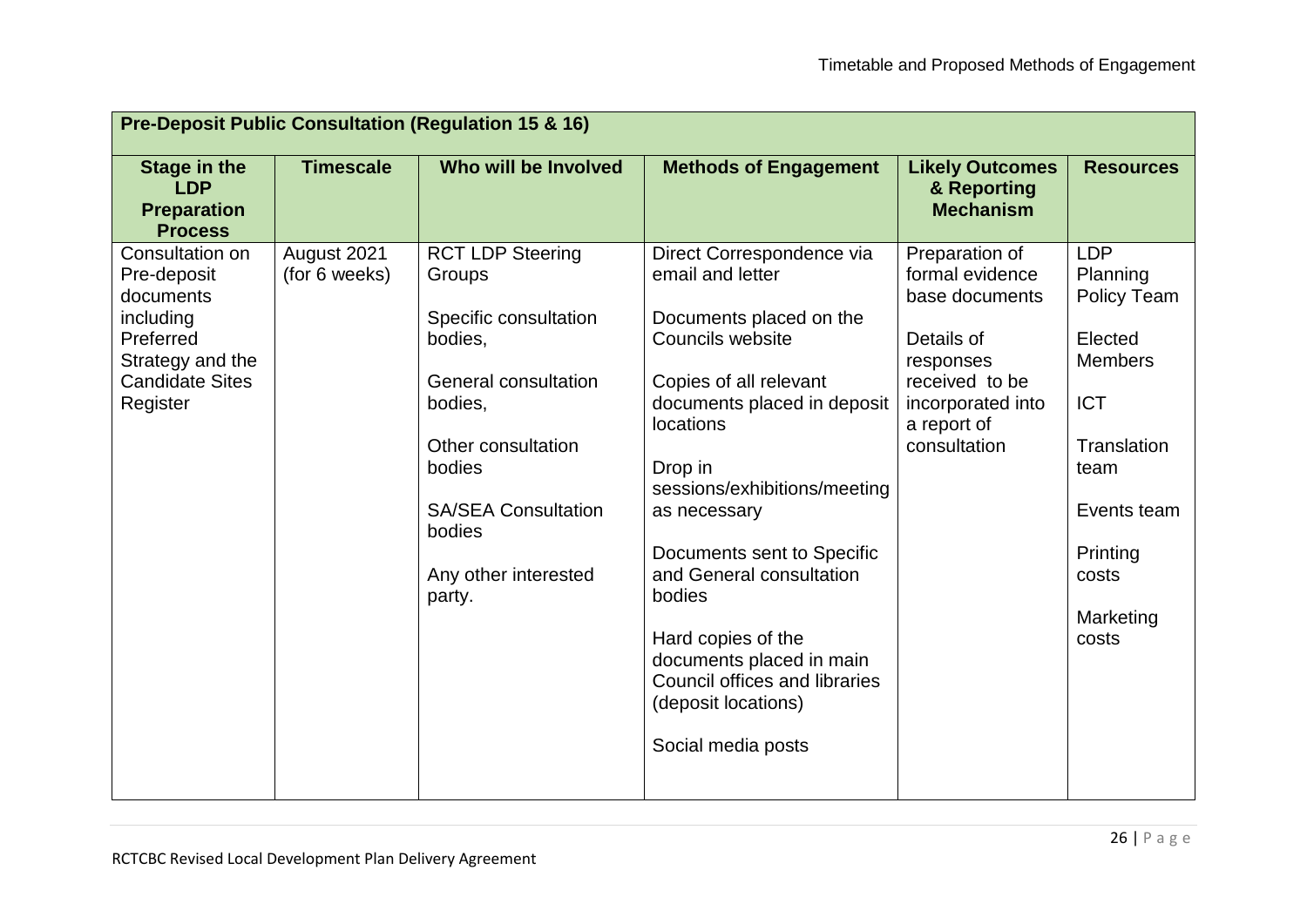| <b>Pre-Deposit Public Consultation (Regulation 15 &amp; 16)</b>           |                  |                      |                              |                                                                |                                |  |  |  |  |
|---------------------------------------------------------------------------|------------------|----------------------|------------------------------|----------------------------------------------------------------|--------------------------------|--|--|--|--|
| <b>Stage in the</b><br><b>LDP</b><br><b>Preparation</b><br><b>Process</b> | <b>Timescale</b> | Who will be Involved | <b>Methods of Engagement</b> | <b>Likely Outcomes</b><br>& Reporting<br><b>Mechanism</b>      | <b>Resources</b>               |  |  |  |  |
| SA/SEA<br>6 week<br>consultation on<br>the Initial                        | August 2021      | As above             | As above                     | Details of<br>responses<br>received to be<br>incorporated into | SA/SEA<br>working<br>group     |  |  |  |  |
| Sustainability<br>Report                                                  |                  |                      |                              | a report of<br>consultation                                    | Consultants<br>And as<br>above |  |  |  |  |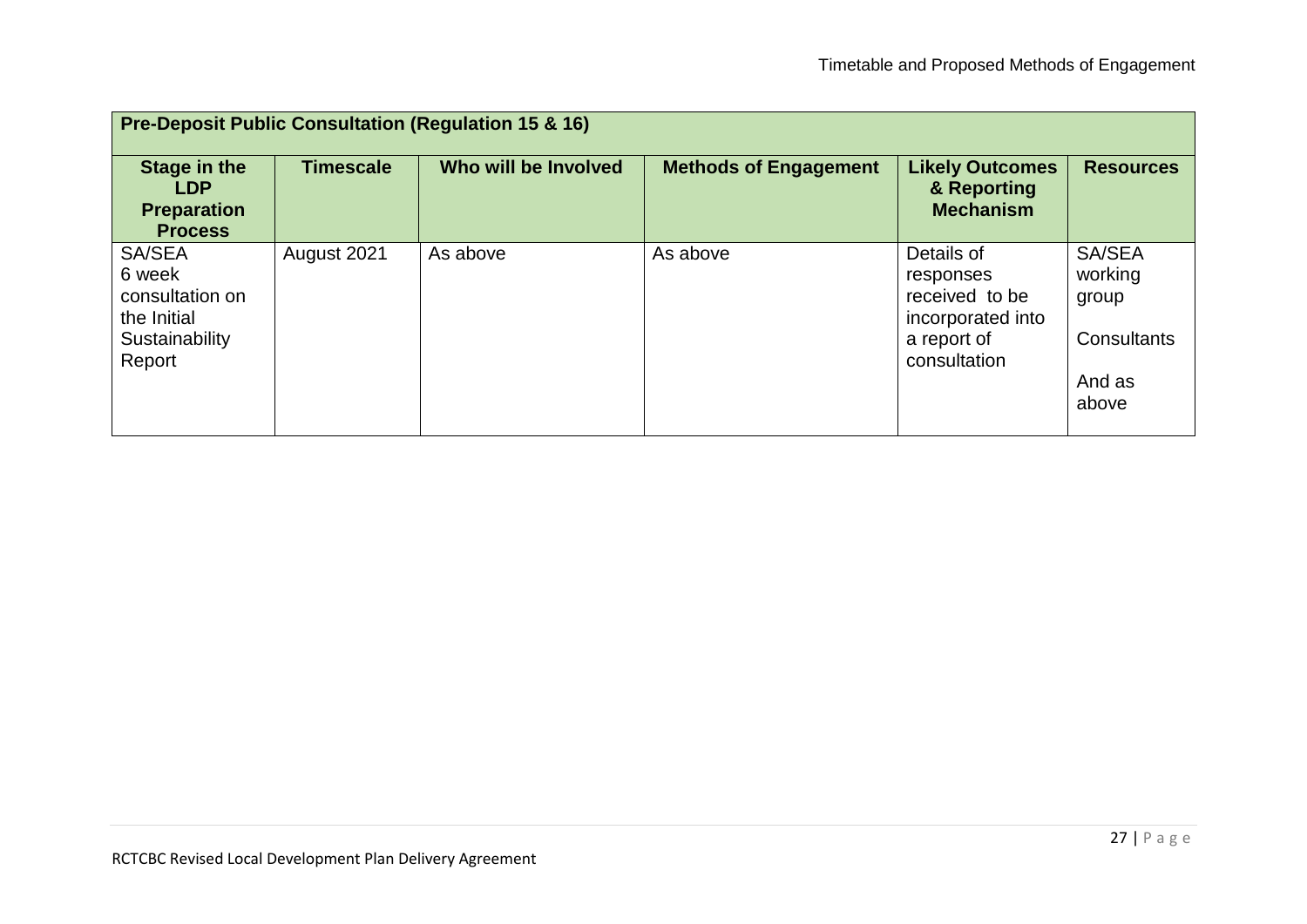| <b>Statutory Deposit of Proposals (Regulation 17)</b>                                                                                |                            |                                                                                                                                                                                              |                                                                                                                                                                                                                                                                                                                  |                                                                                                                                            |                                                                                                                                |  |  |  |
|--------------------------------------------------------------------------------------------------------------------------------------|----------------------------|----------------------------------------------------------------------------------------------------------------------------------------------------------------------------------------------|------------------------------------------------------------------------------------------------------------------------------------------------------------------------------------------------------------------------------------------------------------------------------------------------------------------|--------------------------------------------------------------------------------------------------------------------------------------------|--------------------------------------------------------------------------------------------------------------------------------|--|--|--|
| <b>Stage in the</b><br><b>LDP</b><br><b>Preparation</b><br><b>Process</b>                                                            | <b>Timescale</b>           | Who will be Involved                                                                                                                                                                         | <b>Methods of</b><br><b>Engagement</b>                                                                                                                                                                                                                                                                           | <b>Likely</b><br><b>Outcomes &amp;</b><br><b>Reporting</b><br><b>Mechanism</b>                                                             | <b>Likely</b><br><b>Resources</b>                                                                                              |  |  |  |
| 6 week statutory<br>consultation of<br>the Deposit<br>Draft LDP and<br>supporting<br>documents<br>Including the<br>updated<br>SA/SEA | July 2022 (for 6<br>weeks) | <b>RCT Steering Groups</b><br>Specific consultation bodies,<br>General consultation bodies,<br>Other consultation bodies<br><b>SA/SEA Consultation bodies</b><br>Any other interested party. | <b>Documents</b><br>made available<br>at deposit<br>locations<br>All relevant<br>documents<br>published on the<br>Councils<br>Website<br>Documents sent<br>to Specific and<br>General<br>consultation<br>bodies<br>Press release<br>Corporate<br>Facebook and<br>twitter<br>Drop in<br>sessions/<br>exhibitions/ | Details of<br>responses<br>incorporated<br>into a Report of<br>Consultation.<br>Copies placed in<br>deposit<br>locations and on<br>website | <b>LDP Planning</b><br>Policy team<br>Internal<br>consultees<br><b>ICT</b><br>Marketing and<br>events<br><b>Printing costs</b> |  |  |  |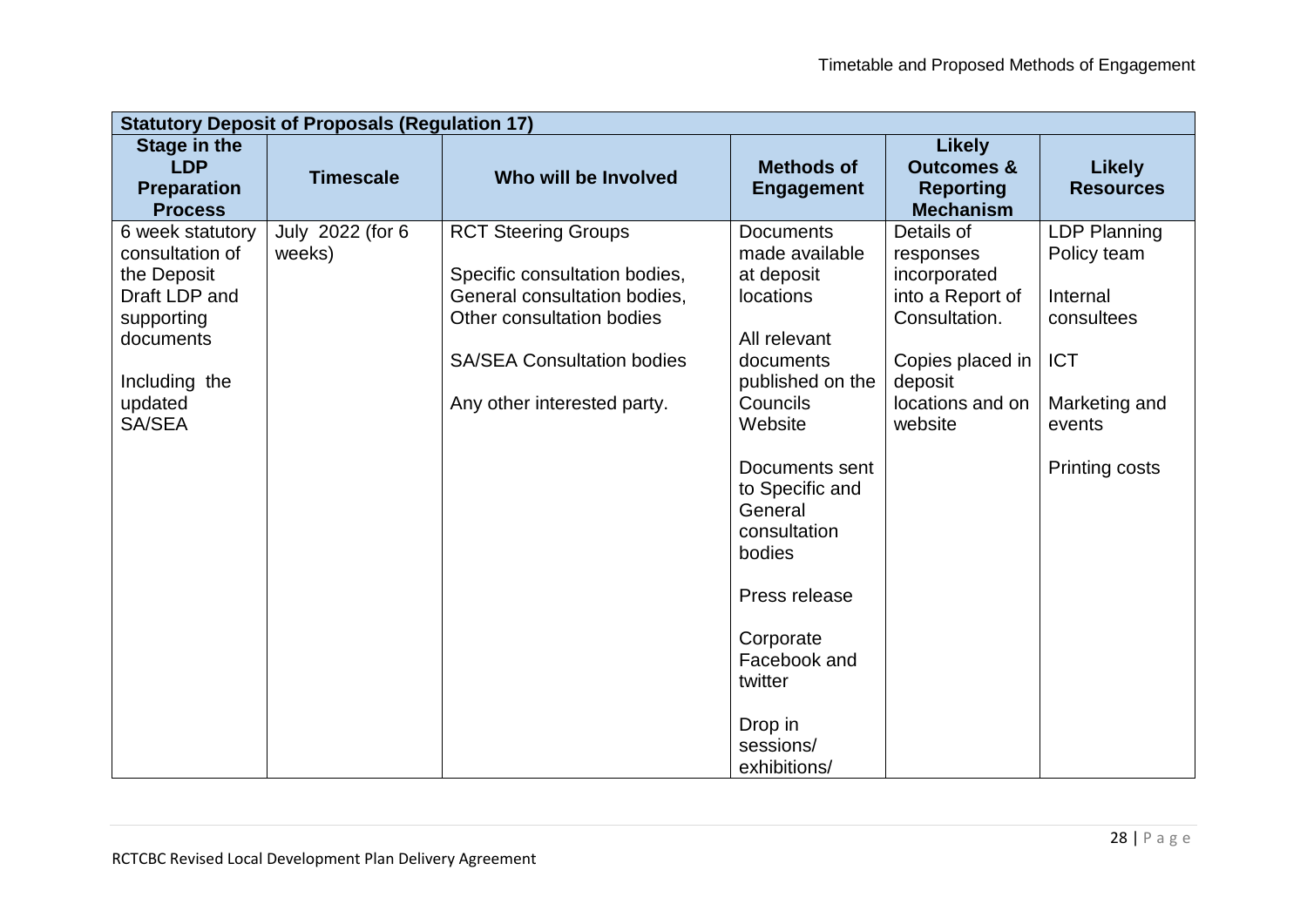| <b>Statutory Deposit of Proposals (Regulation 17)</b>              |                  |                      |                                        |                                                                                |                                   |  |  |  |
|--------------------------------------------------------------------|------------------|----------------------|----------------------------------------|--------------------------------------------------------------------------------|-----------------------------------|--|--|--|
| Stage in the<br><b>LDP</b><br><b>Preparation</b><br><b>Process</b> | <b>Timescale</b> | Who will be Involved | <b>Methods of</b><br><b>Engagement</b> | <b>Likely</b><br><b>Outcomes &amp;</b><br><b>Reporting</b><br><b>Mechanism</b> | <b>Likely</b><br><b>Resources</b> |  |  |  |
|                                                                    |                  |                      | meetings as                            |                                                                                |                                   |  |  |  |
|                                                                    |                  |                      | necessary                              |                                                                                |                                   |  |  |  |
|                                                                    |                  |                      | Site notices for                       |                                                                                |                                   |  |  |  |
|                                                                    |                  |                      | site specific                          |                                                                                |                                   |  |  |  |
|                                                                    |                  |                      | allocations                            |                                                                                |                                   |  |  |  |
| Statutory<br>Consultation on<br>SA report                          | <b>July 2022</b> | As above             | As above                               |                                                                                | As above                          |  |  |  |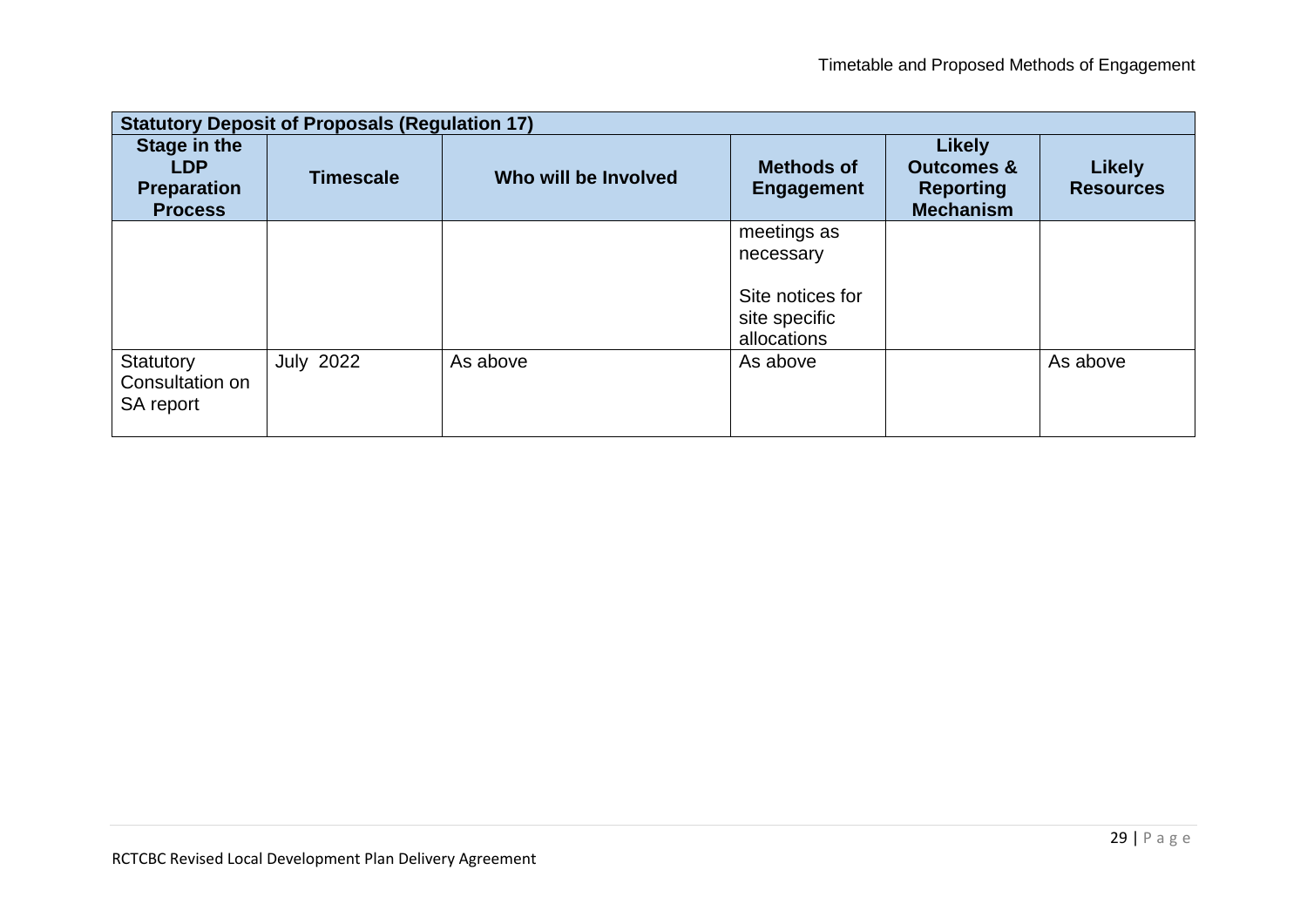| <b>Submission of LDP for Examination (Regulation 22)</b> |                                                                                                  |                                                            |                                                                                |                             |  |  |  |  |
|----------------------------------------------------------|--------------------------------------------------------------------------------------------------|------------------------------------------------------------|--------------------------------------------------------------------------------|-----------------------------|--|--|--|--|
| <b>Timescale</b>                                         | Who will be Involved                                                                             | <b>Methods of</b><br><b>Engagement</b>                     | <b>Likely</b><br><b>Outcomes &amp;</b><br><b>Reporting</b><br><b>Mechanism</b> | <b>Resources</b>            |  |  |  |  |
| Indicative<br>date: January<br>2023                      | <b>Welsh Government</b><br><b>Planning Inspectorate Wales</b>                                    | <b>Direct</b><br>correspondence<br>Via email and           | Updated<br>Consultation<br>report                                              | LDP Planning<br>Policy Team |  |  |  |  |
| (Actual to be<br>agreed with<br>PINS)                    | <b>RCT Steering Groups</b><br>Specific consultation bodies<br><b>General consultation bodies</b> | Information<br>provided on the<br>Council's<br>website     | <b>Updated SA if</b><br>necessary<br>Report of<br>Consultation                 | <b>Printing costs</b>       |  |  |  |  |
|                                                          | Other consultation bodies<br><b>SA Consultation Bodies</b>                                       | Hard copies<br>available at<br>deposit<br><b>locations</b> | reported to<br>Council<br>Submission of<br>Deposit LDP                         |                             |  |  |  |  |
|                                                          | notification when the LDP is submitted<br>Any other interested party.                            |                                                            | documents to<br>Welsh<br>Government                                            |                             |  |  |  |  |
|                                                          |                                                                                                  | Those persons who have requested                           | letter                                                                         | and supporting              |  |  |  |  |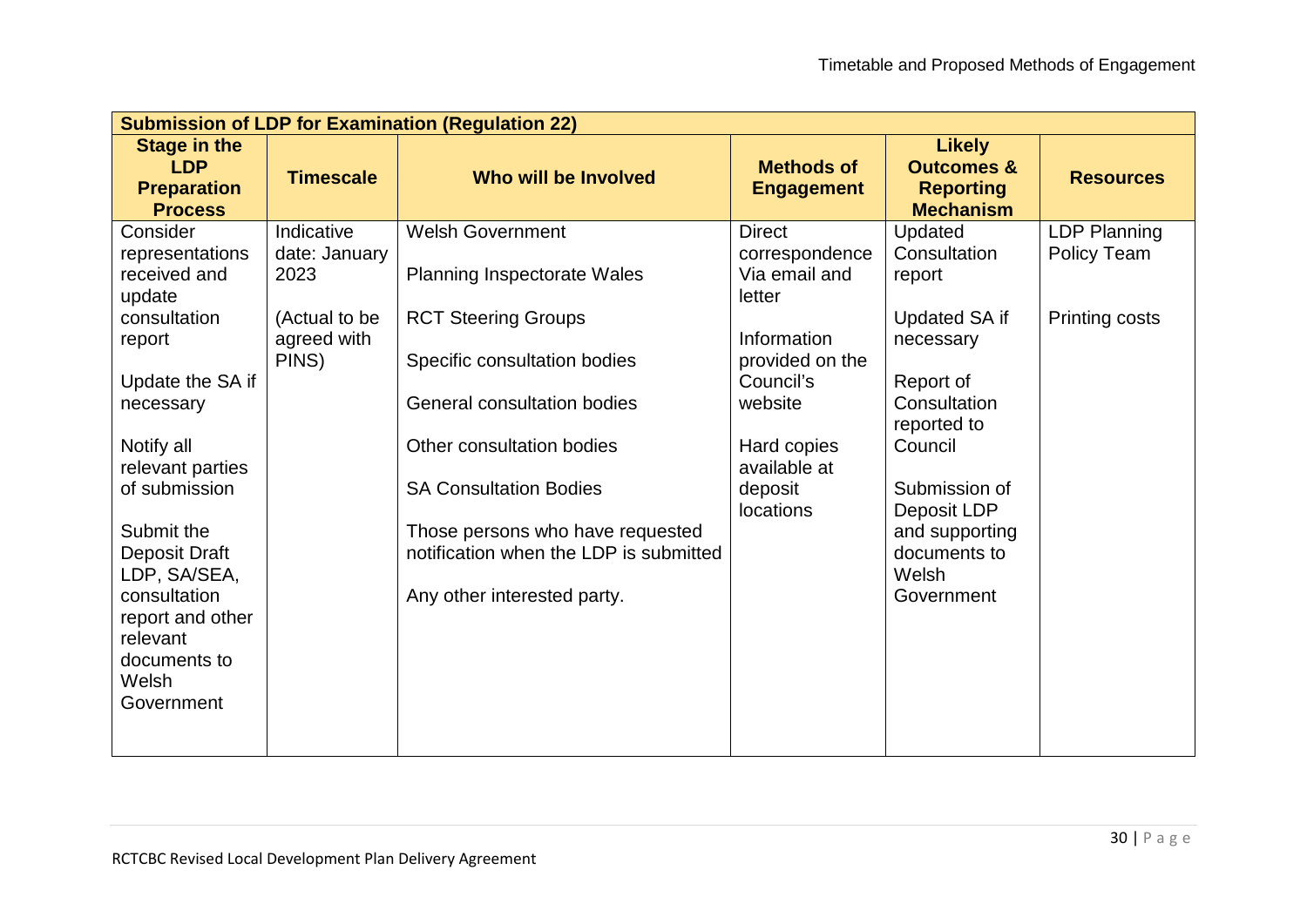| <b>Independent Examination (Regulation 23)</b>                                 |                                                                      |                                                                                                                                                                                                                                                            |                                                                                                                           |                                                                                |                                                   |  |  |  |
|--------------------------------------------------------------------------------|----------------------------------------------------------------------|------------------------------------------------------------------------------------------------------------------------------------------------------------------------------------------------------------------------------------------------------------|---------------------------------------------------------------------------------------------------------------------------|--------------------------------------------------------------------------------|---------------------------------------------------|--|--|--|
| <b>Stage in the</b><br><b>LDP</b><br><b>Preparation</b><br><b>Process</b>      | <b>Timescale</b>                                                     | Who will be Involved                                                                                                                                                                                                                                       | <b>Methods of</b><br><b>Engagement</b>                                                                                    | <b>Likely</b><br><b>Outcomes &amp;</b><br><b>Reporting</b><br><b>Mechanism</b> | <b>Resources</b>                                  |  |  |  |
| Notification of<br>independent<br>examination in<br>line with<br>regulation 23 | Indicative date: March<br>2023<br>(Actual to be agreed with<br>PINS) | <b>RCT Steering Groups</b><br>Specific consultation<br>bodies<br>General consultation<br>bodies<br>Other consultation bodies<br>Those persons who have<br>made valid representations<br>Planning Inspectorate<br>Programme Officer<br>Any other interested | Formal<br>notification<br>given by direct<br>correspondence<br>and information<br>provided on the<br>Council's<br>website | N/A                                                                            | <b>LDP Planning</b><br>Policy Team<br>Consultants |  |  |  |
| Independent<br>Examination                                                     | Indicative date: May 2023<br>(Actual to be agreed by<br>PINS)        | parties<br>All those interested<br>individuals and<br>organisations that have<br>made representations at<br>the Deposit Stage of the<br>Plan                                                                                                               | <b>Round Table</b><br>discussions<br>Formal written<br>and oral<br>submission                                             | Inspectors<br>report                                                           | Programme<br>officer<br>Cost of<br>examination    |  |  |  |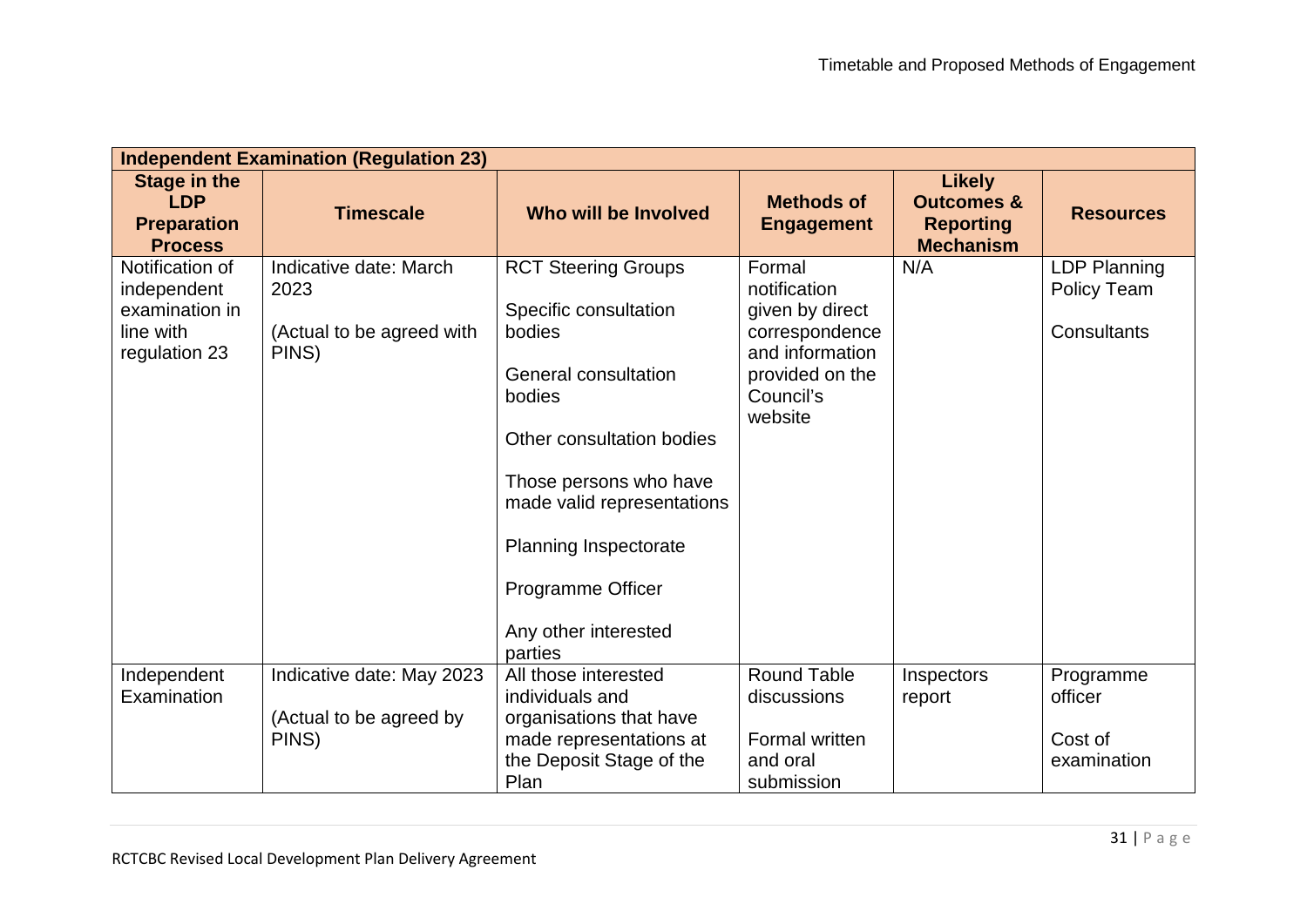| <b>Independent Examination (Regulation 23)</b>                            |                  |                              |                                        |                                                                                |                         |  |  |  |
|---------------------------------------------------------------------------|------------------|------------------------------|----------------------------------------|--------------------------------------------------------------------------------|-------------------------|--|--|--|
| <b>Stage in the</b><br><b>LDP</b><br><b>Preparation</b><br><b>Process</b> | <b>Timescale</b> | Who will be Involved         | <b>Methods of</b><br><b>Engagement</b> | <b>Likely</b><br><b>Outcomes &amp;</b><br><b>Reporting</b><br><b>Mechanism</b> | <b>Resources</b>        |  |  |  |
|                                                                           |                  | <b>Planning Inspectorate</b> |                                        |                                                                                | Administrative<br>costs |  |  |  |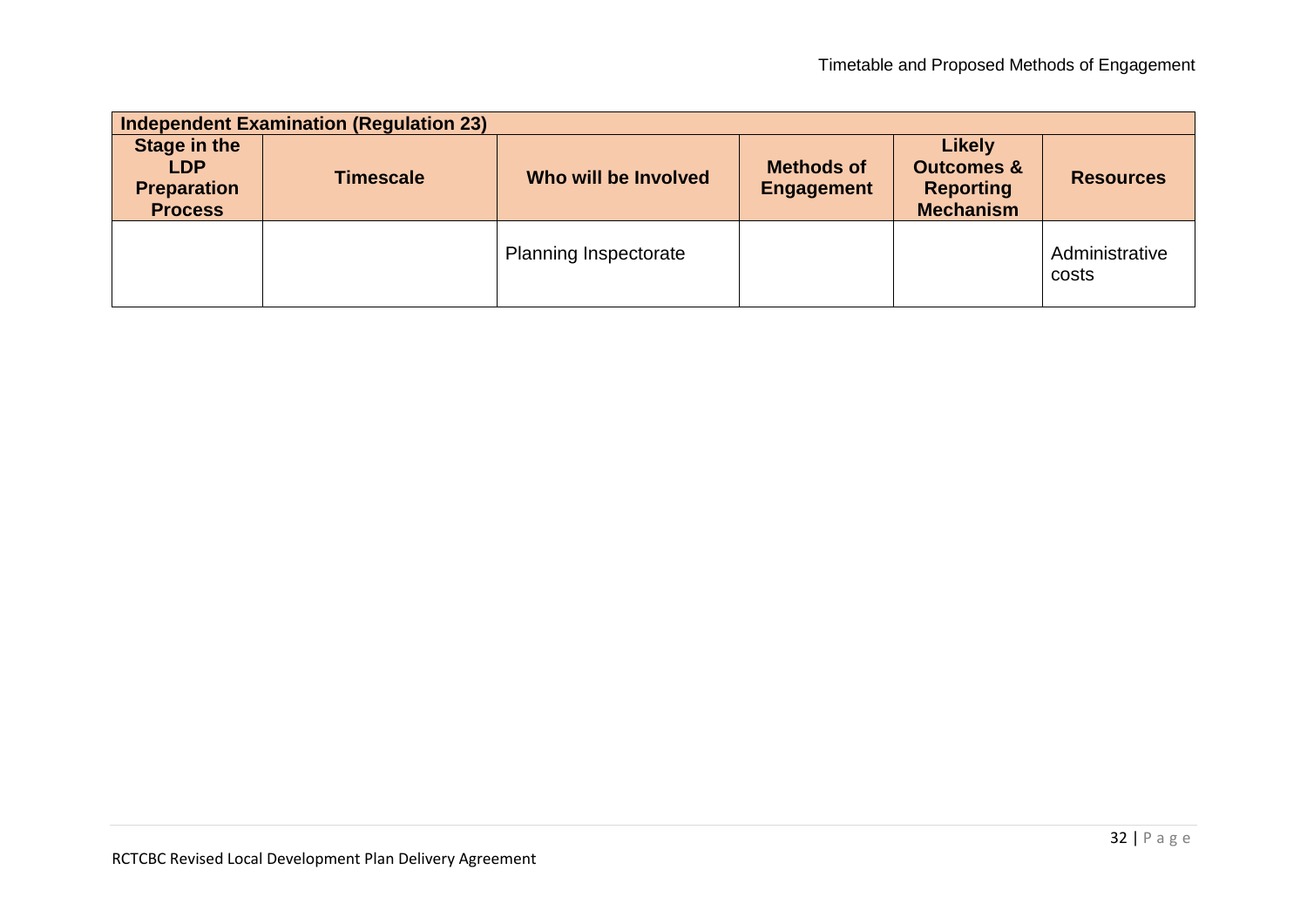| <b>Receipt of the Inspectors Report (Regulation 24)</b>            |                                                                         |                                                                            |                                                                                                                                                                                                                     |                                                                                |                  |  |  |  |
|--------------------------------------------------------------------|-------------------------------------------------------------------------|----------------------------------------------------------------------------|---------------------------------------------------------------------------------------------------------------------------------------------------------------------------------------------------------------------|--------------------------------------------------------------------------------|------------------|--|--|--|
| Stage in the<br><b>LDP</b><br><b>Preparation</b><br><b>Process</b> | <b>Timescale</b>                                                        | Who will be Involved                                                       | <b>Methods of</b><br><b>Engagement</b>                                                                                                                                                                              | <b>Likely</b><br><b>Outcomes &amp;</b><br><b>Reporting</b><br><b>Mechanism</b> | <b>Resources</b> |  |  |  |
| Receipt of<br>Inspectors<br>report                                 | Indicative date:<br>November 2023<br>(Actual to be agreed<br>with PINS) | Any persons who has asked<br>to be notified.<br><b>RCT Steering Groups</b> | Inspectors<br>report made<br>available on the<br><b>Councils</b><br>website<br>Copies of the<br>report made<br>available in<br>deposit<br><b>locations</b><br>Press release<br>Corporate<br>Facebook and<br>twitter | <b>Advise Council</b><br>of receipt of<br><b>Inspectors</b><br>report          | Cost of printing |  |  |  |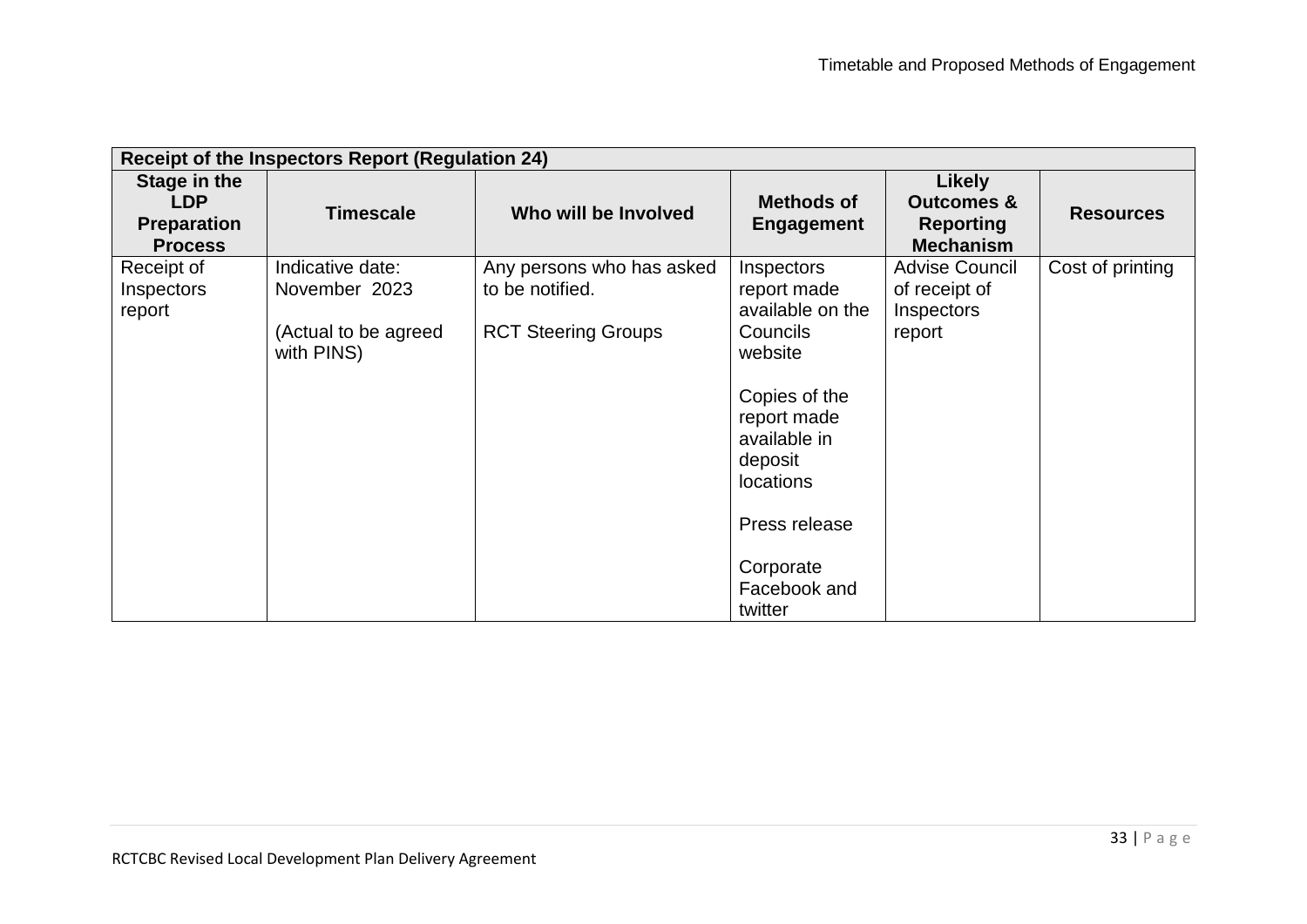| <b>Adoption (Regulation 25)</b>                                                           |                  |                                        |                                                                                                                                                                                                                                                                                         |                                                                                |                      |  |  |  |
|-------------------------------------------------------------------------------------------|------------------|----------------------------------------|-----------------------------------------------------------------------------------------------------------------------------------------------------------------------------------------------------------------------------------------------------------------------------------------|--------------------------------------------------------------------------------|----------------------|--|--|--|
| <b>Stage in the</b><br><b>LDP</b><br><b>Preparation</b><br><b>Process</b>                 | <b>Timescale</b> | Who will be Involved                   | <b>Methods of</b><br><b>Engagement</b>                                                                                                                                                                                                                                                  | <b>Likely</b><br><b>Outcomes &amp;</b><br><b>Reporting</b><br><b>Mechanism</b> | <b>Resources</b>     |  |  |  |
| Formally adopt<br>the LDP as the<br>Development                                           | December 2023    | Those who have asked to be<br>notified | LDP, adoption<br>statement and<br>the                                                                                                                                                                                                                                                   | <b>Full Council</b><br>prior to final<br>adoption                              | Costs of<br>printing |  |  |  |
| Plan for the<br>County Borough<br>within 8 weeks<br>of receipt of<br>Inspectors<br>Report |                  | Cabinet<br>Council                     | Sustainability<br>Appraisal report<br>to be published<br>on the Council's<br>website<br><b>Documents</b><br>available in<br>deposit<br>locations<br>Adoption<br>statement sent<br>to those who<br>have asked to<br>be notified<br>Press release<br>Corporate<br>Facebook and<br>Twitter |                                                                                | Marketing            |  |  |  |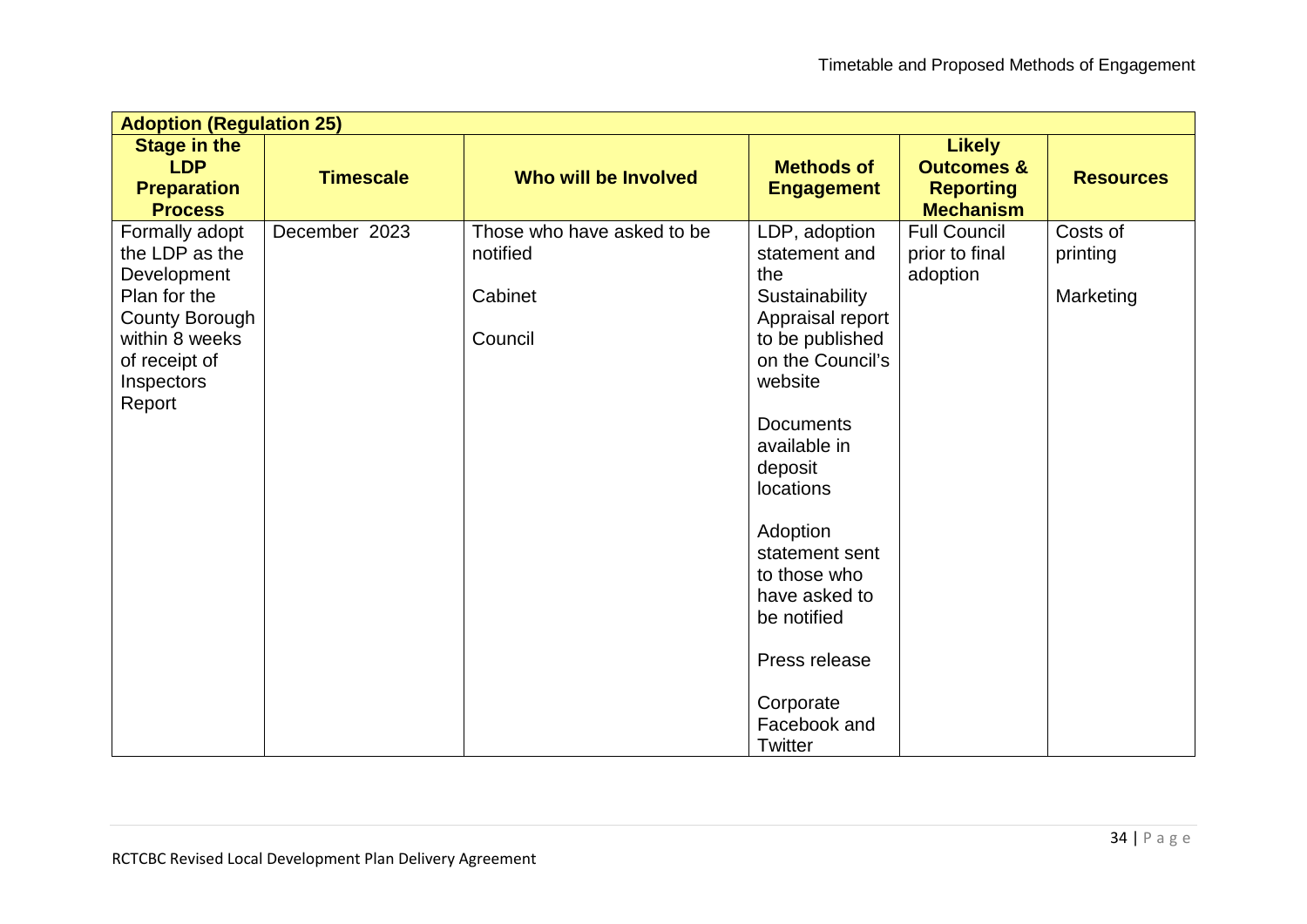| <b>Adoption (Regulation 25)</b>                                           |                                   |                      |                                        |                                                                                |                  |
|---------------------------------------------------------------------------|-----------------------------------|----------------------|----------------------------------------|--------------------------------------------------------------------------------|------------------|
| <b>Stage in the</b><br><b>LDP</b><br><b>Preparation</b><br><b>Process</b> | <b>Timescale</b>                  | Who will be Involved | <b>Methods of</b><br><b>Engagement</b> | <b>Likely</b><br><b>Outcomes &amp;</b><br><b>Reporting</b><br><b>Mechanism</b> | <b>Resources</b> |
| Formal<br>publication of<br>the SA Report                                 | Indicative date:<br>December 2023 |                      | As above                               |                                                                                | Cost of printing |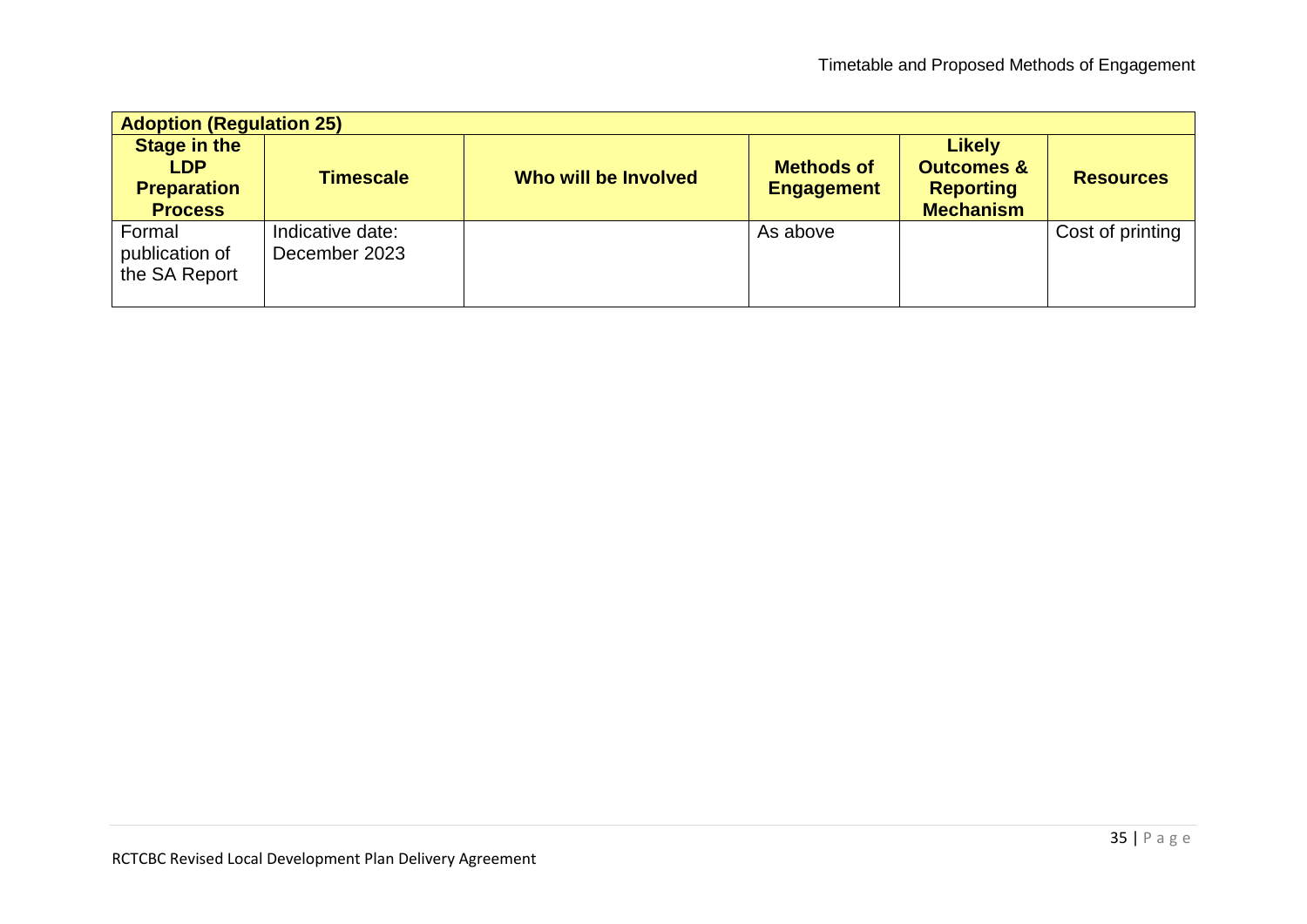## **Appendix 1**

# **CONTACT DETAILS**

The Planning Policy Team can be contacted using any of the following methods:

Email: [ldp@rctcbc.gov.uk](mailto:ldp@rctcbc.gov.uk)

Telephone: 01443 281129

Post:

Planning Policy Team

Floor 2

Sardis House

Sardis Road

Pontypridd

Rhondda Cynon Taf

CF37 1DU.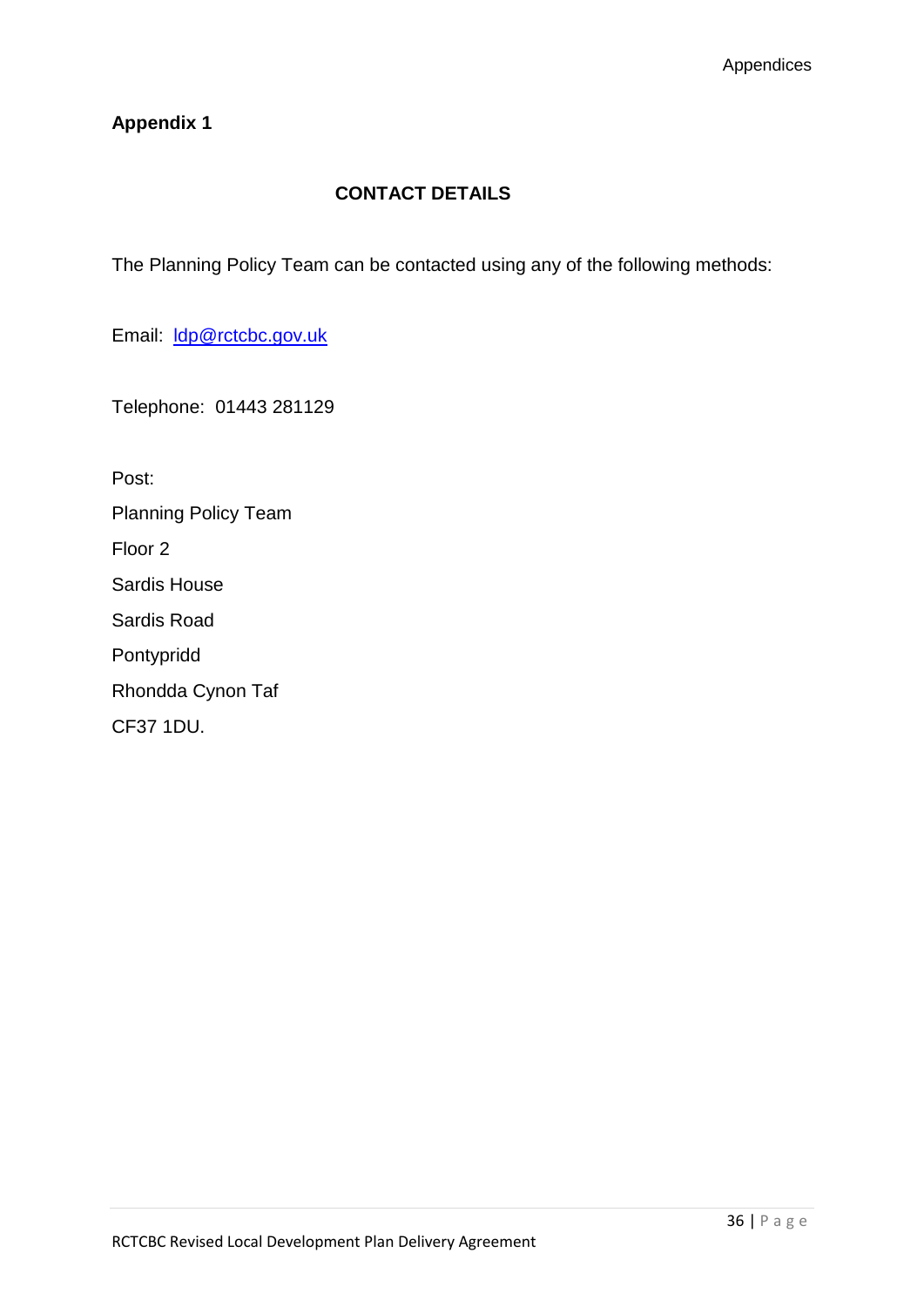### **Appendix 2 – List of Consultation Bodies**

The Town and Country Planning (Local Development Plan) (Wales) Regulations 2005 defines General Consultation Bodies and Specific Consultation Bodies as follows:-

| <b>General Consultation Bodies are:</b>                                                                                                                                                                                                                                                                                                                                                                                                                                                                                                                                                      | <b>Specific Consultation Bodies are:</b>                                                                                                                                                                                                                                                                                                                                                                                                                                                                                                                                                                                                                                                                                                                                                                   |
|----------------------------------------------------------------------------------------------------------------------------------------------------------------------------------------------------------------------------------------------------------------------------------------------------------------------------------------------------------------------------------------------------------------------------------------------------------------------------------------------------------------------------------------------------------------------------------------------|------------------------------------------------------------------------------------------------------------------------------------------------------------------------------------------------------------------------------------------------------------------------------------------------------------------------------------------------------------------------------------------------------------------------------------------------------------------------------------------------------------------------------------------------------------------------------------------------------------------------------------------------------------------------------------------------------------------------------------------------------------------------------------------------------------|
| - voluntary bodies, some or all of whose<br>activities benefit any part of the LPA's<br>area;<br>- bodies which represent the interests of<br>different racial, ethnic or national groups<br>in the LPA's area:<br>- bodies which represent the interests of<br>different religious groups in the LPA's<br>area;<br>- bodies which represent the interests of<br>disabled persons in the LPA's area;<br>- bodies which represent the interests of<br>persons carrying on business in the<br>LPA's area; and<br>- bodies which represent the interests of<br>Welsh culture in the LPA's area; | - Natural Resources Wales<br>- Network Rail Infrastructure Limited<br>- insofar as the Secretary of State<br>exercises functions previously<br>exercisable by the<br>Strategic Rail Authority, the Secretary of<br>State,<br>- the National Assembly,<br>- a relevant authority any part of whose<br>area is in or adjoins the area of the LPA,<br>- any person<br>(i) to whom the electronic<br>communications code applies by virtue<br>of a direction given under section<br>106(3)(a) of the Communications Act<br>2003, and<br>(ii) who owns or controls electronic<br>communications apparatus situated in<br>any part of the area of the LPA (where<br>known),<br>- if it exercises functions in any part of<br>the LPA's area-<br>(i) a Local Health Board,<br>(ii) a person to whom a licence has |
|                                                                                                                                                                                                                                                                                                                                                                                                                                                                                                                                                                                              | been granted under section $6(1)(b)$ or<br>(c) of the Electricity Act 1989,<br>(iii) a person to whom a licence has<br>been granted under section 7(2) of<br>the Gas Act 1986,<br>(iv) a sewerage undertaker,<br>(v) a water undertaker;                                                                                                                                                                                                                                                                                                                                                                                                                                                                                                                                                                   |

The tables that follow comprise the Specific Consultation Bodies, UK Government, General Consultation Bodies and Other Consultees as required by LDP Wales. The tables also include parties who have either requested inclusion directly or been suggested as useful additions by third parties.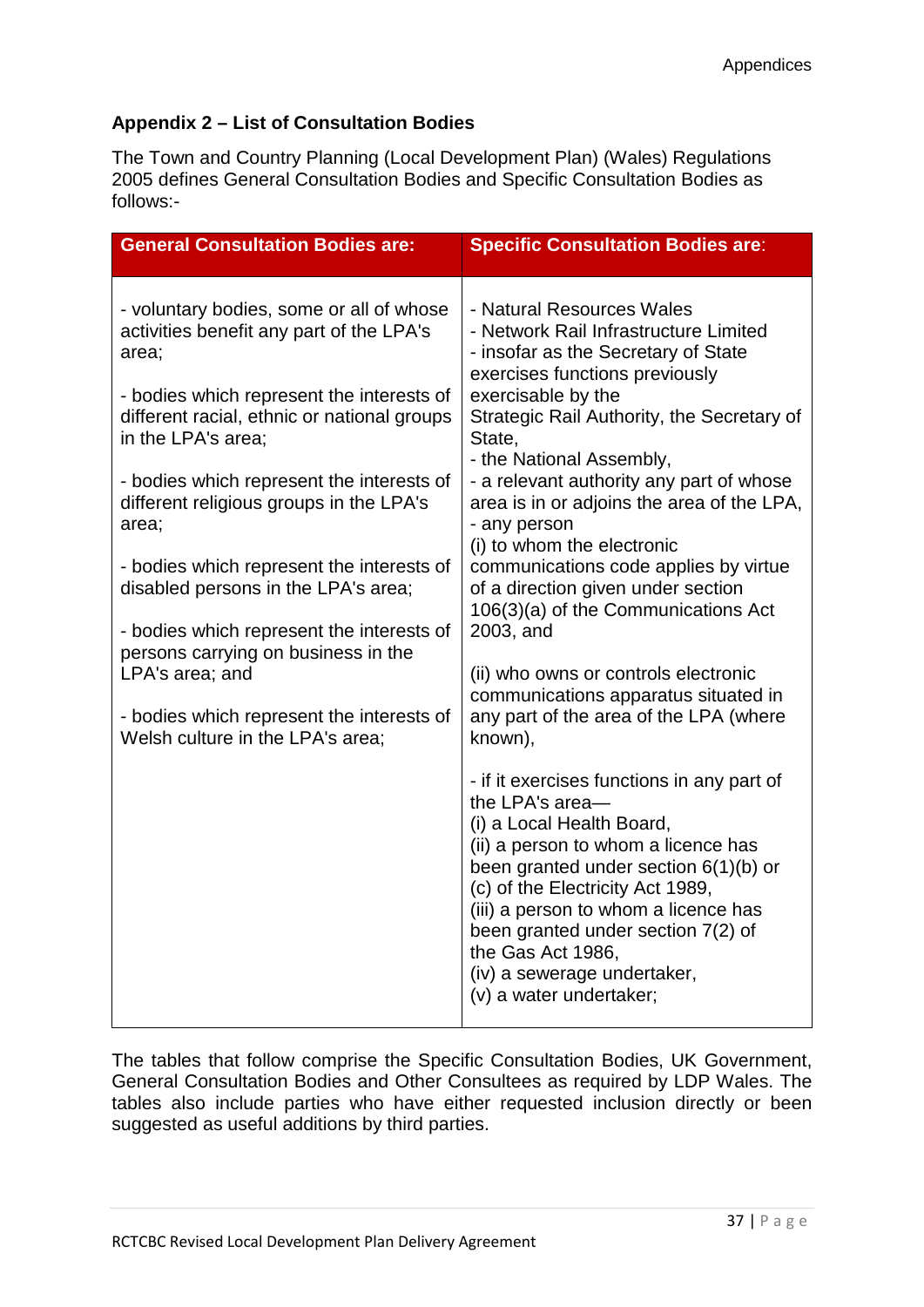The Council undertook targeted consultation on the Delivery Agreement with stakeholders. Suggestions made for additional consultees have been added to this list following the consultation.

These groups will play an important role in the development of the LDP and the Council will ensure that they are kept involved throughout the process.

It must be stressed that this list is not exhaustive or exclusive. The Council welcomes all suggestions, either directly from organisations themselves or individuals, on any interest group, organisation or body who may wish to be included on the database. It is anticipated that the list will grow continuously throughout the development of the LDP.

The Council maintains an LDP Consultation Database, which includes interested parties. The Council is happy to include any individual who wishes to be kept abreast of the LDP process.

Should any party/individual wish to be removed from the LDP databases, they should contact the Development Planning Team directly.

At stages of plan preparation, the Council will consult with those consultation bodies listed below:

#### **Specific Consultation Bodies:**

| <b>Specific Consultation Bodies (including UK Government Departments)</b> |
|---------------------------------------------------------------------------|
| <b>British Telecom</b>                                                    |
| <b>CADW</b>                                                               |
| <b>Cwm Taf University Health Board</b>                                    |
| Department for Business, Energy and Industrial Strategy                   |
| <b>Department for Transport</b>                                           |
| Dwr Cymru Welsh Water                                                     |
| <b>Glamorgan-Gwent Archaeological Trust</b>                               |
| <b>Home Office</b>                                                        |
| <b>Ministry of Defence</b>                                                |
| National Gird Company plc                                                 |
| <b>National Grid Wireless</b>                                             |
| <b>Natural Resources Wales</b>                                            |
| Network Rail Infrastructure Limited                                       |
| Office of the Secretary of State for Wales                                |
| Telecommunications Operators (inclusive of EE, Vodafone, O2, Three, Tesco |
| Mobile, NTL, Open reach and Virgin Media)                                 |
| <b>Transco</b>                                                            |
| <b>Wales and West Utilities</b>                                           |
| Welsh Government (inclusive of the Planning Division)                     |
| <b>Welsh Water</b>                                                        |
| <b>Western Power Distribution</b>                                         |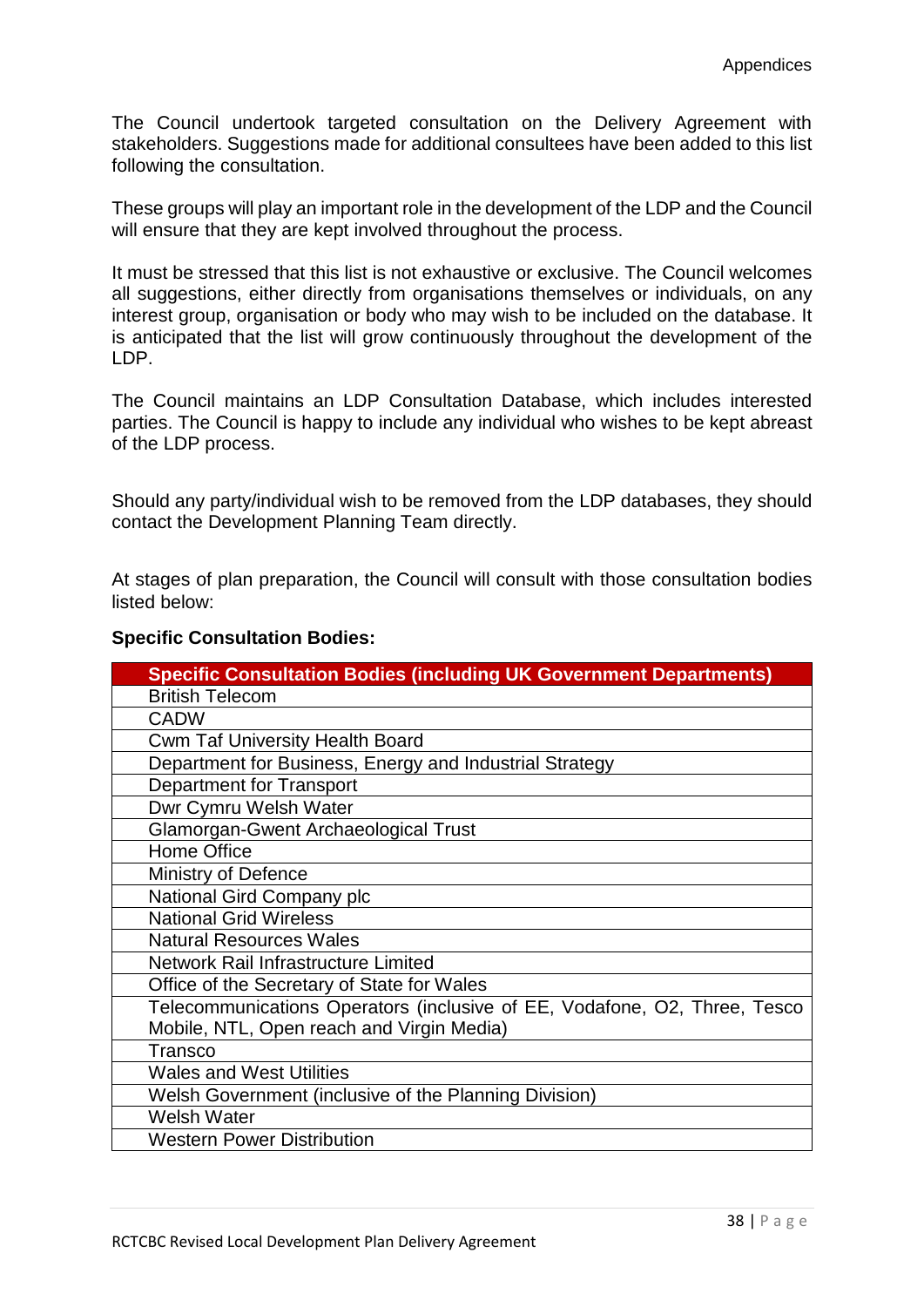| <b>South East Wales and Other Local Authorities and Bodies</b>     |
|--------------------------------------------------------------------|
| <b>Blaenau Gwent County Borough Council</b>                        |
| <b>Brecon Beacons National Park Authority</b>                      |
| <b>Bridgend County Borough Council</b>                             |
| <b>Caerphilly County Borough Council</b>                           |
| <b>Cardiff Capital Region</b>                                      |
| Cardiff Capital Region Strategic Planning Panel (when established) |
| <b>City of Cardiff Council</b>                                     |
| Merthyr Tydfil County Borough Council                              |
| Monmouthshire County Borough Council                               |
| <b>Neath Port Talbot</b>                                           |
| <b>Newport City Council</b>                                        |
| <b>Powys County Council</b>                                        |
| <b>Torfaen County Borough Council</b>                              |
| Vale of Glamorgan                                                  |

# **Town and Community Councils in Rhondda Cynon Taf**

| <b>Gilfach Goch Community Council</b>     |
|-------------------------------------------|
| Hirwaun and Penderyn Community Council    |
| <b>Llanharan Community Council</b>        |
| <b>Llanharry Community Council</b>        |
| <b>Llantrisant Community Council</b>      |
| <b>Llantwit Fardre Community Council</b>  |
| <b>Pontyclun Community Council</b>        |
| <b>Pontypridd Town Council</b>            |
| <b>Rhigos Community Council</b>           |
| <b>Tonyrefail Community Council</b>       |
| Ynysybwl and Coed y Cwm Community Council |

| <b>Community Councils in Adjoining Authorities</b>       |
|----------------------------------------------------------|
| <b>Aber Valley Community Council</b>                     |
| <b>Blaengwrach Community Council</b>                     |
| <b>Coychurch Higher Community Council</b>                |
| <b>Glyn Neath Town Council</b>                           |
| <b>Llanfrynach Community Council</b>                     |
| <b>Llangan Community Council</b>                         |
| <b>Nelson Community Council</b>                          |
| <b>Ogmore Valley Community Council</b>                   |
| <b>Pencoed Town Council</b>                              |
| <b>Pendoylan Community Council</b>                       |
| <b>Penllyn Community Council</b>                         |
| <b>Pentyrch Community Council</b>                        |
| Penyrheol, Trecenydd and Energlyn Community Council      |
| Peterston-Super-Ely Community Council                    |
| <b>Tongwynlais Community Council</b>                     |
| <b>Welsh St Donats Community Council</b>                 |
| <b>Ystradfellte and Pontneddfechan Community Council</b> |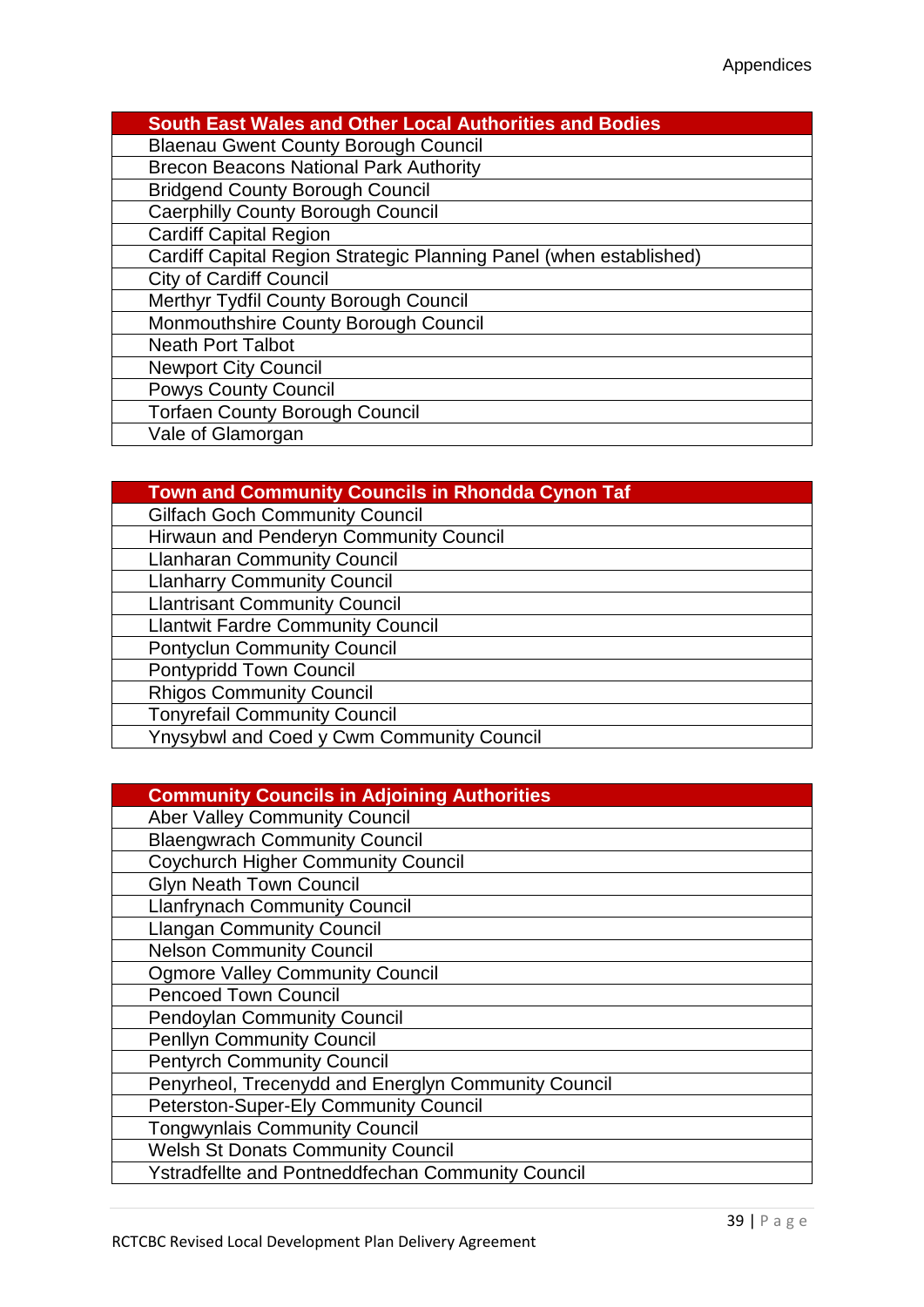## **General Consultation Bodies:**

| <b>General Consultees - Voluntary Organisations in RCT</b>             |
|------------------------------------------------------------------------|
| Age Connects Morgannwg                                                 |
| Citizen's Advice Rhondda Cynon Taff                                    |
| Council for Wales of Voluntary Youth Services - Fernhill Youth Project |
| Home Start Rhondda Cynon Taff                                          |
| <b>Interlink RCT</b>                                                   |
| <b>Penywaun Building Communities Trust</b>                             |
| <b>TraVol Community Transport</b>                                      |
| Valleys Kids/Plant y Cymoedd                                           |
| <b>Wales Council for Voluntary Action (WCVA)</b>                       |
| Women's Aid RCT                                                        |

| <b>General Consultees - Ethnic Minority Groups</b>            |
|---------------------------------------------------------------|
| Friends, Families and Travellers                              |
| <b>Gypsies and Travellers Wales</b>                           |
| Showman's Guild of Great Britain (Wales and Northern Ireland) |
| The Equality and Human Rights Commission                      |
| The Gypsy Council                                             |
| The National Federation of Gypsy Liaison Groups (Wales)       |
| <b>Traveller Law Reform Project</b>                           |
| <b>Travelling Ahead</b>                                       |
| <b>VALREC (Valleys Race Equality Council)</b>                 |

| <b>General Consultees - Religious Organisations</b>    |
|--------------------------------------------------------|
| <b>Cardiff Buddhist Centre</b>                         |
| Catholic Church in England and Wales                   |
| <b>Evangelical Movement of Wales</b>                   |
| Kingdom Hall of Jehovah's Witnesses, Miskin, Pontyclun |
| Mountain Ash Congregation of Jehovah's Witnesses       |
| <b>Muslim Council for Wales</b>                        |
| Pontypridd Congregation of Jehovah's Witnesses         |
| Presbyterian Church of Wales                           |
| Representative Body of the Church in Wales             |
| Rhondda Congregation of Jehovah's Witnesses            |
| South Wales Baptist Association                        |
| The Apostolic Church, UK                               |
| The Islamic Centre, Aberdare                           |
| The Salvation Army                                     |
| <b>Trealaw Quakers</b>                                 |
| <b>UK Islamic Mission</b>                              |
| <b>United Reform Church</b>                            |
| Wales Synod - The Methodist Church in Wales            |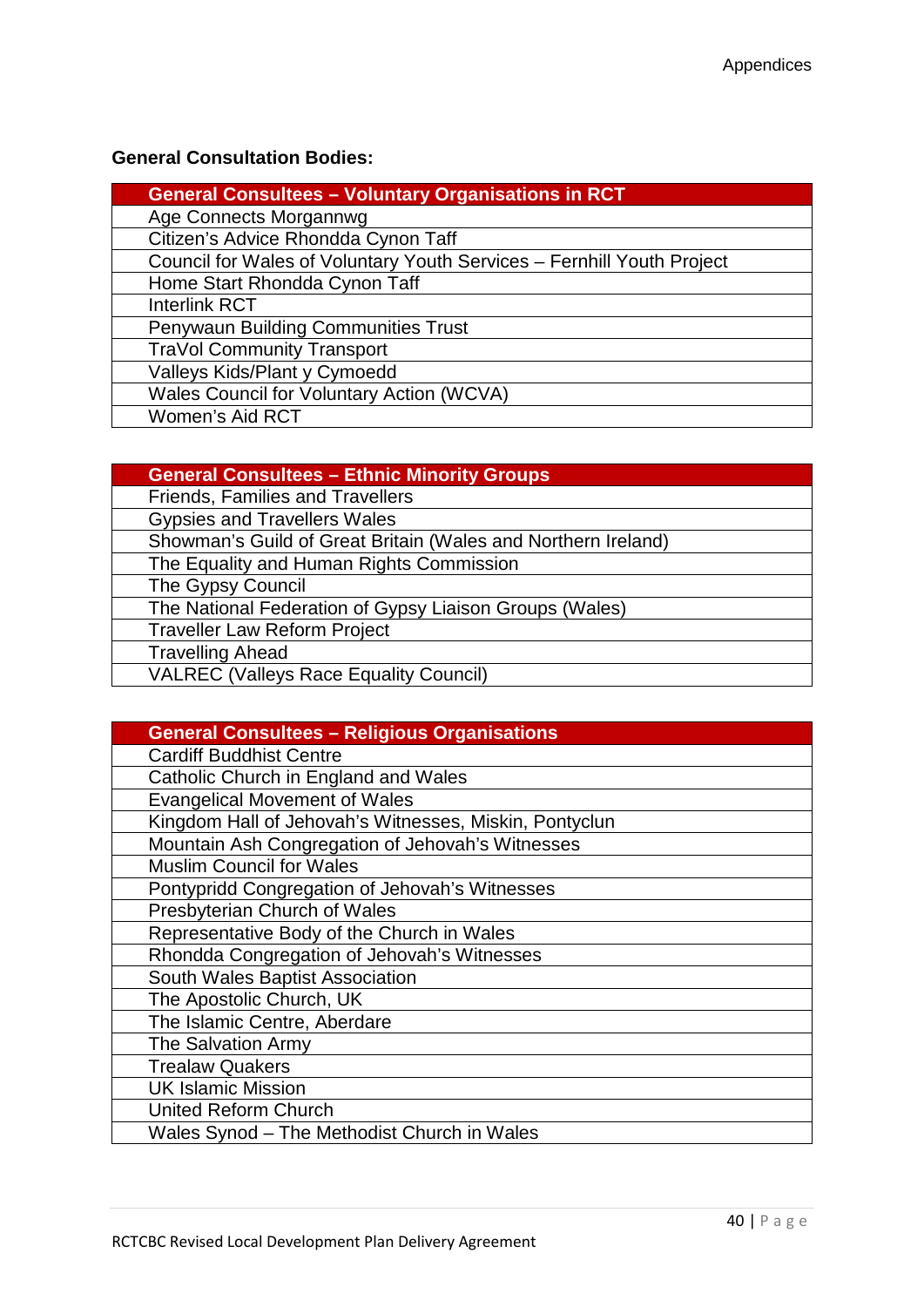| <b>General Consultees - Disability Groups</b>        |
|------------------------------------------------------|
| <b>Accessible Wales</b>                              |
| <b>British Deaf Association (Wales)</b>              |
| <b>Disability Arts Cymru</b>                         |
| <b>Disability Law Service</b>                        |
| <b>Disability Resource Centre</b>                    |
| <b>Disability Rights Commission Wales</b>            |
| <b>Disability Sport Wales</b>                        |
| <b>Disability Wales</b>                              |
| <b>Disabled Persons Transport Advisory Committee</b> |
| Guide Dogs for the Blind                             |
| <b>Learning Disability Wales</b>                     |
| Mencap Cymru                                         |
| <b>MS Society Cymru</b>                              |
| National Federation of the Blind                     |
| <b>Partially Sighted Society</b>                     |
| Rhondda Cynon Taff Access Group                      |
| Rhondda Cynon Taf People First                       |
| Royal National Institute for the Blind (RNIB Cymru)  |
| Sense Cymru                                          |
| <b>Wales Council for Deaf People</b>                 |
| <b>Wales Council of the Blind</b>                    |
| <b>Whizz-Kidz</b>                                    |

| <b>General Consultees - Arts and Culture</b> |
|----------------------------------------------|
| <b>Arts Connect</b>                          |
| <b>Arts Factory</b>                          |
| Cymdeithas yr Iaith                          |
| <b>LMT Academy of Performing Arts</b>        |
| Menter laith                                 |
| Model House, Llantrisant                     |
| <b>Muni Arts Centre</b>                      |
| Rhondda Cynon Taff Community Arts            |
| <b>Rhondda Theatre Group</b>                 |
| <b>Spectacle Theatre Ltd</b>                 |
| Stagecoach Performing Arts, Pontypridd       |
| <b>Stardreams Musical Theatre Company</b>    |
| <b>Urdd Gobaith Cymru</b>                    |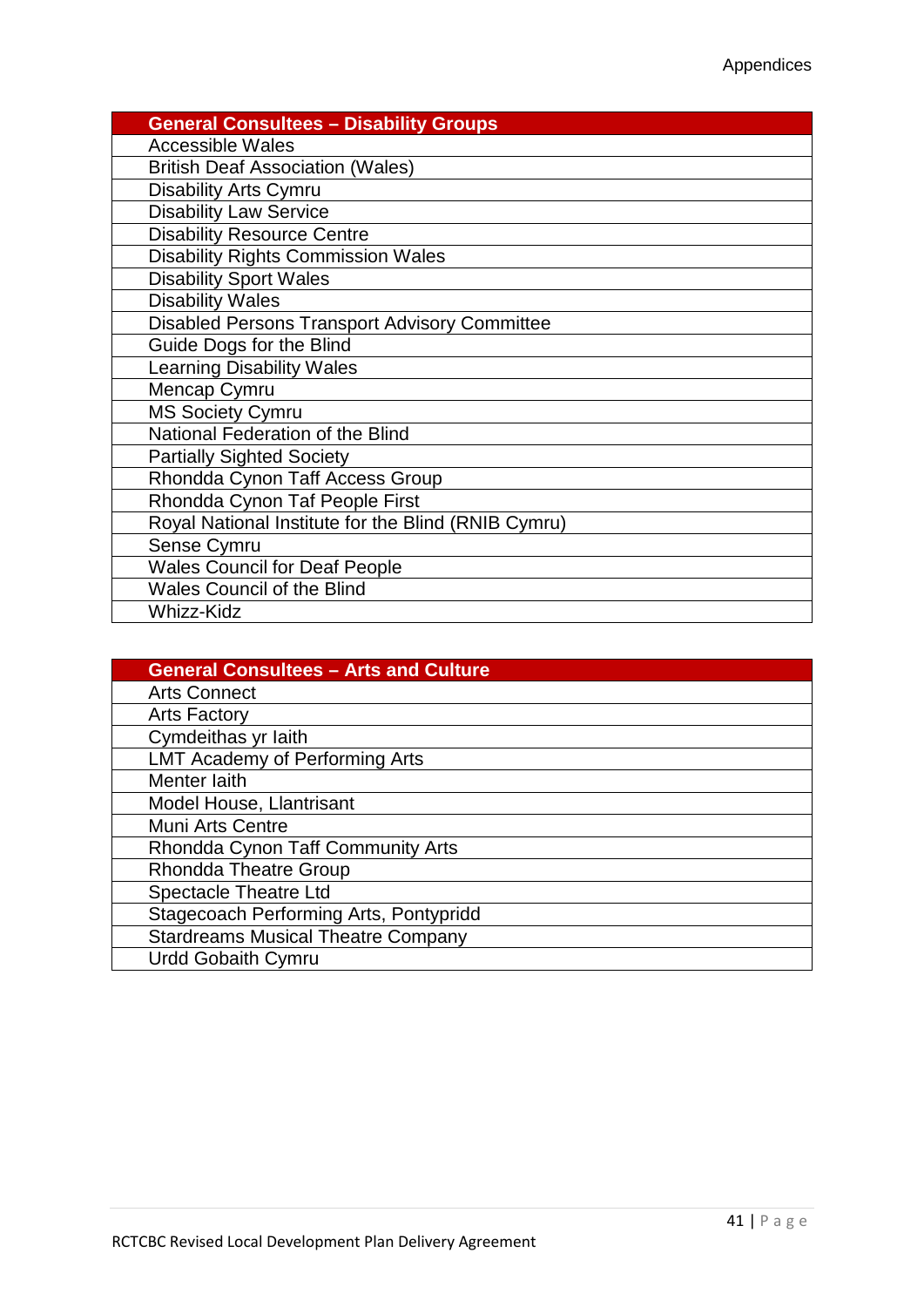# **Other Consultation Bodies:**

| Other Consultees as Stated in the LDP Manual |                                           |
|----------------------------------------------|-------------------------------------------|
| <b>Airport Operators- Cardiff Airport</b>    | <b>Freight Transport Association</b>      |
| <b>British Aggregates Association</b>        | Gypsy and Travellers Law Reform           |
|                                              | Coalition                                 |
| <b>British Geological Survey</b>             | <b>Gypsy Council</b>                      |
| <b>Canal and River Trust</b>                 | <b>Health and Safety Executive</b>        |
| <b>CBI</b>                                   | <b>Home Builders Federation</b>           |
| Centre for Ecology and Hydrology             | <b>Institution of Civil Engineers</b>     |
| Chambers of commerce                         | Local community, conservation and         |
|                                              | amenity groups and Civic Societies- see   |
|                                              | separate list below.                      |
| <b>Chartered Institute of Housing</b>        | Local Transport operators - See           |
|                                              | separate list below                       |
| <b>Chartered Institute of Waste</b>          | <b>Mineral Products Association Wales</b> |
| Management                                   |                                           |
| <b>Civil Aviation Authority</b>              | <b>National Farmers Union of Wales</b>    |
| <b>Coal Authority</b>                        | <b>National Grid</b>                      |
| <b>Commission for Racial Equality</b>        | <b>One Voice Wales</b>                    |
| <b>Country Land and Business Association</b> | <b>Planning Aid Wales</b>                 |
| <b>Crown Estate Office</b>                   | Police                                    |
| <b>Design Commission for Wales</b>           | <b>Post Office Property Holdings</b>      |
| <b>Disability Rights Commission</b>          | <b>Public Health Wales</b>                |
| <b>Disability Wales</b>                      | <b>Rail Freight Group</b>                 |
| <b>Disabled Persons Transport Advisory</b>   | Royal Institute of Chartered Surveyors    |
| Committee                                    |                                           |
| Electricity, Gas and                         | <b>RTPI Cymru</b>                         |
| Telecommunications Companies - see           |                                           |
| separate list below                          |                                           |
| Environmental groups at a national and       | <b>Sports Council for Wales</b>           |
| regional level -See separate list below      |                                           |
| <b>Environmental Services Agency</b>         | <b>Train Operating Companies- See</b>     |
| (Waste)                                      | separate list below                       |
| <b>Equality and Human Rights</b>             | <b>Wales Council for Voluntary Action</b> |
| Commission                                   |                                           |
| <b>Farmers Union of Wales</b>                | <b>Wales Environmental Link</b>           |
| <b>Federation of Small Businesses</b>        | <b>Welsh Environmental Services</b>       |
|                                              | Association                               |
| <b>Fields in Trust</b>                       | Welsh Language Commissioner               |
| <b>Fire and Rescue Services</b>              | Welsh Water DWR Cymru                     |
| <b>Welsh Ambulance Service</b>               |                                           |
| South Wales Fire and Rescue Service          |                                           |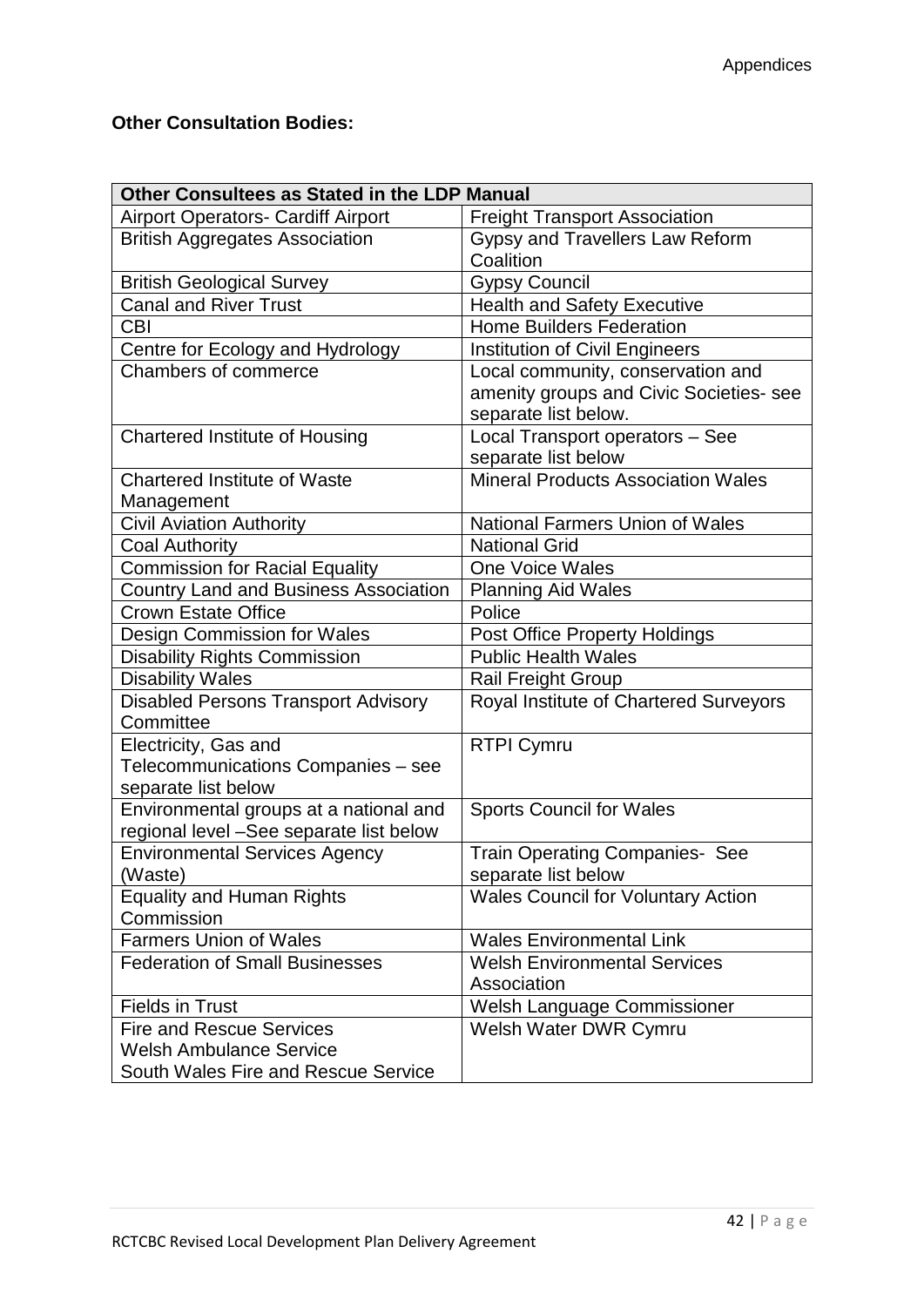| <b>Environmental Groups - Local, National and Regional</b> |                                      |
|------------------------------------------------------------|--------------------------------------|
| Campaign for the Protection of Rural                       | The National Allotment Society       |
| Wales (CPRW)                                               |                                      |
| Centre for Ecology and Hydrology,                          | <b>The National Trust</b>            |
| <b>Natural Environment Research Council</b>                |                                      |
| Coed Cymru, Welsh Woodlands and                            | The Open Spaces Society              |
| Timber                                                     |                                      |
| Friends of the Earth (Cymru)                               | The Wildlife Trust of South and West |
|                                                            | Wales (Glamorgan)                    |
| Glamorgan Bird Club                                        | <b>Wales Environment Link</b>        |
| <b>Glamorgan Gwent Archaeological Trust</b>                | <b>Welsh Environmental Services</b>  |
|                                                            | Association                          |
| <b>Just Mammals Consultancy</b>                            | <b>Welsh Historic Gardens Trust</b>  |
| <b>RSPB Cymru</b>                                          | <b>Wildfowl and Wetlands Trust</b>   |

| <b>Local Transport Providers including Rail</b> |                                                  |
|-------------------------------------------------|--------------------------------------------------|
| <b>Bus Users UK</b>                             | <b>Network Rail</b>                              |
| <b>Cardiff Bus Company</b>                      | <b>New Adventure Travel</b>                      |
| <b>Edwards Coaches</b>                          | <b>Stagecoach South Wales</b>                    |
| <b>First Call Travel</b>                        | Thomas of Rhondda                                |
| <b>First Cymru Buses</b>                        | <b>Transport for Wales</b>                       |
| Globe Coaches                                   | <b>Traveline Cymru</b>                           |
| <b>Great Western Railway</b>                    | <b>TraVol Community Transport</b>                |
| <b>Harris Coaches</b>                           | Veolia Transport (including Bebb Travel          |
|                                                 | & Pullman Coaches)                               |
| <b>Keolis Amey</b>                              | <b>Village &amp; Valleys Community Transport</b> |
| N.A.T Group (South Wales)                       |                                                  |

| <b>Local Community, Conservation Groups and Civic Societies</b> |                              |  |
|-----------------------------------------------------------------|------------------------------|--|
| <b>Cynon Valley History Society</b>                             | Pontypridd YMCA              |  |
| <b>Cynon Valley Ramblers</b>                                    | <b>Rhondda Civic Society</b> |  |
| Hirwaun YMCA                                                    | <b>Taff Ely Ramblers</b>     |  |
| Mountain Ash YMCA                                               |                              |  |

| <b>Electricity, Gas and Telecommunications</b> |                                    |
|------------------------------------------------|------------------------------------|
| Arbed Am Byth                                  | Ofgem                              |
| British Gas (Transco) (Wales)                  | SSE (Scottish and Southern Energy) |
| <b>Celtic Energy</b>                           | <b>Western Power Distribution</b>  |
| Mobile UK                                      |                                    |

| <b>Education</b>          |                                  |
|---------------------------|----------------------------------|
| <b>Cardiff University</b> | University of Glamorgan          |
| Coleg Morgannwg           | University of South Wales        |
| Coleg Y Cymoedd           | WEA Cymru (Adult Learning Wales) |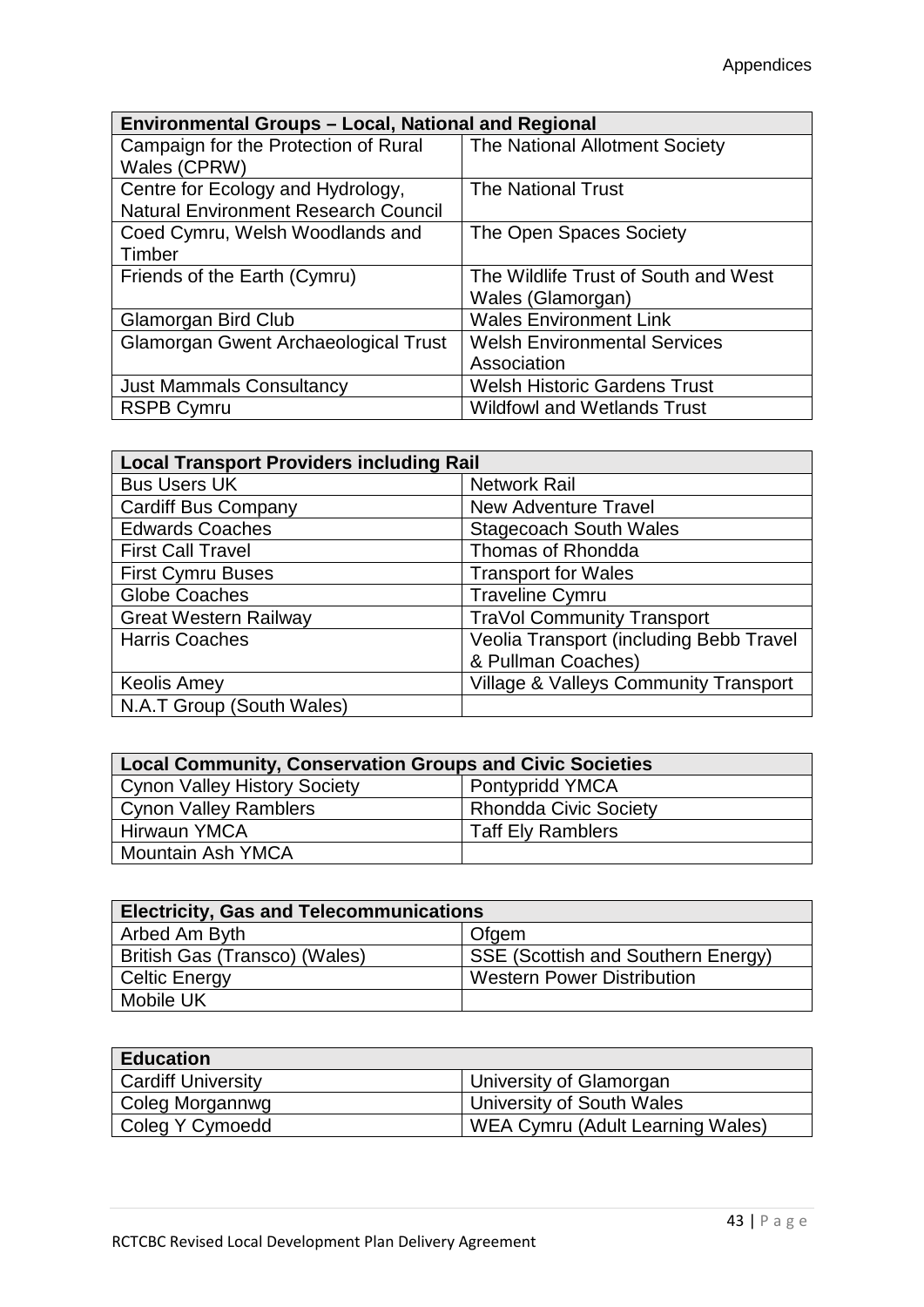| <b>Housing Associations</b>          |                                             |
|--------------------------------------|---------------------------------------------|
| <b>Cynon Taf Housing Association</b> | <b>Rhondda Housing Association</b>          |
| <b>Hafod Housing Association</b>     | <b>Trivallis Housing Association</b>        |
| Linc Cymru                           | <b>Wales &amp; West Housing Association</b> |
| <b>Newydd Housing Association</b>    | <b>Welsh Federation of Housing</b>          |
|                                      | Associations                                |
| Pobl Group/ Seren Housing            |                                             |

| <b>Elderly Persons Organisations</b> |                                              |
|--------------------------------------|----------------------------------------------|
| Age Alliance Wales                   | Care & Repair Cymru                          |
| <b>Age Connects Wales</b>            | <b>Older People's Commissioner for Wales</b> |
| Age Cymru                            |                                              |

| <b>Ex-Offender Groups</b>         |                        |
|-----------------------------------|------------------------|
| Apex charitable trust             | <b>Trailblazers</b>    |
| <b>Nacro</b>                      | Unlock                 |
| Probation service??               | <b>Women in Prison</b> |
| Rhondda Cynon Taf Youth Offending | <b>Working Chance</b>  |
| team                              |                        |
| <b>SOVA</b>                       | <b>Working Links</b>   |
| <b>St Giles Trust</b>             | YMCA?                  |
| <b>Step Together</b>              |                        |

| <b>Gypsy and Traveller Groups</b>      |                                      |
|----------------------------------------|--------------------------------------|
| Cardiff Gypsy sites group              | The Gypsy and Traveller Law Reform   |
|                                        | Group                                |
| <b>Friends Families and Travellers</b> | <b>Travelling Ahead</b>              |
| <b>Gypsies and Travellers Wales</b>    | Welsh Government Gypsy and Traveller |
|                                        | <b>Policy Officer</b>                |
| <b>Gypsy Council</b>                   |                                      |

| <b>Homelessness Organisations</b> |                       |
|-----------------------------------|-----------------------|
| <b>Crisis</b>                     | <b>Salvation Army</b> |
| Cymorth Cymru                     | <b>Shelter</b>        |
| <b>Emmaus South Wales</b>         | Solar Cymru           |
| Huggard                           | The Wallich           |
| Llamau                            | <b>YMCA</b>           |

| <b>House Builders</b>         |                             |
|-------------------------------|-----------------------------|
| <b>ASD Build</b>              | Jehu                        |
| <b>Atlantic Dwellings</b>     | <b>Kier Living</b>          |
| <b>Barratt Homes</b>          | <b>Leaders Romans Group</b> |
| Bellway Homes (Wales) Ltd     | Lewis Homes                 |
| <b>Bovis Homes</b>            | <b>Llanmoor Homes</b>       |
| <b>Charles Church (Wales)</b> | Lovells                     |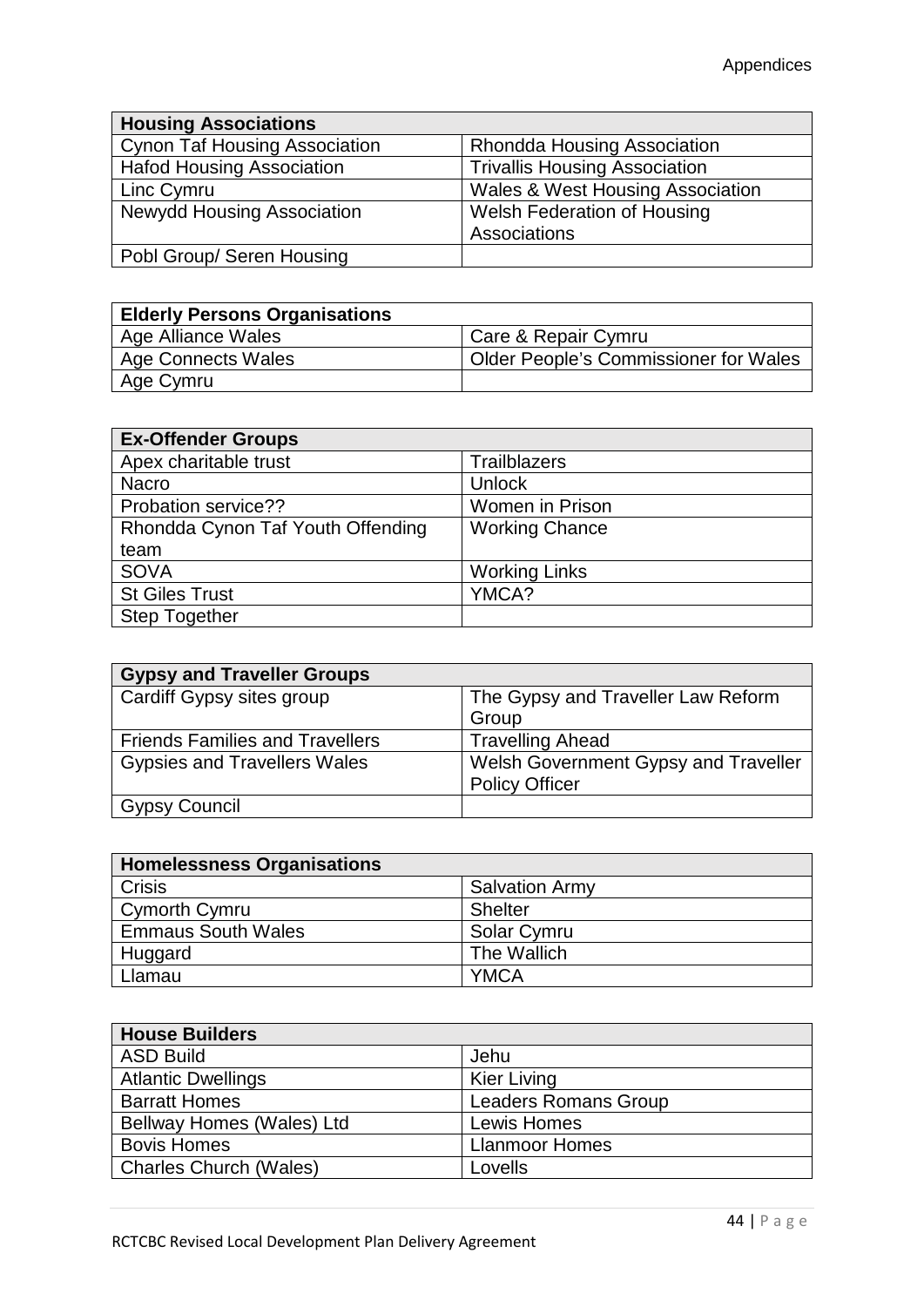| Davies Brothers (Wales) Limited      | Morganstone               |
|--------------------------------------|---------------------------|
| Davies Homes                         | <b>Persimmon Homes</b>    |
| Delta Property                       | <b>Redrow Homes</b>       |
| <b>Edenstone Homes</b>               | <b>Swallow Hill Homes</b> |
| Enzo's Homes                         | <b>Taylor Wimpey</b>      |
| <b>Federation of Master Builders</b> | <b>Tirion Homes</b>       |
| <b>Harris Land and Development</b>   | <b>WDL Homes</b>          |
| <b>Home Builders Federation</b>      |                           |

| <b>Planning Consultants and Land Agents</b> |                                     |  |
|---------------------------------------------|-------------------------------------|--|
| <b>Alan Stuckey Architects</b>              | Lichfields                          |  |
| Alder King                                  | <b>LRM Planning Ltd</b>             |  |
| <b>Amity Planning</b>                       | Mango Planning                      |  |
| Asbri Planning                              | <b>Prospero Planning</b>            |  |
| <b>Barton Wilmore</b>                       | <b>RPS</b>                          |  |
| <b>Boyer Planning</b>                       | <b>Savills</b>                      |  |
| <b>Boyer Planning</b>                       | <b>Stephen George architects</b>    |  |
| Capita                                      | <b>Stephen Waldron Architect</b>    |  |
| <b>DPP Planning</b>                         | The Urbanists                       |  |
| <b>G Powys Jones</b>                        | Turley                              |  |
| <b>Geraint John Planning Ltd</b>            | <b>WPM Planning and Development</b> |  |
| <b>Jenkins Best</b>                         | <b>WYG</b>                          |  |
| <b>Knight Frank</b>                         |                                     |  |

| <b>Political</b>                           |                                     |
|--------------------------------------------|-------------------------------------|
| Assembly Member for Cynon                  | Member of Parliament for Pontypridd |
| Assembly Member for Ogmore                 | Member of Parliament for Rhondda    |
| Assembly Member for Pontypridd             | Members of the European Parliament  |
| Assembly Member for Rhondda                | <b>Plaid Cymru</b>                  |
| <b>Assembly Member for South Wales</b>     | The Welsh Conservatives             |
| Central                                    |                                     |
| Assembly Member for South West             | The Welsh Liberal Democrats         |
| <b>Wales</b>                               |                                     |
| <b>Future Generations Commissioner for</b> | <b>UKIP Wales</b>                   |
| <b>Wales</b>                               |                                     |
| Member of Parliament for Cynon             | <b>Wales Green Party</b>            |
| Member of Parliament for Ogmore            | <b>Welsh Labour Party</b>           |

| <b>Other Bodies</b>             |                                            |  |  |
|---------------------------------|--------------------------------------------|--|--|
| <b>Action on Hearing Loss</b>   | New Horizons Mental Health and             |  |  |
|                                 | <b>Emotional Wellbeing Resource Centre</b> |  |  |
| <b>Active Travel Cymru</b>      | <b>NFU Cymru</b>                           |  |  |
| <b>Active Wales</b>             | Wales<br><b>NHS</b><br>Services<br>Shared  |  |  |
|                                 | Partnership                                |  |  |
| Addoldai Cymru (Welsh Religious | <b>Planning Aid Wales</b>                  |  |  |
| <b>Buildings Trust)</b>         |                                            |  |  |
| <b>Arts Council for Wales</b>   | Planning Inspectorate, Wales               |  |  |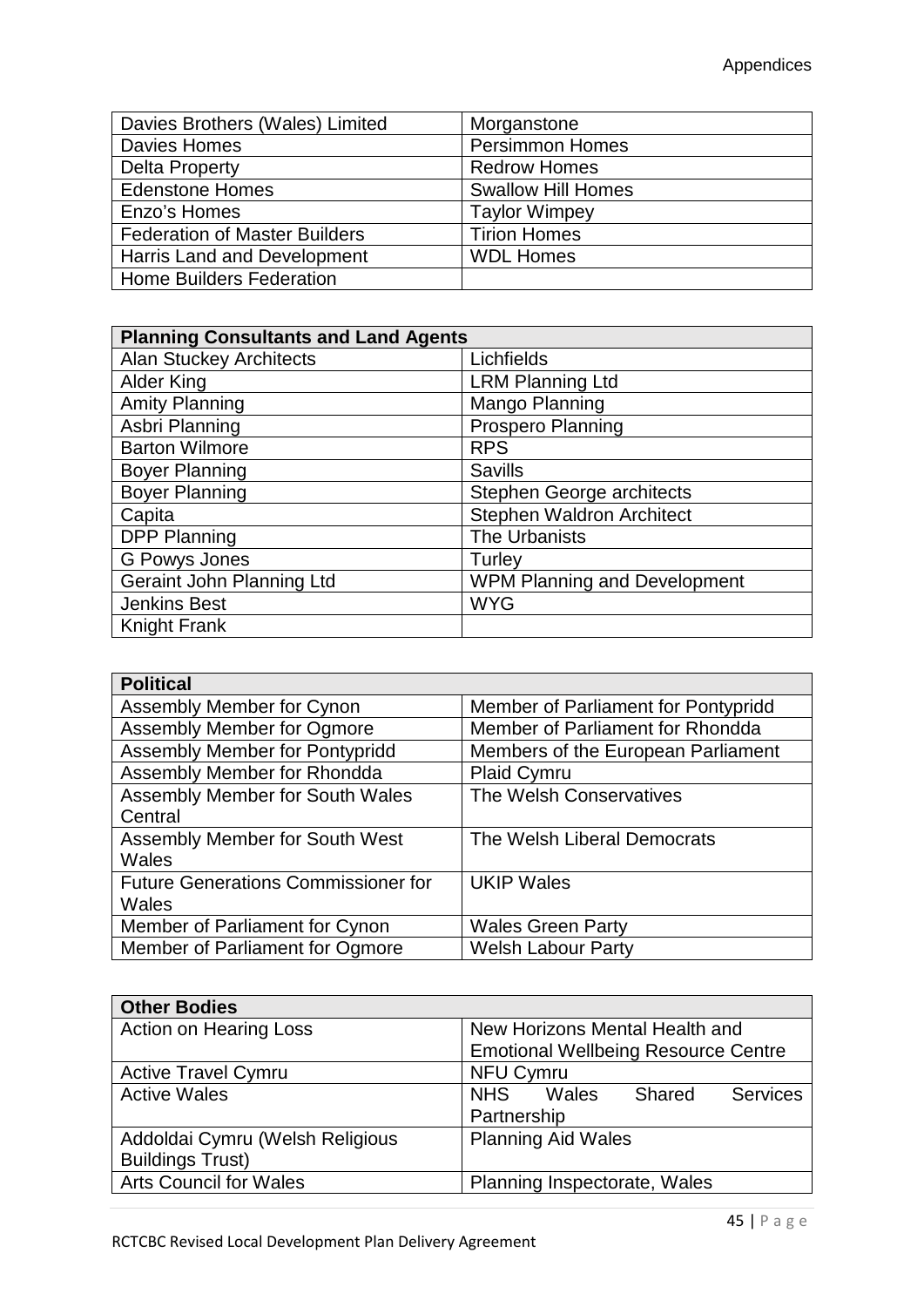| <b>British Aggregates Association</b>       | <b>Public Health Network Cymru</b>      |  |
|---------------------------------------------|-----------------------------------------|--|
| <b>British Astronomical Association</b>     | <b>Ramblers Cymru</b>                   |  |
| (Campaign for Dark Skies)                   |                                         |  |
| <b>British Trust for Ornithology</b>        | <b>Renewable Energy Association</b>     |  |
| <b>British Waterways</b>                    | Road Haulage Association                |  |
| Chartered Institute of Housing (Cymru)      | <b>Road Safety Wales</b>                |  |
| Citizens Advice Bureau                      | <b>Royal Mail Property Holding</b>      |  |
| <b>Community Land Advisory Service</b>      | Royal Society of Architects in Wales    |  |
| Cymru (CLAS)                                |                                         |  |
| <b>Confederation of Passenger Transport</b> | Society for the Protection of Ancient   |  |
|                                             | <b>Buildings</b>                        |  |
| <b>Confederation of UK Coal Producers</b>   | South East Wales Energy Agency          |  |
| <b>Consumer Council for Wales</b>           | <b>Sports Council for Wales</b>         |  |
| <b>Crown Estates Commissioners</b>          | <b>Sustrans Cymru</b>                   |  |
| <b>Cwm Taf Public Services Board</b>        | <b>TARMAC Ltd</b>                       |  |
| DB Cargo UK (formerly EWS)                  | The Civic Trust for Wales               |  |
| <b>Energy Savings Trust Wales</b>           | The Royal Mint                          |  |
| <b>Football Association of Wales</b>        | <b>Welsh Association of Motor Clubs</b> |  |
| Hanson Aggregates                           | Welsh Local Government Association      |  |
|                                             | (WLGA)                                  |  |
| Living Streets (UK)                         | <b>Welsh Rugby Union</b>                |  |
| National Federation for the Blind           | Young Builders Trust, Building Futures  |  |
|                                             | (UK) Ltd                                |  |

| <b>Children and Young People</b> |                                      |
|----------------------------------|--------------------------------------|
| <b>Action for Children</b>       | The Arc Youth and Community Project  |
| <b>Children in Wales</b>         | The National Library of Wales        |
| <b>Girl Guiding Cymru</b>        | The Prince's Trust in Wales          |
| Llwynypia Boys and Girls Club    | <b>Young Wales</b>                   |
| Penygraig Boys and Girls Club    | Youth Cymru                          |
| <b>Play Wales</b>                | Youth Hostel Association England and |
|                                  | Wales                                |
| Scouts Cymru                     |                                      |

| <b>Leisure and Tourism</b>  |                                            |
|-----------------------------|--------------------------------------------|
| Ibis                        | <b>Travel Lodge</b>                        |
| Premier Inn                 | <b>Visit Wales</b>                         |
| Sport Wales Chwaraeon Cymru | <b>Wales Activity Tourism Organisation</b> |
| <b>Tourism Wales</b>        | <b>Wales Tourism Alliance</b>              |

| <b>Commercial</b>                           |                                 |
|---------------------------------------------|---------------------------------|
| Aberdare Chamber of Trade                   | Institute of Directors, Wales   |
| <b>Business in Focus</b>                    | Pontypridd BID                  |
| <b>Business Wales (South Wales Regional</b> | Retail consortium               |
| Centre)                                     |                                 |
| Campaign for Real Ale (Camra)               | South Wales Chamber of Commerce |
| <b>Chamber of Commerce</b>                  | <b>Town Centre Forums</b>       |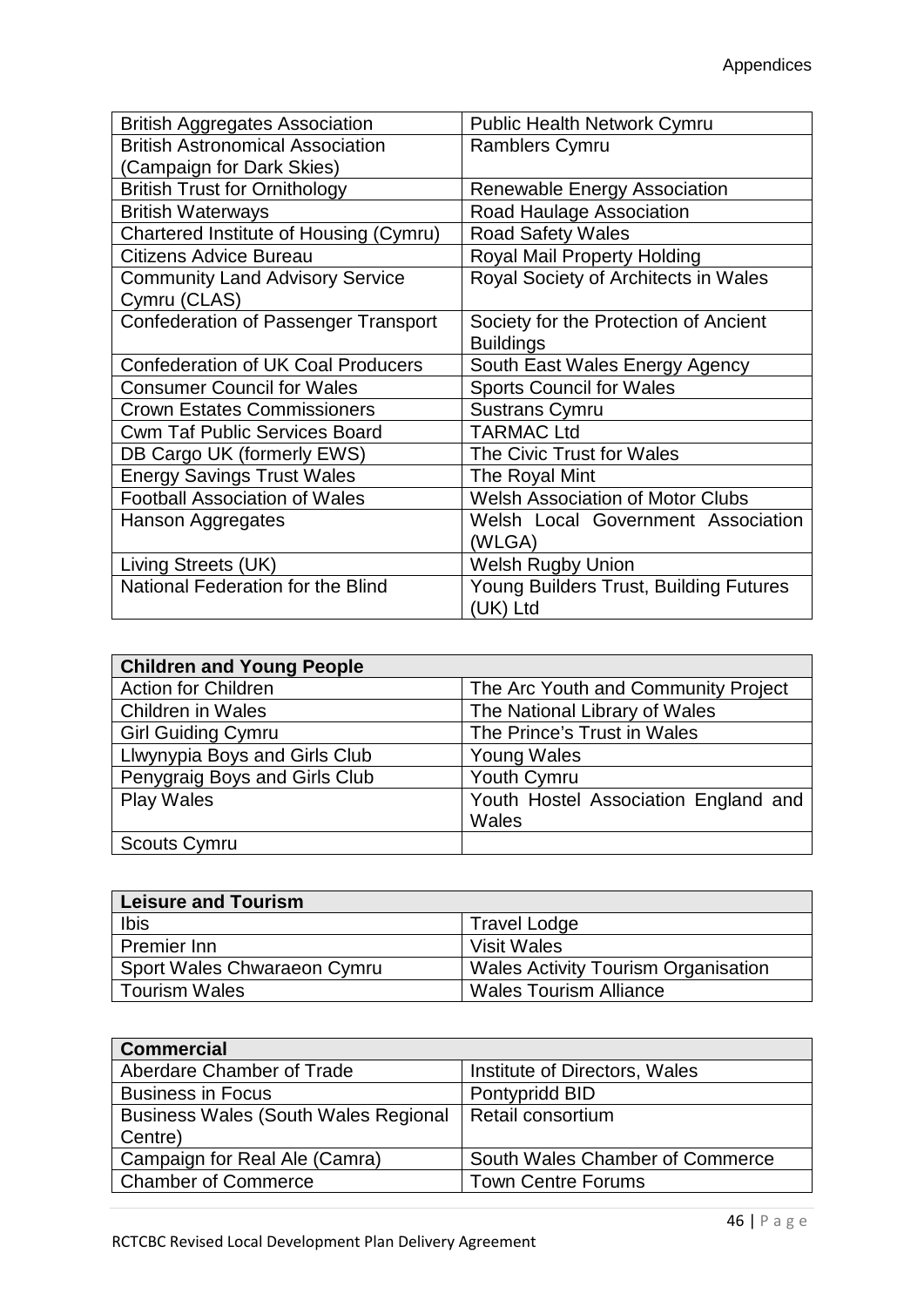**Federation of Small Businesses, Wales | Treforest Growth**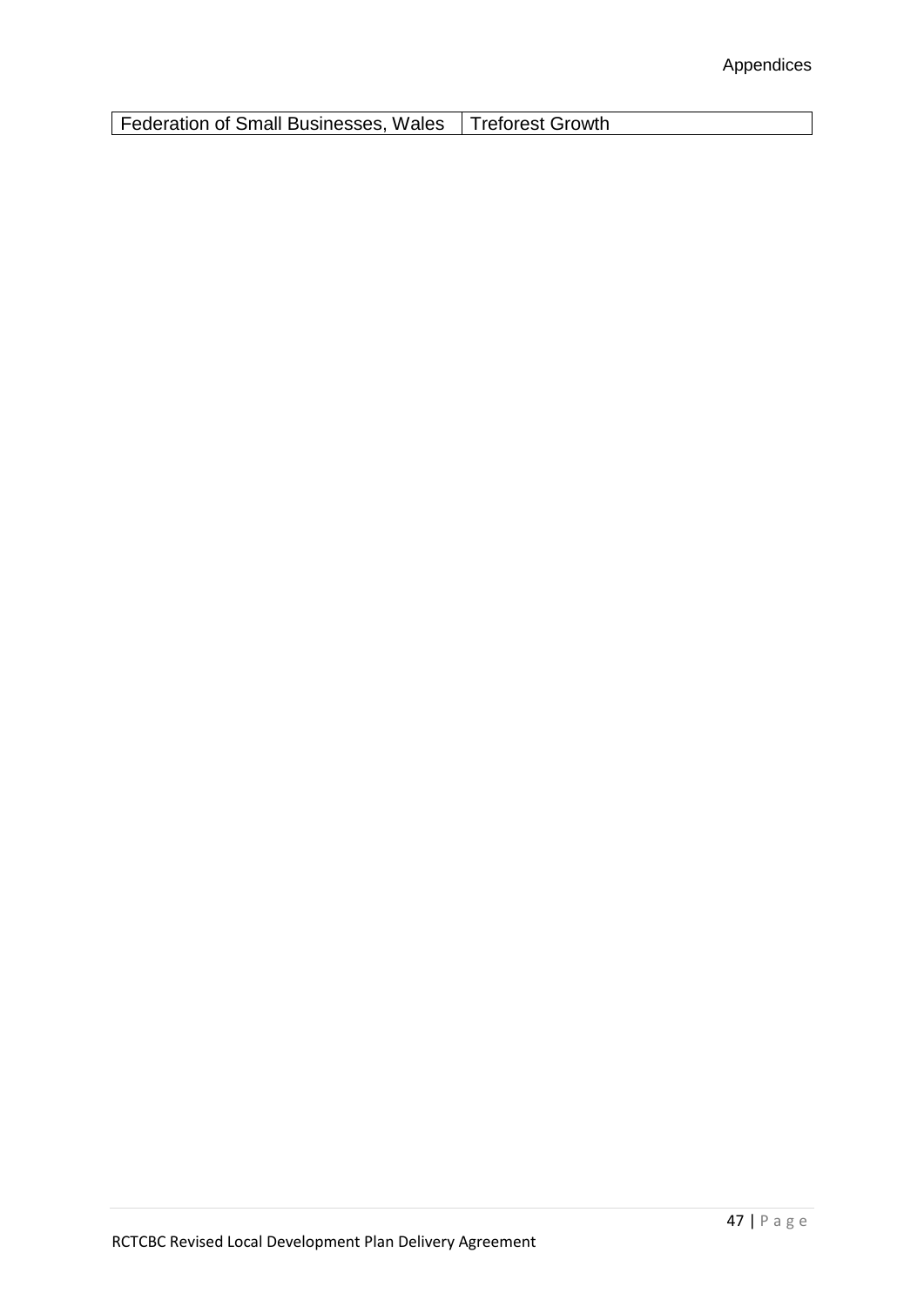### **Appendix 3 – Risk Management**

There are a few main likely outcomes of failing to proceed with LDP preparation as indicated:

The Assembly Government has reserve powers in relation to plan preparation and adoption, which it can use when local planning authorities are clearly failing to progress plan preparation.

Promoters of major development proposals may seek to pursue planning permission for their sites, in advance of consideration through the LDP and to the detriment of the proper long term planning of the Borough.

Some of the main risks to the LDP not proceeding in accordance with the proposed timetable are included in the table below

| <b>Risk</b>                                                                            | <b>Potential Risk</b>                                                                                             | <b>Mitigation</b>                                                                                                                                                                   |
|----------------------------------------------------------------------------------------|-------------------------------------------------------------------------------------------------------------------|-------------------------------------------------------------------------------------------------------------------------------------------------------------------------------------|
| No plan coverage after the<br>expiry of the current LDP<br>in December 2021            | There will be a period of<br>time when there will be no<br>LDP in place. All planning<br>applications and appeals | Ensuring the timetable set<br>out in the DA are adhered<br>to.                                                                                                                      |
|                                                                                        | will have to be judged<br>against National Policy.                                                                | Ensure that colleagues in<br>development<br>management<br>are<br>prepared<br>and<br>provide<br>support with PPW.                                                                    |
| The publication of revised<br>planning guidance<br>the<br>Assembly<br>by<br>Government | Changes needed to the<br>content of the LDP                                                                       | Ensure<br>that<br>the<br>WG<br>legislative programme is<br>followed through the plan<br>preparation and that the<br><b>LDP</b><br>is<br>in<br>general<br>conformity with WG policy. |
|                                                                                        |                                                                                                                   | Liaise with WG colleagues<br>throughout<br>the<br><b>LDP</b><br>preparation process.                                                                                                |
| A reduction in the<br>resources and budget<br>available for the project                | Timetable slippage                                                                                                | Ensure there is corporate<br>support for the delivery of<br>the LDP.                                                                                                                |
|                                                                                        |                                                                                                                   | Consider<br>additional<br>resources available from<br>the wider division                                                                                                            |
| Any inability of Service<br>Areas to provide<br>necessary<br>input<br>as<br>required;  | Timetable slippage                                                                                                | Liaise<br>with<br>colleagues<br>throughout<br>the<br>plan<br>process to<br>keep<br>them<br>informed of when<br>their<br>input will be required to<br>allow them to forward plan     |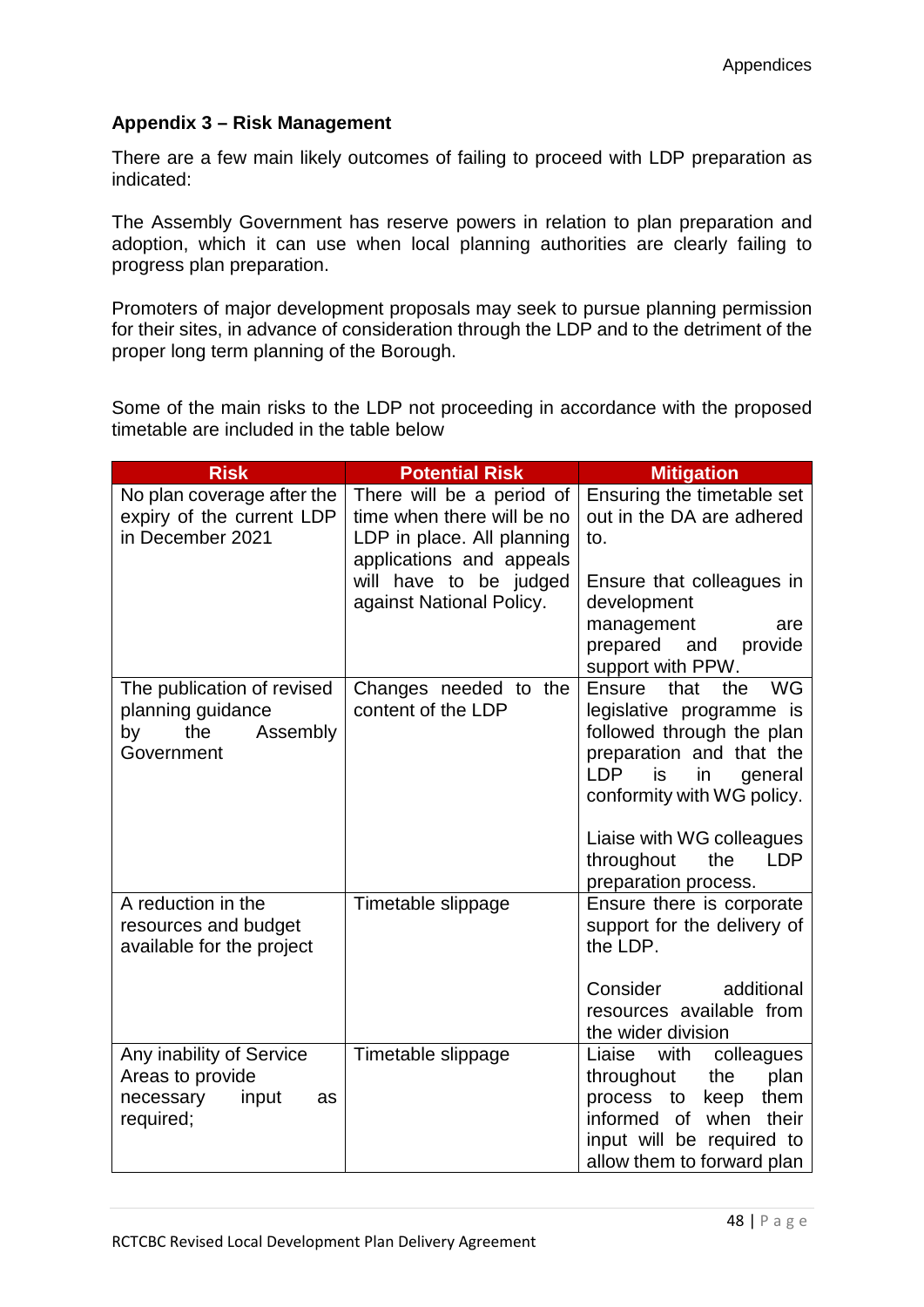| <b>Risk</b>                   | <b>Potential Risk</b>              | <b>Mitigation</b>                   |
|-------------------------------|------------------------------------|-------------------------------------|
| Unavailability of meetings    | Timetable slippage                 | Liaise<br>with                      |
| and/or agenda time of         |                                    | Cabinet/Council office to           |
| Cabinet, Development          |                                    | consider timescales and             |
| <b>Control Committees and</b> |                                    | take account of this is the         |
| Council, at the necessary     |                                    | timetable.                          |
| times, to consider reports    |                                    |                                     |
| and approve necessary         |                                    | Ensure that the LDP is a            |
| documents, or inability to    |                                    | Corporate priority.                 |
| agree plan proposals;         |                                    |                                     |
| Inability of translators or   | Timetable slippage                 | Liaise with colleagues in           |
| printers to deliver           |                                    | translation early to ensure         |
| documents, plans and          |                                    | they can take account of            |
| publicity material in         |                                    | the translation needs of            |
| accordance<br>with<br>the     |                                    | the LDP in there forward            |
| approved programme;           |                                    | planning.                           |
|                               |                                    | Consider<br>additional              |
|                               |                                    | buy<br>resources<br>and<br>in       |
|                               |                                    | where necessary                     |
| The volume or                 | needed<br>Extra<br>time<br>to      | Early engagement<br>and             |
| significance of responses     | process and respond to             | consultation<br>with                |
| to consultations being so     | representations.                   | consultees to endeavour             |
| great as to require a         |                                    | to build consensus.                 |
| longer period than            | Timetable slippage                 |                                     |
| projected to respond to       |                                    | Consider<br>bringing                |
| their implications            |                                    | additional resources                |
| Political Change/             | Time table slippage<br>or          | Ensure that the revised             |
| elections                     | abortive work                      | LDP is a Corporate priority         |
| The ability of statutory      | Timetable slippage                 | Early engagement<br>with            |
| consultees to respond         |                                    | the consultees to allow             |
| within a set timeframe        |                                    | them to forward plan the            |
| given their resource          |                                    | periods when their input is         |
| constraints.                  |                                    | required.                           |
| Legal challenge               | <b>LDP</b><br>Adopted<br>be<br>may | <b>Ensure</b><br>that<br>all<br>the |
|                               | subject to challenge in the        | <b>Regulations</b><br>and           |
|                               | courts and quashed                 | legislation are adhered to.         |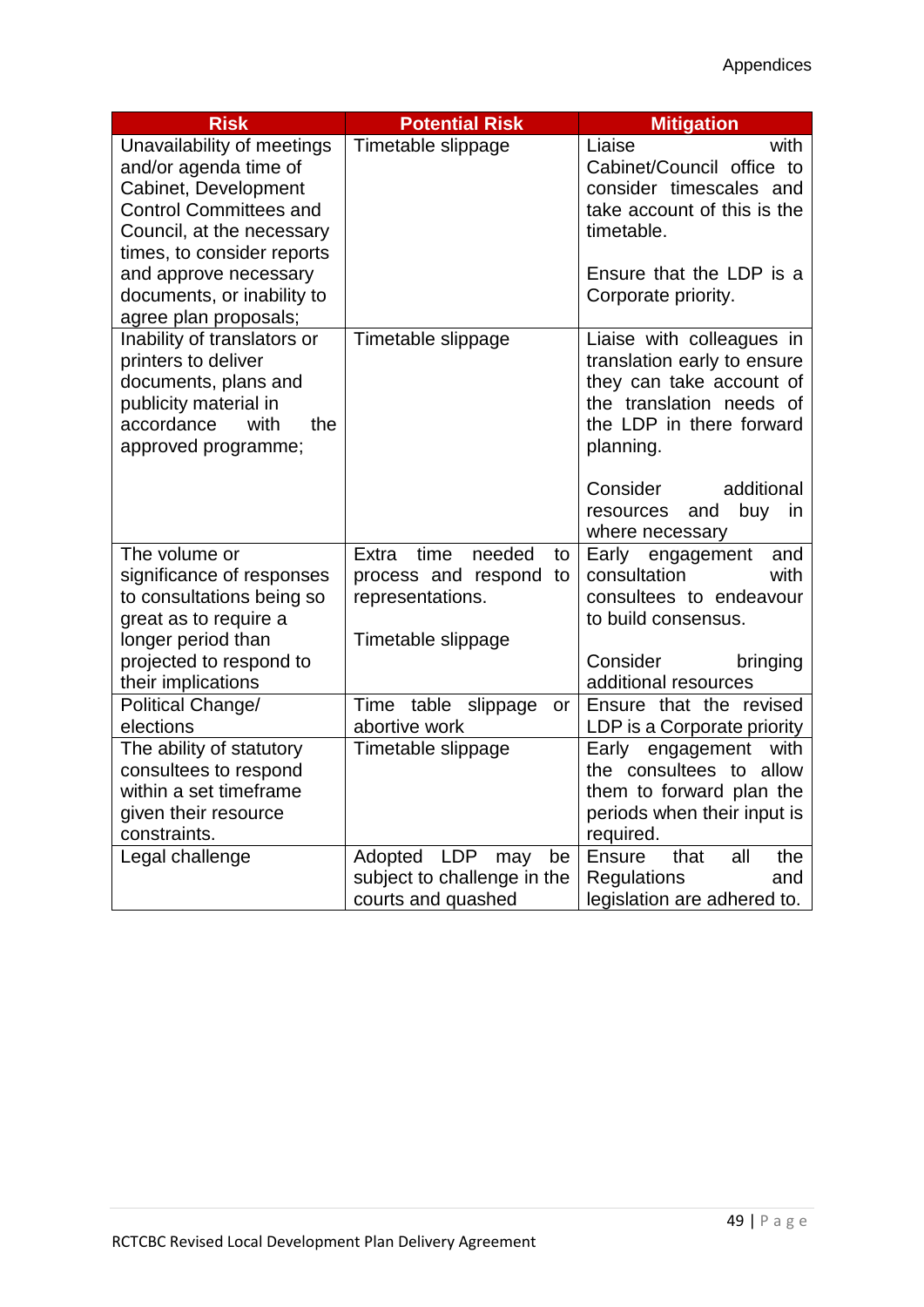# **Appendix 4 – Profile and Characteristics of the Local Population**

Population

| <b>Population</b> |         |
|-------------------|---------|
| Total             | 234,410 |
| Females           | 119,775 |
| <b>Males</b>      | 114,635 |

| <b>Age Structure</b> | %     |
|----------------------|-------|
| Aged 0-4             | 6.16  |
| Aged 5-7             | 3.47  |
| Aged 8-9             | 2.13  |
| Aged 10-14           | 5.92  |
| Aged 15              | 1.20  |
| Aged 16-17           | 2.49  |
| Aged 18-19           | 2.65  |
| Aged 20-24           | 6.90  |
| Aged 25-29           | 6.32  |
| Aged 30-44           | 19.46 |
| Aged 45-59           | 19.57 |
| Aged 60-64           | 6.59  |
| Aged 65-74           | 9.38  |
| Aged 75-84           | 5.55  |
| Aged 85-89           | 1.44  |
| Aged 90+             | 0.72  |

## **Cultural**

| <b>Ethnicity</b>                                    | %     |
|-----------------------------------------------------|-------|
| White (British)                                     | 96.29 |
| White (Irish)                                       | 0.248 |
| White Gypsy or Irish Traveller                      | 0.022 |
| <b>Other White</b>                                  | 0.806 |
| Mixed (White and Black Caribbean)                   | 0.234 |
| Mixed (White and Black African)                     | 0.081 |
| Mixed (White and Asian)                             | 0.179 |
| <b>Other Mixed</b>                                  | 0.146 |
| Asian/British Asian (Indian)                        | 0.279 |
| Asian/British Asian (Pakistani)                     | 0.113 |
| Asian/British Asian (Bangladeshi)                   | 0.045 |
| Asian/British Asian (Chinese)                       | 0.454 |
| Asian/British Asian (Other Asian)                   | 0.399 |
| Black/African/Caribbean/Black British (African)     | 0.486 |
| Black/African/Caribbean/Black British (Caribbean)   | 0.042 |
| Black/African/Caribbean/Black British (Other Black) | 0.029 |
| Other Ethnic Group (Arab)                           | 0.068 |
| Any Other Ethnic Group                              | 0.070 |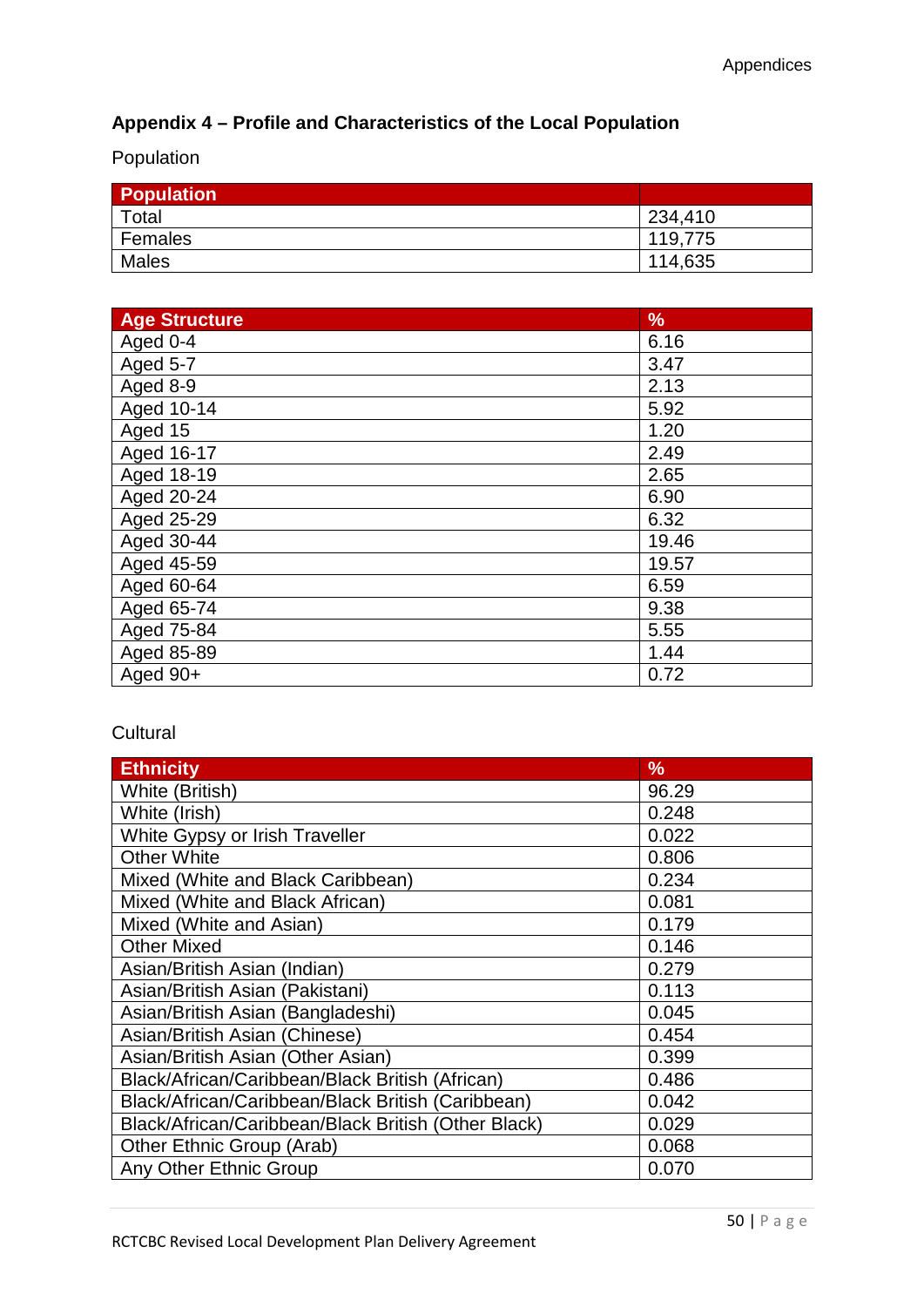| <b>Religion</b>       | $\frac{9}{6}$ |
|-----------------------|---------------|
| Christian             | 50.50         |
| Muslim                | 0.45          |
| <b>Buddhist</b>       | 0.22          |
| Hindu                 | 0.17          |
| Pagan                 | 0.09          |
| Sikh                  | 0.078         |
| Jewish                | 0.037         |
| <b>Other Religion</b> | 0.27          |
| No Religion           | 40.76         |
| No Religion Stated    | 7.40          |

| <b>Welsh Language</b><br>Knowledge of Welsh (Aged 3+) | $\frac{9}{6}$ |
|-------------------------------------------------------|---------------|
| No skills in Welsh                                    | 80.4          |
| Can speak Welsh                                       | 12.3          |
| Can understand spoken Welsh only                      | 4.2           |
| Other combinations of Welsh skills                    | 3.3           |
| Can Speak Welsh (of the 12.3% who can speak Welsh)    | $\frac{9}{6}$ |
| Can speak Welsh but cannot read or write              | 1.64          |
| Can speak and read but cannot write Welsh             | 0.90          |
| Can speak, read and write Welsh                       | 9.71          |

#### Health

| <b>Health Classification</b>                       | $\frac{0}{0}$ |
|----------------------------------------------------|---------------|
| Day-to-day activities limited a lot                | 14.46         |
| Day-to-day activities limited a little             | 11.38         |
| Day-to-day activities not limited                  | 74.15         |
| Day-to-day activities limited a lot (Age 16-64)    | 6.86          |
| Day-to-day activities limited a little (Age 16-64) | 6.21          |
| Day-to-day activities not limited (Age 16-64)      | 50.93         |

| <b>General Health</b> | $\frac{9}{6}$ |
|-----------------------|---------------|
| Very good health      | 44.85         |
| Good health           | 29.66         |
| <b>Fair Health</b>    | 15.87         |
| <b>Bad Health</b>     | 7.42          |
| Very bad health       | 2.17          |

| <b>Provision of Unpaid Care</b>              | $\frac{9}{6}$ |
|----------------------------------------------|---------------|
| Provides no unpaid care                      | 87.35         |
| Provides 1 to 19 hours unpaid care a week    | 6.68          |
| Provides 20 to 49 hours unpaid care a week   | 1.95          |
| Provides 50 or more hours unpaid care a week | 4.00          |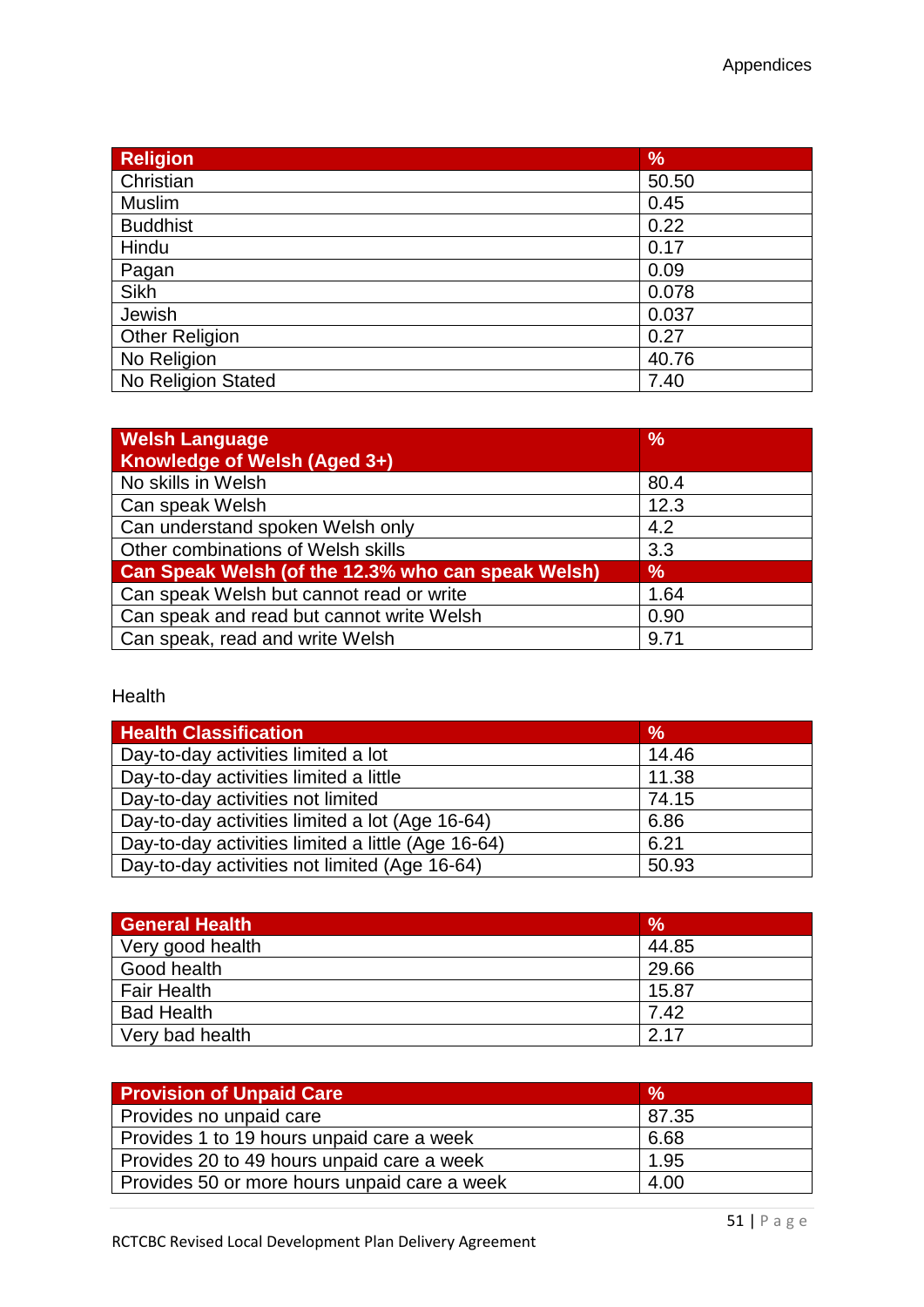Employment and the Economy

| <b>Economic Activity (All Persons)</b>                        | %     |
|---------------------------------------------------------------|-------|
| Economically active: Employee - Part-time                     | 13.40 |
| Economically active: Employee - Full-time                     | 35.58 |
| Economically active: Self-employed                            | 6.41  |
| Economically active: Unemployed                               | 4.71  |
| Economically active: Full-time student                        | 3.08  |
| <b>Economically inactive: Retired</b>                         | 16.03 |
| Economically inactive: Student (including full-time students) | 5.76  |
| Economically inactive: Looking after home or family           | 4.07  |
| Economically inactive: Long-term sick or disabled             | 8.63  |
| Economically inactive: Other                                  | 2.29  |
| Unemployed: Age 16-24                                         | 1.64  |
| Unemployed: Age 50-74                                         | 0.68  |
| Unemployed: Never worked                                      | 0.85  |
| Long-term Unemployment                                        | 1.93  |

| <b>Economic Activity (Females)</b>                            | $\frac{9}{6}$ |
|---------------------------------------------------------------|---------------|
| Economically active: Employee - Part-time                     | 21.26         |
| Economically active: Employee - Full-time                     | 27.78         |
| Economically active: Self-employed                            | 2.95          |
| Economically active: Unemployed                               | 3.36          |
| Economically active: Full-time student                        | 3.34          |
| <b>Economically inactive: Retired</b>                         | 17.78         |
| Economically inactive: Student (including full-time students) | 5.45          |
| Economically inactive: Looking after home or family           | 6.98          |
| Economically inactive: Long-term sick or disabled             | 8.34          |
| Economically inactive: Other                                  | 2.71          |
| Unemployed: Age 16-24                                         | 1.11          |
| Unemployed: Age 50-74                                         | 0.38          |
| Unemployed: Never worked                                      | 0.66          |
| Long-term Unemployment                                        | 1.51          |

| <b>Economic Activity (Males)</b>                              | $\frac{9}{6}$ |
|---------------------------------------------------------------|---------------|
| Economically active: Employee - Part-time                     | 5.36          |
| Economically active: Employee - Full-time                     | 43.56         |
| Economically active: Self-employed                            | 9.95          |
| Economically active: Unemployed                               | 6.08          |
| Economically active: Full-time student                        | 2.81          |
| <b>Economically inactive: Retired</b>                         | 14.24         |
| Economically inactive: Student (including full-time students) | 6.07          |
| Economically inactive: Looking after home or family           | 1.08          |
| Economically inactive: Long-term sick or disabled             | 8.93          |
| Economically inactive: Other                                  | 1.86          |
| Unemployed: Age 16-24                                         | 2.17          |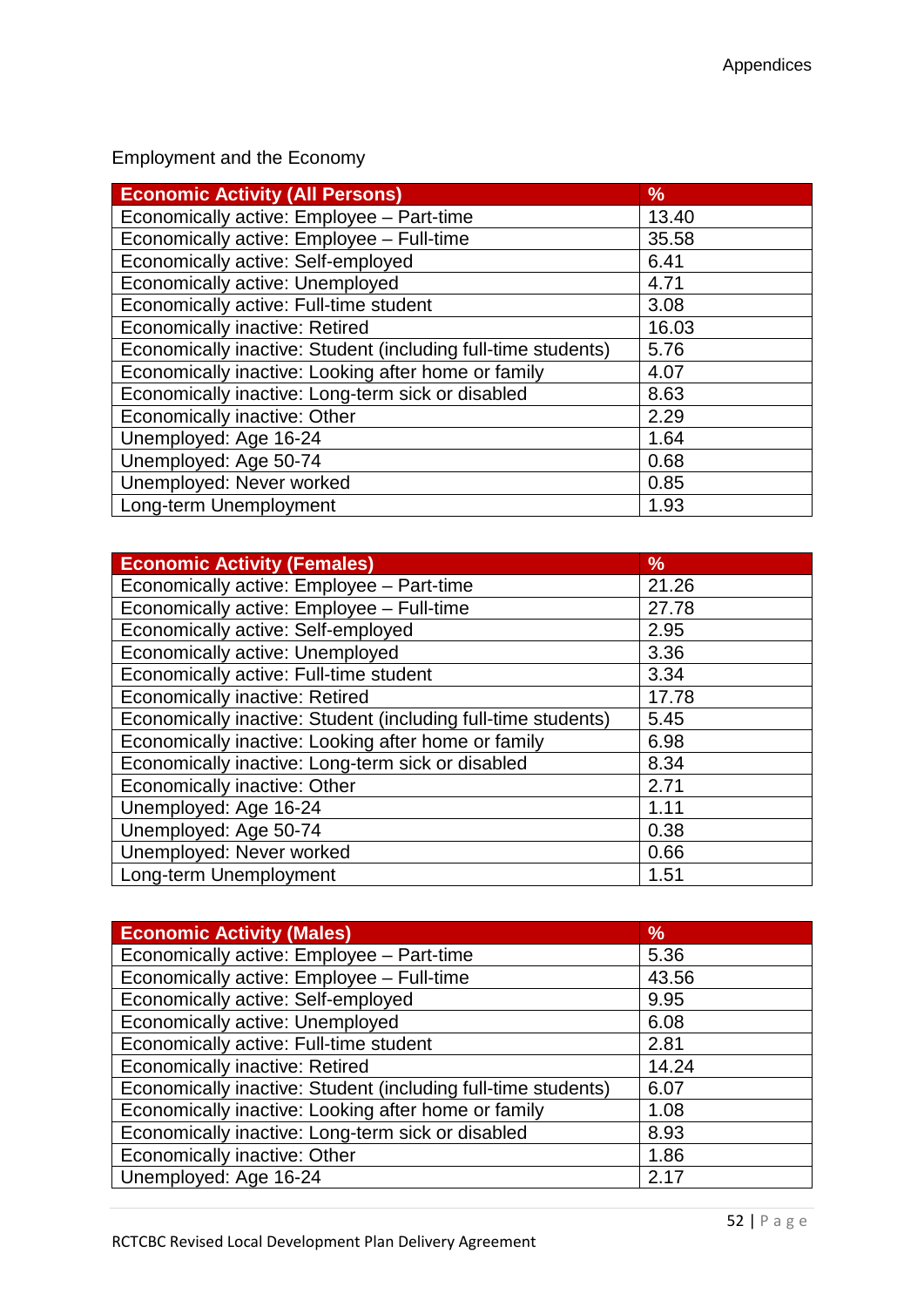| Unemployed: Age 50-74    | 0.99 |
|--------------------------|------|
| Unemployed: Never worked | 1.03 |
| Long-term Unemployment   | 2.37 |

| <b>Economic Activity - Hours Worked</b>     | $\%$  |
|---------------------------------------------|-------|
| Part-time: 15 hours or less worked          | 8.25  |
| Part-time: 16-30 hours worked               | 20.87 |
| Full-time: 31-48 hours worked               | 61.46 |
| Full-time: 49 or more hours worked          | 9.41  |
|                                             |       |
| Males: Total                                | 52.11 |
| Males: Part-time: 15 hours or less worked   | 2.53  |
| Males: Part-time: 16-30 hours worked        | 4.76  |
| Males: Full-time: 31-48 hours worked        | 37.20 |
| Males: Full-time: 49 or more hours worked   | 7.60  |
|                                             |       |
| Females: Total                              | 47.89 |
| Females: Part-time: 15 hours or less worked | 5.71  |
| Females: Part-time: 16-30 hours worked      | 16.11 |
| Females: Full-time: 31-48 hours worked      | 24.25 |
| Females: Full-time: 49 or more hours worked | 1.81  |

| <b>Economic Activity - Year Last Worked</b> | $\%$  |
|---------------------------------------------|-------|
| In employment                               | 57.73 |
| Not in employment: Total                    | 42.27 |
| Last worked in 2011                         | 1.05  |
| Last worked in 2010                         | 4.20  |
| Last worked in 2009                         | 2.78  |
| Last worked in 2008                         | 2.14  |
| Last worked in 2007                         | 1.61  |
| Last worked in 2006                         | 1.49  |
| Last worked in 2001-2005                    | 5.88  |
| Last worked before 2011                     | 14.15 |
| Never worked                                | 8.96  |

| <b>Employment by Industry</b>                                  | $\frac{9}{6}$ |
|----------------------------------------------------------------|---------------|
| Agriculture, forestry and fishing                              | 0.22          |
| Mining and Quarrying                                           | 0.33          |
| Manufacturing                                                  | 12.56         |
| Electricity, gas, steam and air conditioning supply            | 0.86          |
| Water supply, sewerage, waste management and remediation       | 1.10          |
| activities                                                     |               |
| Construction                                                   | 10.38         |
| Wholesale and retail trade, repair of motor vehicles and motor | 15.01         |
| cycles                                                         |               |
| Transport and storage                                          | 3.90          |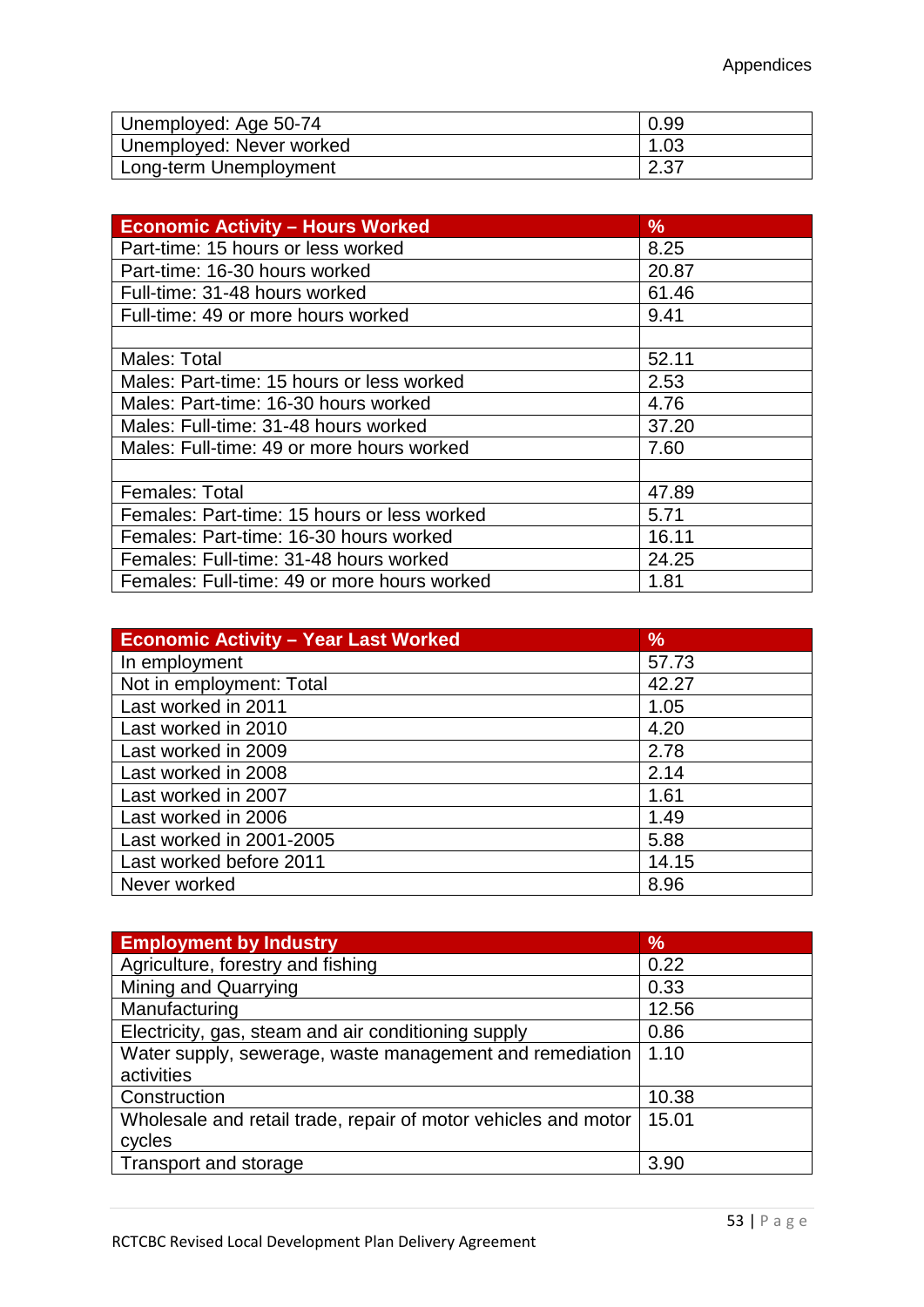| Accommodation and food service activities                     | 5.00  |
|---------------------------------------------------------------|-------|
| Information and communication                                 | 1.76  |
| Financial and insurance activities                            | 2.97  |
| Real estate activities                                        | 1.12  |
| Professional, scientific and technical activities             | 3.33  |
| Administrative and support service activities                 | 4.08  |
| Public administration and defence, compulsory social security | 7.66  |
| Education                                                     | 10.10 |
| Human health and social work activities                       | 15.36 |
| Other                                                         | 4.19  |

| <b>Occupational Groups</b>                        | $\frac{9}{6}$ |
|---------------------------------------------------|---------------|
| Managers, Directors and Senior Officials          | 10.4          |
| <b>Professional Occupations</b>                   | 16.2          |
| Associate Professional and Technical Occupations  | 11.3          |
| <b>Administrative and Secretarial Occupations</b> | 9.0           |
| <b>Skilled Trades Occupations</b>                 | 13.1          |
| <b>Personal Service Occupations</b>               | 10.7          |
| Sales and Customer Service Occupations            | 8.0           |
| Process Plant and Machine Operatives              | 9.2           |
| <b>Elementary Occupations</b>                     | 11.4          |

## Education

| <b>Education - Qualifications</b><br><b>Highest Qualification Attained</b> | $\frac{9}{6}$ |
|----------------------------------------------------------------------------|---------------|
| No qualifications                                                          | 31.77         |
| Level 1 qualifications (1-4 GCSEs or equivalent)                           | 14.05         |
| Level 2 qualifications (5+ GCSEs or equivalent)                            | 15.65         |
| Apprenticeship                                                             | 3.53          |
| Level 3 qualifications (2+A-levels or equivalent)                          | 11.42         |
| Level 4 qualifications and above (Degree level or above)                   | 19.55         |
| Other qualifications (Vocational/work-related/foreign)                     | 4.02          |

## Householder

| <b>Household Space and Accommodation Type</b>             | $\%$   |
|-----------------------------------------------------------|--------|
| Unshared dwelling                                         | 99.981 |
| Shared dwelling: Two household spaces                     | 0.0085 |
| Shared dwelling: Three or more household spaces           | 0.0104 |
|                                                           |        |
| Household spaces with at least one usual residents        | 94.637 |
| Household spaces with no usual residents                  | 5.3623 |
|                                                           |        |
| Whole house or bungalow: Detached                         | 14.501 |
| Whole house or bungalow: Semi-detached                    | 26.546 |
| Whole house or bungalow: Terraced (including end-terrace) | 50.398 |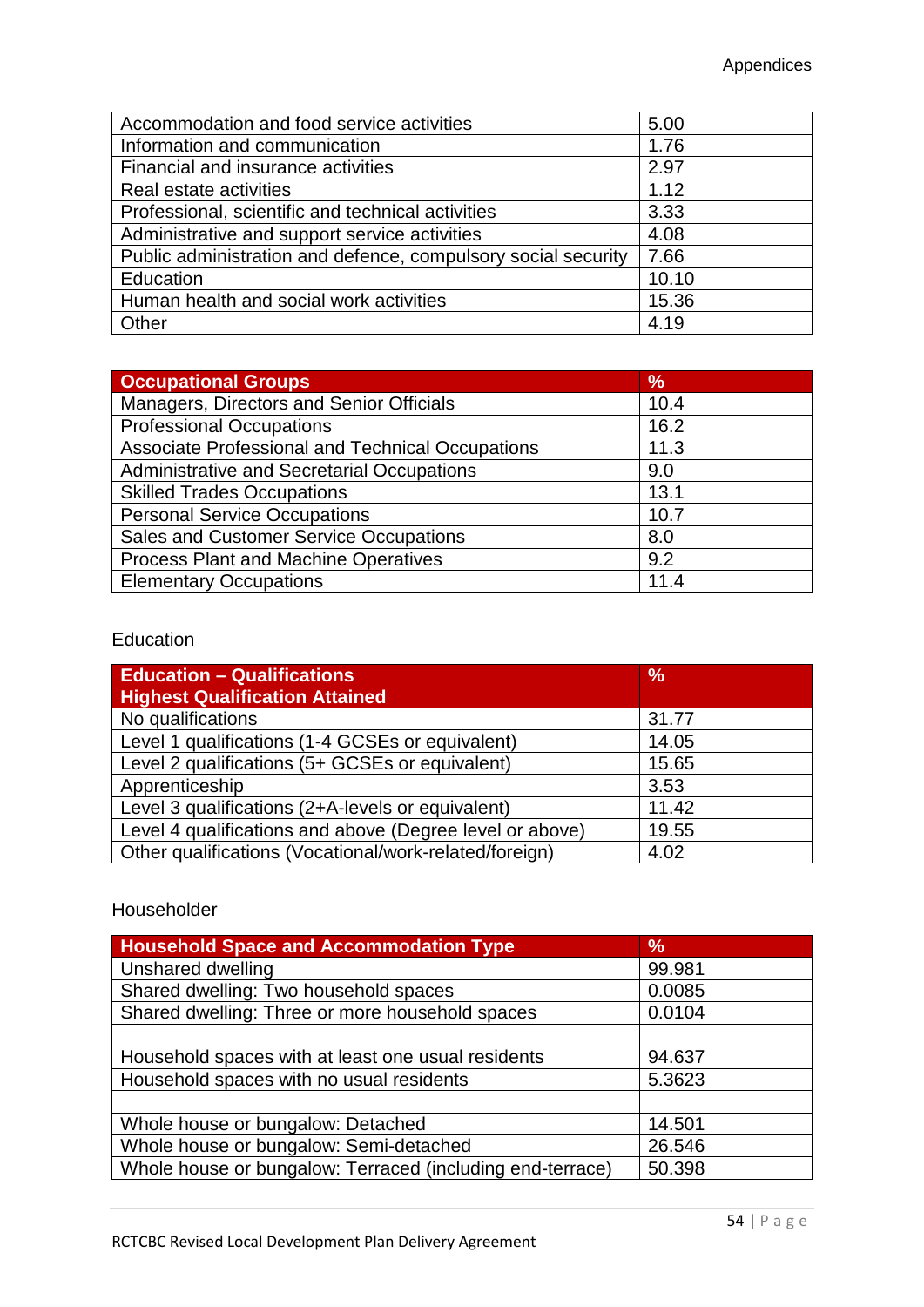| Flat, maisonette or apartment: Purpose-built block of flats          | 6.625 |
|----------------------------------------------------------------------|-------|
| Flat, maisonette or apartment: Part of converted/shared home   0.985 |       |
| Flat, maisonette or apartment: In commercial building                | 0.805 |
| Caravan or other mobile or temporary structure                       | 0.137 |

| <b>Tenure</b>                                        | $\frac{9}{6}$ |
|------------------------------------------------------|---------------|
| <b>Owned: Owned outright</b>                         | 36.46         |
| Owned: Owned with a mortgage or loan                 | 34.54         |
| Shared ownership (part owned and part rented)        | 0.15          |
| Social rented: Rented from Council (Local Authority) | 6.86          |
| Social rented: Other                                 | 6.86          |
| Private rented: Private landlord or letting agency   | 12.38         |
| Private rented: Other                                | 1.27          |
| Living rent free                                     | 1.48          |

| <b>Household Composition</b>                                                                 | $\%$  |
|----------------------------------------------------------------------------------------------|-------|
| One person household: Aged 65 and over                                                       | 13.22 |
| One person household: Other                                                                  | 16.76 |
| One family only: All aged 65 and over                                                        | 7.92  |
| One family only: Married or same-sex civil partnership couple:<br>No children                | 12.35 |
| One family only: Married or same-sex civil partnership couple:<br>Dependent children         | 13.77 |
| One family only: Married or same-sex civil partnership couple:<br>All children non-dependent | 7.27  |
| One family only: Cohabiting couple: No children                                              | 4.10  |
| One family only: Cohabiting couple: Dependent children                                       | 5.19  |
| One family only: Cohabiting couple: All children non-dependent                               | 0.62  |
| One family only: Lone parent: Dependent children                                             | 8.97  |
| One family only: Lone parent: All children non-dependent                                     | 4.12  |
| Other household types: With dependent children                                               | 2.12  |
| Other household types: All full-time students                                                | 0.74  |
| Other household types: All aged 65 and over                                                  | 0.32  |
| Other household types: Other                                                                 | 2.53  |

| <b>Household Size</b>         | $\frac{9}{6}$ |
|-------------------------------|---------------|
| 1 person in household         | 29.98         |
| 2 people in household         | 33.78         |
| 3 people in household         | 17.26         |
| 4 people in household         | 13.41         |
| 5 people in household         | 4.12          |
| 6 people in household         | 1.16          |
| 7 people in household         | 0.19          |
| 8 or more people in household | 0.09          |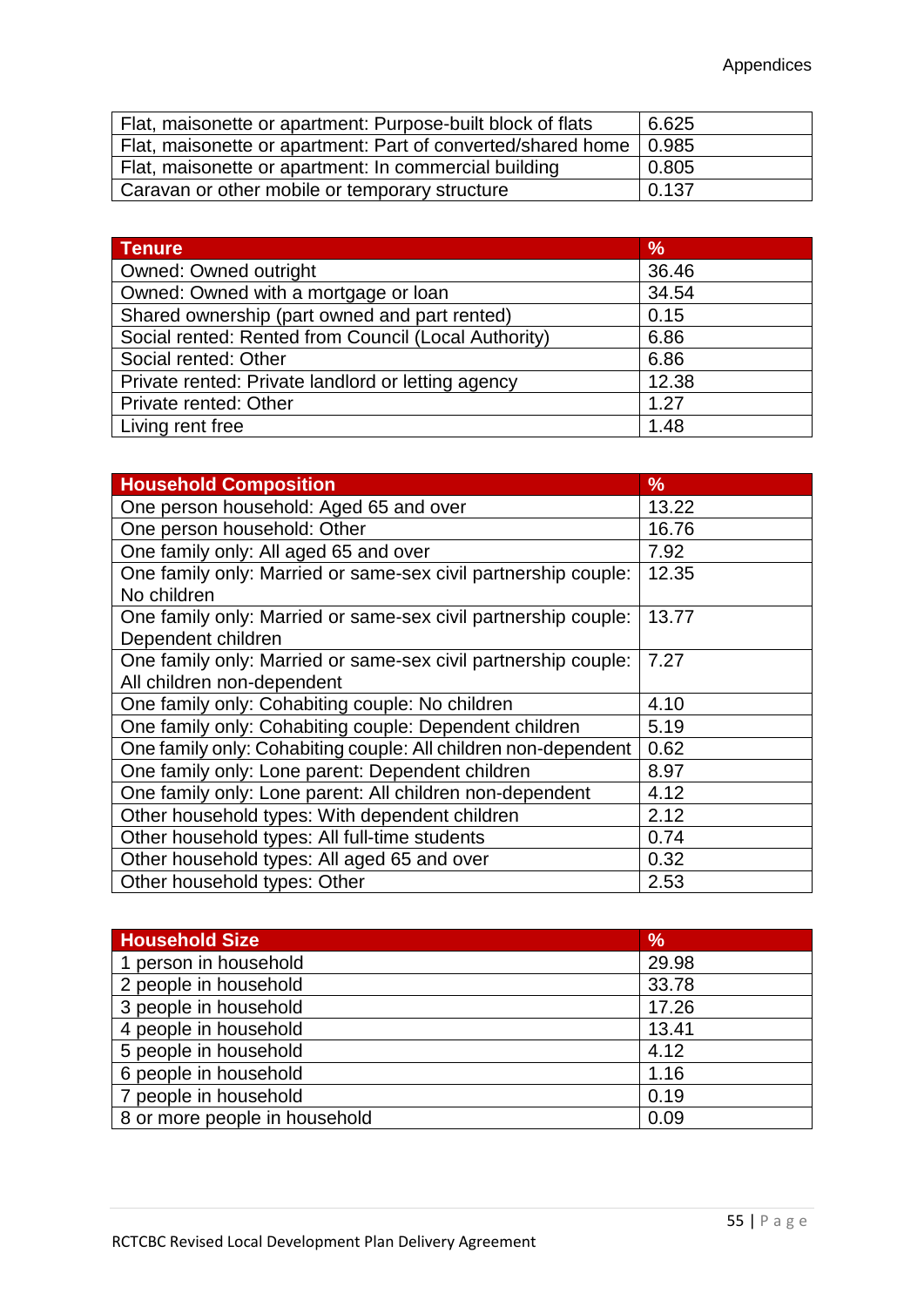| <b>Number of Bedrooms</b> | $\frac{9}{6}$ |
|---------------------------|---------------|
| No bedrooms               | 0.18          |
| 1 bedroom                 | 5.25          |
| 2 bedrooms                | 22.57         |
| 3 bedrooms                | 56.38         |
| 4 bedrooms                | 13.23         |
| 5 or more bedrooms        | 2.39          |

| <b>Household by Deprivation Dimensions</b> | $\frac{9}{6}$ |
|--------------------------------------------|---------------|
| Household is not deprived in any dimension | 37.71         |
| Household is deprived in 1 dimension       | 30.00         |
| Household is deprived in 2 dimensions      | 25.84         |
| Household is deprived in 3 dimensions      | 8.91          |
| Household is deprived in 4 dimensions      | 0.54          |

\*Note – A household is deprived in a dimension if they meet one or more of the following conditions:

- Employment: where any member of a household, who is not a full-time student, is either unemployed or long-term sick.
- Education: no person in the household has at least level 2 education and no person aged 16-18 is a full-time student.
- Health and Disability: any person in the household has general health that is 'bad' or 'very bad' or has a long-term health problem.
- Housing: the household's accommodation is either overcrowded, with an occupancy rating 1 or less, or is in a shared dwelling or has no central heating.

| <b>Household Language</b>                                                 | $\frac{9}{6}$ |
|---------------------------------------------------------------------------|---------------|
| All people aged 16 and over in household have English or                  | 98.36         |
| Welsh as a main language                                                  |               |
| At least one but not all people aged 16 and over in household   0.78      |               |
| have English or Welsh as a main language                                  |               |
| No people aged 16 and over in the household but at least one $\vert$ 0.10 |               |
| person aged 3 to 15 has English or Welsh as a main language               |               |
| No people in household have English or Welsh as a main   0.76             |               |
| language                                                                  |               |

| <b>Central Heating</b>                               | $\frac{9}{6}$ |
|------------------------------------------------------|---------------|
| No central heating                                   | 1.27          |
| Gas central heating                                  | 90.66         |
| Electric (including storage heaters) central heating | 1.78          |
| Oil central heating                                  | 0.64          |
| Solid fuel (for example wood, coal) central heating  | 1.97          |
| Other central heating                                | 0.66          |
| Two or more types of central heating                 | 3.02          |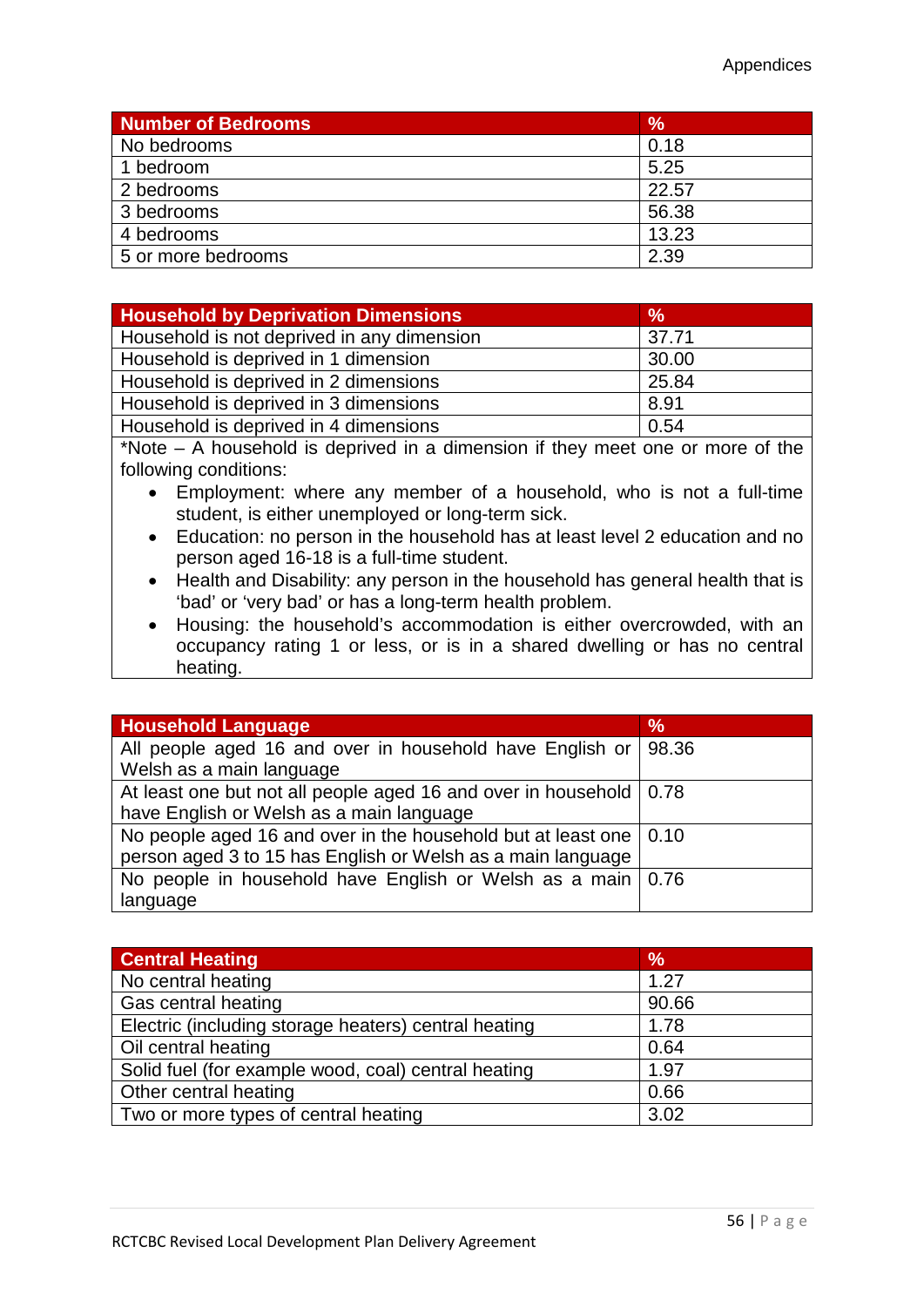# Transport

| <b>Car or Van Availability</b>      | $\%$  |
|-------------------------------------|-------|
| No cars or vans in household        | 27.07 |
| 1 car or van in household           | 42.60 |
| 2 cars or vans in household         | 23.40 |
| 3 cars or vans in household         | 5.33  |
| 4 or more cars or vans in household | 1.60  |

| <b>Travel to Work</b>          | $\%$  |
|--------------------------------|-------|
| Work mainly at or from home    | 1.61  |
| Train                          | 2.43  |
| Bus, minibus or coach          | 2.32  |
| Taxi                           | 0.17  |
| Motorcycle, scooter or moped   | 0.26  |
| Driving a car or van           | 40.70 |
| Passenger in a car or van      | 4.74  |
| <b>Bicycle</b>                 | 0.26  |
| On foot                        | 4.93  |
| Other method of travel to work | 0.27  |
| Not in employment              | 42.27 |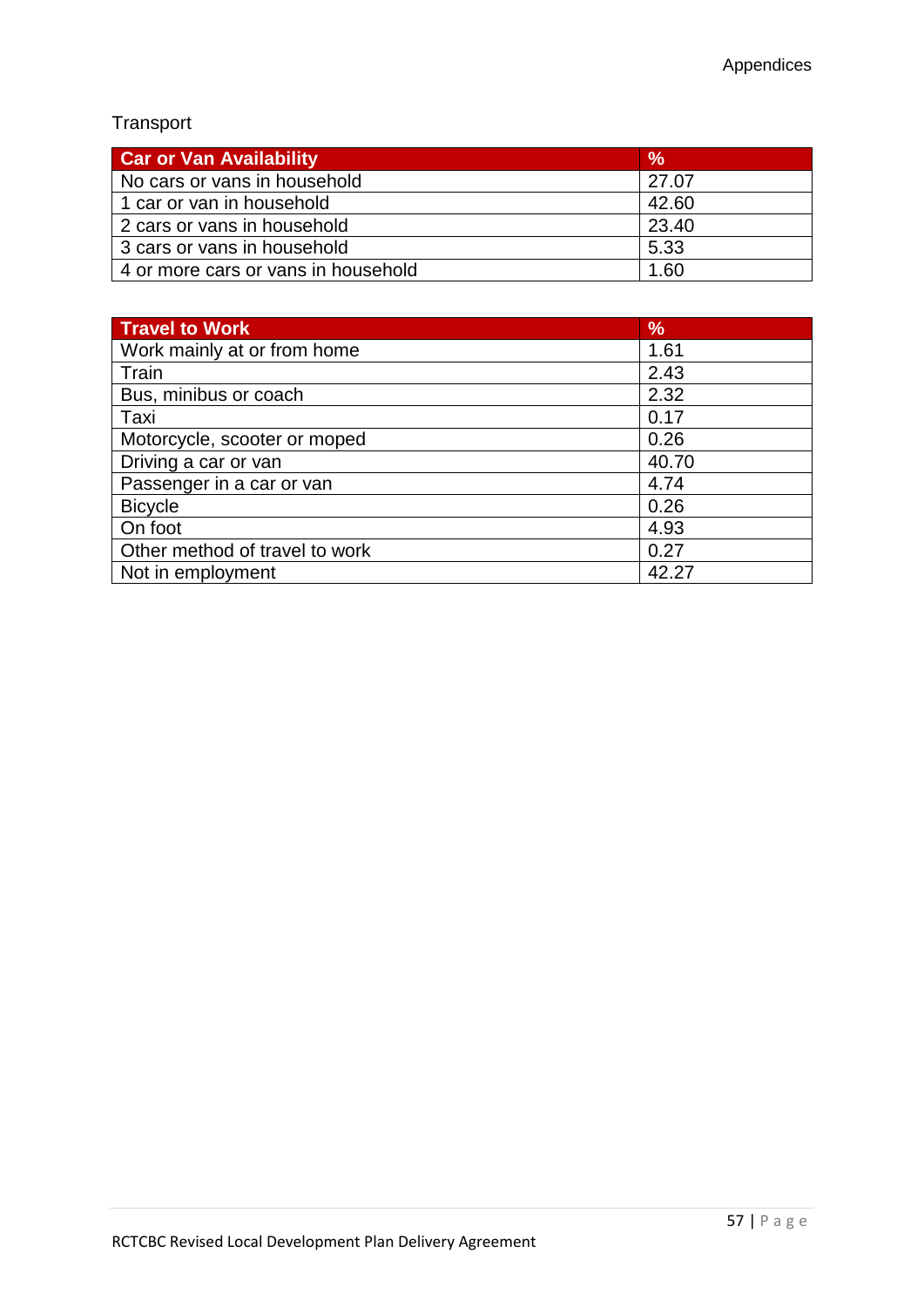#### **Appendix 5 - WELSH INDEX OF MULTIPLE DEPRIVATION**

#### **Overall Index of Multiple Deprivation**

| <b>WIMD Rank</b> |  | <b>Electoral Division</b> | <b>SOA Lower Layer Name</b> |
|------------------|--|---------------------------|-----------------------------|
| 472              |  | Aberaman North            | Aberaman North 1            |
| 322              |  |                           | Aberaman North 2            |
| 683              |  |                           | Aberaman North 3            |
| 398              |  | Aberaman South            | Aberaman South 1            |
| 253              |  |                           | Aberaman South 2            |
| 208              |  |                           | Aberaman South 3            |
| 900              |  | Abercynon                 | Abercynon 1                 |
| 37               |  |                           | Abercynon 2                 |
| 463              |  |                           | Abercynon 3                 |
| 1178             |  |                           | Abercynon 4                 |
| 1025             |  | Aberdare East             | Aberdare East 1             |
| 686              |  |                           | Aberdare East 2             |
| 717              |  |                           | Aberdare East 3             |
| 272              |  |                           | Aberdare East 4             |
| 1310             |  | Aberdare West/Llwydcoed   | Aberdare West/Llwydcoed 1   |
| 706              |  |                           | Aberdare West/Llwydcoed 2   |
| 520              |  |                           | Aberdare West/Llwydcoed 3   |
| 430              |  |                           | Aberdare West/Llwydcoed 4   |
| 757              |  |                           | Aberdare West/Llwydcoed 5   |
| 1791             |  |                           | Aberdare West/Llwydcoed 6   |
| 1291             |  | Beddau                    | Beddau 1                    |
| 648              |  |                           | Beddau 2                    |
| 1695             |  |                           | Beddau 3                    |
| 1586             |  | <b>Brynna</b>             | Brynna 1                    |
| 936              |  |                           | Brynna 2                    |
| 338              |  | Church Village            | Church Village 1            |
| 1737             |  |                           | Church Village 2            |

| <b>WIMD Rank</b> | <b>Electoral Division</b> | <b>SOA Lower Layer Name</b> |
|------------------|---------------------------|-----------------------------|
| 789              |                           | Cilfynydd 1                 |
| 775              | Cilfynydd                 | Cilfynydd 2                 |
| 184              |                           | Cwm Clydach 1               |
| 459              | Cwm Clydach               | Cwm Clydach 2               |
| 667              |                           | Cwmbach 1                   |
| 81               | Cwmbach                   | Cwmbach 2                   |
| 1612             |                           | Cwmbach 3                   |
| 571              |                           | Cymmer 1                    |
| 792              |                           | Cymmer 2                    |
| 94               | Cymmer                    | Cymmer 3                    |
| $\overline{71}$  |                           | Cymmer 4                    |
| 697              |                           | Ferndale 1                  |
| 540              | Ferndale                  | Ferndale <sub>2</sub>       |
| 393              |                           | Ferndale 3                  |
| 586              |                           | Gilfach Goch 1              |
| 75               | Gilfach Goch              | Gilfach Goch 2              |
| 28               |                           | Glyncoch 1                  |
| 460              | Glyncoch                  | Glyncoch 2                  |
| 612              |                           | Graig 1                     |
| 385              | Graig                     | Graig 2                     |
| 981              |                           | Hawthorn 1                  |
| 396              | Hawthorn                  | Hawthorn 2                  |
| 889              |                           | Hirwaun 1                   |
| 776              | Hirwaun                   | Hirwaun 2                   |
| 180              |                           | Hirwaun 3                   |
| 611              |                           | Llanharan 1                 |
| 1473             | Llanharan                 | Llanharan 2                 |
| 1532             |                           | Llanharry 1                 |
| 210              | Llanharry                 | Llanharry 2                 |
|                  |                           |                             |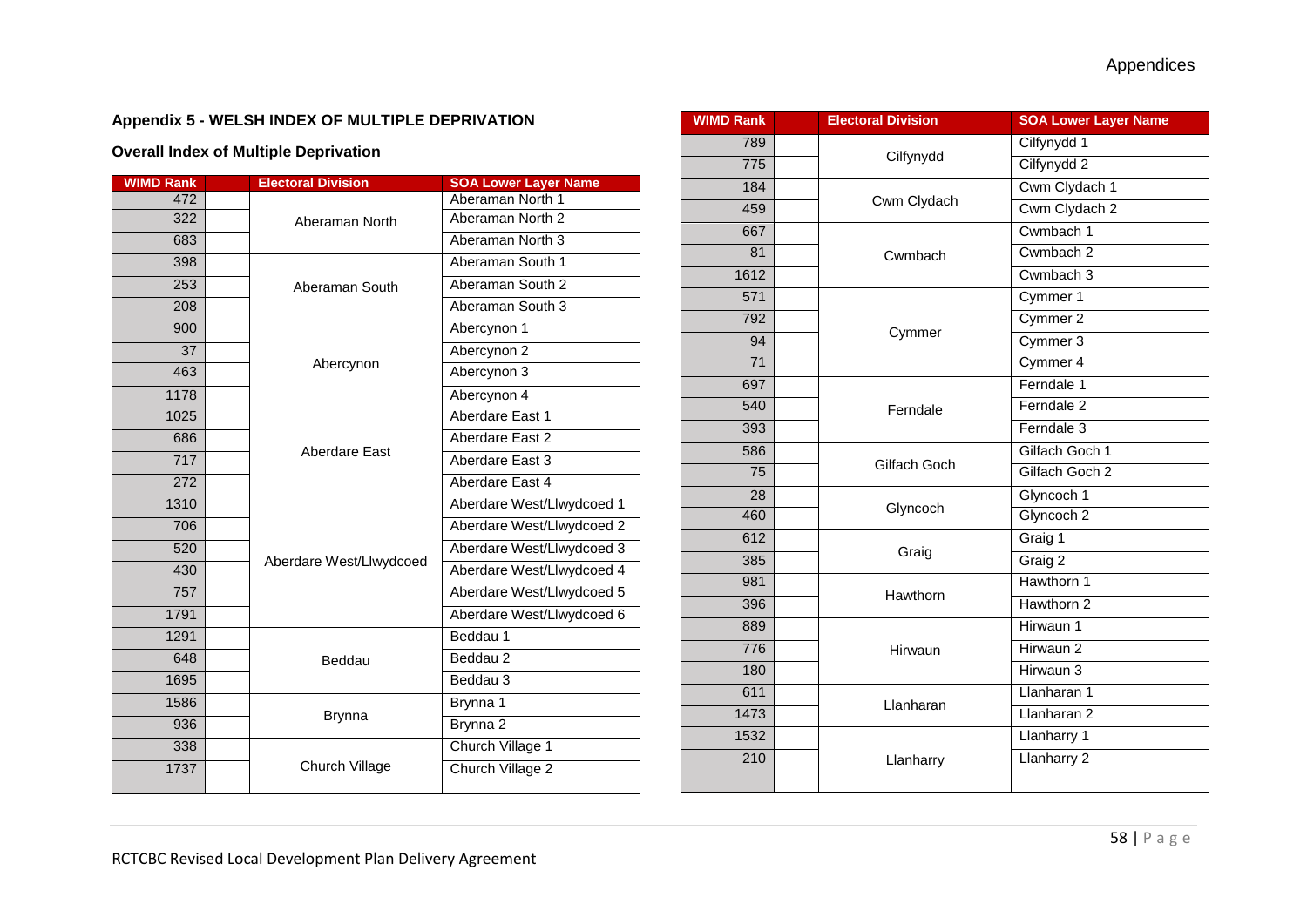| <b>WIMD Rank</b> | <b>Electoral Division</b> | <b>SOA Lower Layer Name</b> |
|------------------|---------------------------|-----------------------------|
| 1768             |                           | <b>Llantrisant Town 1</b>   |
| 1821             | <b>Llantrisant Town</b>   | <b>Llantrisant Town 2</b>   |
| 990              |                           | <b>Llantrisant Town 3</b>   |
| 1768             |                           | <b>Llantwit Fardre 1</b>    |
| 1821             |                           | <b>Llantwit Fardre 2</b>    |
| 1600             | <b>Llantwit Fardre</b>    | Llantwit Fardre 3           |
| 1535             |                           | <b>Llantwit Fardre 4</b>    |
| 431              |                           | Llwyn-y-pia 1               |
| 161              | Llwyn-y-pia               | Llwyn-y-pia 2               |
| 97               |                           | Maerdy <sub>1</sub>         |
| 60               | Maerdy                    | Maerdy 2                    |
| 1038             |                           | Mountain Ash East 1         |
| 559              | Mountain Ash East         | Mountain Ash East 2         |
| 366              |                           | Mountain Ash West 1         |
| 96               | Mountain Ash West         | Mountain Ash West 2         |
| 421              |                           | Mountain Ash West 3         |
| 15               |                           | Penrhiwceiber 1             |
| 258              | Penrhiwceiber             | Penrhiwceiber 2             |
| 456              |                           | Penrhiwceiber 3             |
| 297              |                           | Penrhiwceiber 4             |
| 804              |                           | Pentre 1                    |
| 1424             | Pentre                    | Pentre 2                    |
| 204              |                           | Pentre 3                    |
| 523              |                           | Pentre 4                    |
| 270              |                           | Pen-y-graig 1               |
| 638              |                           | Pen-y-graig 2               |
| 109              | Pen-y-graig               | Pen-y-graig 3               |
| 620              |                           | Pen-y-graig 4               |

| <b>WIMD Rank</b> |  | <b>Electoral Division</b> | <b>SOA Lower Layer Name</b> |
|------------------|--|---------------------------|-----------------------------|
| 92               |  |                           | Pen-y-waun 1                |
| 9                |  | Pen-y-waun                | Pen-y-waun 2                |
| 1750             |  |                           | Pont-y-clun 1               |
| 1844             |  |                           | Pont-y-clun 2               |
| 1785             |  | Pont-y-clun               | Pont-y-clun 3               |
| 1024             |  |                           | Pont-y-clun 4               |
| 1605             |  |                           | Pontypridd Town 1           |
| 1202             |  | Pontypridd Town           | Pontypridd Town 2           |
| 794              |  |                           | Porth 1                     |
| 1166             |  | Porth                     | Porth <sub>2</sub>          |
| 482              |  |                           | Porth <sub>3</sub>          |
| 374              |  |                           | Porth 4                     |
| 696              |  | Rhigos                    | Rhigos                      |
| 746              |  |                           | Rhondda 1                   |
| 593              |  | Rhondda                   | Rhondda 2                   |
| 1063             |  |                           | Rhondda 3                   |
| 250              |  | Rhydfelen Central/llan    | Rhydfelen Central/llan 1    |
| 17               |  |                           | Rhydfelen Central/llan 2    |
| 185              |  |                           | Rhydfelen Central/llan 3    |
| 1117             |  |                           | <b>Taffs Well 1</b>         |
| 1046             |  | <b>Taffs Well</b>         | Taffs Well 2                |
| 1469             |  |                           | <b>Talbot Green 1</b>       |
| 373              |  | <b>Talbot Green</b>       | <b>Talbot Green 2</b>       |
| 1362             |  |                           | Ton-teg 1                   |
| 1723             |  | Ton-teg                   | Ton-teg 2                   |
| 1233             |  |                           | Ton-teg 3                   |
| $\overline{512}$ |  |                           | Tonypandy 1                 |
| 749              |  | Tonypandy                 | Tonypandy 2                 |
|                  |  |                           |                             |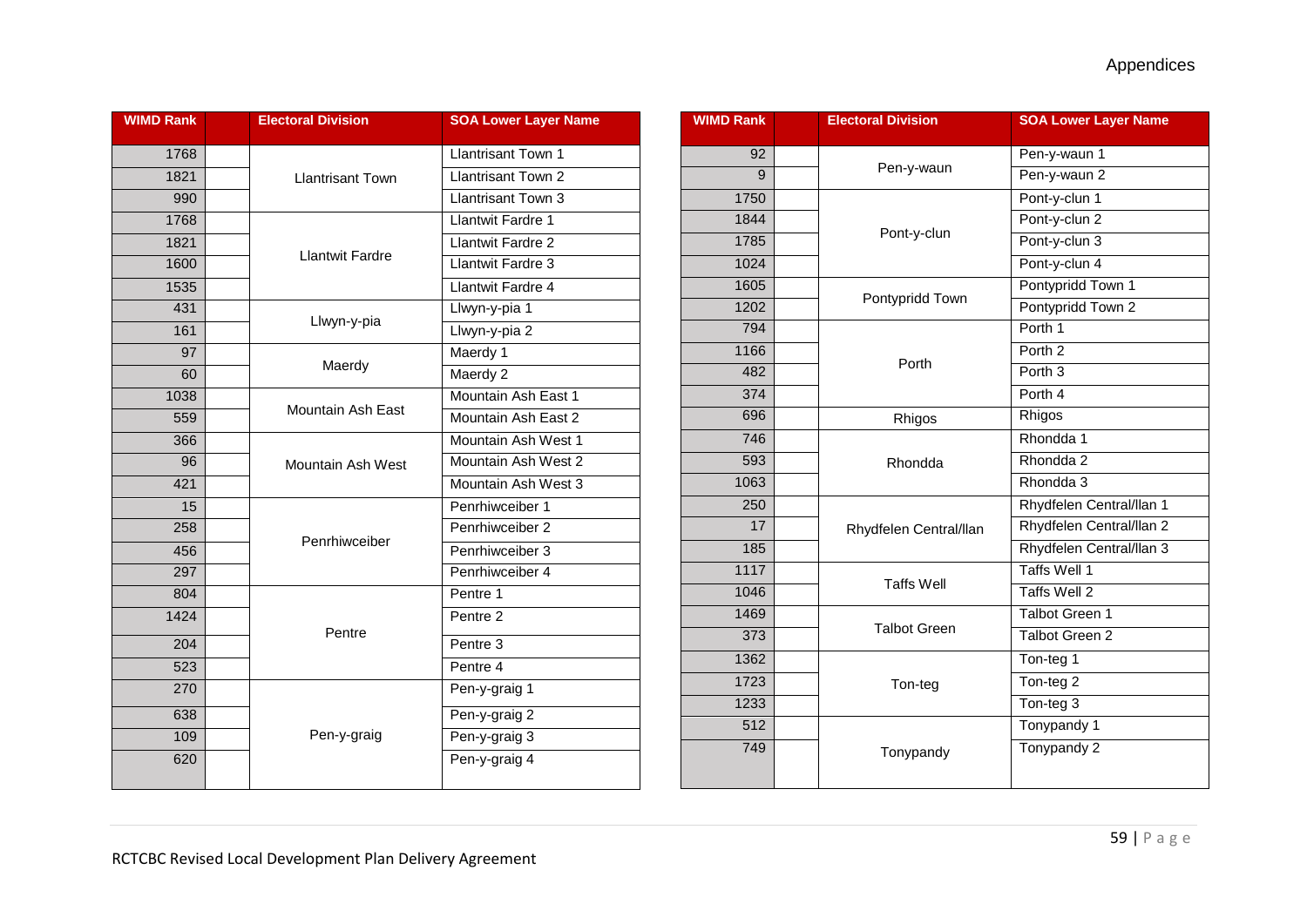| <b>WIMD Rank</b> |            | <b>Electoral Division</b>                          | <b>SOA Lower Layer Name</b> |
|------------------|------------|----------------------------------------------------|-----------------------------|
| 436              |            |                                                    | <b>Tonyrefail East 1</b>    |
| $\overline{715}$ |            | <b>Tonyrefail East</b>                             | <b>Tonyrefail East 2</b>    |
| 66               |            |                                                    | <b>Tonyrefail East 3</b>    |
| 1386             |            |                                                    | <b>Tonyrefail East 4</b>    |
| 280              |            |                                                    | <b>Tonyrefail West 1</b>    |
| 1498             |            |                                                    | <b>Tonyrefail West 2</b>    |
| 192              |            | <b>Tonyrefail West</b>                             | Tonyrefail West 3           |
| 668              | <b>New</b> |                                                    | <b>Tonyrefail West 4</b>    |
| 768              |            |                                                    | Trallwng 1                  |
| 1203             |            | Trallwng                                           | Trallwng 2                  |
| 711              |            |                                                    | Trallwng 3                  |
| 643              |            |                                                    | Trealaw 1                   |
| 106              |            | Trealaw                                            | Trealaw <sub>2</sub>        |
| 438              |            |                                                    | Trealaw <sub>3</sub>        |
| 690              |            |                                                    | <b>Treforest 1</b>          |
| 1099             |            | <b>Treforest</b>                                   | <b>Treforest 2</b>          |
| 1305             |            |                                                    | Treforest 3                 |
| 499              |            | Treherbert                                         | Treherbert 1                |
| 164              |            |                                                    | Treherbert 2                |
| 153              |            |                                                    | Treherbert 3                |
| 414              |            |                                                    | <b>Treherbert 4</b>         |
| 952              |            |                                                    | Treorchy 1                  |
| 600              |            |                                                    | Treorchy <sub>2</sub>       |
| 367              |            | Treorchy 3<br>Treorchy<br>Treorchy 4<br>Treorchy 5 |                             |
| 608              |            |                                                    |                             |
| 860              |            |                                                    |                             |
| $\overline{5}$   |            |                                                    | Tylorstown 1                |
| 214              |            | Tylorstown 2<br>Tylorstown<br>Tylorstown 3         |                             |
| 131              |            |                                                    |                             |

| <b>WIMD Rank</b> |  | <b>Electoral Division</b> | <b>SOA Lower Layer Name</b> |
|------------------|--|---------------------------|-----------------------------|
| 1608             |  |                           | Tyn-y-nant 1                |
| 548              |  | Tyn-y-nant                | Tyn-y-nant 2                |
| 137              |  |                           | Tyn-y-nant 3                |
| 127              |  |                           | Ynyshir 1                   |
| 691              |  | Ynyshir                   | Ynyshir 2                   |
| 252              |  |                           | Ynysybwl 1                  |
| 750              |  | Ynysybwl                  | Ynysybwl 2                  |
| 1679             |  |                           | Ynysybwl 3                  |
| 553              |  |                           | Ystrad 1                    |
| 547              |  | Ystrad                    | <b>Ystrad 2</b>             |
| 391              |  |                           | <b>Ystrad 3</b>             |
| 215              |  |                           | Ystrad 4                    |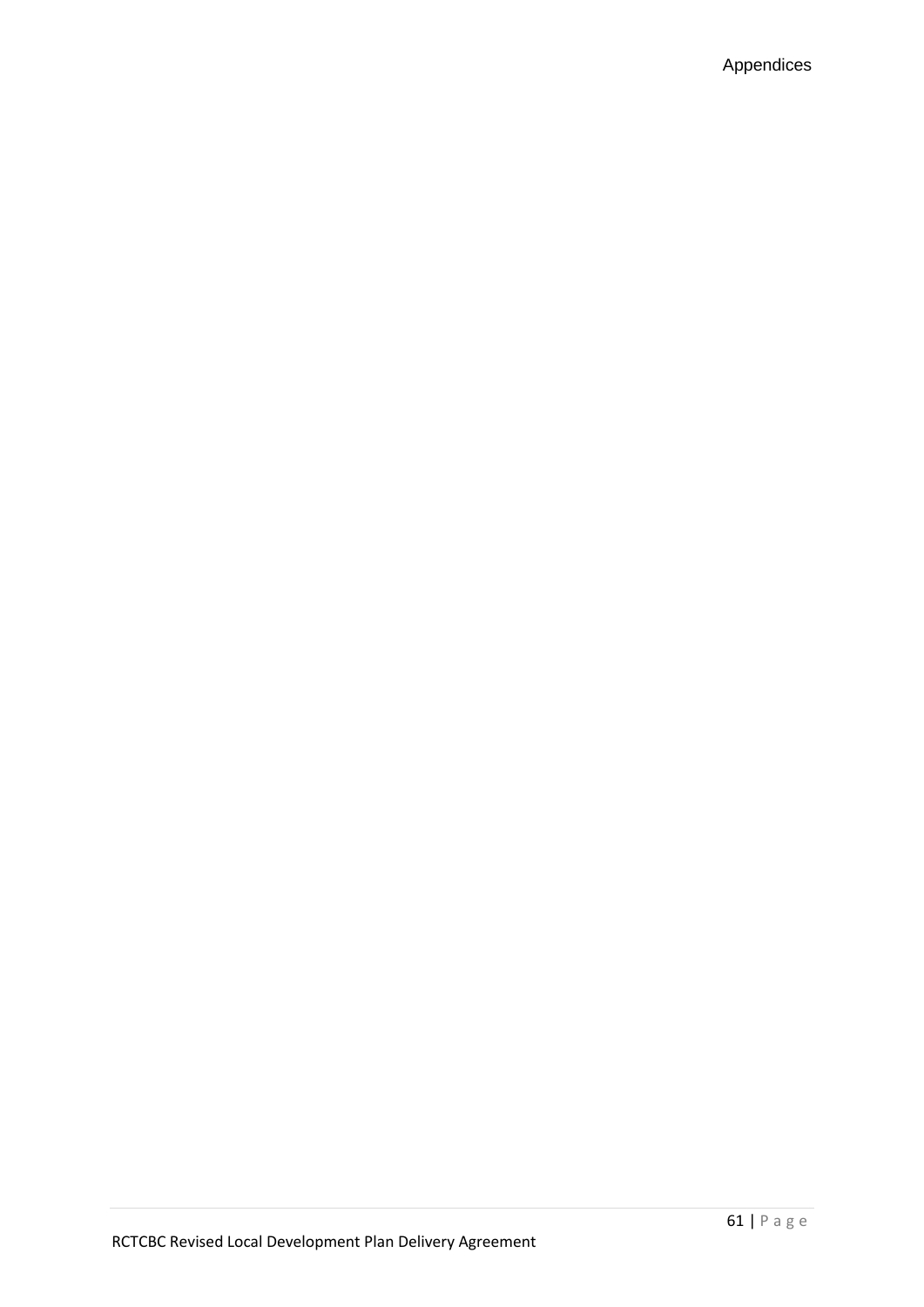## **Appendix 6 - Glossary of Terms**

| <b>Term</b>               | <b>Definition</b>                                                                                                         |
|---------------------------|---------------------------------------------------------------------------------------------------------------------------|
| <b>Adopted Plan</b>       | The final version of the Local Development Plan (LDP).                                                                    |
| <b>Adoption</b>           | The final stage of LDP plan-preparation, where the LDP                                                                    |
|                           | becomes the statutory development plan for the area it                                                                    |
|                           | covers.                                                                                                                   |
| <b>Annual Monitoring</b>  | The AMR is a yearly report that monitors and assesses the                                                                 |
| <b>Report (AMR)</b>       | extent to which the strategy and associated policies within                                                               |
|                           | the LDP are being implemented. The document is used to                                                                    |
|                           | determine whether any revisions to the LDP are necessary.                                                                 |
| <b>Baseline</b>           | A description of the present state of an area that can be                                                                 |
|                           | compared with future data.                                                                                                |
| <b>Candidate Site</b>     | A site put forward for consideration within the LDP. All                                                                  |
|                           | candidate sites will be assessed against specific criteria to                                                             |
|                           | determine their suitability for inclusion within the Plan, as a                                                           |
|                           | potential allocation.                                                                                                     |
| <b>Community</b>          | People living in a defined geographical area, or who share<br>other interests and therefore form communities of interest. |
| <b>Community</b>          | Sets out the project plan and policies of the LPA for                                                                     |
| <b>Involvement</b>        | involving local communities, including businesses, in the                                                                 |
| <b>Scheme (CIS)</b>       | preparation of the LDPs. The CIS is submitted to the Welsh                                                                |
|                           | Government for approval, as part of the<br><b>Delivery</b>                                                                |
|                           | Agreement.                                                                                                                |
| <b>Consensus Building</b> | A process of dialogue with communities and other                                                                          |
|                           | interested parties to understand relevant viewpoints and to                                                               |
|                           | seek agreement, where possible.                                                                                           |
| <b>Consultation</b>       | A formal process in which comments are invited on a                                                                       |
|                           | particular topic or draft document, usually within a specific                                                             |
|                           | period.                                                                                                                   |
| <b>Council</b>            | The 'Council' in this instance is taken to mean Rhondda                                                                   |
|                           | Cynon Taf County Borough Council.                                                                                         |
| <b>Delivery Agreement</b> | A document comprising the Local Planning Authority's                                                                      |
| (DA)                      | (LPA) timetable for the preparation of the LDP, together with                                                             |
|                           | its Community Involvement Scheme (CIS), submitted to the                                                                  |
|                           | Welsh Government for agreement.                                                                                           |
| <b>Deposit</b>            | A formal six week stage in the plan making process,                                                                       |
|                           | individuals/organisations<br>make<br>whereby<br>can                                                                       |
|                           | representations on the LDP. Representations pertaining to                                                                 |
|                           | the 'soundness' of the plan can be examined by the<br>independent Inspector.                                              |
| <b>Deposit Plan</b>       | This is a full draft of the LDP that undergoes a formal                                                                   |
|                           | consultation period prior to it being submitted to the Welsh                                                              |
|                           | Government for public examination.                                                                                        |
| <b>Development</b>        | A suite of criteria-based policies, which will ensure that all                                                            |
| <b>Control Policies</b>   | development within the area meets the aims and objectives                                                                 |
|                           | set out in the strategy.                                                                                                  |
|                           |                                                                                                                           |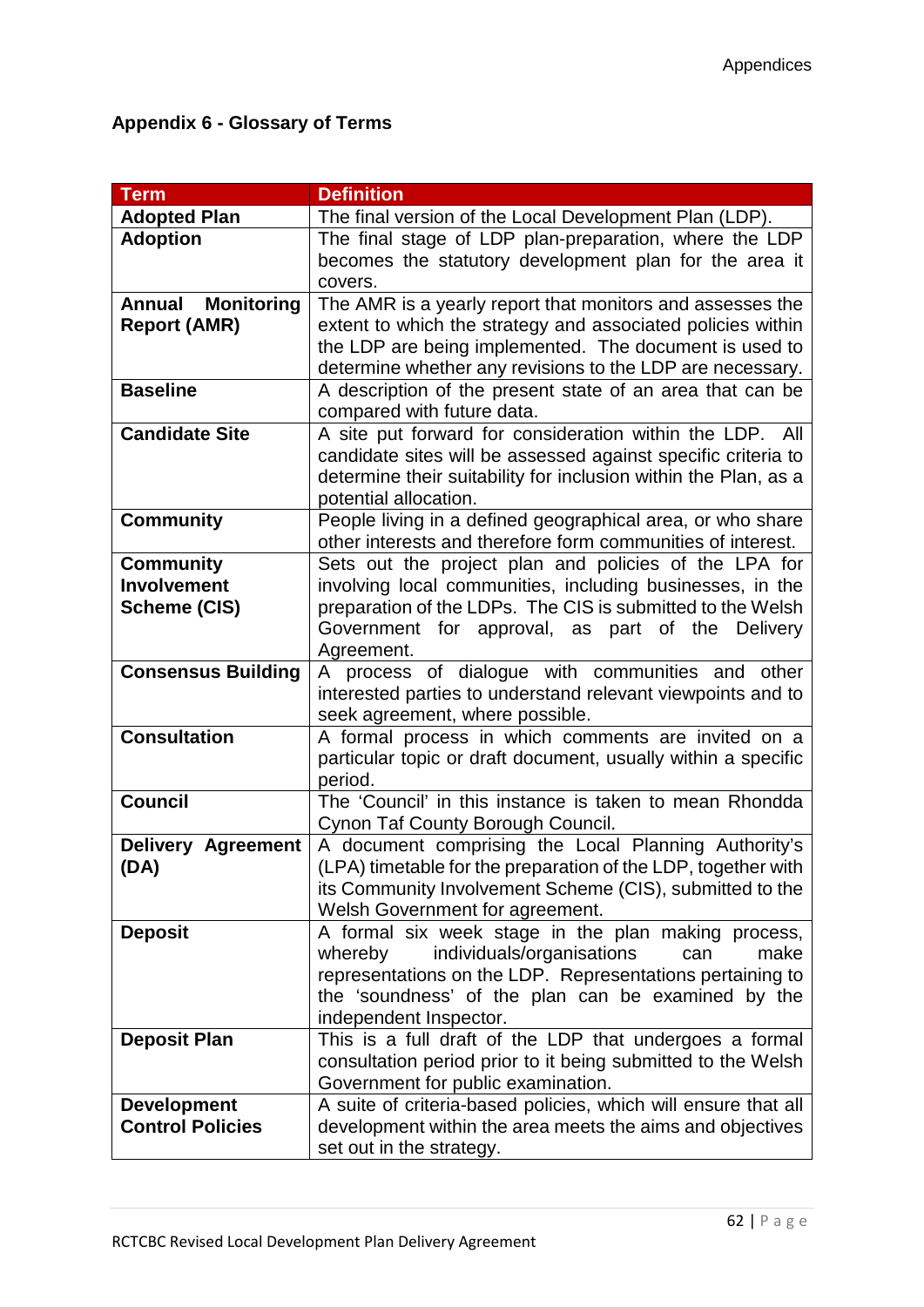| <b>Term</b>                  | <b>Definition</b>                                                 |
|------------------------------|-------------------------------------------------------------------|
| <b>Duly Made</b>             | Representations to the LDP, which are made in the correct         |
|                              | manner and within the specified consultation period, will be      |
|                              | considered 'duly made'.                                           |
| Engagement                   | A proactive process, that seeks to encourage<br>the               |
|                              | involvement and participation of the community and other          |
|                              |                                                                   |
|                              | interested parties in the decision making process.                |
| <b>Evidence Base</b>         | Reports, data and other information that provides the basis       |
|                              | for plan preparation and the LDPs vision, objectives,             |
|                              | policies and proposals, justifying the soundness of the           |
|                              | policy approach of the LDP.                                       |
| <b>Examination</b>           | The examination in public of the Deposit LDP, Deposit             |
|                              | representations, the report of consultation, the SA/SEA and       |
|                              | the evidence base documents by the independent                    |
|                              | Inspector, appointed by the Welsh Government.                     |
| <b>Regulation</b><br>Habitat | Habitats Regulations Assessment (HRA) relates to the              |
| <b>Assessment (HRA)</b>      | assessment of the impacts of a plan (or project) against the      |
|                              | nature conservation objectives of European designated             |
|                              |                                                                   |
|                              | sites for any likely significant effects. HRA also ascertains     |
|                              | whether the proposed plan would adversely affect the              |
|                              | integrity of the site.                                            |
| <b>Indicator</b>             | A measure of variables over time, often used to measure           |
|                              | progress in the achievement of objectives, targets and            |
|                              | policies.                                                         |
| <b>Inspector's Report</b>    | The Report compiled by the Inspector at the conclusion of         |
|                              | the LDP examination. The Inspector's Report, which is             |
|                              | binding on the Council, contains recommendations on the           |
|                              | content of the final LDP. The Council must adopt the LDP          |
|                              | in the manner directed by the Inspector.                          |
| <b>Involvement</b>           | A generic term that relates to community involvement,             |
|                              | which<br>includes<br>both<br>participation<br>and<br>consultation |
|                              | techniques.                                                       |
|                              | The LDP is a land-use planning document that includes the         |
| Local Development            |                                                                   |
| Plan (LDP)                   | objectives, strategy, proposals, policies<br>vision,<br>and       |
|                              | allocations for key areas of change/protection. Allocations,      |
|                              | along with a number of other proposals are represented            |
|                              | geographically on the LDP proposals map. The LDP is a             |
|                              | statutory development plan that all LPAs in Wales are             |
|                              | required to produce.                                              |
| Local<br><b>Planning</b>     | The LPA is the planning authority responsible for the             |
| <b>Authority (LPA)</b>       | preparation of the LDP, i.e. County or County Borough             |
|                              | Council or National Park Authority. In this case, Rhondda         |
|                              | Cynon Taf County Borough Council.                                 |
| <b>Strategic</b><br>Local    | A partnership of stakeholders that comprises service              |
| <b>Partnership</b>           | providers, private, community and voluntary sector                |
|                              | companies/organisations, that work in partnership to              |
|                              | identify and meet local needs in a holistic way, typically        |
|                              | through producing and employing community strategies.             |
|                              |                                                                   |
| <b>Objective</b>             | A statement of what is intended, specifying the desired           |
|                              | direction of change in trends.                                    |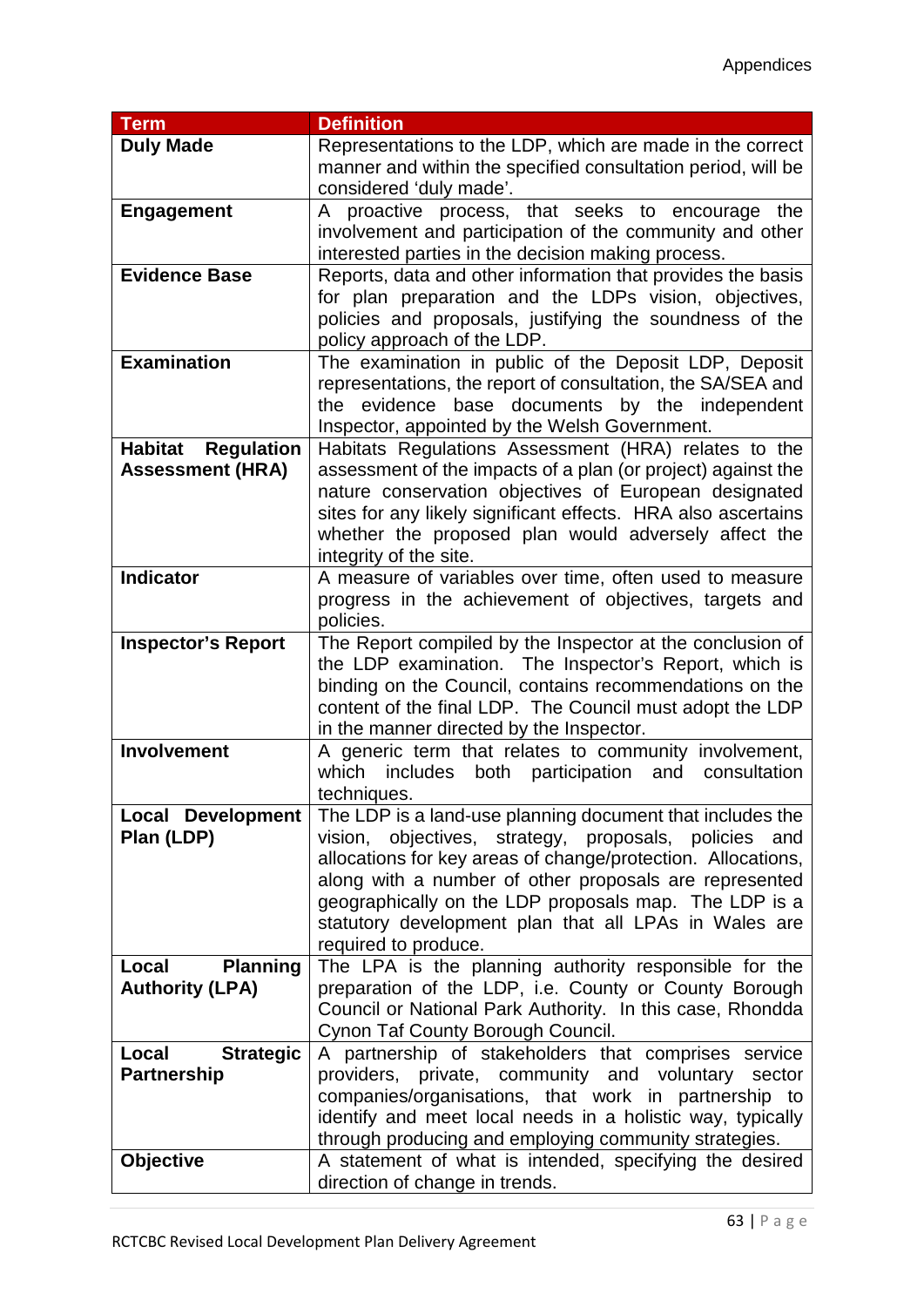| <b>Term</b>                      | <b>Definition</b>                                              |
|----------------------------------|----------------------------------------------------------------|
| <b>Participation</b>             | A process whereby stakeholders and the community can           |
|                                  | engage directly with the plan-making process, to guide         |
|                                  | decision-making.                                               |
| <b>Planning</b>                  | The Wales branch of the Planning Inspectorate is the           |
| Inspectorate<br>(PINS)           | independent body that will be responsible for the formal       |
| (Wales)                          | examination of the LDP.                                        |
| <b>Planning</b><br><b>Policy</b> | The document sets out the national planning policies for       |
| <b>Wales (PPW)</b>               | Wales, as produced by the Welsh Government.                    |
| <b>Pre-Deposit</b>               | Stages of the preparation and consultation of the LDP          |
|                                  | before the Deposit Plan is finalised and approved by the       |
|                                  | Council.                                                       |
| <b>Preferred Strategy</b>        | The preferred strategy sets out the broad, strategic direction |
|                                  | for the LDP, inclusive of the preferred level of growth and    |
|                                  | the distribution for said growth, via the spatial strategy. It |
|                                  | also includes the vision and objectives of the LDP.            |
| <b>Press Release</b>             | Sent to the Welsh media, including newspapers, radio and       |
|                                  | television news stations, as appropriate. Note: Media may      |
|                                  | choose not to print or broadcast an item.                      |
| <b>Regulation</b>                | The regulations that provide the framework for LDP plan        |
|                                  | preparation are set out in Welsh Statutory Instruments.        |
| Report<br><b>of</b>              | A consultation report is one of the documents that are         |
| <b>Consultation</b>              | required as part of the independent examination. An 'initial   |
|                                  | consultation report' is also required at pre-deposit stage.    |
| <b>Representations</b>           | Comments received in relation to the LDP, either in support    |
|                                  | of, or in opposition to elements of its content.               |
| <b>Review Report</b>             | A document that provides an overview of those issues that      |
|                                  | have been considered as part of the full review process. It    |
|                                  | identifies changes that are likely to be required to the LDP,  |
|                                  | based on evidence. It further expresses the type of revision   |
|                                  | procedure to be followed in revising the LDP.                  |
| <b>Scoping</b>                   | A process of deciding the scope and level of detail of the     |
|                                  | Sustainability Appraisal (SA), including the sustainability    |
|                                  | effects and options that need to be considered, the            |
|                                  | assessment methods to be used and the structure and            |
|                                  | contents of the SA report.                                     |
| <b>Soundness Tests</b>           | For an LDP to be adopted, it must be determined to be          |
|                                  | 'sound' by the independent Inspector.<br>The tests of          |
|                                  | soundness are set forth in PPW. The three tests are            |
|                                  | consistency, coherence and effectiveness.                      |
| <b>Stakeholders</b>              | Individuals whose interests are directly affected by the LDP   |
|                                  | (and/or SA/SEA) and whose involvement is generally             |
|                                  | through representative bodies.                                 |
| <b>Strategic</b>                 | Generic term used internationally to describe environmental    |
| <b>Environmental</b>             | assessment, as applied to policies, plans and programmes.      |
| <b>Assessment (SEA)</b>          | The SEA Regulations require a formal environmental             |
|                                  | assessment of certain plans and programmes, including          |
|                                  | those in the field of planning and land use.                   |